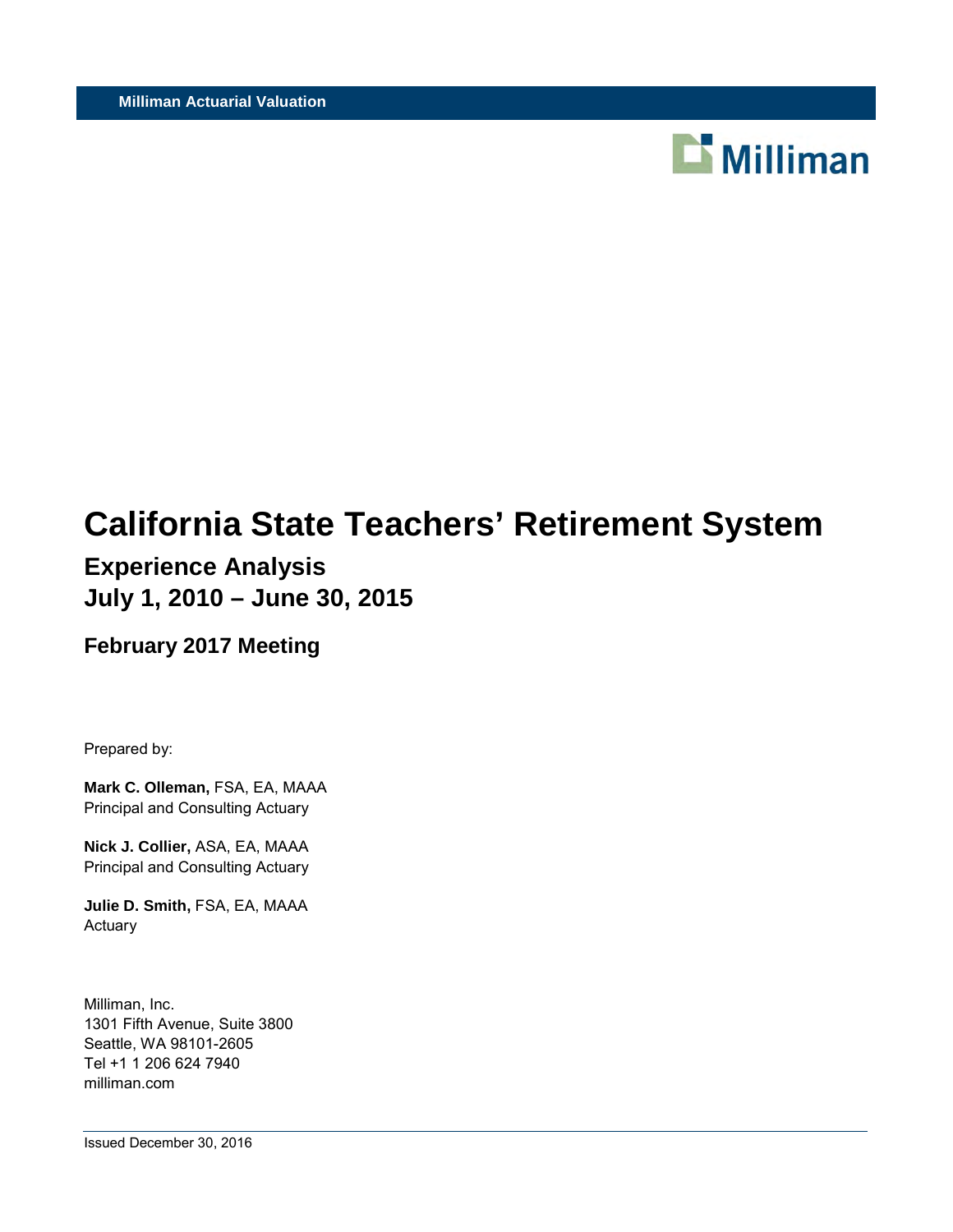

1301 Fifth Avenue Suite 3800 Seattle, WA 98101-2605 USA Tel +1 206 624 7940

Fax +1 206 623 3485

milliman.com

December 30, 2016

Teachers' Retirement Board California State Teachers' Retirement System

Dear Members of the Board:

It is a pleasure to submit this report of our investigation of the experience of the California State Teachers' Retirement System (CalSTRS) for the period July 1, 2010 through June 30, 2015. The results of this investigation are the basis for the actuarial assumptions and methods to be used in the actuarial valuations to be performed as of June 30, 2016.

The actuarial valuations as of June 30, 2016 will become the cornerstone for analyzing the funding status of the System's Defined Benefit (DB) Program, Defined Benefit Supplement (DBS) Program, and the Cash Balance Benefit (CBB) Program. The new assumptions will also be used for the June 30, 2017 actuarial projection of the Supplemental Benefit Maintenance Account (SBMA) and June 30, 2016 valuation of the Medicare Premium Payment (MPP) Program.

The purpose of this report is to communicate the results of our review of the actuarial methods and the economic and demographic assumptions to be used in the completion of the upcoming valuations. Several of our recommendations represent changes from the prior methods or assumptions and are designed to better anticipate the emerging experience of CalSTRS.

We have provided financial information showing the estimated impact of the recommended assumptions, as if they had been reflected in the June 30, 2015 actuarial valuation. We believe the recommended assumptions provide a reasonable estimate of anticipated experience affecting CalSTRS. Nevertheless, the emerging costs will vary from those presented in this report to the extent that actual experience differs from that projected by the actuarial assumptions. Future actuarial measurements may differ significantly from the current measurements presented in this report due to factors such as the following:

- Plan experience differing from the actuarial assumptions,
- **Future changes in the actuarial assumptions,**
- Increases or decreases expected as part of the natural operation of the methodology used for these measurements (such as potential additional contribution requirements due to changes in the plan's funded status), and
- Changes in the plan provisions or accounting standards.

Due to the scope of this assignment, we did not perform an analysis of the potential range of such measurements.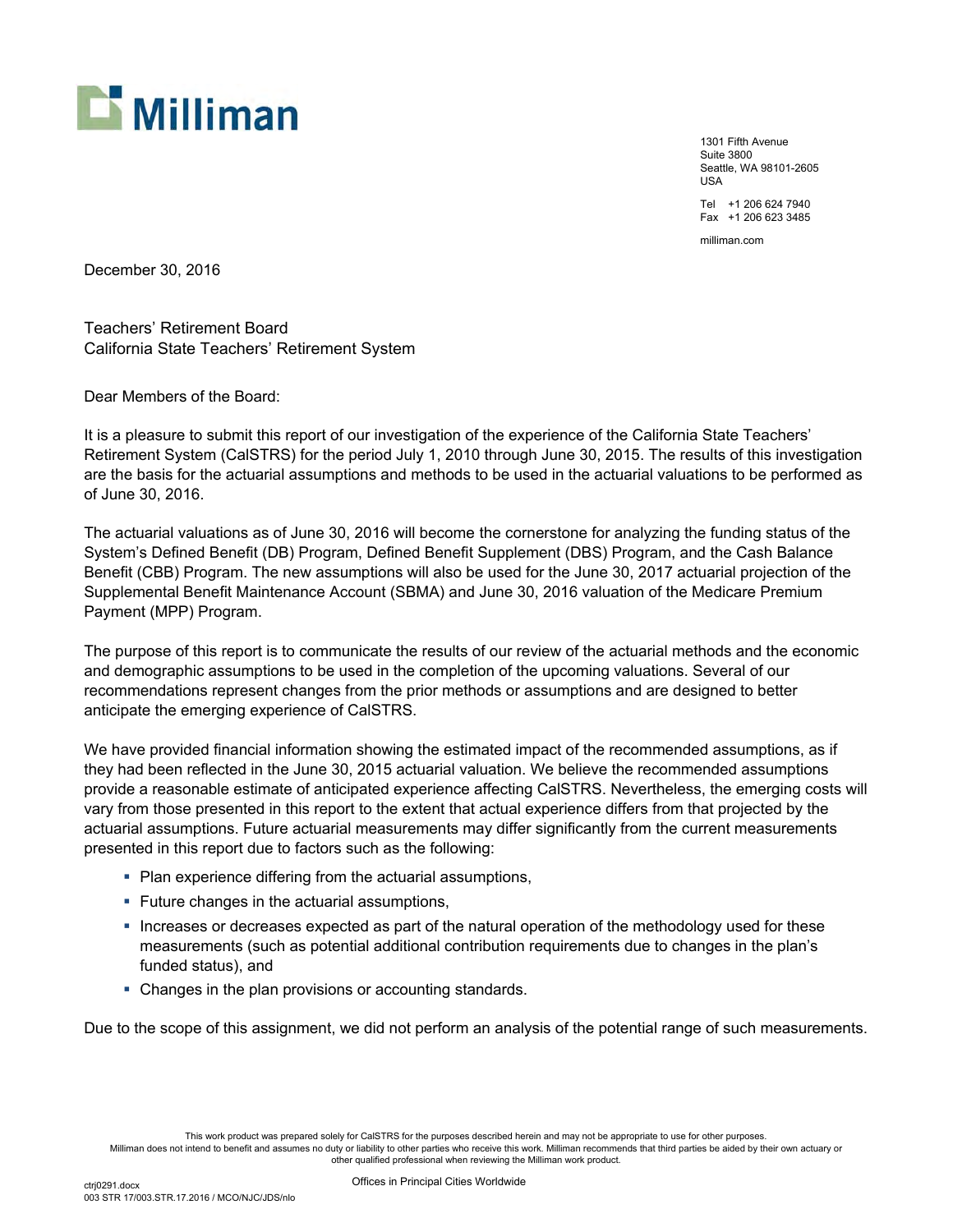

Teachers' Retirement Board December 30, 2016 Page 2

In preparing this report, we relied without audit on information (some oral and some in writing) supplied by CalSTRS' staff. This information includes, but is not limited to, statutory provisions, employee data, and financial information. In our examination, after discussion with CalSTRS and certain adjustments, we have found the data to be reasonably consistent and comparable with data used for other purposes. Since the experience study results are dependent on the integrity of the data supplied, the results can be expected to differ if the underlying data is incomplete or missing. It should be noted that if any data or other information is inaccurate or incomplete, our determinations might need to be revised.

This investigation of experience report recommends assumptions to be used in the valuation to provide an estimate of the System's financial condition as of a single date. The valuation can neither predict the System's future condition nor guarantee future financial soundness. Actuarial valuations do not affect the ultimate cost of System benefits, only the timing of System contributions. While the valuation is based on an array of individually reasonable assumptions, other assumption sets may also be reasonable and valuation results based on those assumptions would be different. No one set of assumptions is uniquely correct. Determining results using alternative assumptions is outside the scope of our engagement.

Milliman's work is prepared solely for the internal business use of CalSTRS. To the extent that Milliman's work is not subject to disclosure under applicable public records laws, Milliman's work may not be provided to third parties without Milliman's prior written consent. Milliman does not intend to benefit or create a legal duty to any third party recipient of its work product. Milliman's consent to release its work product to any third party may be conditioned on the third party signing a Release, subject to the following exceptions:

- (a) The System may provide a copy of Milliman's work, in its entirety, to the System's professional service advisors who are subject to a duty of confidentiality and who agree to not use Milliman's work for any purpose other than to benefit the System.
- (b) The System may provide a copy of Milliman's work, in its entirety, to other governmental entities, as required by law.

No third party recipient of Milliman's work product should rely upon Milliman's work product. Such recipients should engage qualified professionals for advice appropriate to their own specific needs.

The consultants who worked on this assignment are pension actuaries. Milliman's advice is not intended to be a substitute for qualified legal or accounting counsel.

The signing actuaries are independent of the plan sponsor. We are not aware of any relationship that would impair the objectivity of our work.

On the basis of the foregoing, we hereby certify that, to the best of our knowledge and belief, this report is complete and accurate and has been prepared in accordance with generally recognized and accepted actuarial principles and practices.

We would like to acknowledge the help in the preparation of the data for this investigation given by the CalSTRS staff. We look forward to our discussions and the opportunity to respond to your questions and comments at your next meeting.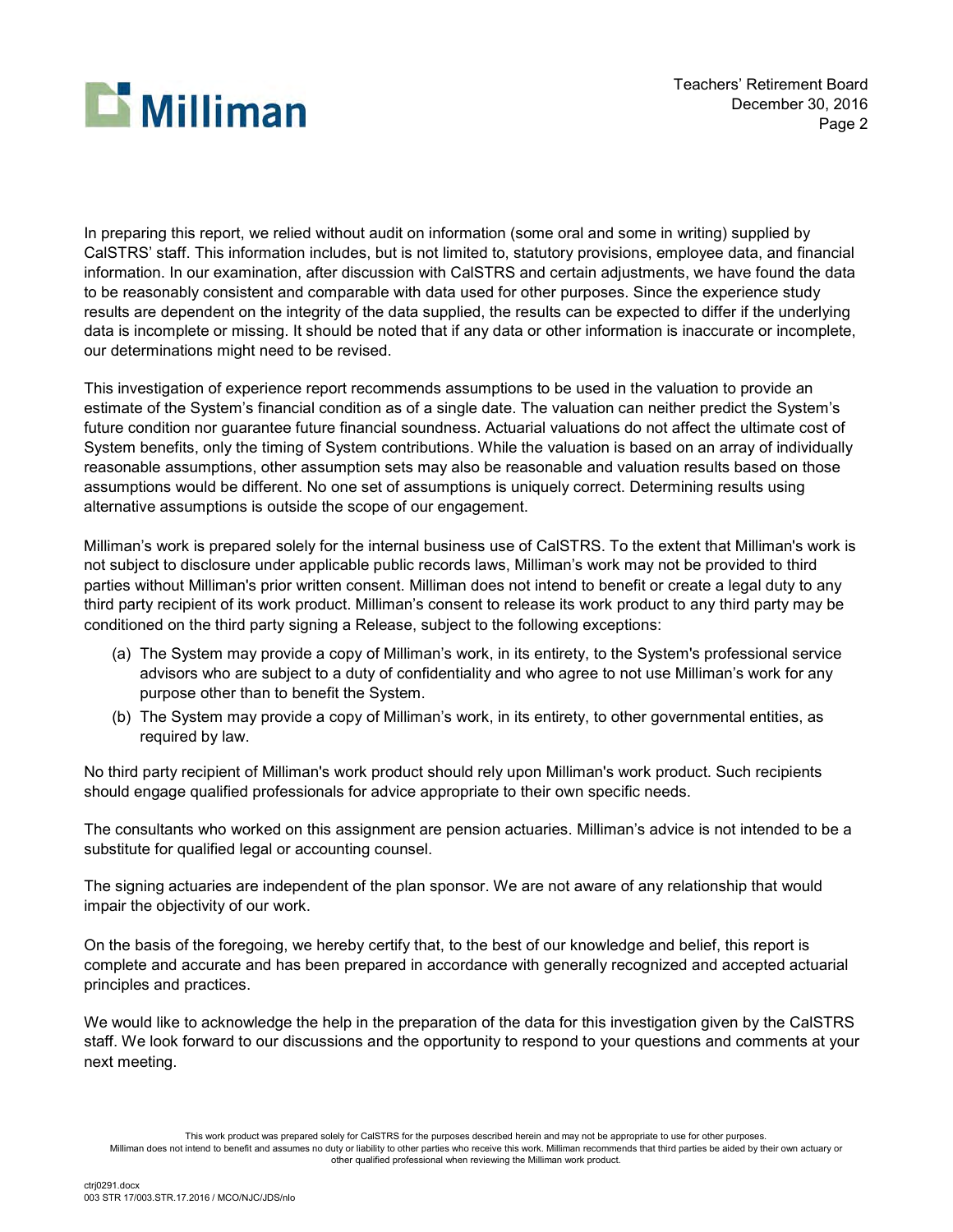

Teachers' Retirement Board December 30, 2016 Page 3

We are members of the American Academy of Actuaries and meet the Qualification Standards of the American Academy of Actuaries to render the actuarial opinion contained herein.

Respectfully submitted,

Uid Cell

Nick J. Collier, ASA, EA, MAAA Mark C. Olleman, FSA, EA, MAAA

Mark COlleman

Principal and Consulting Actuary **Principal and Consulting Actuary** Principal and Consulting Actuary

Julie D. Smith

Julie D. Smith, FSA, EA, MAAA Actuary

MCO/NJC/JDS/nlo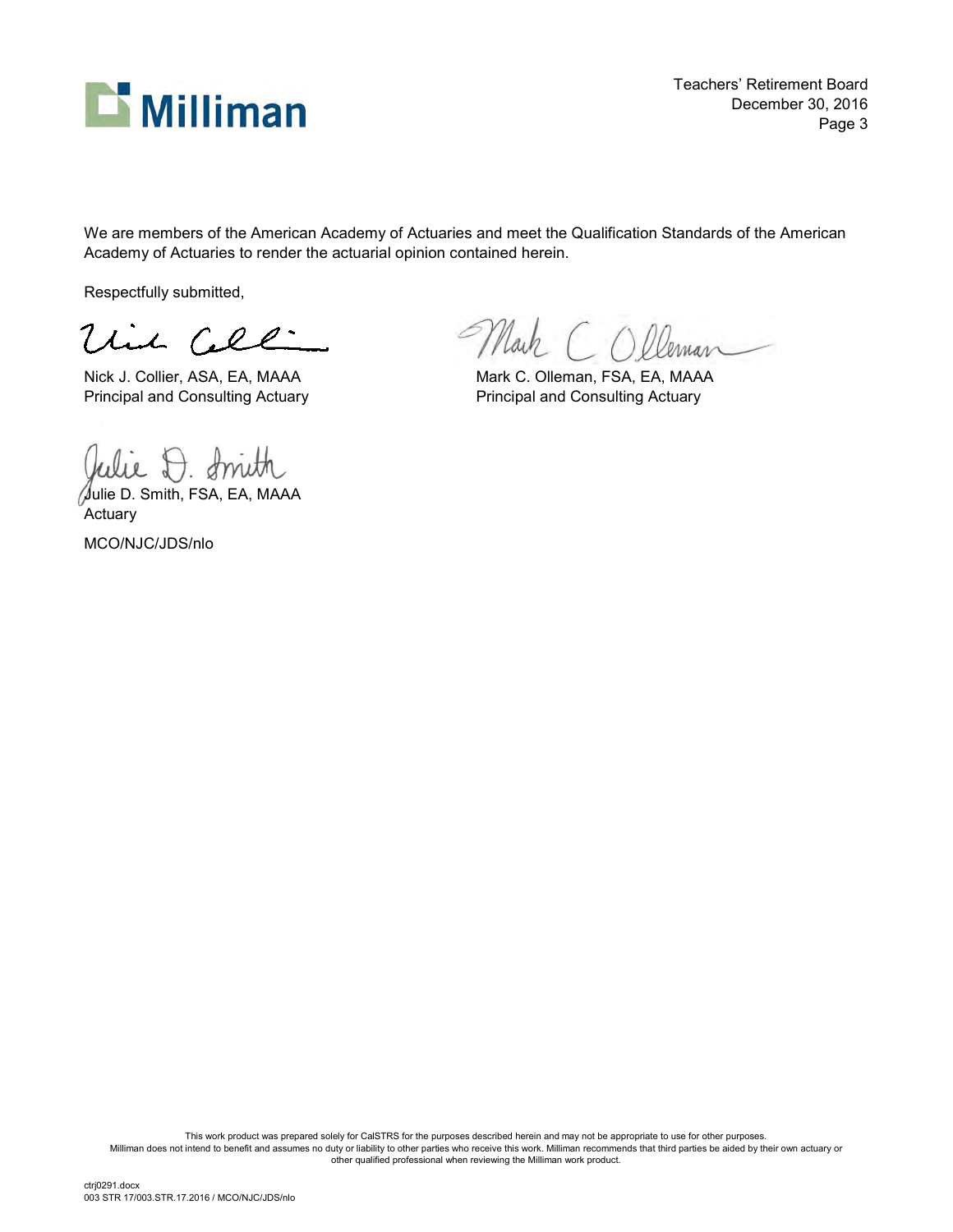### **Table of Contents**

#### **Page**

| Section 1:        |                                                                                      |  |
|-------------------|--------------------------------------------------------------------------------------|--|
| <b>Section 2:</b> |                                                                                      |  |
| <b>Section 3:</b> |                                                                                      |  |
| <b>Section 4:</b> |                                                                                      |  |
| Exhibit 4-1       | Total Rates of Increase in Salary Due to Merit and Longevity All Members             |  |
| Exhibit 4-2       | Annual Rates of Increase in Salary by Entry Age Due to Merit and Longevity           |  |
| Section 5:        |                                                                                      |  |
| Exhibit 5-1       |                                                                                      |  |
| Exhibit 5-2       |                                                                                      |  |
| Exhibit 5-3       |                                                                                      |  |
| Exhibit 5-4       |                                                                                      |  |
| Exhibit 5-5       |                                                                                      |  |
| Exhibit 5-6       |                                                                                      |  |
| Section 6:        |                                                                                      |  |
| Section 7:        |                                                                                      |  |
| Exhibit 7-1       | Service Retirement Rates (2% at 60 Members) Males-Less than 25 Years of Service 55   |  |
| Exhibit 7-2       | Service Retirement Rates (2% at 60 Members) Females—Less than 25 Years of Service 56 |  |
| Exhibit 7-3       | Service Retirement Rates (2% at 60 Members) Males-25 to 30 Years of Service57        |  |
| Exhibit 7-4       | Service Retirement Rates (2% at 60 Members) Females-25 to 30 Years of Service58      |  |
| Exhibit 7-5       | Service Retirement Rates (2% at 60 Members) Males-30 or more Years of Service 59     |  |
| Exhibit 7-6       | Service Retirement Rates (2% at 60 Members) Females-30 or more Years of Service 60   |  |
| Section 8:        |                                                                                      |  |
| Section 9:        |                                                                                      |  |
| Exhibit 9-1       |                                                                                      |  |
| Exhibit 9-2       |                                                                                      |  |
| Section 10:       |                                                                                      |  |

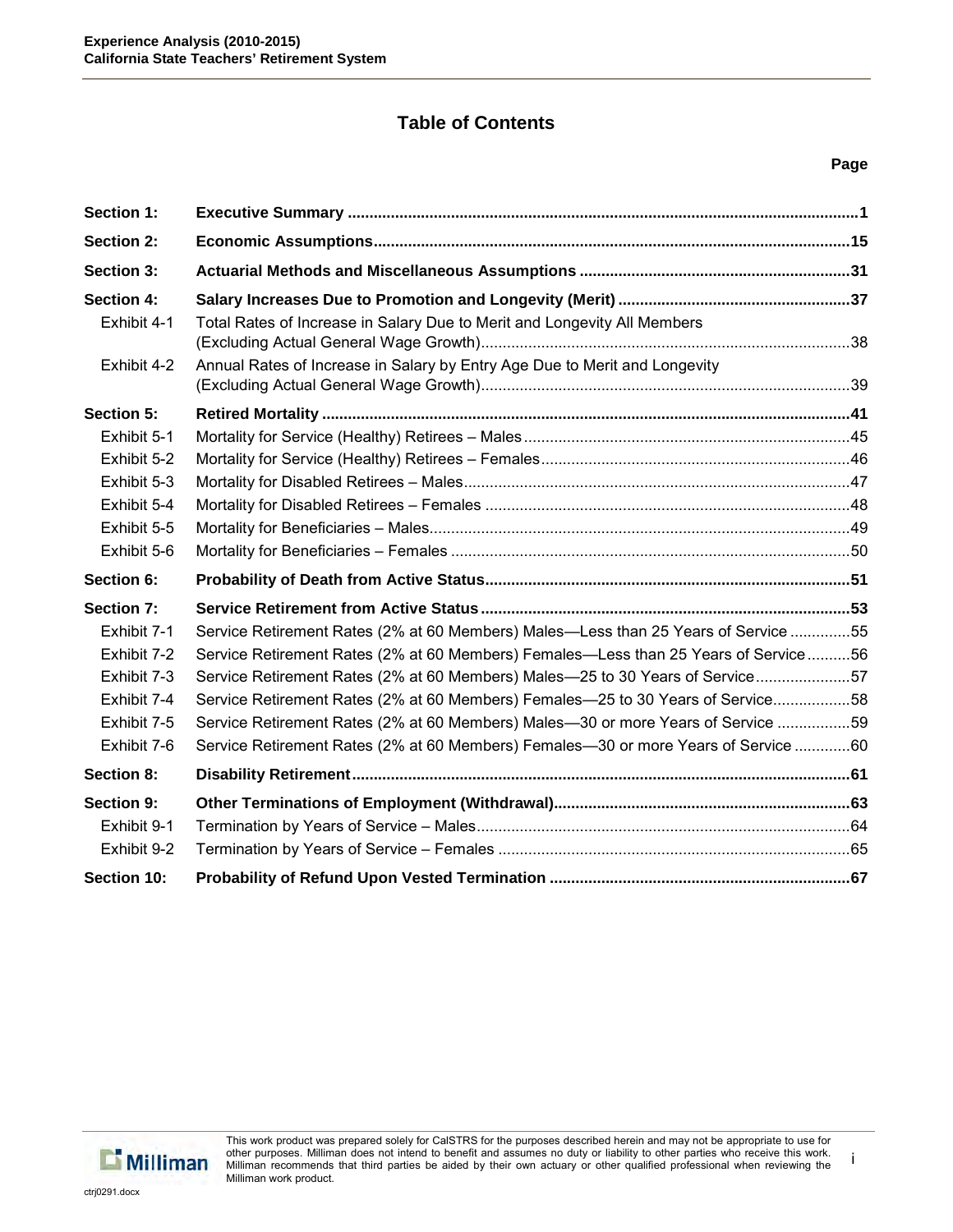| Table A.1   |                                                                                       |  |
|-------------|---------------------------------------------------------------------------------------|--|
| Table A.2   |                                                                                       |  |
| Table A.3   |                                                                                       |  |
| Table A.4   |                                                                                       |  |
| Table A.5   |                                                                                       |  |
| Table A.6   |                                                                                       |  |
| Table A.7   |                                                                                       |  |
| Table A.8   |                                                                                       |  |
| Table A.9   |                                                                                       |  |
|             | Appendix A-2: Cash Balance Benefit Program Actuarial Methods and Assumptions 81       |  |
| Table A-2.1 |                                                                                       |  |
|             |                                                                                       |  |
|             | Appendix A-3: Defined Benefit Supplement Program Actuarial Methods and Assumptions 85 |  |
| Table A-3.1 |                                                                                       |  |
|             |                                                                                       |  |



ctrj0291.docx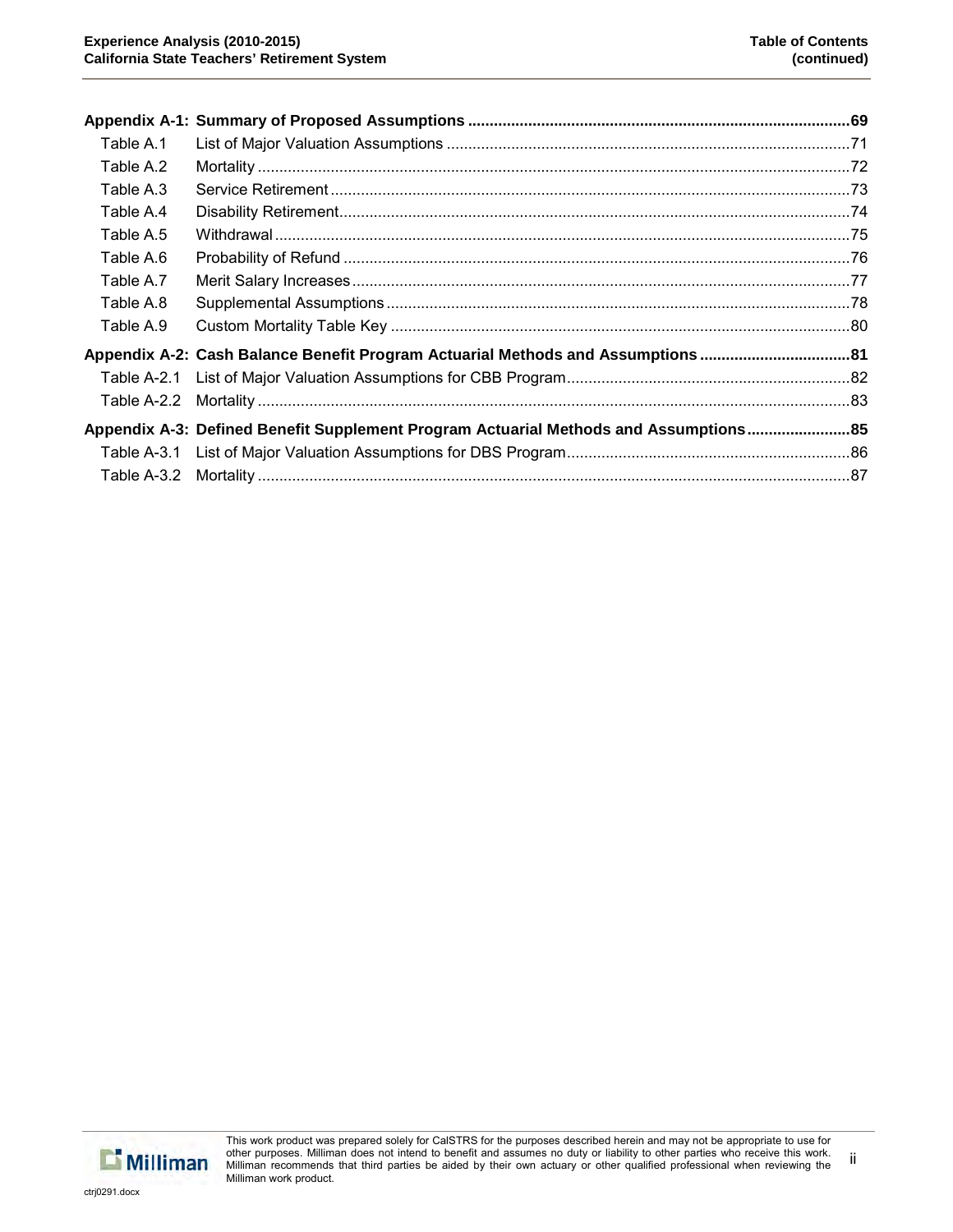#### **Section 1: Executive Summary**



**Overview**

Any actuarial valuation is based on certain underlying assumptions. The results of the actuarial valuation, including the determination of the sufficiency of the contributions being made by members, employers, and the state, are highly dependent on the assumptions that the actuary uses to project the future benefit payments and then to discount the future benefits to determine the present values. Thus, the assumptions are critical in assisting the system in adequately monitoring the funding of the promised benefits.

To ensure the on-going reasonableness of the assumptions used in the valuation, they should be studied regularly. This process is called an experience analysis (or experience study).

**Summary of Results** This section describes the key findings of this experience analysis of the California State Teachers' Retirement System (CalSTRS) for the period July 1, 2010 through June 30, 2015. Note that because 2016 valuation data was not available when the experience study commenced, we have performed a fiveyear study ending in 2015.

> We are recommending several changes to the demographic assumptions, as well as certain changes to the economic assumptions. Throughout this report, we will refer to our recommended assumptions as the "proposed" assumptions and the current assumptions as the "expected" assumptions.

Following are the three significant changes that we are recommending, with the first two having the greatest expected impact.

- **Investment Return Assumption: Based on CalSTRS capital market** assumptions and our recommended 2.75% inflation assumption, we believe there is slightly less than a 50% probability that the current return assumption for the DB Program (7.50%) will be met over the long term. We are recommending a decrease in this assumption to 7.25%.
- **Mortality Assumption:** We are recommending changes in the mortality assumptions to reflect recent experience and expected future improvements in mortality. In particular, we are recommending a generational mortality assumption. Generational mortality explicitly recognizes that mortality rates are expected to gradually decline in the future. The overall impact of this change is an increase in life expectancies.
- **Wage Growth Assumption:** We are recommending a decrease in the general wage growth assumptions (from 3.75% to 3.50%) to reflect recent experience and lower future expectations. This assumption will also be used to project payroll in the future.

All other recommended changes are expected to have lesser impacts on the funded status of the system.



ctrj0291.docx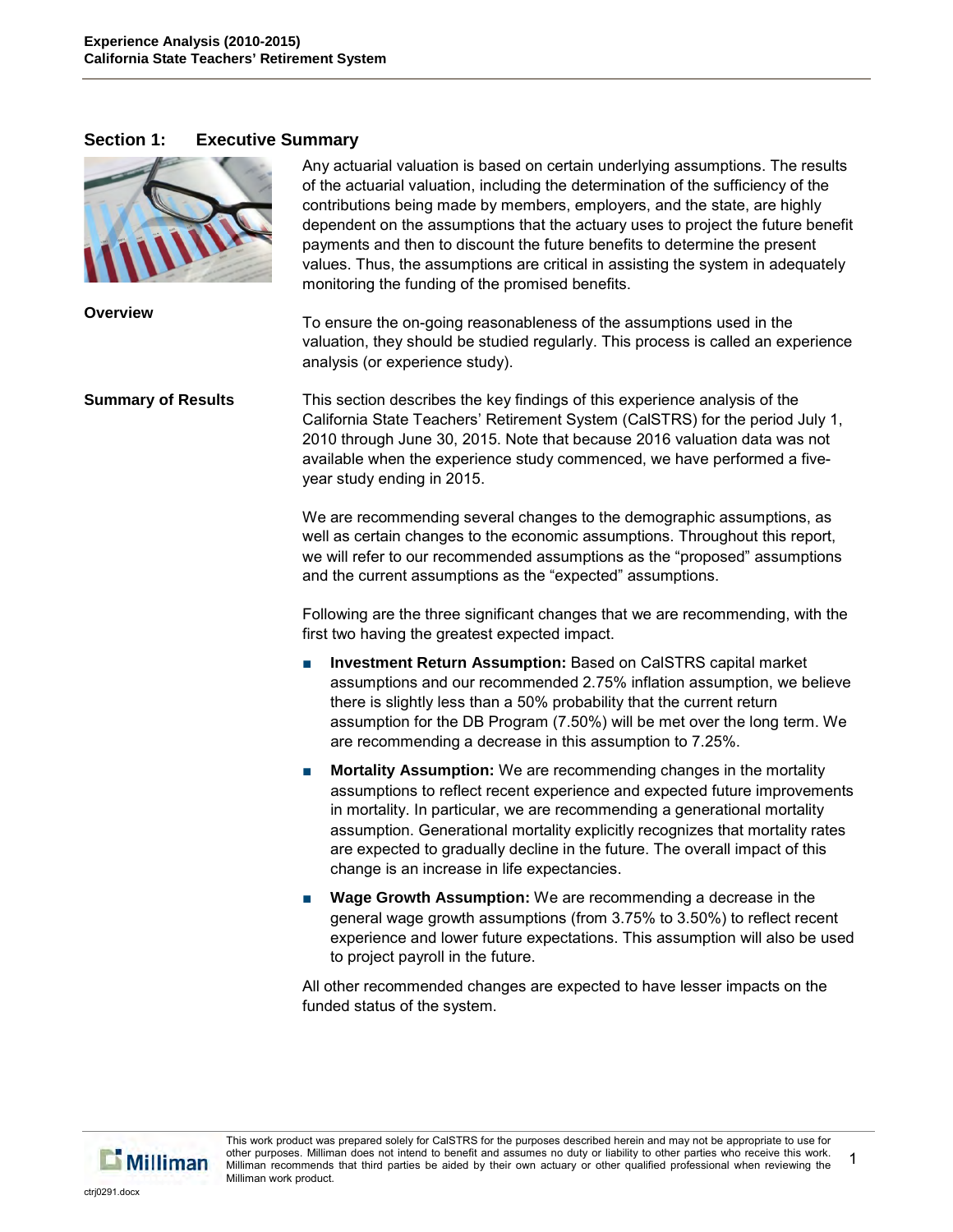#### **Summary of Results (continued)**

If adopted, the new assumptions would result in a decrease in the Funded Ratio and an increase in the Projected Level Funding Rate needed, as compared to the current assumptions. This is discussed further in the Financial Impact section at the end of the Executive Summary.

**Summary of Recommend Changes (Economic)**

The following table shows a summary of our recommendations for the economic assumptions.

|                                                                                                | <b>DB Program</b><br><b>Recommended</b><br><b>Current</b> |                        |                                   | <b>CBB / DBS Programs</b>           |
|------------------------------------------------------------------------------------------------|-----------------------------------------------------------|------------------------|-----------------------------------|-------------------------------------|
|                                                                                                |                                                           |                        | <b>Current</b>                    | <b>Recommended</b>                  |
| <b>Consumer Price Inflation</b><br>Net Real Rate of Return<br>Investment Return <sup>(1)</sup> | 3.00%<br>4.50<br>7.50 %                                   | 2.75%<br>4.50<br>7.25% | 3.00%<br>4.00/4.50<br>7.00/7.50 % | 2.75%<br>4.00/4.50<br>6.75/7.25 $%$ |
| Interest on Member<br>Accounts                                                                 | 4.50 %                                                    | 3.00%                  | 7.00/7.50 %                       | 6.75/7.25 $%$                       |
| <b>Consumer Price Inflation</b><br>Real Wage Inflation<br>Wage Growth <sup>(2)</sup>           | 3.00%<br>0.75<br>3.75%                                    | 2.75%<br>0.75<br>3.50% | n/a<br>n/a<br>n/a                 | n/a<br>n/a<br>n/a                   |
| Portfolio Standard<br>Deviation                                                                | $N/A$ %                                                   | $N/A$ %                | 13.90/13.20 %                     | 15.00/13.00 $%$                     |

*1. Net of investment and administrative expenses.*

*2. Payroll growth is assumed to equal wage growth (See Payroll Increase discussion).*

#### **Summary of Recommend Changes (Demographic)**

The following table shows a summary of our recommendations for the demographic assumptions (i.e., those relating to member behavior).

| <b>Demographic Assumption</b>            | <b>Recommended Changes</b>               |
|------------------------------------------|------------------------------------------|
| Mortality                                |                                          |
| <b>Healthy Retired Members</b>           | Increase Life Expectancy                 |
| <b>Beneficiaries</b>                     | Increase Life Expectancy                 |
| <b>Disabled Members</b>                  | Increase Life Expectancy                 |
| <b>Active Members</b>                    | Increase Life Expectancy                 |
| Service Retirement                       |                                          |
| <b>Retirement from Active Membership</b> | Small Increase Overall                   |
|                                          | Add Assumption for 2% @ 62 Members       |
| <b>Retirement from Vested Membership</b> | Increase Age to 62 for 2% @ 62 Members   |
| <b>Disability</b>                        |                                          |
| Coverage A                               | Lower Rates                              |
| Coverage B                               | No Change                                |
| Other Terminations of Membership         |                                          |
| Termination                              | Increases < 10 yrs / Decreases > 10 yrs  |
| Probability of Refund                    | Reduce for 5-10 years of service         |
| Salary Increases for Merit               | Small Increases and Decreases            |
| Miscellaneous Assumptions                |                                          |
| Load for Sick Leave Service              | Reduction                                |
| Probability of Marriage                  | <b>Small Reduction</b>                   |
| Number of Children                       | No Change                                |
| Offsets for Death & Disability           | No Offsets Assumed                       |
| Valuation of Current Inactive Members    | <b>Explicitly Value Deferred Benefit</b> |
| Split between 1990 and New Benefits      | Estimate based on Retirement Year        |
| for Current Retirees                     |                                          |



This work product was prepared solely for CalSTRS for the purposes described herein and may not be appropriate to use for other purposes. Milliman does not intend to benefit and assumes no duty or liability to other parties who receive this work. Milliman recommends that third parties be aided by their own actuary or other qualified professional when reviewing the Milliman work product. 2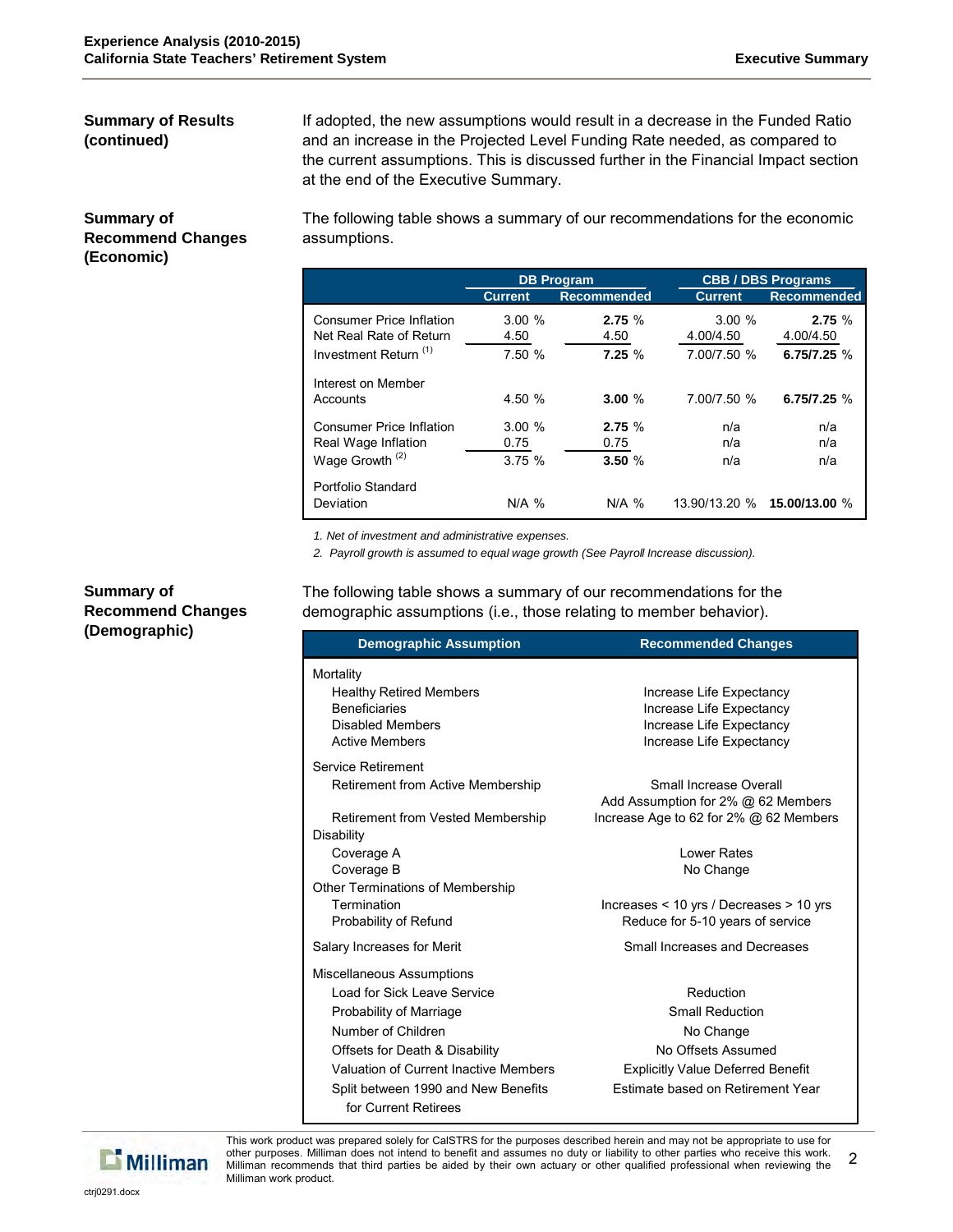| <b>Summary of</b><br><b>Recommend Changes</b><br>(Demographic)<br>(continued) | All assumptions recommended for the DB Program are also recommended to be<br>used for the June 30, 2017 actuarial projection of the Supplemental Benefit<br>Maintenance Account (SBMA) and the June 30, 2016 valuation of the Medicare<br>Premium Payment (MPP) Program. Additional economic and demographic<br>assumptions unique to the MPP Program will be developed in conjunction with<br>the actuarial valuation.                                                                                                                                                                                                                                                                                                                                                                                                                                                           |
|-------------------------------------------------------------------------------|-----------------------------------------------------------------------------------------------------------------------------------------------------------------------------------------------------------------------------------------------------------------------------------------------------------------------------------------------------------------------------------------------------------------------------------------------------------------------------------------------------------------------------------------------------------------------------------------------------------------------------------------------------------------------------------------------------------------------------------------------------------------------------------------------------------------------------------------------------------------------------------|
| <b>Economic</b><br><b>Assumptions</b>                                         | Section 2 discusses the economic assumptions: price inflation, general wage<br>growth (includes price inflation and productivity), payroll growth, interest credit on<br>member accounts, and the investment return assumption. We have<br>recommended changes to the current economic assumptions, with the most<br>significant of these being a reduction in the investment return assumption for the<br>DB Program.                                                                                                                                                                                                                                                                                                                                                                                                                                                            |
|                                                                               | As discussed in Section 2, price inflation historically has averaged higher than<br>the current 3.00% assumption; however, experience over the last twenty years<br>and forecasts for future inflation are lower. We are recommending the<br>assumption be lowered from 3.00% to 2.75%.                                                                                                                                                                                                                                                                                                                                                                                                                                                                                                                                                                                           |
|                                                                               | We are recommending a decrease in the general wage growth assumption (from<br>3.75% to 3.50%) consistent with our recommended reduction in price inflation.<br>Over the last 50 years, wages have exceeded price inflation by 0.6%. We are<br>recommending the difference between wage growth and inflation remain at<br>0.75%, resulting in a total general wage growth assumption of 3.50%. This<br>assumption will also be used to project future payroll.                                                                                                                                                                                                                                                                                                                                                                                                                     |
|                                                                               | Based on CalSTRS' current capital market assumptions and target asset<br>allocation, the current 7.50% investment return assumption (net of administrative<br>expenses) for the DB Program slightly exceeds the expected median long-term<br>return. As discussed in more detail in Section 2, lower expected price inflation<br>also argues for a lower expected return. Therefore, we are recommending a<br>reduction in this assumption to 7.25%. As previously noted, this has the most<br>significant impact of all our recommendations. We are also recommending the<br>DBS Program assumption continue to be set equal to the DB Program (7.25%)<br>since the DBS Program assets are invested similarly to the DB Program. For the<br>CBB Program, we are recommending the assumption be set to 6.75% (0.50%)<br>less than the DB Program) due to the different asset mix. |
|                                                                               | Note that our conclusion that the recommended investment return assumption,<br>and the alternates discussed, are reasonable is based on the advice of experts,<br>in this case the capital market assumptions adopted by CaISTRS based on<br>advice from their investment staff and consultants.                                                                                                                                                                                                                                                                                                                                                                                                                                                                                                                                                                                  |
|                                                                               | We are recommending a decrease in the interest assumed to be credited to<br>members' accounts in the DB Program (from 4.50% to 3.00%). Since 2004, the<br>actual return on two-year treasuries (which the interest rate is based on) has<br>averaged less than price inflation. Therefore, we are recommending a reduction<br>in the assumed interest credit so that it is closer to the price inflation assumption.                                                                                                                                                                                                                                                                                                                                                                                                                                                              |



ctrj0291.docx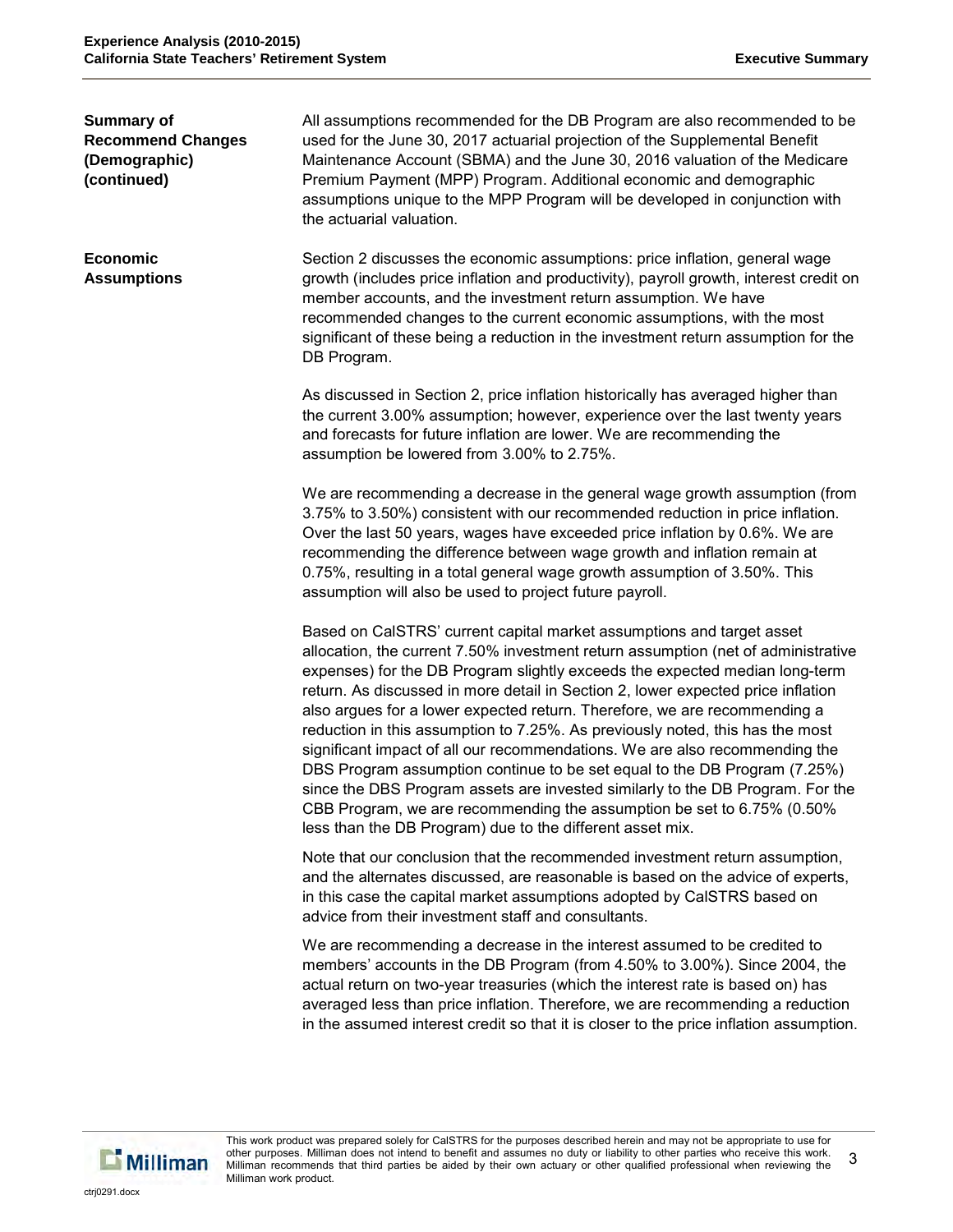| <b>Economic</b><br><b>Assumptions</b><br>(continued)           | For the CBB and DBS Programs, we recommend retaining the current practice<br>of setting the assumed interest credit on member accounts equal to the<br>investment return assumption, as the intention is to allocate all investment<br>earnings to the member accounts over the long term.                                                                                                                                                                                                                                                                                                                                                          |  |  |  |  |
|----------------------------------------------------------------|-----------------------------------------------------------------------------------------------------------------------------------------------------------------------------------------------------------------------------------------------------------------------------------------------------------------------------------------------------------------------------------------------------------------------------------------------------------------------------------------------------------------------------------------------------------------------------------------------------------------------------------------------------|--|--|--|--|
|                                                                | Under board policy, the calculation of the additional earnings credits for the CBB<br>and DBS Programs is based on the funded ratio of the respective program and<br>certain thresholds. These thresholds are based on the standard deviation of the<br>program's portfolio and are reviewed with the experience study. We recommend<br>the assumed standard deviation be set equal to 15.0% for the DBS Program<br>(previously 13.9%) and 13.0% for the CBB Program (previously 13.2%). Note<br>that the standard deviation of the DBS Program reflects the impact of the SBMA<br>interest credit guarantee, as discussed at the end of Section 2. |  |  |  |  |
| <b>Actuarial</b><br><b>Methods and</b><br><b>Miscellaneous</b> | Section 3 discusses the actuarial methods and other miscellaneous assumptions<br>used in the valuation and administration of the system.                                                                                                                                                                                                                                                                                                                                                                                                                                                                                                            |  |  |  |  |
| <b>Assumptions</b>                                             | We are recommending changes in this area as follows:                                                                                                                                                                                                                                                                                                                                                                                                                                                                                                                                                                                                |  |  |  |  |
|                                                                | Sick Leave – Reduction in the additional sick leave members are assumed<br>n.<br>to have at retirement.                                                                                                                                                                                                                                                                                                                                                                                                                                                                                                                                             |  |  |  |  |
|                                                                | Probability of Eligible Survivor - Reduction in the probability an active<br>T.<br>member will have an eligible survivor to 85% of males (from 90%) and 65%<br>of females (from 70%).                                                                                                                                                                                                                                                                                                                                                                                                                                                               |  |  |  |  |
|                                                                | <b>Benefit Offsets</b> – Assume no offsets for other public benefits expected to be<br>$\mathcal{L}_{\mathcal{A}}$<br>paid to future survivors and disabilities.                                                                                                                                                                                                                                                                                                                                                                                                                                                                                    |  |  |  |  |
|                                                                | <b>Option Factors</b> – Update the assumed adjustments to the valuation<br>T.<br>mortality tables for Options 2 and 6.                                                                                                                                                                                                                                                                                                                                                                                                                                                                                                                              |  |  |  |  |
|                                                                | Valuation of Inactive Members - Explicitly value the deferred service<br>$\mathcal{C}$<br>retirement benefit for inactive members by estimating the compensation<br>amount (which is not provided on the valuation data). Previously, the<br>actuarial obligations for inactive members was estimated by applying a load<br>to the member contributions.                                                                                                                                                                                                                                                                                            |  |  |  |  |
|                                                                | 1990 Benefits for Retirees - To split the retiree benefits between 1990<br>benefits and new benefits, the difference between the one-year and three-<br>year final compensation is estimated. We are recommending the estimate be<br>made based on actual salaries by year of retirement. Currently, a flat<br>adjustment is made for all years.                                                                                                                                                                                                                                                                                                    |  |  |  |  |
| Demographic<br><b>Assumptions</b>                              | Sections 4-10 discuss the demographic assumptions. Unlike the economic<br>assumptions, which are more global in nature, the demographic assumptions are<br>based heavily on recent CalSTRS experience. Demographic assumptions are<br>used to predict future member behavior (e.g., when will the member retire? how<br>long will the member live?).                                                                                                                                                                                                                                                                                                |  |  |  |  |
|                                                                | From a cost perspective, the most significant change to the demographic<br>assumptions that we are recommending is the strengthening of the mortality<br>assumption (i.e., increased life expectancies).                                                                                                                                                                                                                                                                                                                                                                                                                                            |  |  |  |  |

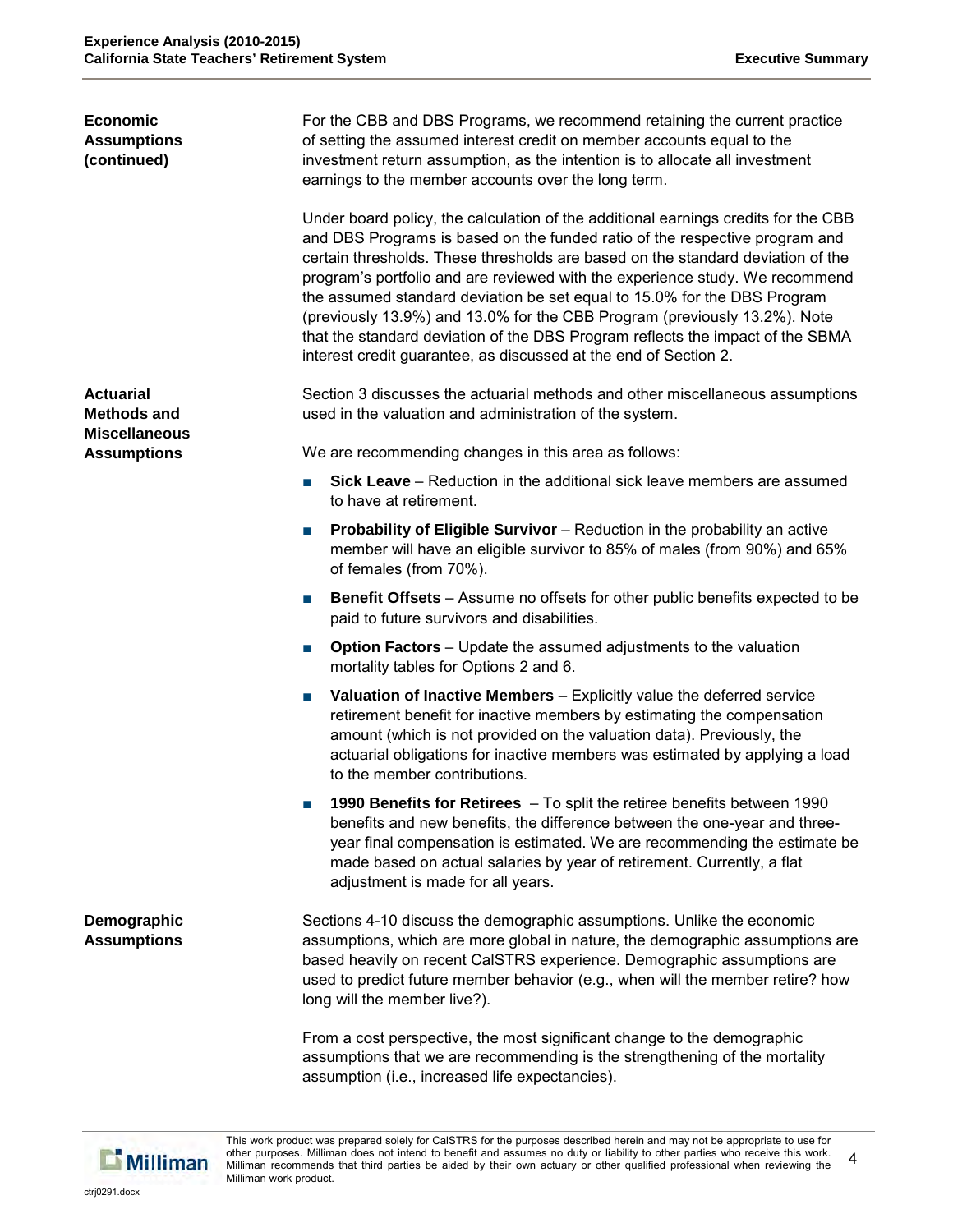#### **Demographic Assumptions (continued)**

When reviewing the sections on demographic assumptions, please note the following:

- Our analysis uses the Actual-to-Expected (A/E) ratio to measure how well the current assumptions fit actual experience. For example, if the service retirement A/E is 80%, it indicates that there were 20% fewer actual service retirements than expected, and that we should consider decreasing the assumption. By decreasing the expected rates, the result is a higher ratio, in this case closer to 100%.
- When we refer to the "proposed" assumptions, these are the assumptions that we are recommending. The current assumptions are also referred to as the "expected" assumptions.
- For many of the assumptions, we show graphs of our analysis displaying the actual experience for the study (blue bar), the actual experience from the prior study (green bar), the current assumption (dark red line), and the new proposed assumption (orange line).

The recommended rates are shown in detail in Appendix A.

**Individual Salary Increases due to Promotion and Longevity (Merit)** Section 4 discusses the individual salary increases due to promotion and longevity – the merit component of salaries. Overall, the results of our last two salary studies show increases have been close to the current rates predicted (as shown in the following graph). We are recommending small changes to this assumption to better fit the actual pattern, primarily increases in the 5-to-15 years of service range. See Section 4 for more details on this analysis.



#### **Salary Increases Less Wage Inflation -- All Members**



ctrj0291.docx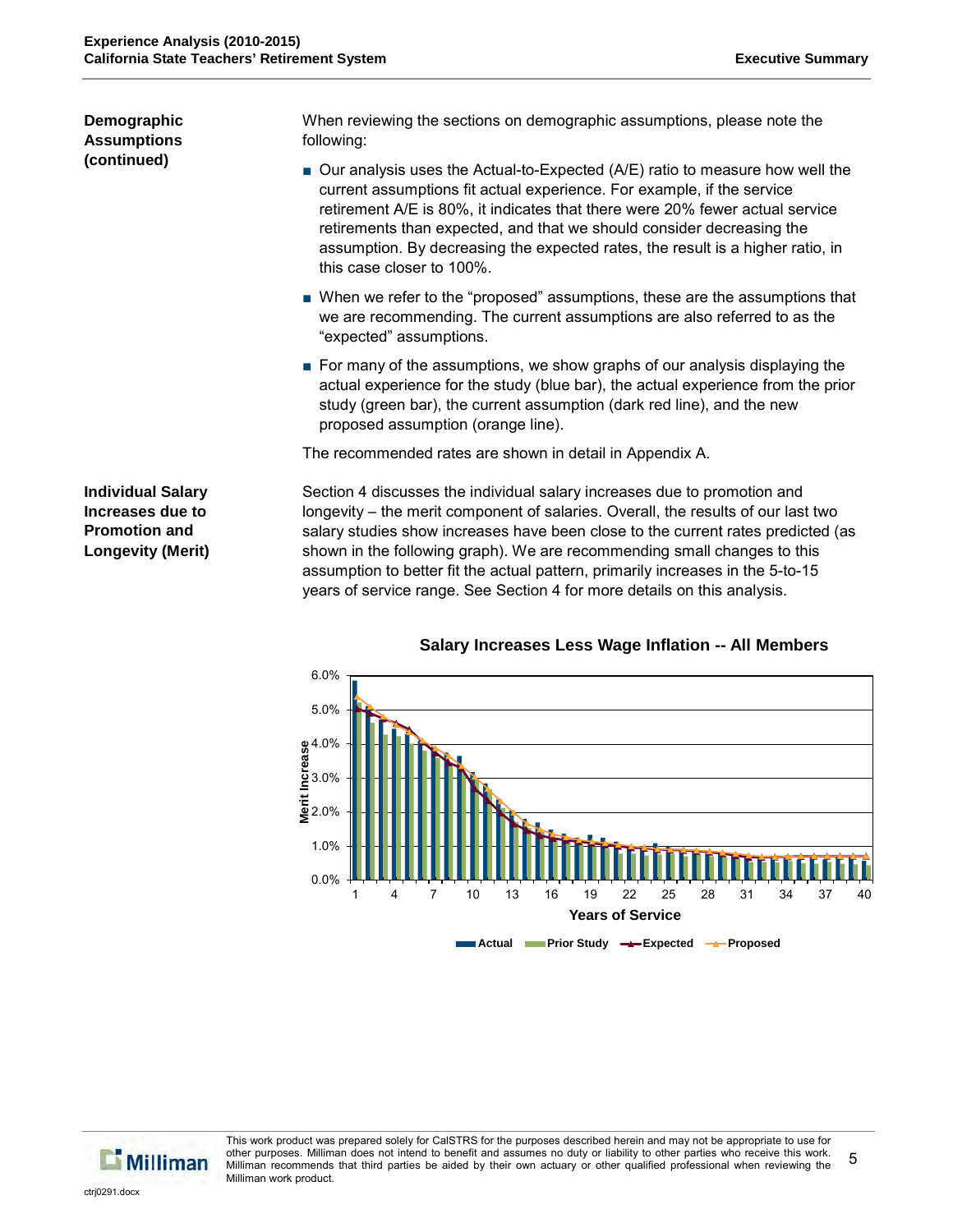#### **Mortality after Retirement**

The mortality assumption is used to predict the life expectancy of both members currently in pay status and those expected to receive a benefit in the future. We are recommending small changes in the mortality assumptions that predict how long members are currently living. We are also recommending the addition of a projection scale that reflects the gradual year-to-year improvement in mortality that is expected to occur in the future. This approach is sometimes referred to as "generational mortality" because it assumes that succeeding generations of members will live longer than the preceding generations. Overall, the new mortality assumption will result in an increase in life expectancy compared to the prior assumption. This is partly due to the modified approach, but it is primarily due to adjustments we made to reflect the lower mortality observed over the recent study period. Additional details are provided in Section 5.

The following table shows that the recommended mortality tables project that members retiring in the next year will live approximately the same number of years as are projected by the current assumptions.

| <b>Expected Lifetime for Future Retirees (Retiring in 2016)</b> |         |          |         |          |  |  |
|-----------------------------------------------------------------|---------|----------|---------|----------|--|--|
|                                                                 |         | Males    | Females |          |  |  |
|                                                                 | Current | Proposed | Current | Proposed |  |  |
| Age at Retirement                                               | 62.0    | 62.0     | 62.0    | 62.0     |  |  |
| <b>Expected Future Lifetime</b>                                 | 25.9    | 25.6     | 27.9    | 28.3     |  |  |
| <b>Expected Age at Death</b>                                    | 87.9    | 87.6     | 89.9    | 90.3     |  |  |

For members early in their career who will not be retiring for a number of years, the expectation is that they will live two to three years longer than is projected by the current assumptions. Note that this generation of members (those retiring 30 years from now) is expected to live significantly longer than the prior generation (those retiring in the current year) due to the projection of mortality improvement for an additional 30 years under the generational mortality approach.

| <b>Expected Lifetime for Future Retirees (Retiring in 2046)</b> |         |          |         |          |  |  |
|-----------------------------------------------------------------|---------|----------|---------|----------|--|--|
|                                                                 | Males   |          | Females |          |  |  |
|                                                                 | Current | Proposed | Current | Proposed |  |  |
| Age at Retirement                                               | 62.0    | 62.0     | 62.0    | 62.0     |  |  |
| <b>Expected Future Lifetime</b>                                 | 25.9    | 28.2     | 27.9    | 30.7     |  |  |
| Expected Age at Death                                           | 87.9    | 90.2     | 89.9    | 92.7     |  |  |

#### **Service Retirement**

Overall, the number of service retirements from active status was close to what the assumptions predicted, although there were some differences in the various service groups. In particular, members with between 25 and 30 years of service retired at a higher rate than expected during the period.

We are recommending some modifications in the service retirement rates for 2% at 60 members to reflect actual experience. In particular, we have proposed raising the rates for 25 to 30 years of service and slightly reducing the rates at 30 or more years of service.

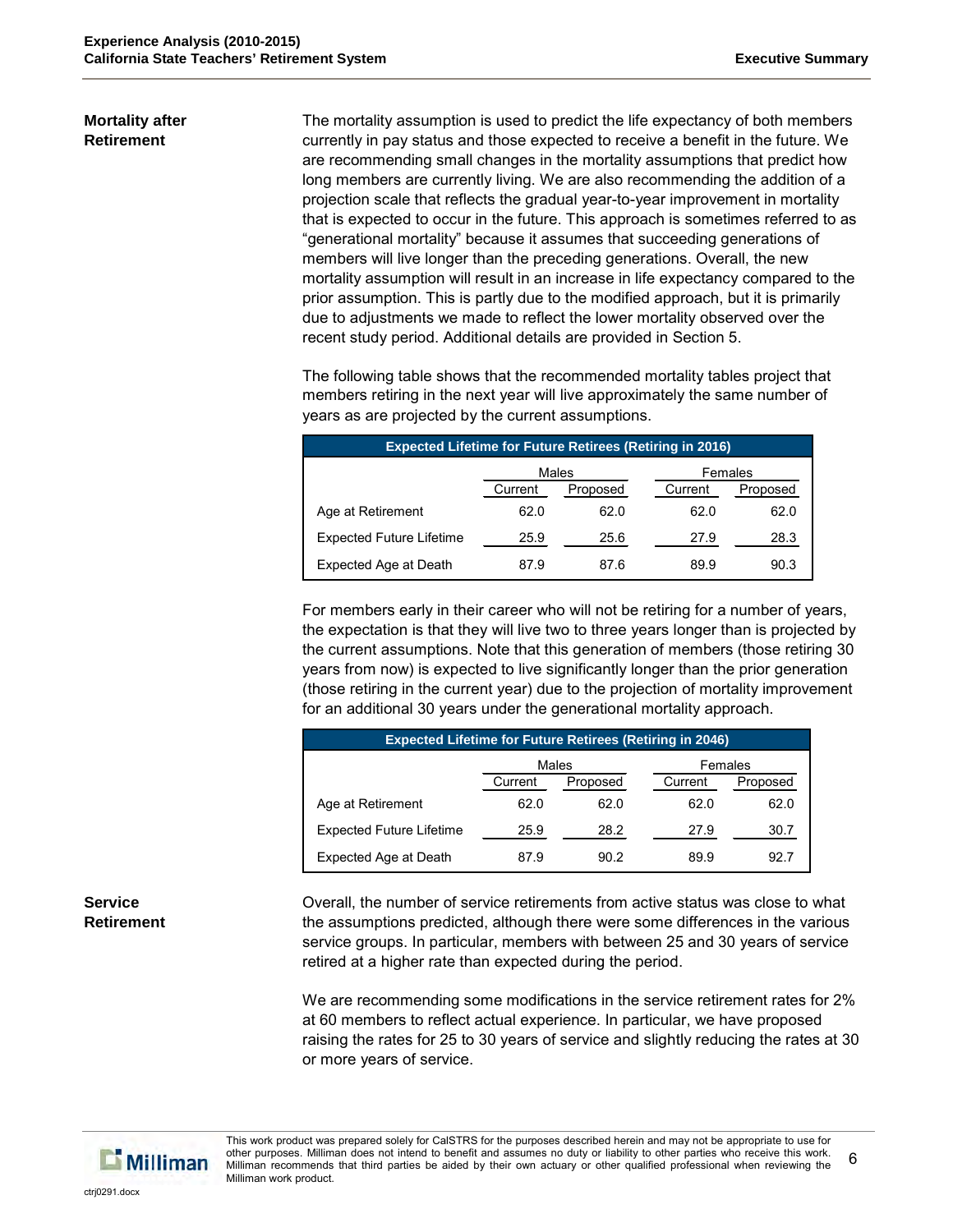| <b>Service</b><br><b>Retirement</b><br>(continued) | We have also recommended separate service retirement rates for the 2% at 62<br>members. These rates are slightly lower overall than the rates for the 2% at 60<br>members and reflect an expected later retirement age for 2% at 62 members<br>due to the maximum benefit percentage being at an older age. Note that there is<br>no service retirement experience for these members, since they are a relatively<br>new group. |               |                 |                             |  |
|----------------------------------------------------|---------------------------------------------------------------------------------------------------------------------------------------------------------------------------------------------------------------------------------------------------------------------------------------------------------------------------------------------------------------------------------------------------------------------------------|---------------|-----------------|-----------------------------|--|
|                                                    | The table below illustrates the actual number of service retirements, along with<br>the expected number based on the proposed assumptions, for males and<br>females combined.                                                                                                                                                                                                                                                   |               |                 |                             |  |
|                                                    | Number of Service Retirements (2% at 60) -- Proposed                                                                                                                                                                                                                                                                                                                                                                            |               |                 |                             |  |
|                                                    |                                                                                                                                                                                                                                                                                                                                                                                                                                 | <b>Actual</b> | <b>Proposed</b> | Actual /<br><b>Proposed</b> |  |
|                                                    | Less than 25 Years of Service                                                                                                                                                                                                                                                                                                                                                                                                   | 26,363        | 26,948          | 98%                         |  |
|                                                    | 25 to 30 Years of Service                                                                                                                                                                                                                                                                                                                                                                                                       | 9,319         | 8,816           | 106%                        |  |
|                                                    | 30 Years or More of Service                                                                                                                                                                                                                                                                                                                                                                                                     | 19,435        | 20,780          | 94%                         |  |

**Disability Retirement** Overall, the actual number (2,448) of disability retirements was slightly lower than what the assumptions predicted (2,659). We are recommending reduced rates of disability retirement for Coverage A and no changes to Coverage B. Further analysis is shown in Section 8 of this report.

**Other Terminations of Employment** The actual rates of termination were lower than the assumptions predicted, primarily early in a member's career; therefore, we are recommending reductions in these rates. Additionally, we have proposed higher rates later in a member's career. This is illustrated in the following graph, which shows rates of termination by years of service for females. Note that the shift in the termination rate pattern between the prior and current studies is primarily due to a change in methodology we use to account for rehires and is not representative of a shift in member behavior. Further analysis is shown in Section 9 of this report.



**Milliman** 

This work product was prepared solely for CalSTRS for the purposes described herein and may not be appropriate to use for other purposes. Milliman does not intend to benefit and assumes no duty or liability to other parties who receive this work. Milliman recommends that third parties be aided by their own actuary or other qualified professional when reviewing the Milliman work product. 7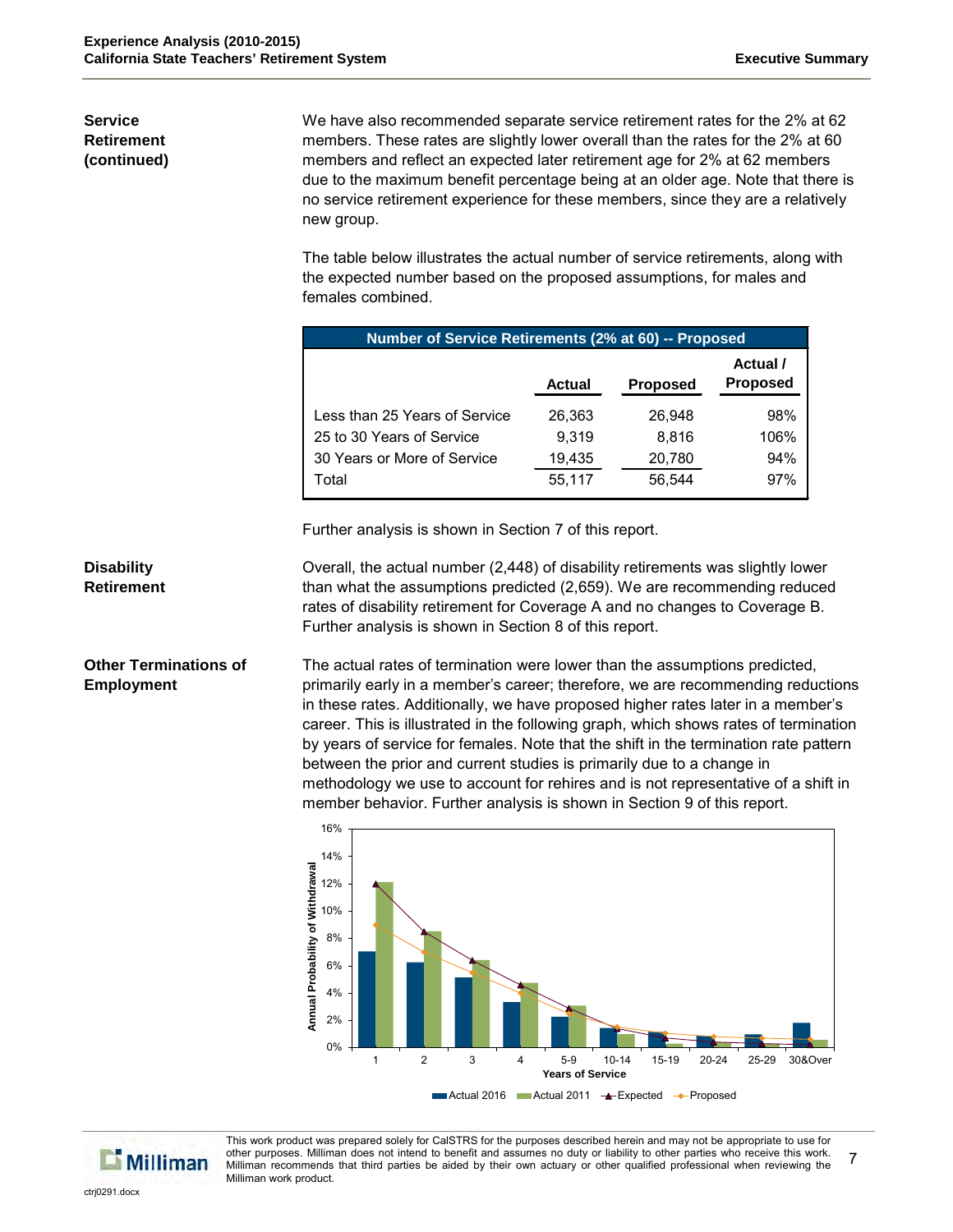#### **Probability of Refund upon Vested Termination**

The actual number of refunds (6,594) paid to vested members at termination was greater than the assumptions predicted (5,551). We are recommending small increases in this assumption. The changes are for entry ages less than 40 and are primarily for service levels between five and ten years. The results based on the proposed assumptions are shown below. Further analysis is shown in Section 10 of this report.

| <b>Actual to Proposed Number of Refunds</b> |        |          |       |  |  |  |
|---------------------------------------------|--------|----------|-------|--|--|--|
| Gender                                      | Actual | Proposed | Ratio |  |  |  |
| Males                                       | 2.140  | 2.141    | 100%  |  |  |  |
| Females                                     | 4.454  | 4,266    | 104%  |  |  |  |
| Total                                       | 6.594  | 6,407    | 103%  |  |  |  |

**Financial Impact of the Recommended Assumptions (DB Program)**

The following exhibit shows the expected financial impact the proposed changes would have on the funding of the DB Program. If the proposed changes are adopted, the total level funding rate needed would increase (relative to if the changes were not made). The Funded Ratio of the DB Program would decrease under the new assumptions.

The financial impact was evaluated by performing additional valuations with the June 30, 2015 valuation data and reflecting the proposed assumption changes. We then projected the results to June 30, 2016 with a 1.0% investment return for the fiscal year ended June 30, 2016. The actual financial impact will vary somewhat for the June 30, 2016 valuation due to year-to-year changes.

The 35.58% level funding rate needed represents an estimated 3.57% increase in the combined state and employer contribution rates that would be needed as of June 30, 2016 as compared to the prior assumptions. Additional projections are shown at the end of this section.

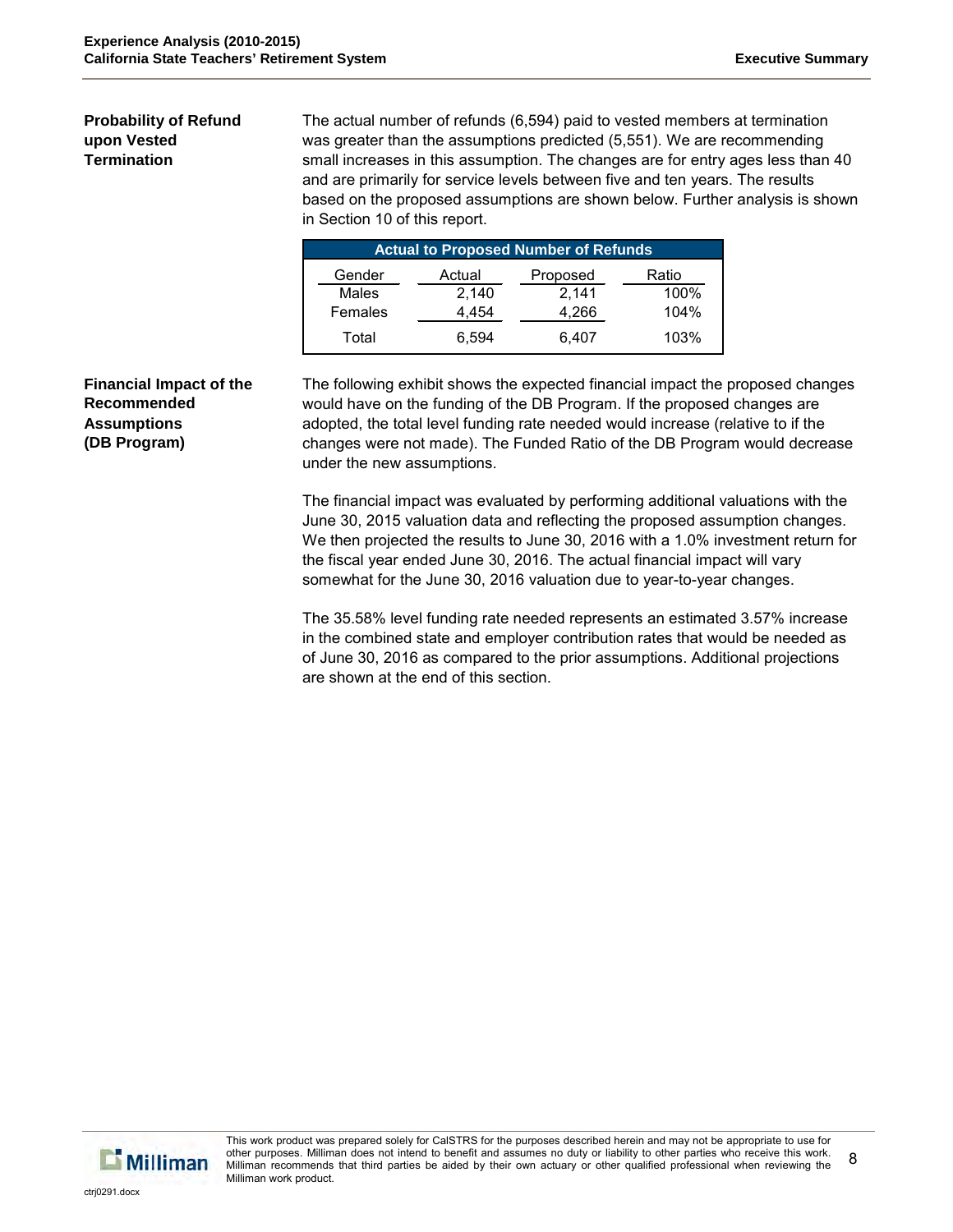#### **Financial Impact of the Recommended Assumptions (DB Program) (continued)**

As shown in the table, the proposed change in the economic assumption and the mortality change have the largest impact. The impact on the Normal Cost rate are shown separately for the 2% at 60 and 2% at 62 members. Note that the impact of the proposed mortality changes on the 2% at 62 members is greater because they are on average younger and therefore are expected to experience greater improvement in mortality than the 2% at 60 members. **All 2016 values are estimates.**

|                                                                                                                                                     | <b>Normal Cost %</b> |          | <b>Funded</b> | <b>Total Level</b><br><b>Funding</b> |
|-----------------------------------------------------------------------------------------------------------------------------------------------------|----------------------|----------|---------------|--------------------------------------|
|                                                                                                                                                     | 2% at 60             | 2% at 62 | <b>Ratio</b>  | <b>Rate Needed</b>                   |
| June 30, 2015 Actuarial Valuation                                                                                                                   | 18.22%               | 15.61%   | 68.5%         | 31.15%                               |
| Estimated Impact of 1% FYE2016 Return                                                                                                               | $0.00\%$             | $0.00\%$ | $-1.3%$       | 0.86%                                |
| June 30, 2016 Actuarial Valuation (Est.)                                                                                                            | 18.22%               | 15.61%   | 67.2%         | 32.01%                               |
| <b>Demographic Assumptions</b>                                                                                                                      |                      |          |               |                                      |
| <b>Termination Rate Changes</b>                                                                                                                     | $-0.11%$             | $-0.07%$ | 0.3%          | $-0.31%$                             |
| Probability of Refund Changes                                                                                                                       | $0.00\%$             | 0.01%    | $0.0\%$       | $0.00\%$                             |
| Service Retirement Rate Changes                                                                                                                     | 0.11%                | 0.20%    | $-0.2%$       | 0.25%                                |
| <b>Disability Retirement Rate Changes</b>                                                                                                           | 0.00%                | 0.00%    | 0.0%          | $0.00\%$                             |
| Merit Salary Rate Changes                                                                                                                           | 0.25%                | 0.10%    | 0.0%          | 0.20%                                |
| Miscellaneous Assumption Changes <sup>(1)</sup>                                                                                                     | $-0.03%$             | $-0.02%$ | 0.1%          | $-0.07%$                             |
| <b>Mortality Rate Changes</b>                                                                                                                       | 0.39%                | 0.68%    | $-1.9%$       | 1.87%                                |
| Inactive Member Valuation Changes                                                                                                                   | 0.00%                | $0.00\%$ | 0.0%          | 0.01%                                |
| Demographic Subtotal                                                                                                                                | 0.61%                | 0.90%    | $-1.7%$       | 1.95%                                |
| <b>Economic Assumptions</b><br>Interest on Member Accounts (3.00%)<br>Wage Inflation and Payroll Growth (3.50%)<br>Consumer Price Inflation (2.75%) |                      |          |               |                                      |
| Investment Return (7.25%)                                                                                                                           | 0.49%                | 0.40%    | $-1.6%$       | 1.62%                                |
| <b>Total Assumption Change</b>                                                                                                                      | 1.10%                | 1.30%    | $-3.3%$       | 3.57%                                |
| June 30, 2016 Actuarial Valuation (Est.)<br>with All Changes                                                                                        | 19.32%               | 16.91%   | 63.9%         | 35.58%                               |

*1. Assumptions for number of children, eligible spouse, sick leave credit at retirement, and benefit offsets.*

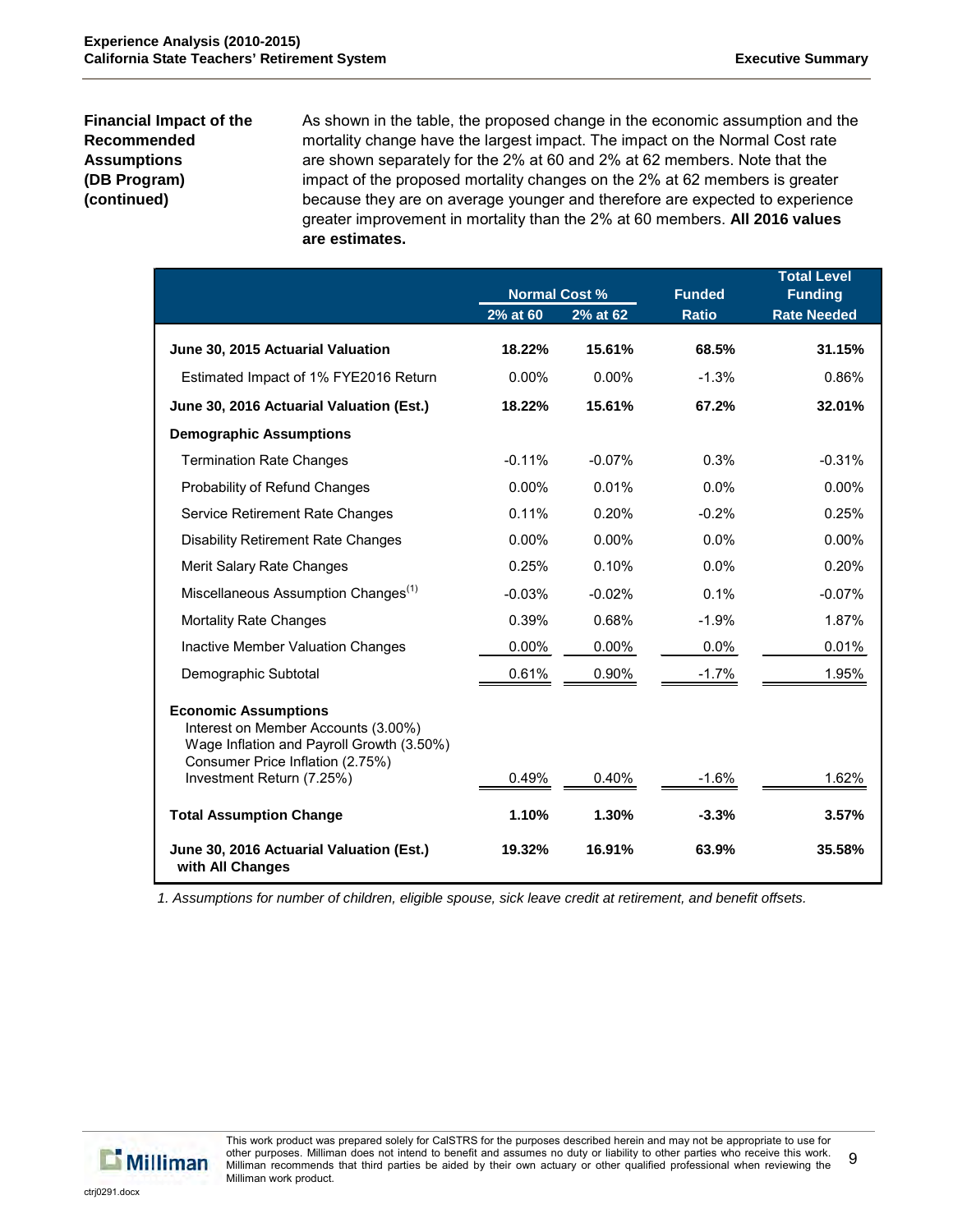#### **Financial Impact – Alternative Investment Return Assumptions**

Note that the recommended assumptions are not the only set of assumptions that would be considered reasonable. Within the parameters discussed in Section 2 (subsection "Possible Alternative Assumptions"), it would be reasonable for the board to select alternative economic assumptions. We have provided the estimated financial impact of two alternative investment return assumptions.

The table below shows the potential impact of a 7.00% investment return assumption.

|                                                                       | <b>Normal Cost %</b> |          | <b>Funded</b> | <b>Total Level</b><br><b>Funding</b> |
|-----------------------------------------------------------------------|----------------------|----------|---------------|--------------------------------------|
|                                                                       | 2% at 60             | 2% at 62 | <b>Ratio</b>  | <b>Rate Needed</b>                   |
| June 30, 2016 Actuarial Valuation (Est.)                              | 18.22%               | 15.61%   | 67.2%         | 32.01%                               |
| Recommended Demographic Changes                                       | 0.61%                | 0.90%    | $-1.7%$       | 1.95%                                |
| Economic Asssumptions with 7.00% Return                               | 1.75%                | 1.47%    | $-3.6%$       | 3.82%                                |
| June 30, 2016 Actuarial Valuation (Est.)<br>(with assumption changes) | 20.58%               | 17.98%   | 61.9%         | 37.78%                               |

The table below shows the potential impact of a 7.50% investment return assumption.

|                                                                       | <b>Normal Cost %</b> |          | <b>Funded</b> | <b>Total Level</b><br><b>Funding</b> |
|-----------------------------------------------------------------------|----------------------|----------|---------------|--------------------------------------|
|                                                                       | 2% at 60             | 2% at 62 | <b>Ratio</b>  | <b>Rate Needed</b>                   |
| June 30, 2016 Actuarial Valuation (Est.)                              | 18.22%               | 15.61%   | 67.2%         | 32.01%                               |
| Recommended Demographic Changes                                       | 0.61%                | 0.90%    | $-1.7%$       | 1.95%                                |
| Economic Asssumptions with 7.50% Return                               | $-0.73%$             | $-0.68%$ | 0.5%          | $-0.51%$                             |
| June 30, 2016 Actuarial Valuation (Est.)<br>(with assumption changes) | 18.10%               | 15.83%   | 66.0%         | 33.45%                               |

#### **Financial Impact – Member Contribution Rates**

Contribution rates for 2% at 60 members are based on a fixed schedule and are not impacted by the assumptions.

Contribution rates for 2% at 62 members are based on the group's Normal Cost rate and therefore may ultimately be impacted by the assumptions. In general, the rate is set equal to the base member contribution rate of one-half of the Normal Cost rate plus a fixed adjustment for the annual benefit adjustment. However, the base member contribution rate does not change if the increase or decrease in the Normal Cost rate for members is less than 1% of pay since the last adjustment.

Under the recommended assumptions, the Normal Cost rate for 2% at 62 members is 16.91% of pay. This compares to the rate at last adjustment of 15.90% of pay. Since the change is close to 1% of pay, it is possible that when the 2016 valuation is completed, the Normal Cost rate for 2% at 62 members may exceed 16.90% and we would therefore recommend an adjustment to the member rate. If this were to occur, we estimate that the increase would be in the neighborhood of 0.5% of pay.

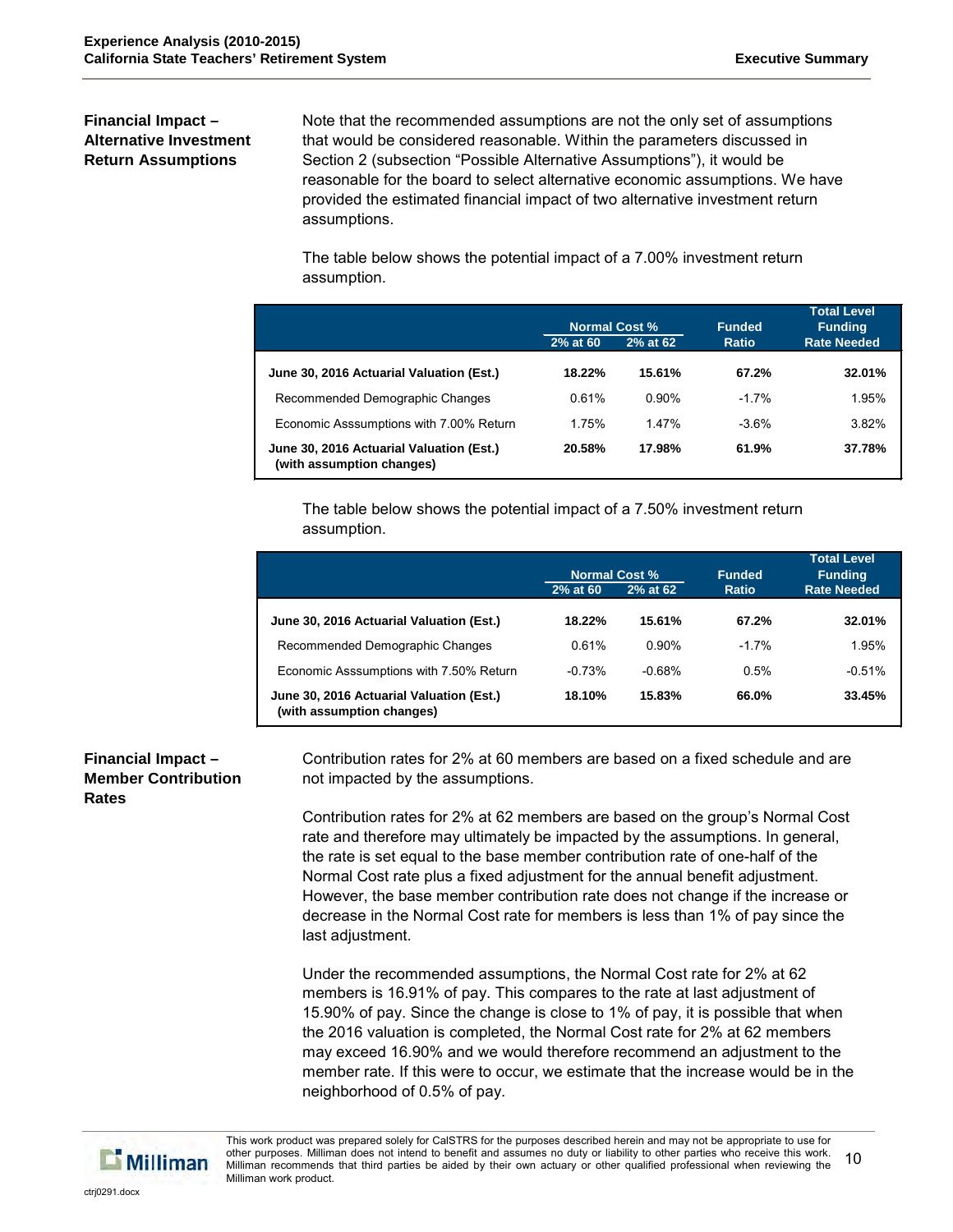| <b>Financial Impact -</b><br><b>Member Contribution</b><br><b>Rates</b><br>(continued)                  | If the recommended assumptions were adopted but the investment return<br>assumption were lowered to 7.00%, it would be almost certain that there would<br>be an increase in the contribution rate for 2% at 62 members. If this were to<br>occur, we estimate that the increase would be in the neighborhood of 1.0% of<br>pay. Conversely if a 7.50% investment return assumption was adopted, we<br>would not expect a change in the member rates would be needed.                                                                                                                                                                                                                                                                       |
|---------------------------------------------------------------------------------------------------------|--------------------------------------------------------------------------------------------------------------------------------------------------------------------------------------------------------------------------------------------------------------------------------------------------------------------------------------------------------------------------------------------------------------------------------------------------------------------------------------------------------------------------------------------------------------------------------------------------------------------------------------------------------------------------------------------------------------------------------------------|
| <b>Financial Impact -</b><br>Projected 2046<br><b>Funding</b>                                           | The 2015 valuation showed the DB Program was projected to be fully funded by<br>2046 under the funding arrangement adopted in 2014. Applying the<br>recommended assumptions to the 2015 valuation results in lower expected<br>returns (due to the lower investment return assumption) and an increase in the<br>time the expected benefits are to be paid (due to longer life expectancies). Under<br>the recommended assumptions, the contributions to the DB Program are still<br>projected to be sufficient to reach full funding by 2046; however, higher state and<br>employer contribution rates (relative to those projected in the 2015 valuation<br>report) would be required, with the increase primarily falling on the state. |
|                                                                                                         | Under the 7.00% and 7.50% investment return assumption scenarios, the DB<br>Program would also be projected to be approximately 100% funded in 2046.<br>Increases in the state and employer contribution rates would also be expected<br>but to varying degrees.                                                                                                                                                                                                                                                                                                                                                                                                                                                                           |
|                                                                                                         | The projection assumptions are the same as those stated on page 6 of our 2015<br>DB Program valuation report, except for the reflection of the assumptions<br>recommended in this report and the inclusion of the estimated FYE2016<br>investment return of 1.0%.                                                                                                                                                                                                                                                                                                                                                                                                                                                                          |
| <b>Financial Impact -</b><br><b>Projected State and</b><br><b>Employer Contribution</b><br><b>Rates</b> | The financial analysis shown previously quantified the impact of the proposed<br>assumptions on the contributions needed in total. The graph on the next page<br>shows the projected impact on the total state contribution rate (excluding the<br>SBMA contribution). The blue line shows the projected state contribution rate<br>assuming no changes in assumptions, but reflecting the estimated 1.0% return<br>for the prior fiscal year. The red line with red triangles shows the projected state<br>contribution rate if the recommended demographic and economic changes are<br>adopted.                                                                                                                                          |

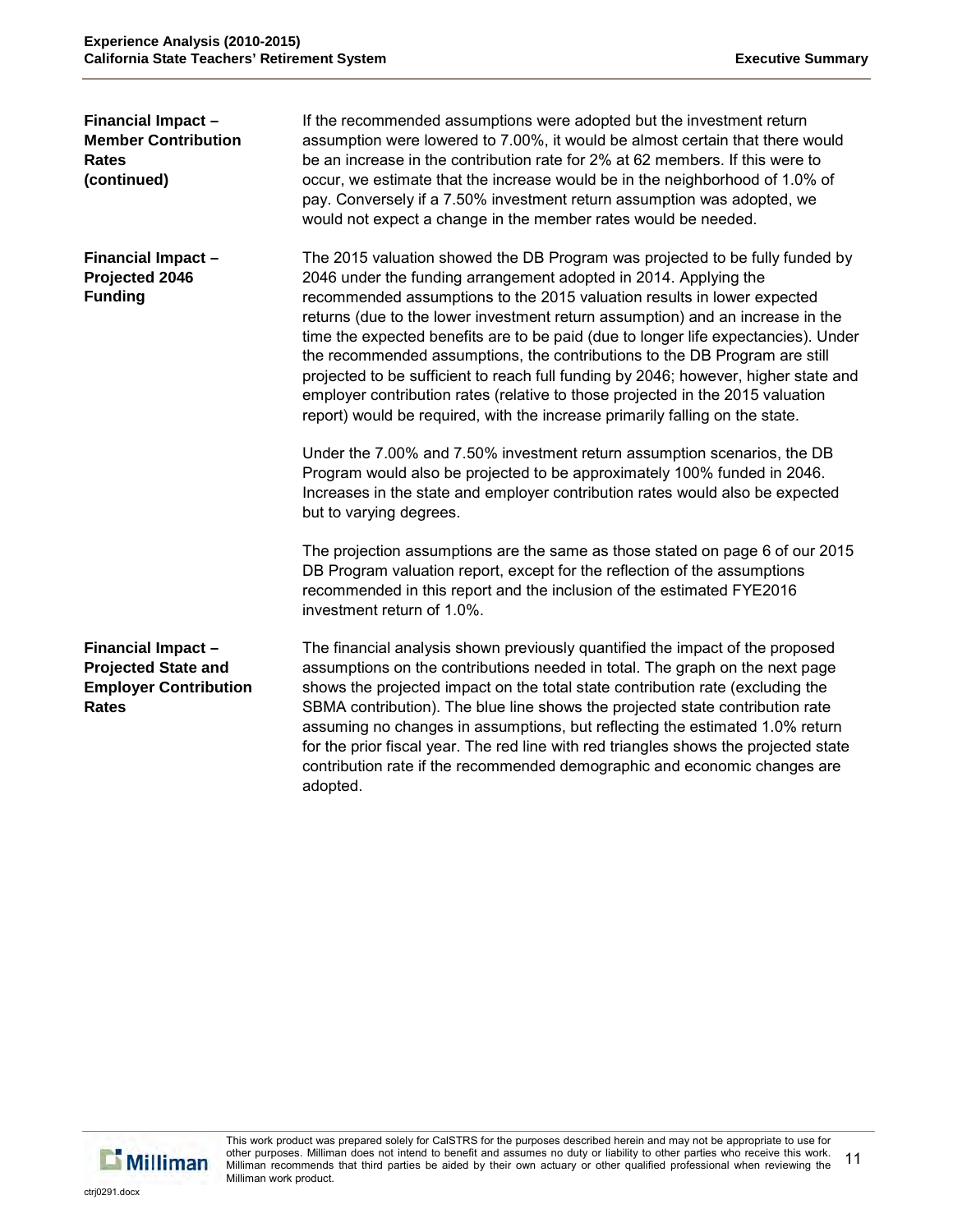#### **Financial Impact – Projected State and Employer Contribution Rates (continued)**

To provide an apples-to-apples comparison, we have shown the projections assuming a 7.25% return in each future year.



The graph below shows parallel information for the employer contribution rate. It shows an increase in the employer contribution rate under the new assumptions, but a much smaller increase than previously illustrated for the state.



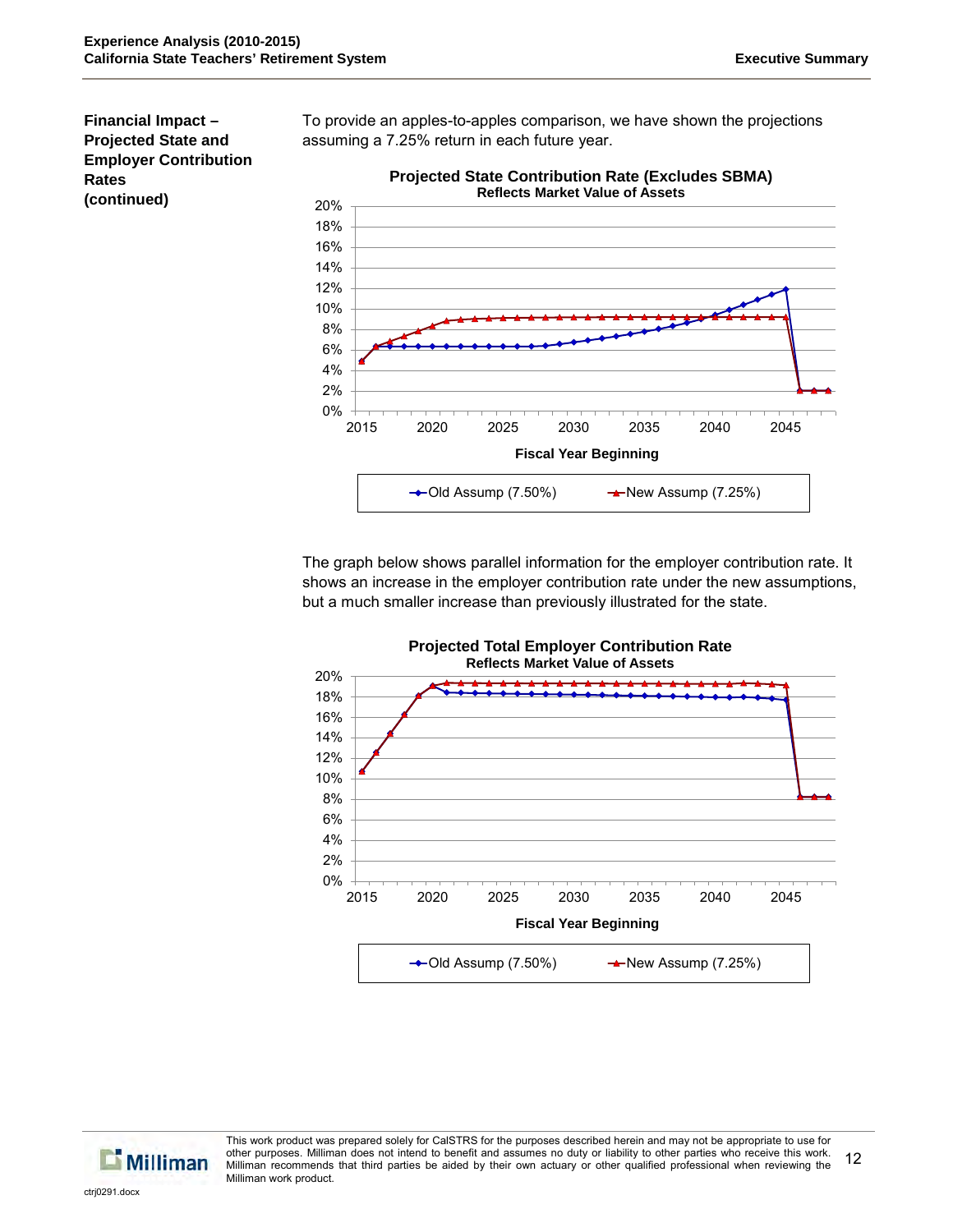#### **Financial Impact – Projected State and Employer Contribution Rates under Alternative Return Assumptions**

The following two graphs repeat the graphs from the prior page but add two lines to show the projected contribution rates assuming all recommended demographic changes are adopted with an investment return assumption that is either 0.25% higher or lower than the recommended 7.25%. Once again, all of the scenarios illustrated assume that 7.25% is earned each year in the future, regardless of the assumed investment return for the particular scenario. The first graph shows that a lower investment return assumption causes the contribution rates to higher in the short term but lower in the long term. The converse is true if the return assumption is set higher.



**Projected State Contribution Rate (Excludes SBMA) Reflects Market Value of Assets**

The graph below shows parallel information for the employer contribution rate. It shows a much smaller difference in the employer contribution rate under the alternate return assumptions than was shown above for the projected state contribution rate.



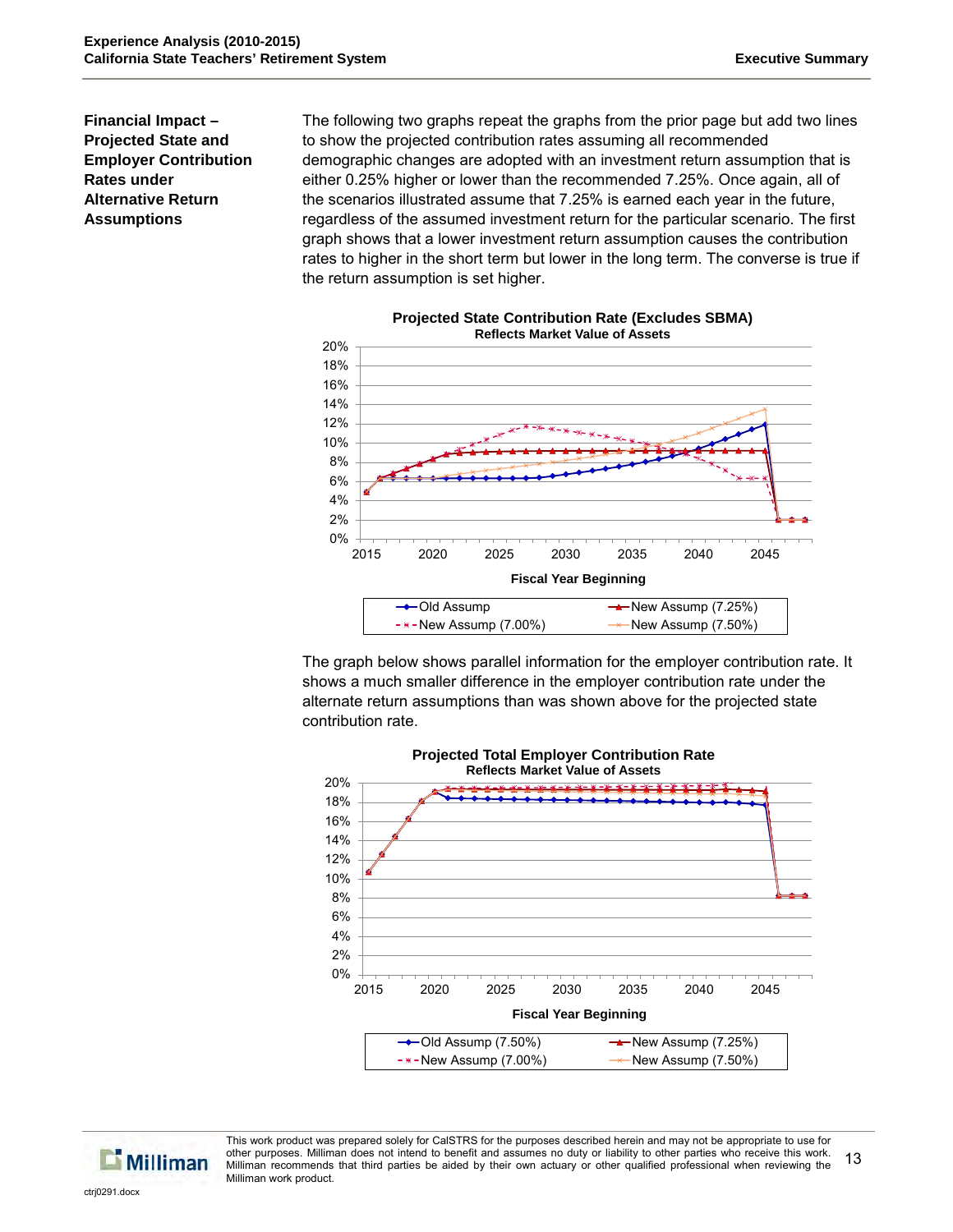#### **Financial Impact of the Recommended Assumptions (CBB and DBS Programs)**

The following tables show the expected financial impact the proposed changes would have on the funded status of the CBB and DBS Programs. The proposed changes would have no impact on the obligation for active and inactive members of either plan, since these obligations are equal to the sum of the members' account balances.

There would be a small impact on the obligation for retirees due to the proposed changes in mortality and the investment return assumption. As the retiree obligation is only a small portion of the total obligation, the overall impact is very minor. Note that funded ratios shown are as of June 30, 2015. Values as of June 30, 2016 are expected to be a few percentage points less due to the actual return for the year ended June 30, 2016 being less than the interest credited to the accounts for the period.

| <b>CBB Program -- Financial Impact of Recommended Assumptions</b> |                        |
|-------------------------------------------------------------------|------------------------|
|                                                                   | <b>Funded</b><br>Ratio |
| June 30, 2015 Actuarial Valuation                                 | 113.20%                |
| <b>Mortality Rate Change</b>                                      | $-0.05\%$              |
| Investment Return Assumption 6.75%                                | $-0.03%$               |
| June 30, 2015 Actuarial Valuation Changes                         | 113.12%                |

| <b>DBS Program -- Financial Impact of Recommended Assumptions</b> |                        |
|-------------------------------------------------------------------|------------------------|
|                                                                   | <b>Funded</b><br>Ratio |
| June 30, 2015 Actuarial Valuation                                 | 114.52%                |
| Mortality Rate Change                                             | $-0.23%$               |
| Investment Return Assumption 7.25%                                | $-0.20%$               |
| June 30, 2015 Actuarial Valuation Changes                         | 114.09%                |

**Financial Impact of the Recommended Assumptions (SBMA)** The funding of the SBMA is currently projected to be sufficient at the 85% purchasing power level. There is some margin for possible adverse experience in the future. For example, if inflation was slightly higher than assumed for the next few years, the current funding is still expected to provide the same level of benefits. The recommended assumptions would increase this margin, since the lower inflation assumption would project lower purchasing power benefits. This would be somewhat offset by the lower investment return assumption. **Revised Assumptions and Methods** Appendix A illustrates the Summary of Actuarial Assumptions as it will appear in the June 30, 2016 valuation report, if all recommended assumptions and methods are adopted. Proposed changes in assumptions are highlighted in

valuation will be addressed at a separate time.

**Milliman** 

yellow. The recommended assumptions are for use with CalSTRS funding calculations. Modifications to the assumptions to be used for the GASB 67/68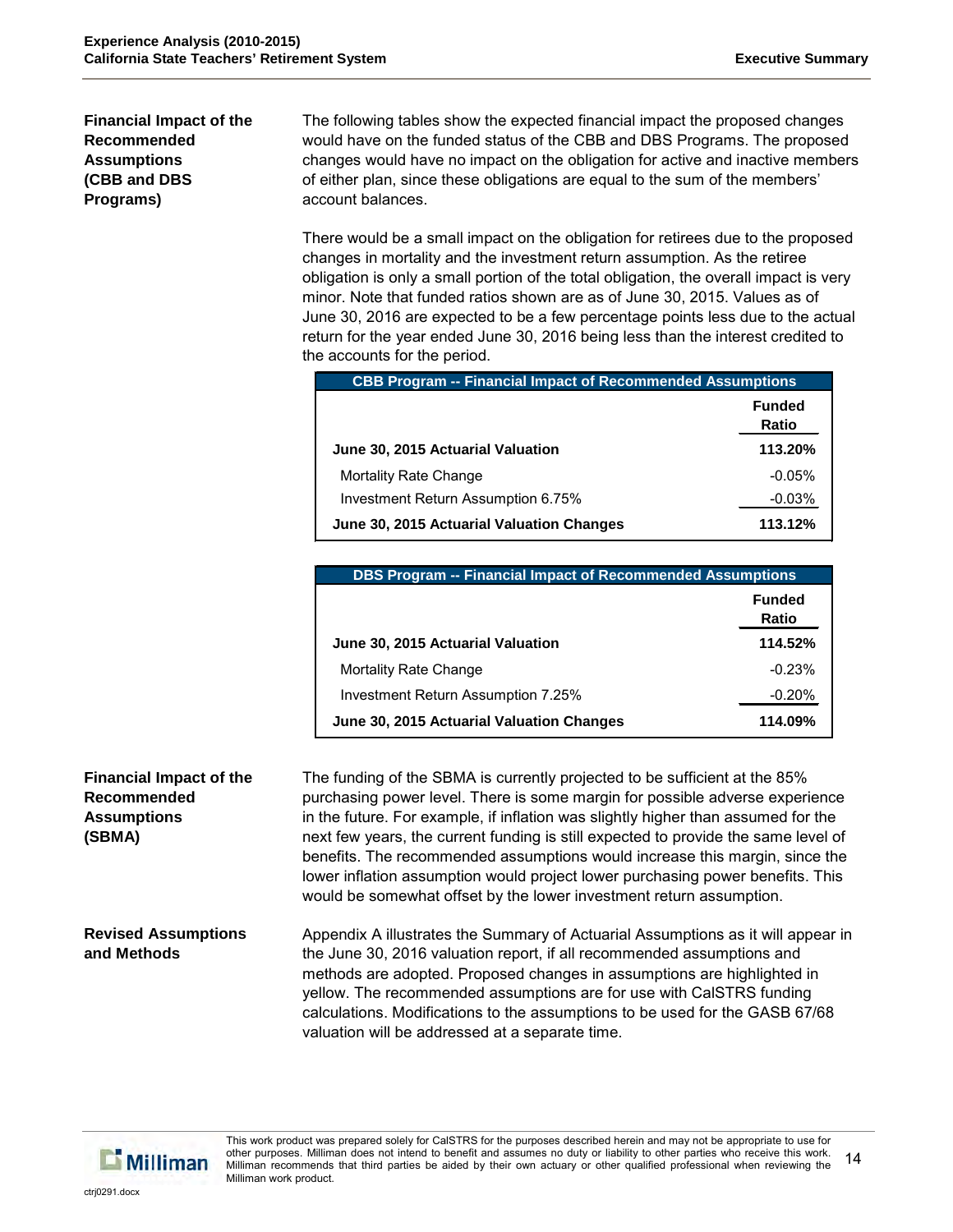#### **Section 2: Economic Assumptions**



Actuarial Standard of Practice (ASOP) No. 27, *Selection of Economic Assumptions for Measuring Pension Obligations*, provides guidance to actuaries giving advice on selecting economic assumptions for measuring obligations under defined benefit plans. Because no one knows what the future holds, the best an actuary can do is to use professional judgment to estimate possible future economic outcomes. These estimates are based on a mixture of past experience, future expectations, and professional judgment. The actuary should consider a number of factors, including the purpose and nature of the measurement, and appropriate recent and long-term historical economic data. However, the standard explicitly advises the actuary not to give undue weight to recent experience.

Recent changes in ASOP No. 27 have restricted what assumptions satisfy the standard. In particular, previously any assumption within the "best-estimate" range (a wide range in our opinion) was likely to satisfy the standard. To meet the new standard, the assumption "reflects the actuary's estimate of future experience" and "it has no significant bias (i.e., it is not significantly optimistic or pessimistic)…" We believe this reduces the range of assumptions that would be considered reasonable.

Each economic assumption should individually satisfy this standard. Furthermore, with respect to any particular valuation, each economic assumption should be consistent with every other economic assumption over the measurement period.

After completing the selection process, the actuary should review the set of economic assumptions for consistency. This may lead the actuary to recommend the same inflation component in each of the economic assumptions proposed.

This section will discuss the economic assumptions. In our opinion, the economic assumptions recommended in this report have been developed in accordance with ASOP No. 27. The following table summarizes our recommendations (changes are shown in bold). Note that this is not the only set of assumptions that would be considered reasonable. In the prior section, we show the financial impact of the recommended economic assumptions, plus the impact of investment return assumptions that are either 0.25% higher or lower than the recommended 7.25% (for the DB Program).

|                                  | <b>DB</b> Program |                    |                | <b>CBB / DBS Programs</b> |
|----------------------------------|-------------------|--------------------|----------------|---------------------------|
|                                  | <b>Current</b>    | <b>Recommended</b> | <b>Current</b> | <b>Recommended</b>        |
| <b>Consumer Price Inflation</b>  | 3.00%             | 2.75%              | 3.00%          | 2.75 %                    |
| Net Real Rate of Return          | 4.50              | 4.50               | 4.00/4.50      | 4.00/4.50                 |
| Investment Return <sup>(1)</sup> | 7.50 %            | 7.25%              | 7.00/7.50 %    | 6.75/7.25 %               |
| Interest on Member               |                   |                    |                |                           |
| Accounts                         | 4.50 %            | 3.00%              | 7.00/7.50 %    | 6.75/7.25 $%$             |
| <b>Consumer Price Inflation</b>  | 3.00%             | 2.75%              | n/a            | n/a                       |
| Real Wage Inflation              | 0.75              | 0.75               | n/a            | n/a                       |
| Wage Growth <sup>(2)</sup>       | 3.75%             | 3.50%              | n/a            | n/a                       |
| Portfolio Standard               |                   |                    |                |                           |
| Deviation                        | $N/A$ %           | $N/A$ %            | 13.90/13.20 %  | 15.80/13.00 %             |

*1. Net of investment and administrative expenses.*

*2. Payroll growth is assumed to equal wage growth (See Payroll Increase discussion).*



This work product was prepared solely for CalSTRS for the purposes described herein and may not be appropriate to use for other purposes. Milliman does not intend to benefit and assumes no duty or liability to other parties who receive this work. Milliman recommends that third parties be aided by their own actuary or other qualified professional when reviewing the Milliman work product. 15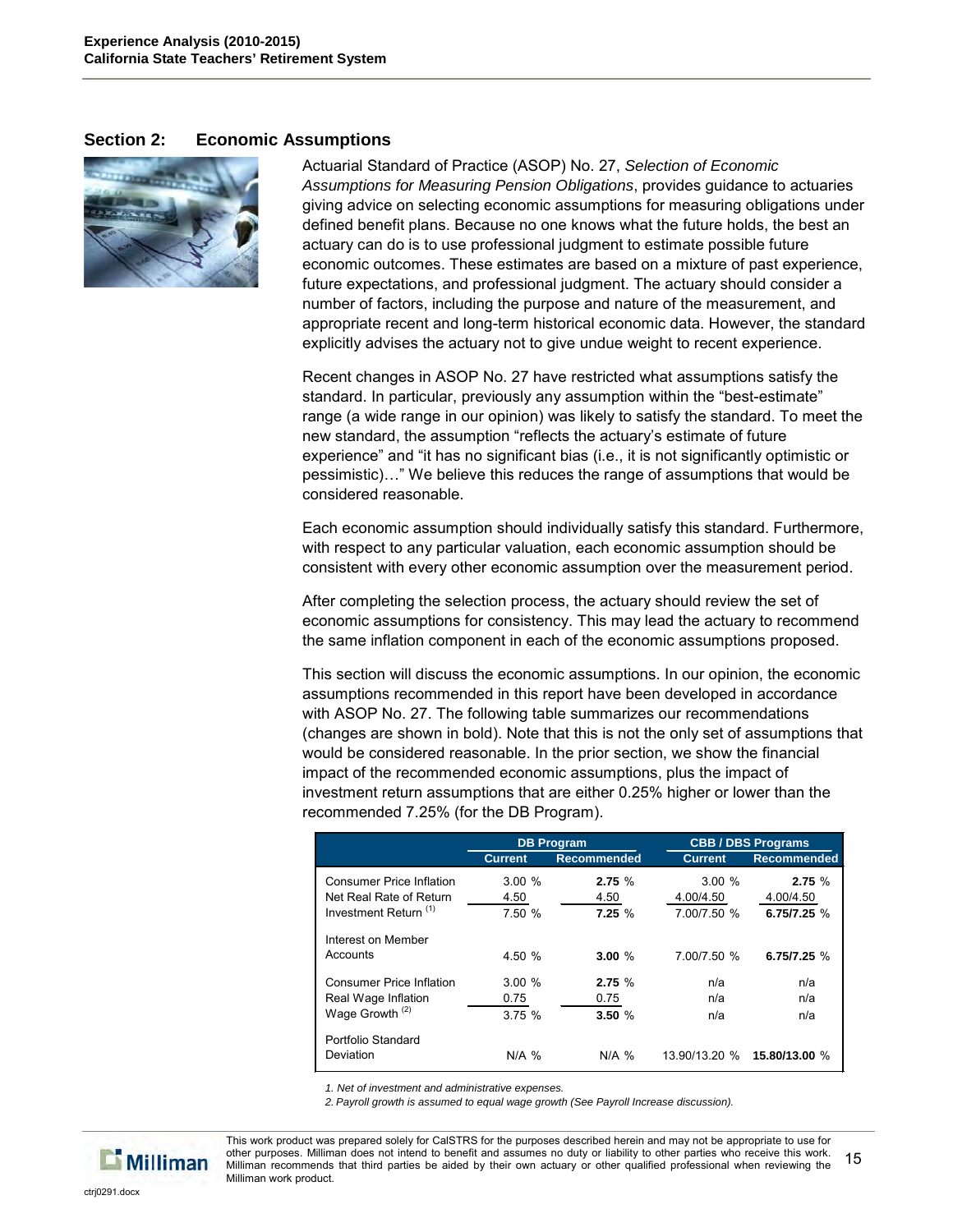|                               | 1. Price Inflation                                                                                                                                                                                                                                                                                                                                                                                                                                                                                                          |
|-------------------------------|-----------------------------------------------------------------------------------------------------------------------------------------------------------------------------------------------------------------------------------------------------------------------------------------------------------------------------------------------------------------------------------------------------------------------------------------------------------------------------------------------------------------------------|
| <b>Use in the Valuation</b>   | When we refer to inflation in this report, we are referring to price inflation. The<br>inflation assumption has an indirect impact on the results of the actuarial valuation<br>through the development of the assumptions for the investment return, the<br>interest rate on member accounts, the general wage increases and the payroll<br>increase assumption. It also has a direct impact on the actuarial projection of the<br>SBMA, as it will be used to determine the expected future purchasing power<br>payments. |
|                               | The long-term relationship between inflation and investment return has long been<br>recognized by economists. The basic principle is that the investors demand a<br>"real return" – the excess of actual investment returns over inflation. If inflation<br>rates are expected to be high, investors will demand investment returns that are<br>also expected to be high enough to exceed inflation, while lower inflation rates will<br>result in lower expected investment returns, at least in the long run.             |
|                               | The current valuation assumption for inflation is 3.00% per year. Our<br>recommendation is to lower the assumption to 2.75%.                                                                                                                                                                                                                                                                                                                                                                                                |
| <b>Historical Perspective</b> | The data for inflation shown below is based on the national Consumer Price<br>Index, US City Average, All Urban Consumers (CPI-U) as published by the<br><b>Bureau of Labor Statistics.</b>                                                                                                                                                                                                                                                                                                                                 |
|                               | Although economic activities in general, and inflation in particular, do not lend<br>themselves to prediction on the basis of historical analysis, historical patterns and<br>long term trends are a factor to be considered in developing the inflation<br>assumption.                                                                                                                                                                                                                                                     |
|                               | There are numerous ways to review historical data, with significantly differing<br>results. The tables below show the compounded annual inflation rate for various<br>10-year periods, and for the 50-year period ended in December 2015. Note that<br>the 50-year average is heavily influenced by the inflation of the late 1970's and<br>early 1980's.                                                                                                                                                                   |
|                               | <b>CPI</b>                                                                                                                                                                                                                                                                                                                                                                                                                                                                                                                  |
|                               | <b>Decade</b><br><b>Increase</b><br>2006-2015<br>1.9%                                                                                                                                                                                                                                                                                                                                                                                                                                                                       |
|                               | 1996-2005<br>2.5%                                                                                                                                                                                                                                                                                                                                                                                                                                                                                                           |
|                               | 1986-1995<br>3.5%                                                                                                                                                                                                                                                                                                                                                                                                                                                                                                           |
|                               | 1976-1985<br>7.0%                                                                                                                                                                                                                                                                                                                                                                                                                                                                                                           |



**Prior 50 Years**

1966-1975 5.7%

1966-2015 4.1%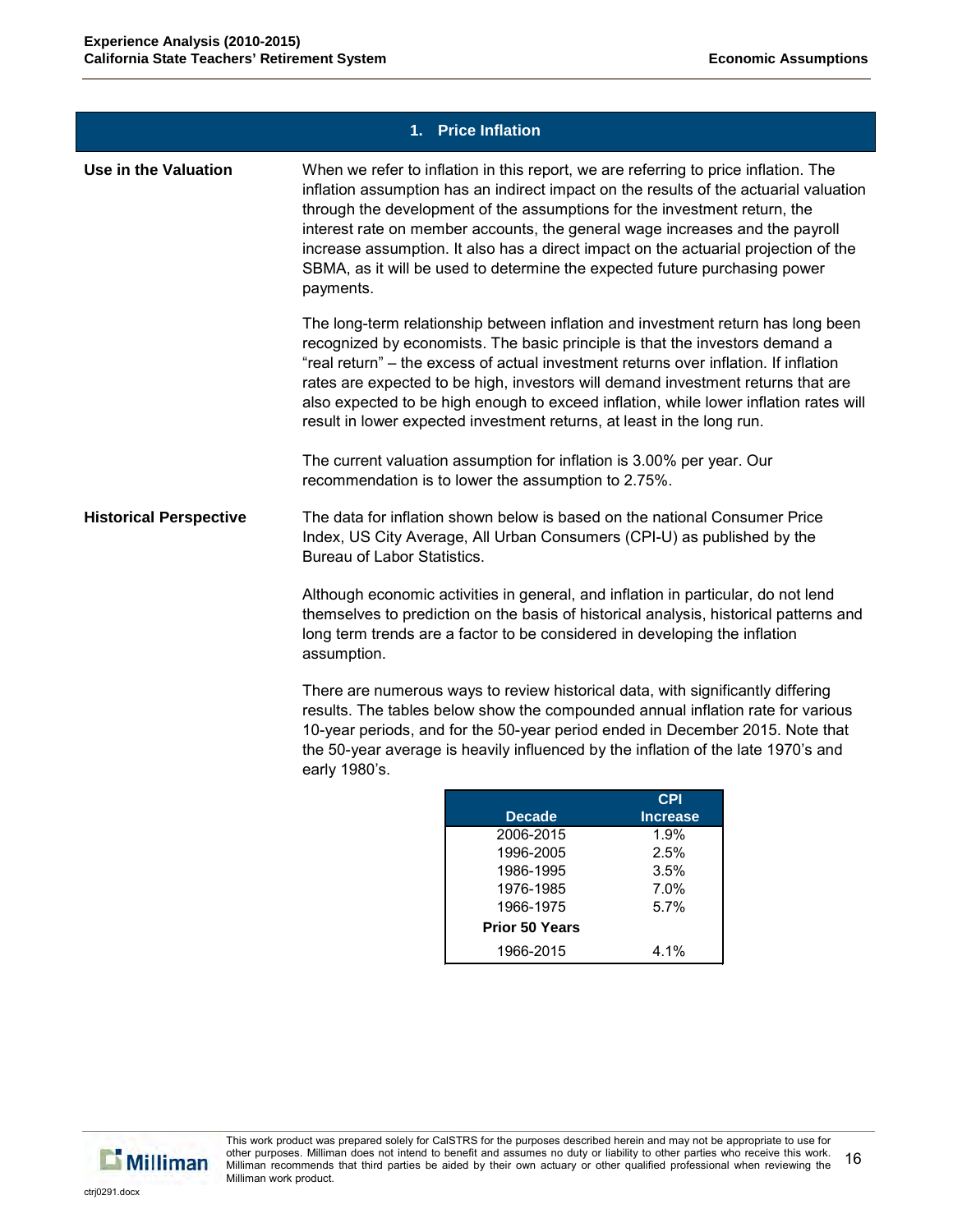#### **Historical Perspective (continued)**

These are national statistics. The inflation assumption as it relates to the investment return assumption should be based more on national and even global inflation; whereas, the inflation assumption used in the SBMA projection and the wage growth and payroll growth assumptions for the DB Program is tied to inflation in California. We believe that although there have been historical differences between U.S. and California CPI changes, in the long term there should be a high correlation. For comparison, the average CPI increase for California has been 4.2% for the 50-year period 1966-2015, compared to the national average of 4.1%.

The following graph shows historical national CPI increases. Note that the actual CPI increase has generally been less than 3.00% during the most recent 25 years.



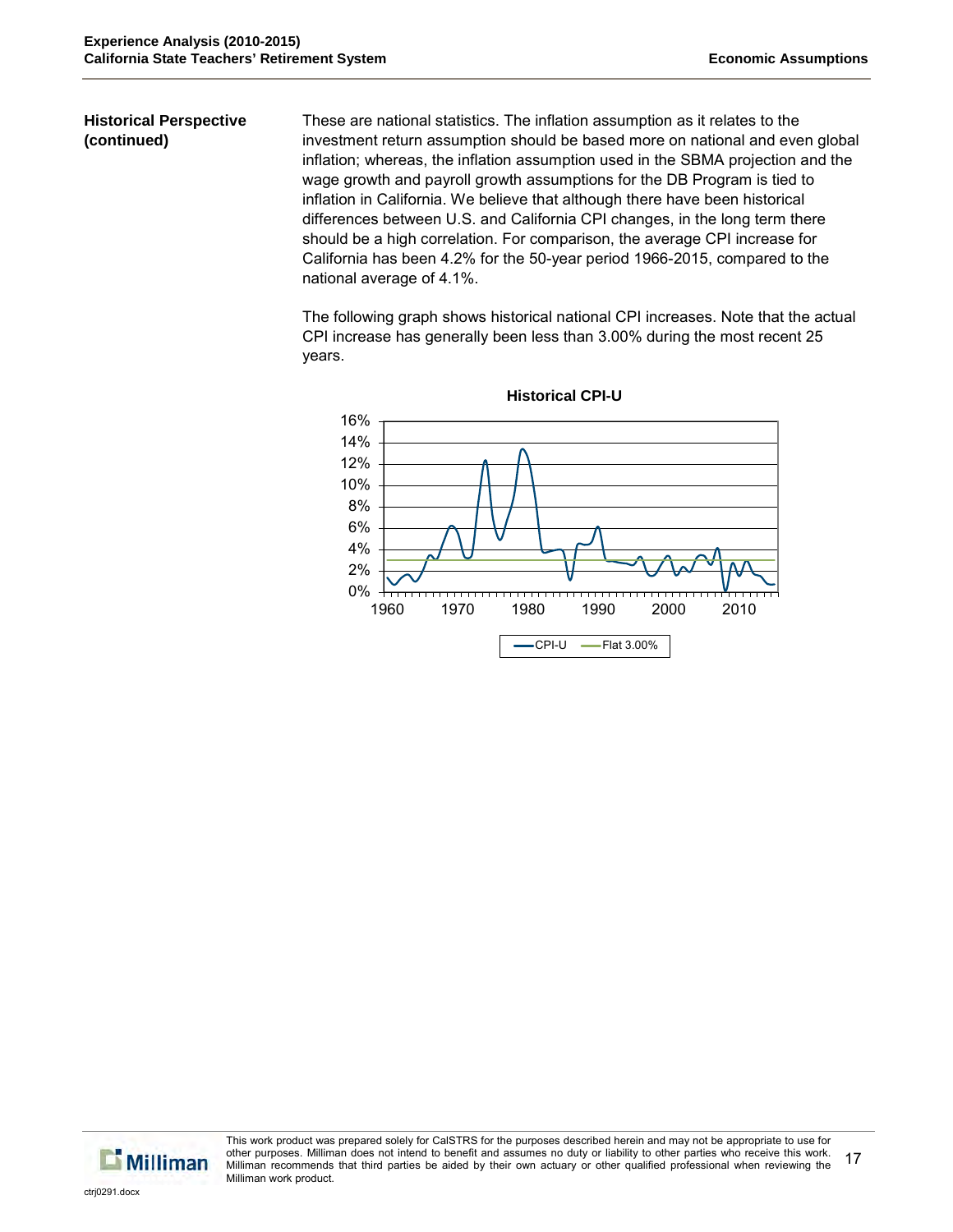#### **Peer System Comparison**

According to the Public Plans Database (a survey of over 150 state and local systems maintained by a collaboration between the Center for Retirement Research at Boston College, the Center for State and Local Government Excellence, and the National Association of State Retirement Administrators), the average inflation assumption for statewide systems has been steadily declining. As of the most recent study, the most common assumption is 3.00%, so CalSTRS is in the mainstream. However, it should be noted that the survey is based on valuations that are almost entirely from 2013 or 2014, and we believe that further declines have occurred since then. The following graph shows this distribution.



#### **Price Inflation Assumption Public Plans Database**

**Percent of Retirement Systems Using Assumption**

**Forecasts of Inflation** Since the U.S. Treasury started issuing inflation indexed bonds, it is possible to determine the approximate rate of inflation anticipated by the financial markets by comparing the yields on inflation indexed bonds with traditional fixed government bonds. Current market prices as of December 2016 suggest investors expect inflation to be about 2.1% over the next 30 years.

> CalSTRS' investment consultants also have lower expectations of inflation, with Meketa projecting 2.1% over the next 10 years and PCA projecting 2.5% over the next 20 years.

> Additionally, we reviewed the expected increase in the CPI by the Office of the Chief Actuary for the Social Security Administration. In the 2016 Trustees Report, the projected average annual increase in the CPI over the next 75 years under the intermediate cost assumptions was 2.60%.

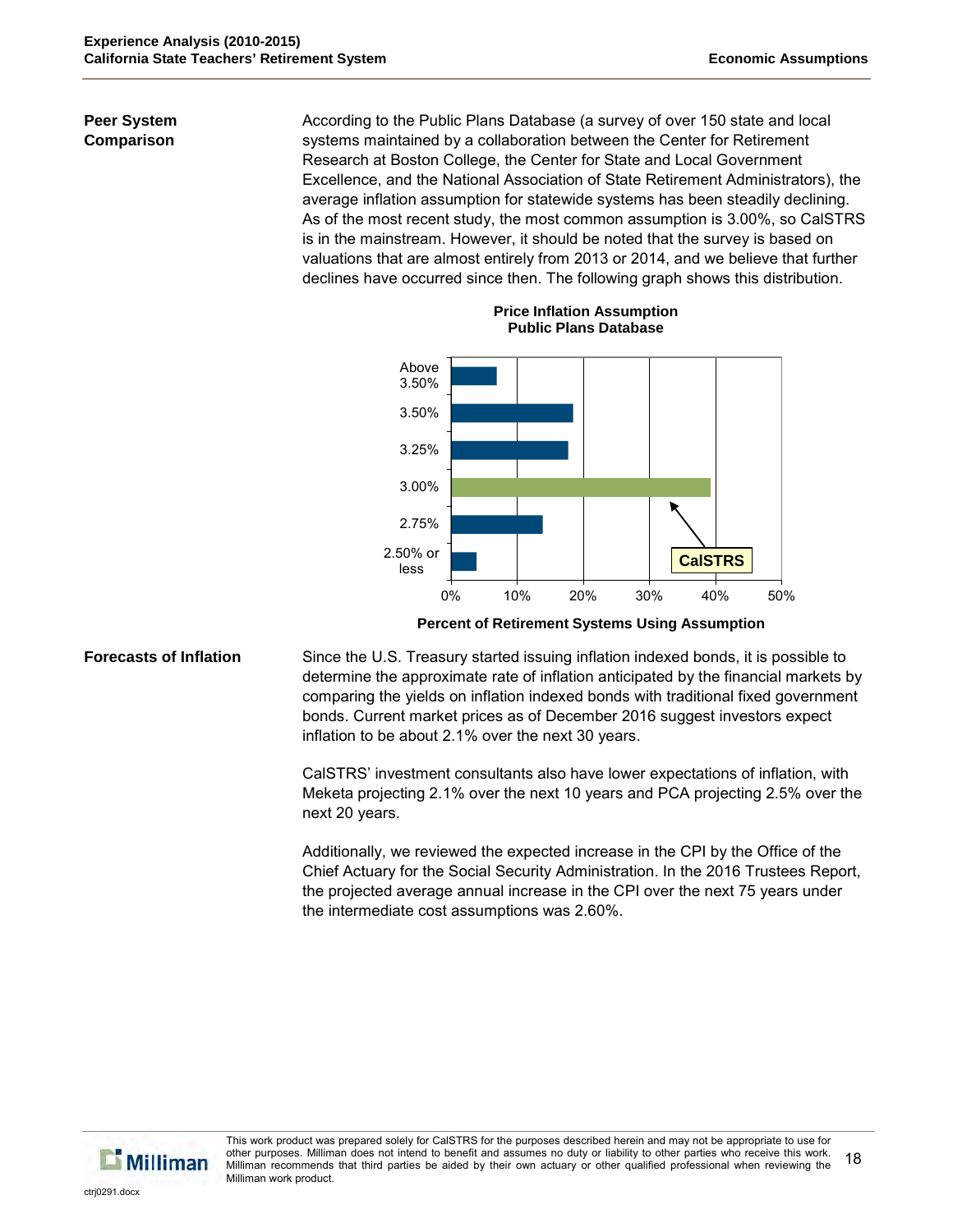**Recommendation** The consumer price inflation assumption does not directly impact the funding of the DB Program; however, it is used to determine the sufficiency of the SBMA funding to pay purchasing power benefits. It is also used in the determination of the investment return assumption, the assumed interest credit to member accounts, and the wage growth assumption.

> We recommend the long-term assumed inflation rate be decreased to 2.75% per year to reflect lower forecasts.

| <b>Consumer Price Inflation</b> |          |
|---------------------------------|----------|
| <b>Current Assumption</b>       | $3.00\%$ |
| <b>Recommended Assumption</b>   | 2.75%    |

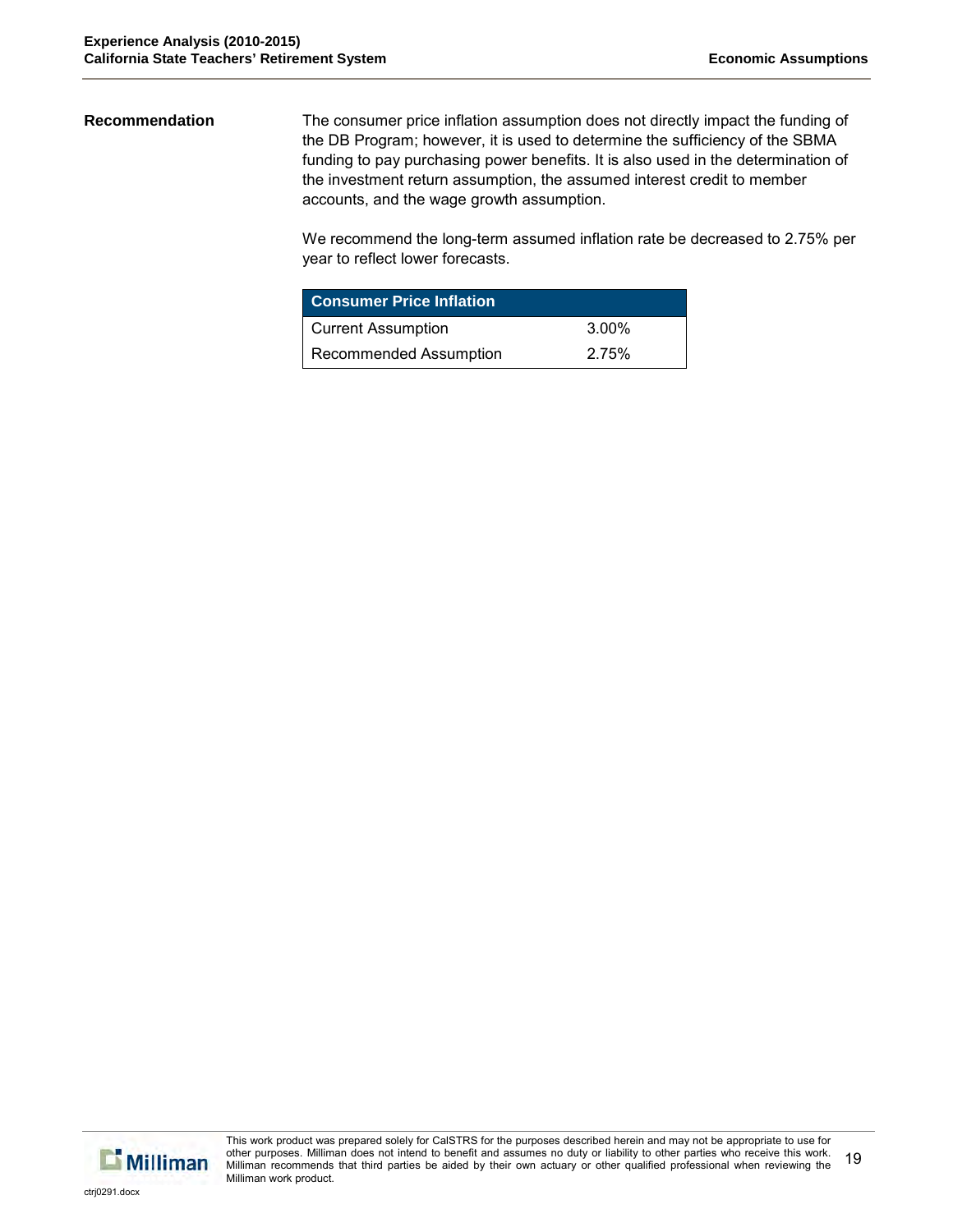|                               |                            | 2. Wage Growth                                                                                                                                                                  |               |                 |                                                                                                                                                                                                                                                                                                                                                                                                                     |
|-------------------------------|----------------------------|---------------------------------------------------------------------------------------------------------------------------------------------------------------------------------|---------------|-----------------|---------------------------------------------------------------------------------------------------------------------------------------------------------------------------------------------------------------------------------------------------------------------------------------------------------------------------------------------------------------------------------------------------------------------|
| <b>Use in the Valuation</b>   |                            | reviewed with the other demographic assumptions.                                                                                                                                |               |                 | Estimates of future salaries are based on two assumptions: 1) general wage<br>increases and 2) merit increases. Rates of increase in the general wage level of<br>the membership are directly related to inflation, while individual salary increases<br>due to promotion and longevity occur even in the absence of inflation. The<br>promotion and longevity assumptions, referred to as the merit scale, will be |
|                               | assumption.                |                                                                                                                                                                                 |               |                 | The current assumption is for wage growth to be 0.75% above the inflation                                                                                                                                                                                                                                                                                                                                           |
| <b>Historical Perspective</b> | real wage inflation rate). | Average Wage dating from 1966 to 2015.<br>There are numerous ways to review this data. For consistency with our<br>rates of wage growth for various 10-year periods and for the |               |                 | We have used statistics from the Social Security Administration on the National<br>observations of other indices, the table below shows the compounded annual<br>50-year period ending in 2015. The excess of wage growth over price inflation<br>represents "productivity" (or the increase in the standard of living, also called the                                                                             |
|                               |                            |                                                                                                                                                                                 | <b>Wage</b>   | <b>CPI</b>      | <b>Real Wage</b>                                                                                                                                                                                                                                                                                                                                                                                                    |
|                               |                            | <b>Decade</b>                                                                                                                                                                   | <b>Growth</b> | <b>Increase</b> | <b>Inflation</b>                                                                                                                                                                                                                                                                                                                                                                                                    |
|                               |                            | 2006-2015                                                                                                                                                                       | 2.4%          | 1.9%            | 0.5%                                                                                                                                                                                                                                                                                                                                                                                                                |
|                               |                            | 1996-2005                                                                                                                                                                       | 4.1%          | 2.5%            | 1.6%                                                                                                                                                                                                                                                                                                                                                                                                                |
|                               |                            | 1986-1995                                                                                                                                                                       | 3.9%          | 3.5%            | 0.4%                                                                                                                                                                                                                                                                                                                                                                                                                |
|                               |                            | 1976-1985                                                                                                                                                                       | 6.9%          | 7.0%            | $-0.1%$                                                                                                                                                                                                                                                                                                                                                                                                             |
|                               |                            | 1966-1975                                                                                                                                                                       | 6.4%          | 5.7%            | 0.7%                                                                                                                                                                                                                                                                                                                                                                                                                |
|                               |                            | <b>Prior 50 Years</b>                                                                                                                                                           |               |                 |                                                                                                                                                                                                                                                                                                                                                                                                                     |
|                               |                            | 1966-2015                                                                                                                                                                       | 4.7%          | 4.1%            | 0.6%                                                                                                                                                                                                                                                                                                                                                                                                                |
|                               |                            |                                                                                                                                                                                 |               |                 |                                                                                                                                                                                                                                                                                                                                                                                                                     |
|                               |                            |                                                                                                                                                                                 |               |                 | These are national statistics for all jobs. For comparison, the average increase in                                                                                                                                                                                                                                                                                                                                 |

the real wage for members of CalSTRS has been 0.3% for the most recent 30 year period. This is significantly less than the national average which increased 0.9% more than inflation over the last 30 years.

**Forecasts of Future Wages** Wage inflation has been projected by the Office of the Chief Actuary of the Social Security Administration. In the 2016 Trustees Report, the ultimate long-term annual increase in the National Average Wage is estimated to be 1.2% higher than the Social Security intermediate inflation assumption of 2.7% per year.

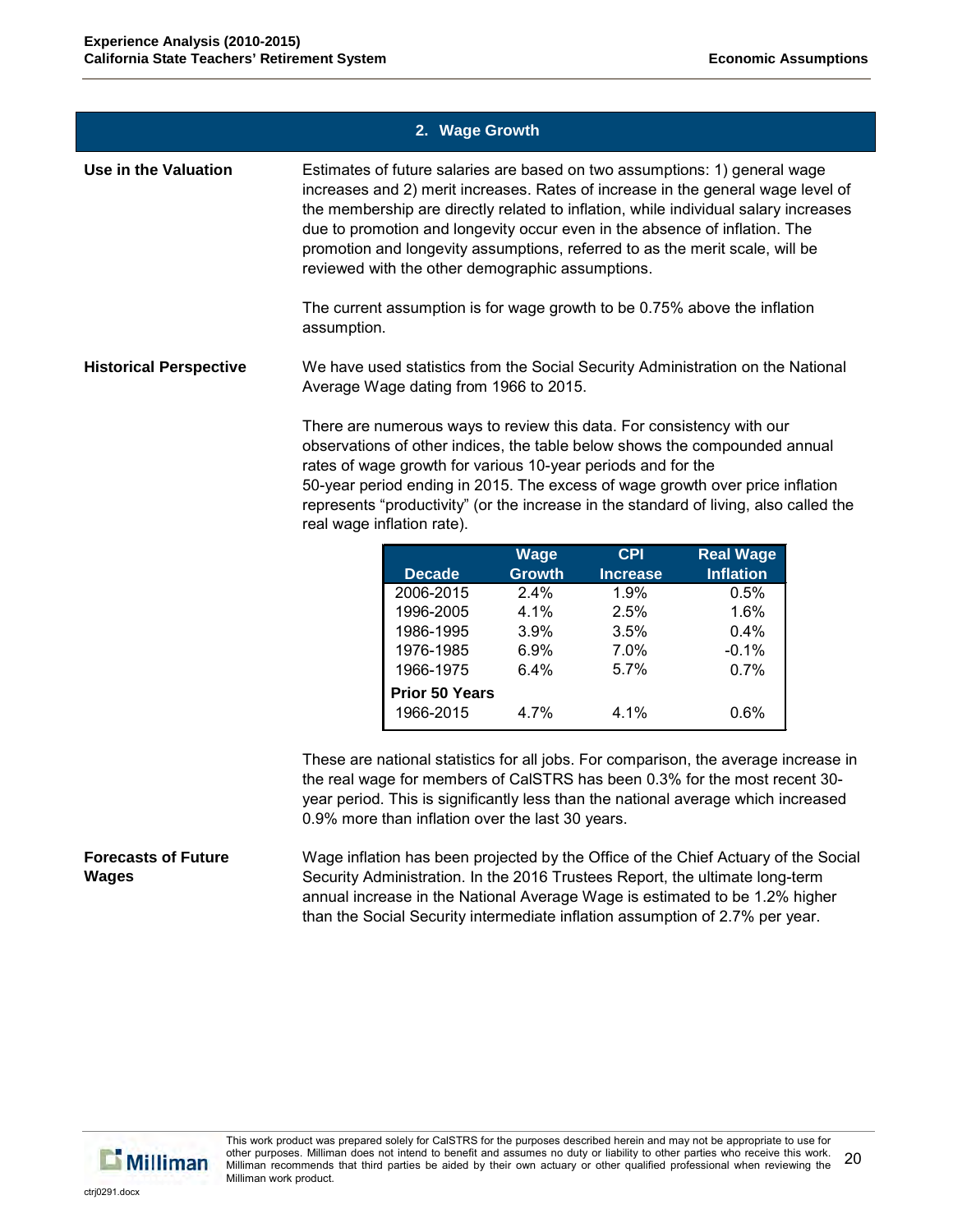### **Reasonable Range and Recommendation**  Over the last 50 years, the actual experience, on a national basis, has been close to the current assumption. We believe that wages will continue to grow at a greater rate than prices over the long term, although not to the extent projected by Social Security. We are recommending that the long-term assumed real wage inflation rate remain at 0.75% per year. **Real Wage Inflation Rate** Current Assumption 0.75% Recommended Assumption 0.75% The wage growth assumption is the total of the consumer price inflation assumption and the real wage inflation rate. If the real wage inflation assumption remains at 0.75% and the price inflation assumption decreases to 2.75%, this would result in a total wage growth assumption of 3.50%.

**Payroll Increase Assumption**  The aggregate payroll of CalSTRS is expected to increase, without accounting for the possibility of an increase in membership (our current and recommended assumption is that no growth in membership will occur). Note that we believe the zero population growth is a reasonable assumption. Although we do not have projections of active teacher population, the California Department of Finance publishes a projection of school age children on their website. This projects a relatively stable student population over the next 10 years, with an average annual decrease of less than 0.04% per year. Given that there is a correlation between the number of students and the number of teachers, we believe this supports the zero growth assumption for the number of active teachers.

> The current payroll increase assumption is equal to the general wage growth assumption of 3.75%. It is our recommendation to set these two assumptions to be equal, unless there is a specific circumstance that would call for an alternative assumption. In the case of CalSTRS, members hired in 2013 and later are subject to a more restrictive definition of creditable compensation and therefore are expected to have slightly lower pay than comparable members hired prior to 2013. Based on our analysis, this is expected to reduce future payroll by about 0.02% per year. We believe this difference is not material, and we are not recommending any adjustment to the payroll increase adjustment to account for the new creditable compensation definition.

> We are recommending that the payroll increase assumption be reduced to 3.50% to continue to be consistent with the general wage growth assumption. Note that if CalSTRS was closed to new teachers, that event would significantly impact this assumption.

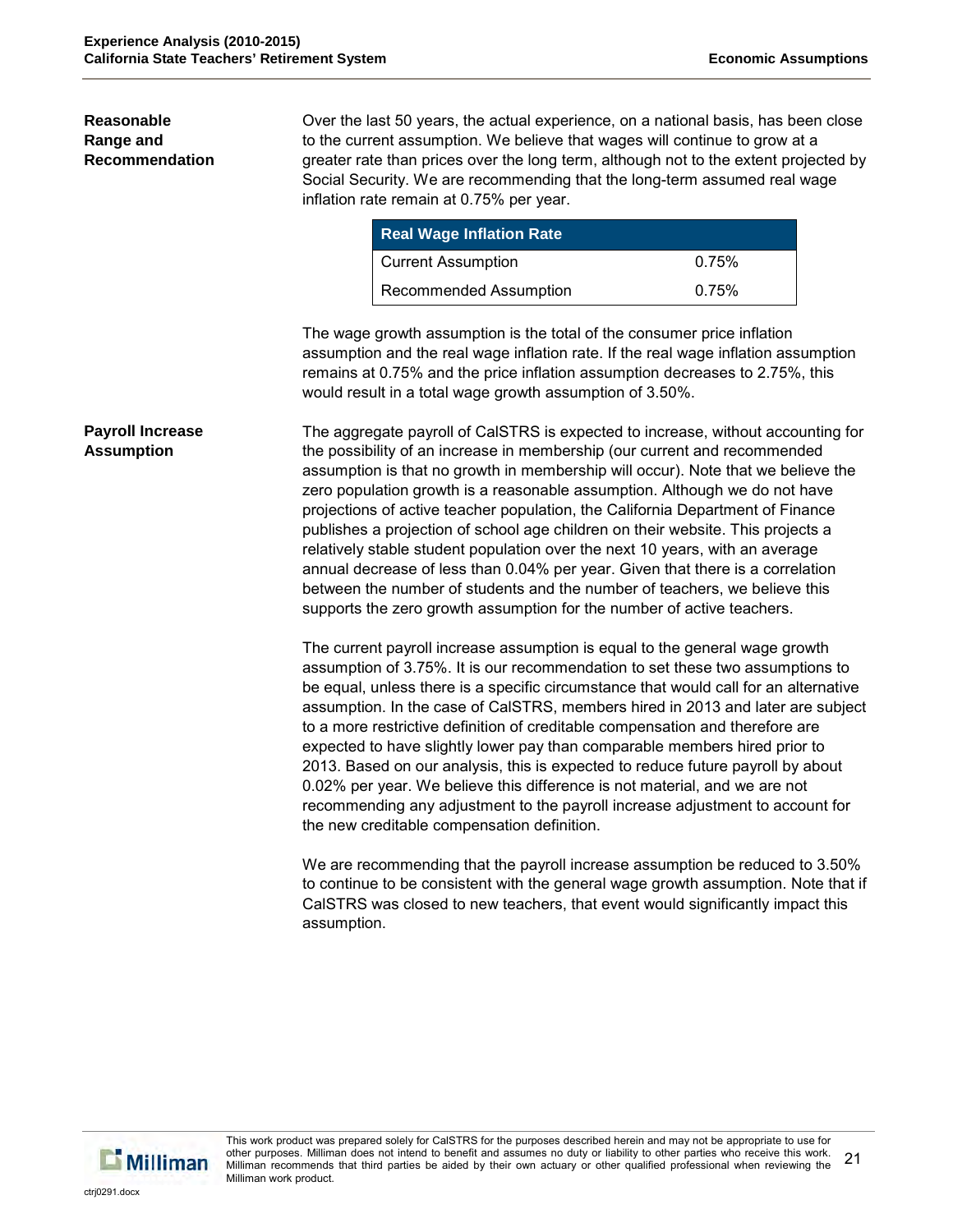#### **3. Investment Return**

**Use in the Valuation** The investment return assumption is one of the primary determinants in the calculation of the expected cost of the System's benefits, providing a discount of the future benefit payments that reflects the time value of money. This assumption has a direct impact on the calculation of liabilities, normal costs, and the factors for optional forms of benefits. The current investment return assumption for the CalSTRS DB and DBS Programs is 7.50% per year, net of administrative and investment-related expenses. For the CBB Program, the assumed return is 7.00%. Our recommendation is to decrease both assumptions by 0.25%.

**Expected Long-Term Expected Long-Term** We have determined the expected long-term investment return. As input, we have<br>**Investment Return** used the CaISTRS capital market assumptions (from Item 7 of the June 2015 Investment Committee meeting) and CalSTRS' target asset allocation (adopted at the November 2015 regular board meeting). CalSTRS' target asset allocation is summarized in the following table:

|                                   | <b>Target Allocation</b> |                      |  |
|-----------------------------------|--------------------------|----------------------|--|
|                                   | <b>DB &amp; DBS</b>      | $\mathbf{CBB}^{(1)}$ |  |
| Global Equity                     | 47 %                     | 64 %                 |  |
| <b>Private Equity</b>             | 13                       | O                    |  |
| <b>Real Estate</b>                | 13                       | 0                    |  |
| <b>Inflation Sensitive</b>        | 4                        | 5                    |  |
| <b>Risk Mitigation Strategies</b> | 9                        | 10                   |  |
| Fixed Income                      | 12                       | 18                   |  |
| Cash                              | 2                        | 3                    |  |
| Total                             | 100 %                    | 100                  |  |

*1. CBB assets are not separately invested and receive earnings based on the total plan assets excluding real estate and private equity. This is Milliman's estimate of the effective CBB allocation.*

Note that the actual composition of the Risk Mitigating Strategies (RMS) asset class has not yet been determined. For purposes of this analysis, we have used the RMS allocation shown in Meketa's memorandum for the November, 2015 Investment Committee meeting (see INV99 of item 10). We also modeled various alternative compositions of the RMS asset class and found the impact was fairly small, ranging from a decrease of 0.1% to an increase of 0.1% in the expected return, as compared to the target allocation used in our analysis.

Combining the capital market assumptions with the target asset allocation policy, we calculate the long-term (20 years) expected rate of return to be 7.47% (7.37% after adjusting for administrative expenses, which are discussed later). This expected return is the median return on a geometric basis for all State Teachers' Retirement Plan (STRP) assets and compares to the median compounded return of 7.4% reported by Meketa and PCA in their November, 2015 board presentation.

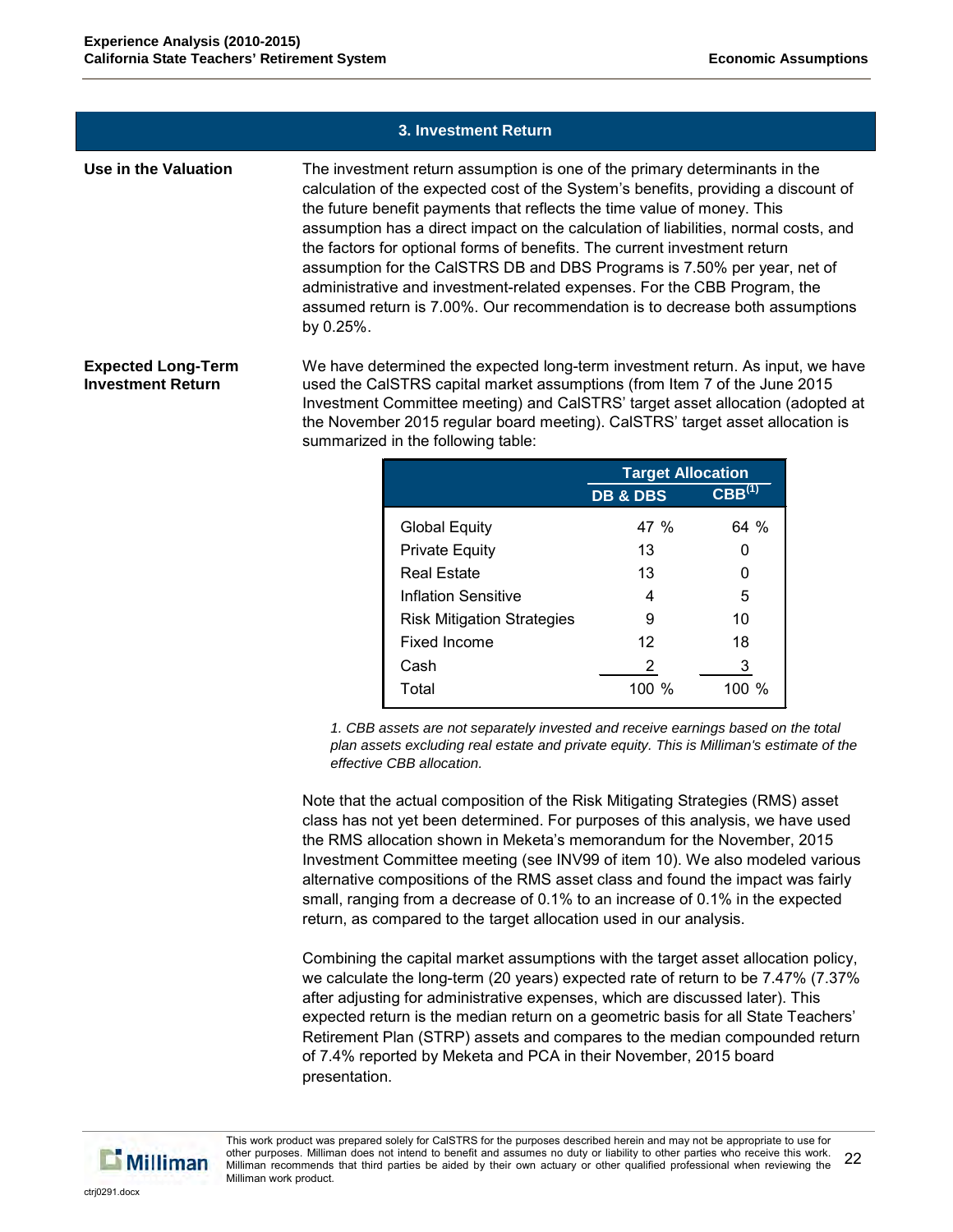#### **Capital Market Assumptions**

The capital market assumptions used in our analysis are from Agenda Item 7 (pages INV28-INV30) of the June 2015 Investment Committee meeting. They do not exactly map one-to-one to the target asset allocation, as some of the asset classes from the capital market assumptions are subclasses of those listed in the target allocation. We used a similar breakdown of asset allocation as that reported by Meketa in their memorandum for the November 2015 Investment Committee meeting (see INV99 of item 10). The allocation used is shown below:

|                            | <b>Allocation</b> | <b>Expected</b><br>Return <sup>(1)</sup> | <b>Standard</b><br><b>Deviation</b> |
|----------------------------|-------------------|------------------------------------------|-------------------------------------|
| <b>US Equity</b>           | 24%               | $7.3\%$                                  | 18.5%                               |
| Non-US Equity              | 23                | 7.4                                      | 21.0                                |
| <b>Private Equity</b>      | 13                | 9.2                                      | 25.0                                |
| <b>TIPS</b>                | 1                 | 2.7                                      | 7.3                                 |
| Investment Grade Bonds     | 11                | 3.1                                      | 6.0                                 |
| $Cash^{(2)}$               | 2                 | 2.0                                      | 1.0                                 |
| High Yield Bonds           | 1                 | 5.3                                      | 13.8                                |
| <b>Private Real Estate</b> | 13                | 7.4                                      | 18.0                                |
| Infrastructure             | 3                 | 7.0                                      | 14.0                                |
| Global Macro               | 1                 | 5.7                                      | 7.0                                 |
| CTA (Trend Following)      | 4                 | 5.5                                      | 17.0                                |
| Systematic Risk Premia     | 1                 | 5.2                                      | 14.0                                |
| Long Treasury              | 3                 | 3.1                                      | 18.0                                |
| Total                      | %<br>100          |                                          |                                     |

*1. 20-year geometric average.*

*2. Used Milliman capital market assumptions for cash.*

The CalSTRS capital market assumptions are based on the price inflation assumption of 3.0% used in the most recent valuation. Using a lower inflation assumption, as we are recommending, would result in lower capital market assumptions and a lower expected return. Inflation has a high correlation with bond yields, so lower expected inflation will generally correlate with lower bond yields in the long term. This may be somewhat offset by increased values of existing bonds when inflation decreases, making existing yields more attractive. In total, we would expect a 0.25% decrease in the inflation component of the capital market assumptions would result in a decrease in expected bond returns, but somewhat less than 0.25%.

Additionally, there is a correlation between inflation and equity returns. Investors expect a risk premium (the excess over the risk-free rate of return that an investment is expected to yield) when purchasing equities or other risky investments. To the extent the risk-free rate is low, which is correlated with low inflation, the price of the equity will decline, assuming the risk premium does not change.



**Impact of Lower Assumed Inflation on Expected Long-Term Investment Return**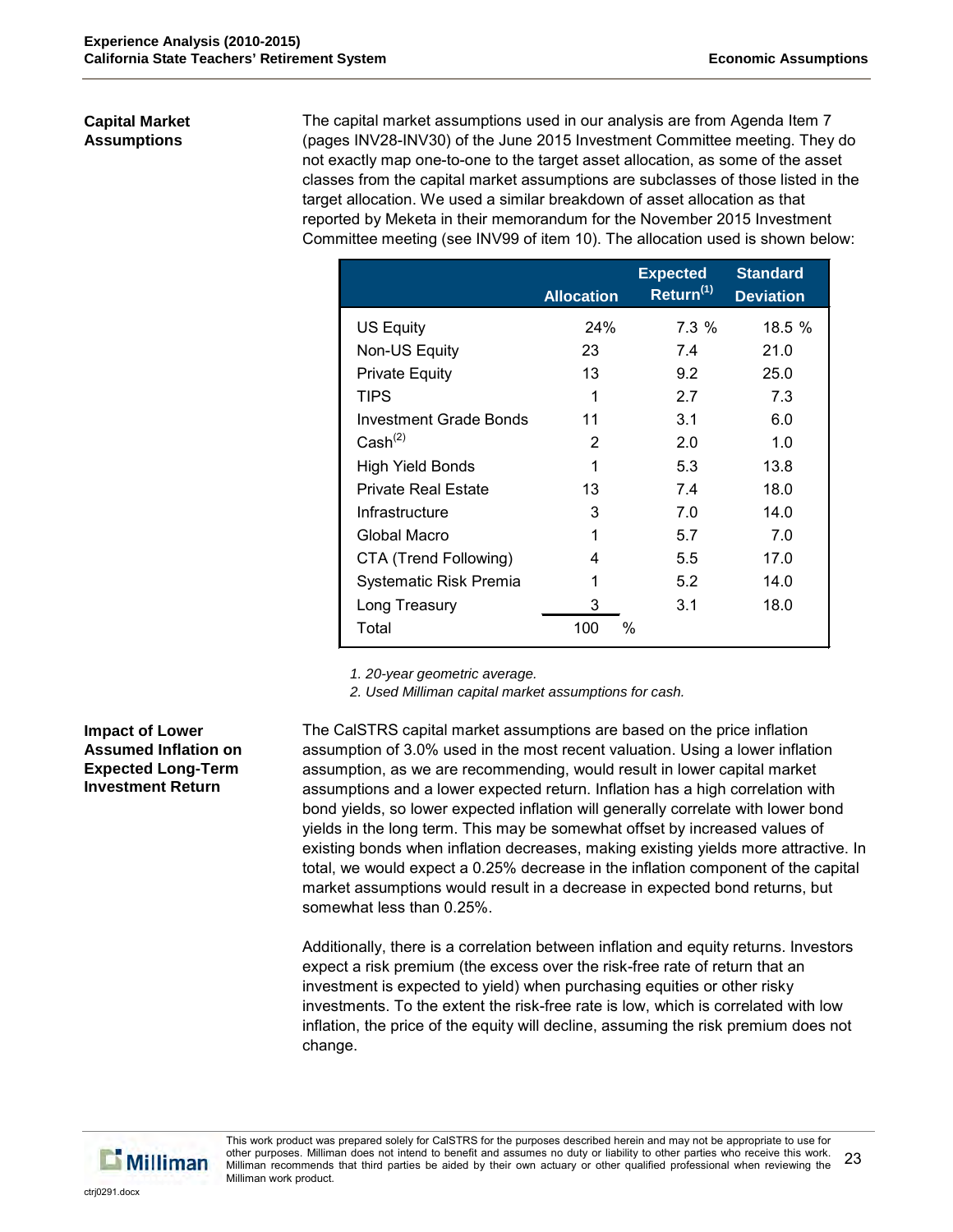#### **Investment and Administrative Expenses**

The investment return used for the valuation is assumed to be net of all investment and administrative expenses. It is our understanding that CalSTRS' capital market assumptions are effectively net of investment expenses (except for some small indexing fees), so we only adjust for administrative expenses. The following table shows the ratio of total administrative expenses to the fair market value of CalSTRS assets over the last 10 fiscal years ending June 30. The expense ratio is calculated as the total administrative expense divided by the ending asset balance at fair market value.

| (\$million)<br><b>FYB</b> | <b>Market</b><br><b>Assets</b> | Admin.<br><b>Expense</b> | <b>Expense</b><br><b>Ratio</b> |
|---------------------------|--------------------------------|--------------------------|--------------------------------|
| 2006                      | 144,212<br>\$                  | 106                      | 0.07%                          |
| 2007                      | 172.378                        | 109                      | 0.06                           |
| 2008                      | 161,498                        | 113                      | 0.07                           |
| 2009                      | 118,430                        | 140                      | 0.12                           |
| 2010                      | 129,768                        | 110                      | 0.08                           |
| 2011                      | 155,346                        | 138                      | 0.09                           |
| 2012                      | 151,318                        | 137                      | 0.09                           |
| 2013                      | 166,349                        | 154                      | 0.09                           |
| 2014                      | 190,312                        | 145                      | 0.08                           |
| 2015                      | 191,822                        | 180                      | 0.09                           |

The ratio of administrative expenses to market assets has averaged close to 0.10% over the period shown. This amount does not have a direct impact on the actuarial valuation results, but it does provide a measure of the return on investments that will be needed to meet the actuarial assumption used for the valuation. For example, if the investment return assumption is set equal to 7.50%, then CalSTRS would need to earn a return on its assets, net of investment expenses, of about 7.60% in order to net the current 7.50% assumed return for funding purposes. It will also impact the discount rate used in the GASB 67/68 Financial Reporting Valuation, since GASB requires the discount rate to be gross of administrative expenses.

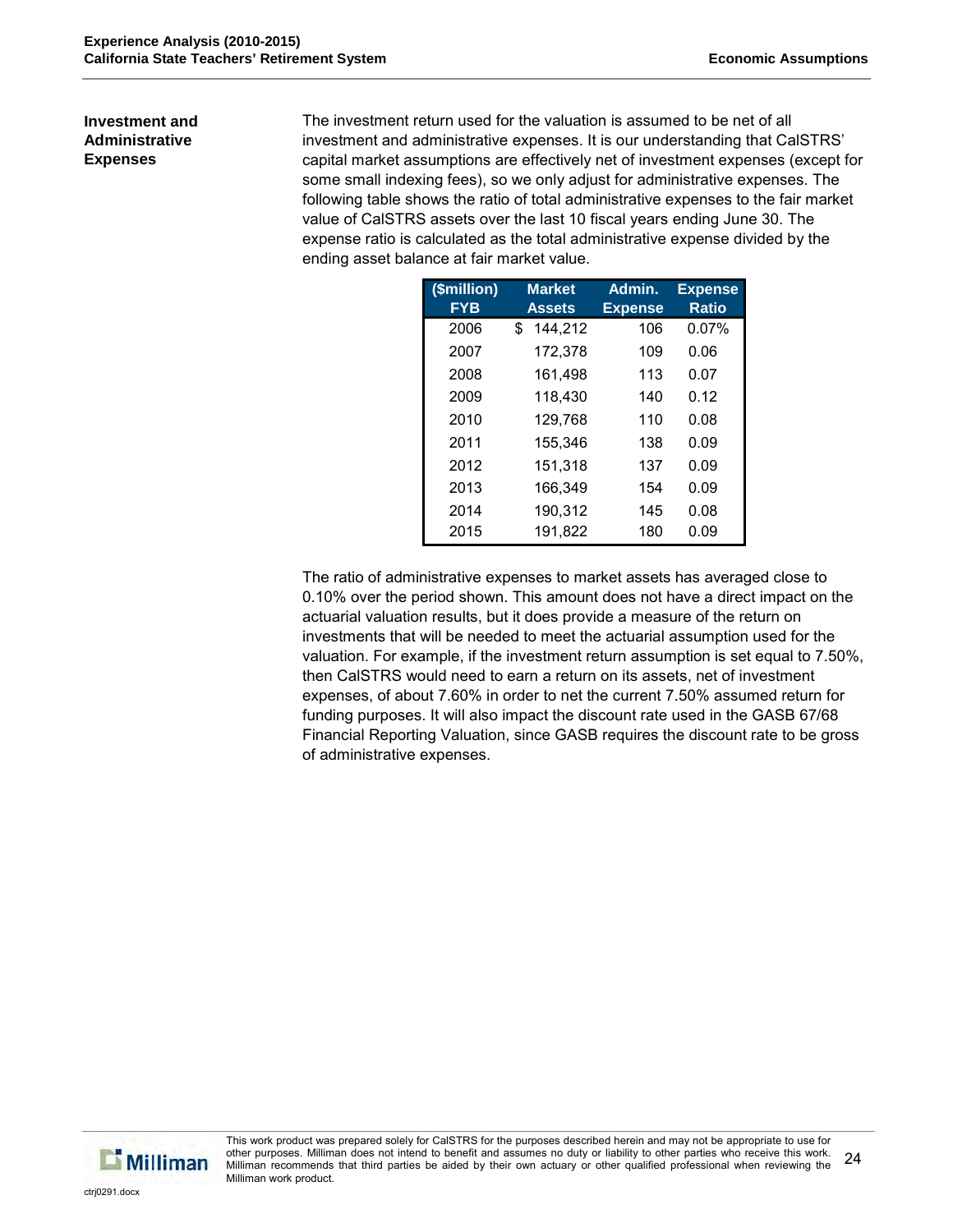#### **Peer System Comparison**

According to the *Public Fund Survey*, the average investment return assumption for statewide systems has been steadily declining. As of the most recent study, the median rate is 7.50%. The following chart shows a progression of the distribution of the investment return assumptions. In 2001, very few systems had an assumption of 7.5% or lower and over 80% had an assumption of 8.0% or greater. As of fiscal year 2016, over 50% have an assumption of 7.5% or less and this is continuing to trend down.



#### **Capital Market Assumptions Relative to Others**

As noted, our analysis of the expected return has been based on the CalSTRS capital market assumptions. Although we believe these are reasonable, it should be noted that there is currently a fair amount of variation among investment professionals. For example, the expected 30-year return based on Milliman's capital market assumptions is less than 7.0%; however, it should be noted that Milliman's capital market assumptions are based on a lower inflation assumption than the proposed assumption of 2.75%. The lower underlying inflation assumption will tend to lead to a lower expected return.

**Impact on Contribution Rates and Funding** Under current law, a change in the investment return assumption (or almost any assumption) can impact the contribution rates paid by the 2% at 62 members, the employers and the state. The financial impact of the recommended changes in assumptions is shown at the end of the Executive Summary.

> One feature of CalSTRS' funding is that the changes in the state contribution rate are not symmetrical. That is, increases in any year are limited to 0.50% of the applicable payroll, but there is no limit to decreases, except that the state supplemental rate cannot go below 4.311% of pay until the 1990 UAO is paid off. This means that if the assumptions understate the future costs, it may take a long time for future adjustments to reach the appropriate actuarial level.

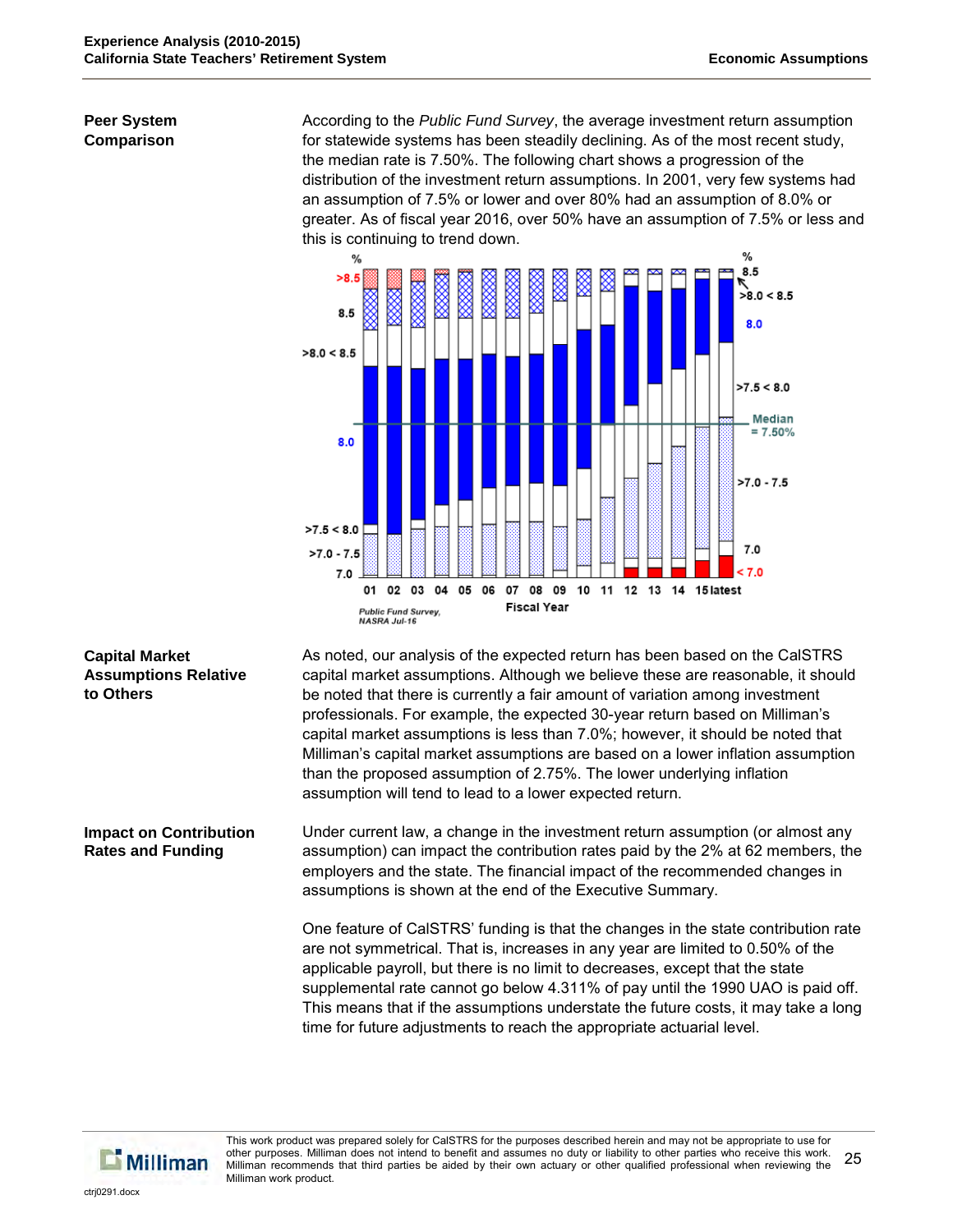| <b>Expected Return for</b><br>the CBB Program     | The assets of the CBB Program are a subset of the STRP assets; however, the<br>return credited to the CBB Program assets is based on a different allocation that<br>excludes the private equity and real estate asset classes. Currently, the<br>investment return assumption for this program is 0.5% less than the DB Program<br>to account for this.<br>We performed similar modeling for the allocation of the CBB Program and found<br>that the expected return is 0.6% less than that for the DB Program. Therefore, we<br>believe that continuing the assumption that the CBB Program return is 0.5% less<br>than the DB Program is reasonable.                                                                                                                                                                                              |
|---------------------------------------------------|-----------------------------------------------------------------------------------------------------------------------------------------------------------------------------------------------------------------------------------------------------------------------------------------------------------------------------------------------------------------------------------------------------------------------------------------------------------------------------------------------------------------------------------------------------------------------------------------------------------------------------------------------------------------------------------------------------------------------------------------------------------------------------------------------------------------------------------------------------|
| <b>Additional Impact of</b><br>Change             | The investment return assumption also impacts the following:<br>Optional Forms of Payment: CalSTRS members may elect to receive their<br>T.<br>DB Program benefit in several forms. The member's unmodified benefit<br>amount is reduced to reflect the actual form of payment elected based on the<br>investment return assumption and mortality rates used. Lowering the<br>investment return assumption used in this calculation will tend to increase the<br>expected cost of the optional form of payment and will therefore result in a<br>slightly greater reduction in the benefit amount (all other things being equal).                                                                                                                                                                                                                   |
|                                                   | Service Purchase Costs: CalSTRS members may purchase service under<br>T.<br>certain circumstances. Some of these service purchases base the cost on the<br>investment return assumption. If the actual rate of return earned in the long<br>term is less than the investment return assumption used in the service<br>purchase cost calculation, the system will have charged the member less<br>than the true cost, and the employer will ultimately have to make up this<br>shortfall. Conversely, if the actual rate of return earned in the long term is<br>greater than the investment return assumption, the system will have charged<br>the member more than the full cost, and the employer will have to contribute<br>less in the future.<br>Interest Credited to SBMA: As previously noted, the DB Program<br>$\mathcal{L}_{\mathcal{A}}$ |
|                                                   | investment return assumption will be used to credit interest to the SBMA.                                                                                                                                                                                                                                                                                                                                                                                                                                                                                                                                                                                                                                                                                                                                                                           |
| <b>Possible Alternative</b><br><b>Assumptions</b> | Based on this analysis, our recommendation is to lower the investment return<br>assumption by 0.25%; however, it is not the only assumption that the board could<br>adopt that we would consider reasonable. In the prior section, we have shown the<br>financial impact of the two alternative investment return assumptions discussed<br>below.                                                                                                                                                                                                                                                                                                                                                                                                                                                                                                   |
|                                                   | We also believe it would be reasonable to lower the investment return an<br>additional 0.25% (0.50% total reduction). The argument for doing this is that<br>although we may expect a 7.25% return over the next 20 years, the general<br>consensus is that returns in the next 10 years are expected to be lower. As much<br>as any of these projections are certain, the board may want to give a greater<br>weight to the near term, since the board may feel that it has a higher likelihood of<br>being realized than the bigher returns expected after 10 years. Additionally, bond                                                                                                                                                                                                                                                           |

being realized than the higher returns expected after 10 years. Additionally, bond yields have declined since June 2015 when the CalSTRS capital market assumptions were established.

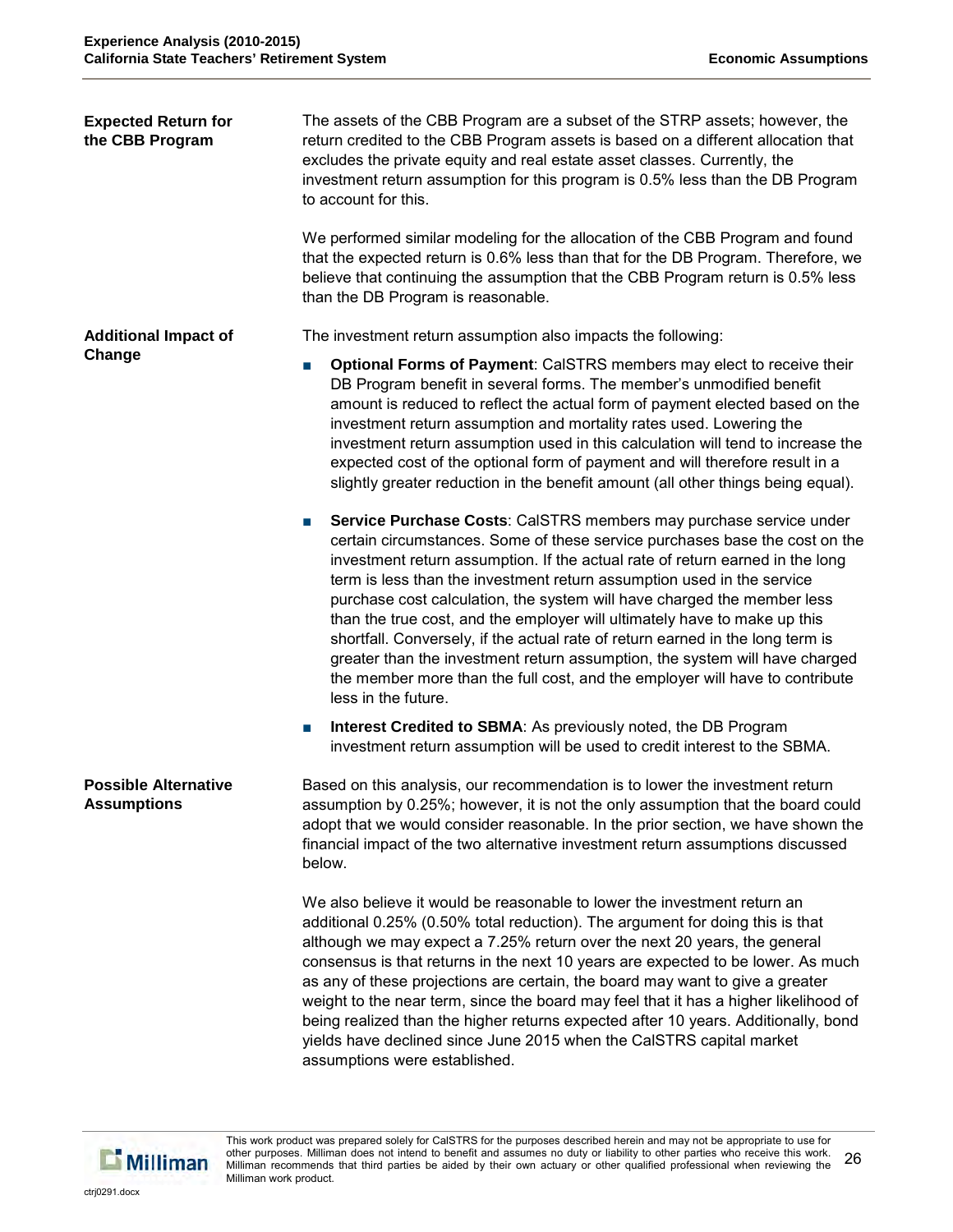| <b>Possible Alternative</b><br><b>Assumptions</b><br>(continued) | Alternatively, the board could elect to make no change in the investment return<br>assumption. The argument for keeping the assumption is that although the<br>expected returns over the next 20 years are projected to be slightly less than the<br>current assumption, funding a retirement system entails an even longer time<br>horizon. For example, CalSTRS' time horizon to pay off the UAO is 30 years as of<br>2016. Further, the investment consultants that we work with that have capital<br>market assumptions with a 30-year horizon are generally projecting higher returns<br>than over shorter periods.                                                                                                                                                                                                              |
|------------------------------------------------------------------|---------------------------------------------------------------------------------------------------------------------------------------------------------------------------------------------------------------------------------------------------------------------------------------------------------------------------------------------------------------------------------------------------------------------------------------------------------------------------------------------------------------------------------------------------------------------------------------------------------------------------------------------------------------------------------------------------------------------------------------------------------------------------------------------------------------------------------------|
| <b>Conclusion</b>                                                | Based on portfolio analysis, the current 7.50% investment return assumption for<br>the DB and DBS Programs is fractionally greater than the expected long-term<br>median return (net of administrative expenses), based on CalSTRS' capital<br>market assumptions. In other words, over a 30-year period there is a 47%<br>probability of achieving a 7.5% return, after adjusting for all expenses, based on<br>the CalSTRS capital market assumptions (prior to any potential adjustment for the<br>proposed reduction in the price inflation assumption). We are recommending a<br>reduction in this assumption to 7.25% to reflect the fractionally lower expectation,<br>as well as the lower recommended inflation assumption. For the CBB Program,<br>we are recommending a reduction to 6.75% due to the different asset mix. |

| Investment Return (net of all expenses). |                     |            |  |
|------------------------------------------|---------------------|------------|--|
|                                          | <b>DB &amp; DBS</b> | <b>CBB</b> |  |
| <b>Current Assumption</b>                | 7.50%               | 7.00%      |  |
| Recommended Assumption                   | 7.25%               | 6.75%      |  |

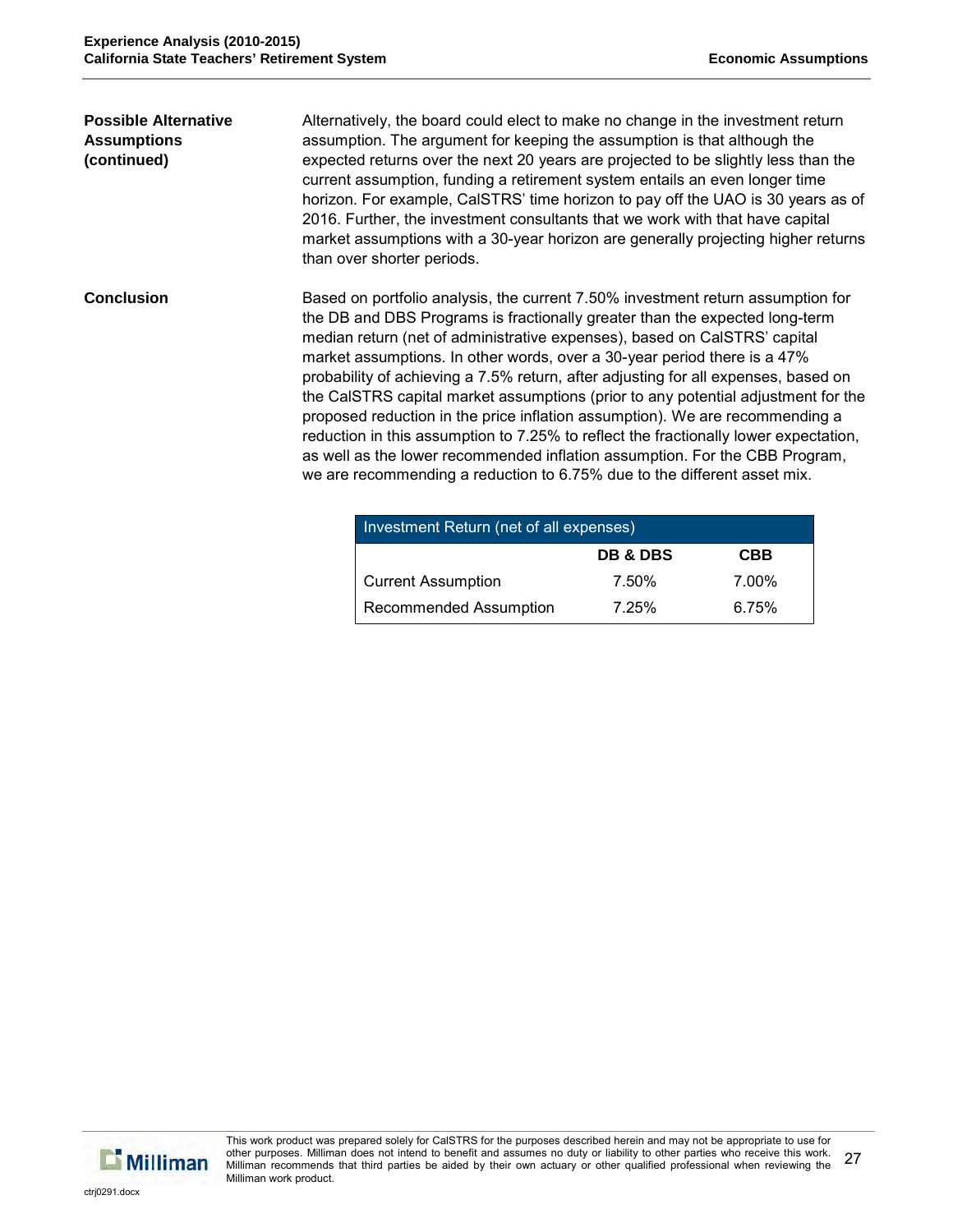#### **4. Interest on Member Accounts**

**Use in the Valuation** This assumption is used to predict the level of future member account balances. In the DB Program, the account balance may be refunded upon termination of membership. In the CBB and DBS Programs, all benefits are dependent on the level of the account balance.

> The current assumption is 4.50% per year for the DB Program. For the CBB and DBS Programs, the assumed interest credit is set equal to the investment return assumption.

**DB Program** The board's policy is to credit interest to member accounts in an amount to be calculated annually based on the rate paid on two-year Treasury notes for the previous 12 months. The rate can go no higher than the actuarial assumed investment return, nor lower than a current passbook rate.

> In light of this policy, the actuarial assumption in the valuation has been set equal to the assumed increase in the Consumer Price Index plus a margin to reflect the yield in excess of inflation on two-year Treasuries. The following table shows the average excess yield of two-year Treasuries over inflation since 1999.

| <b>Excess Yield over Inflation on 2-Year Treasuries</b> |            |                      |               |
|---------------------------------------------------------|------------|----------------------|---------------|
|                                                         |            | 2-Year               |               |
| Year                                                    | <b>CPI</b> | <b>Treasury Rate</b> | <b>Excess</b> |
| 1999                                                    | 1.6%       | 5.0%                 | 3.4%          |
| 2000                                                    | 3.2        | 5.7                  | 2.5           |
| 2001                                                    | 3.5        | 6.0                  | 2.5           |
| 2002                                                    | 1.1        | 3.5                  | 2.4           |
| 2003                                                    | 3.0        | 2.4                  | (0.6)         |
| 2004                                                    | 1.7        | 1.8                  | 0.1           |
| 2005                                                    | 3.0        | 2.6                  | (0.4)         |
| 2006                                                    | 3.6        | 4.1                  | 0.5           |
| 2007                                                    | 2.4        | 5.0                  | 2.6           |
| 2008                                                    | 4.0        | 3.9                  | (0.1)         |
| 2009                                                    | 0.2        | 1.8                  | 1.6           |
| 2010                                                    | 2.1        | 0.9                  | (1.2)         |
| 2011                                                    | 2.1        | 0.7                  | (1.4)         |
| 2012                                                    | 2.9        | 0.3                  | (2.6)         |
| 2013                                                    | 2.0        | 0.3                  | (1.7)         |
| 2014                                                    | 1.1        | 0.3                  | (0.8)         |
| 2015                                                    | 0.0        | 0.7                  | 0.7           |
| 2016                                                    | 1.0        | 0.8                  | (0.2)         |
|                                                         |            |                      |               |

As shown in the table, since 2003 the excess has been negative in many years as the average increase in the two-year Treasury rate has been less than inflation. For the four years prior to that, the average excess of the two-year Treasury rate over the CPI was 2.9%. We are recommending a partial reflection of the recent experience, so that the assumption decreases to 3.00%, which is 0.25% above the recommended inflation assumption.

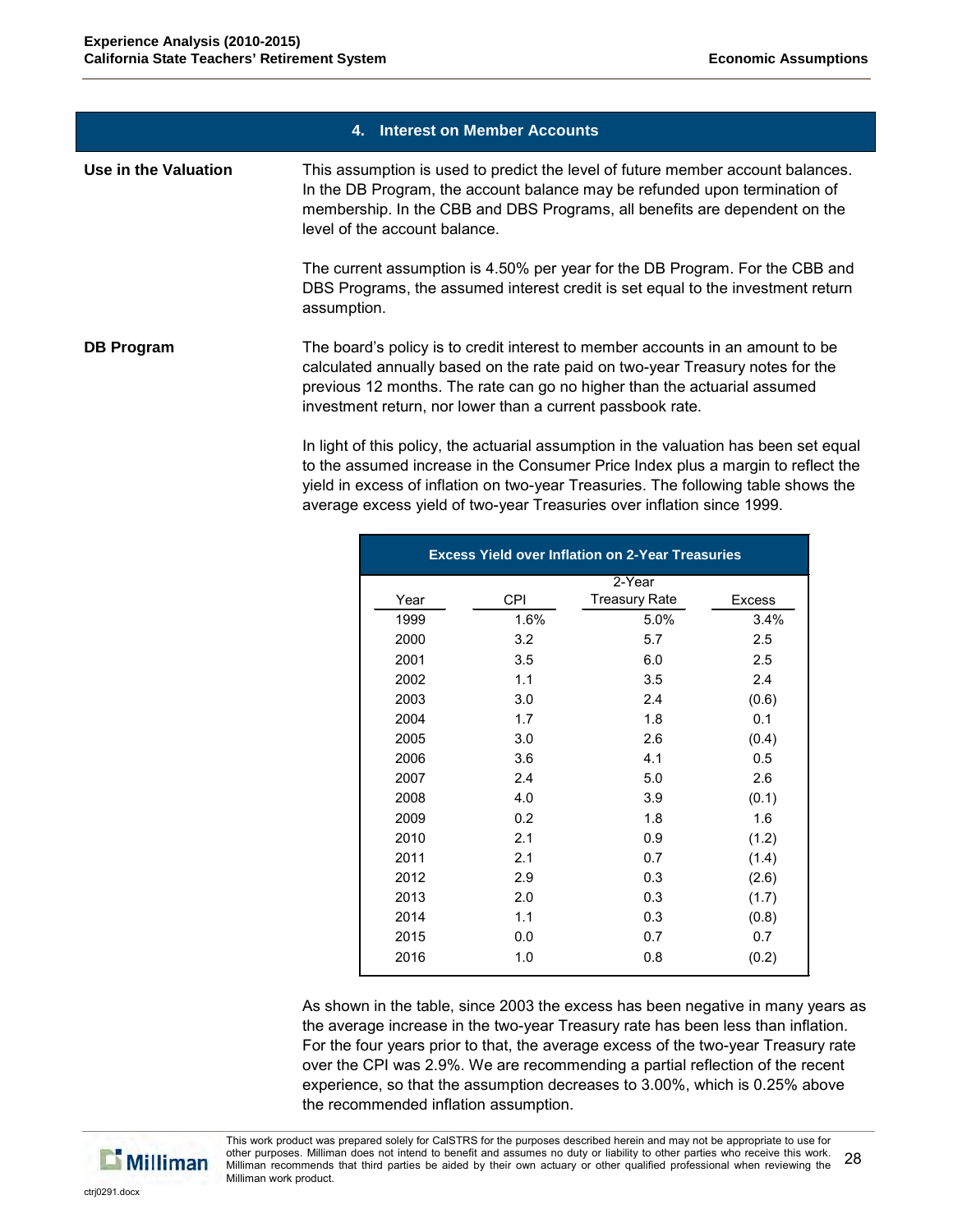| <b>CBB and DBS</b><br><b>Programs</b> | For the CBB and DBS Programs, the board's policy is to credit interest to member<br>accounts based on the statutory minimum rate for the year, plus a portion of the<br>returns in excess of the statutory minimum. The board has the authority to<br>establish a reserve for short-term fluctuations in the actual returns from year to<br>year so that the minimum credit can be allocated from current invested assets.<br>Nevertheless, the long-term intention is to allocate all of the investment earnings<br>to the member accounts. Therefore, the assumed long-term credit to member<br>accounts should be the same as the recommended investment return assumption<br>for the DBS Program (7.25% per year) and the CBB Program (6.75% per year). |
|---------------------------------------|-------------------------------------------------------------------------------------------------------------------------------------------------------------------------------------------------------------------------------------------------------------------------------------------------------------------------------------------------------------------------------------------------------------------------------------------------------------------------------------------------------------------------------------------------------------------------------------------------------------------------------------------------------------------------------------------------------------------------------------------------------------|
|                                       |                                                                                                                                                                                                                                                                                                                                                                                                                                                                                                                                                                                                                                                                                                                                                             |

**Recommendation Our recommended assumptions are shown in the following table.** 

| <b>Interest on Member Accounts</b> |       |                    |
|------------------------------------|-------|--------------------|
|                                    | DB    | <b>CBB and DBS</b> |
| <b>Current Assumption</b>          | 4.50% | 7.50% (DBS)        |
|                                    |       | 7.00% (CBB)        |
| Recommended Assumption             | 3.00% | 7.25% (DBS)        |
|                                    |       | 6.75% (CBB)        |

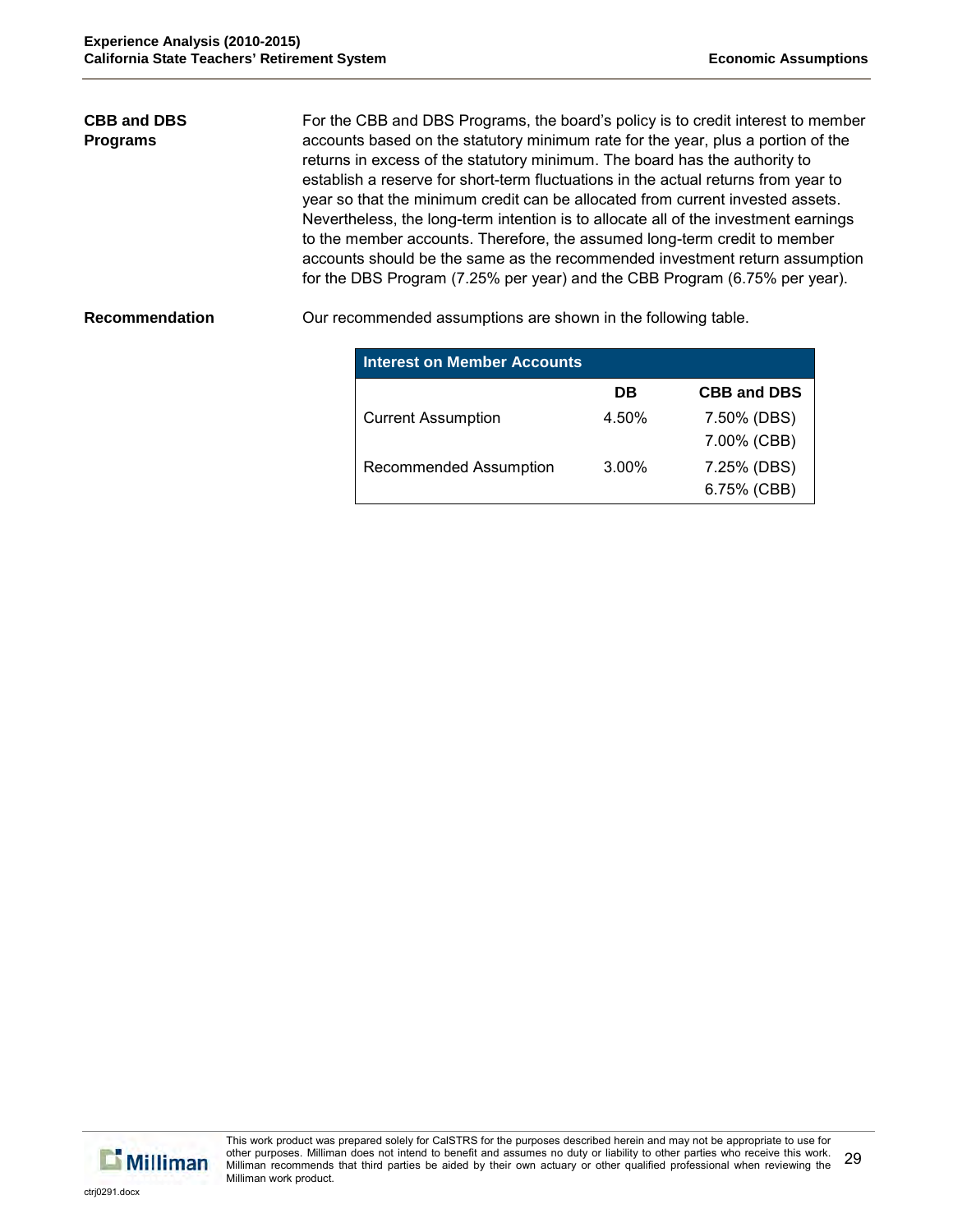|                                                                    | 5. CBB and DBS Program Standard Deviation                                                                                                                                                                                                                                                                                                                                                                                            |
|--------------------------------------------------------------------|--------------------------------------------------------------------------------------------------------------------------------------------------------------------------------------------------------------------------------------------------------------------------------------------------------------------------------------------------------------------------------------------------------------------------------------|
| <b>Use in the Valuation</b>                                        | The standard deviation is not directly used in the valuation, but it is used in the<br>determination of additional earnings credits.                                                                                                                                                                                                                                                                                                 |
| <b>CBB and DBS</b><br><b>Programs Standard</b><br><b>Deviation</b> | Under board policy, the additional earnings credits for the CBB and DBS<br>Programs are based on the funded ratio of the respective program and certain<br>thresholds. These thresholds are based on the standard deviation of the<br>program's portfolio.                                                                                                                                                                           |
|                                                                    | The analysis so far has focused on the expected return for the STRP assets.<br>However, the DB and DBS Program assets are only a portion of the total STRP<br>assets. A growing portion of the STRP assets is attributable to the SBMA. In<br>2007, the SBMA represented only 2% of the total STRP assets. This percentage<br>has grown to over 6% in 2015, and we project it will increase to around 15% over<br>the next 30 years. |
|                                                                    | By law, the SBMA is guaranteed a return equal to the valuation assumption, so<br>the SBMA portion of the STRP assets will experience no volatility return.<br>Consequently, the rest of the assets will have higher return volatility than the total<br>STRP assets.                                                                                                                                                                 |
|                                                                    | We used stochastically generated returns based on the total asset allocation to<br>estimate the impact of the SBMA guarantee on the volatility of the remainder of<br>the assets. In comparing the assets excluding the SBMA to the total STRP<br>assets, we found an increase in volatility as measured by the standard deviation<br>(13.0% to 15.0%).                                                                              |
|                                                                    | As previously discussed in the investment return section, the CBB Program<br>assets are based on a separate allocation. We estimate that the standard<br>deviation of the CBB Program allocation is 13.0%. Note that our understanding is<br>that the CBB Program return is not affected by the return credited to the SBMA.                                                                                                         |
| <b>Recommendation</b>                                              | Our recommended assumptions are shown in the following table.                                                                                                                                                                                                                                                                                                                                                                        |
|                                                                    | <b>Standard Deviation for Additional Earnings Credits</b>                                                                                                                                                                                                                                                                                                                                                                            |

| <b>Standard Deviation for Additional Earnings Credits</b> |            |            |  |
|-----------------------------------------------------------|------------|------------|--|
|                                                           | <b>DBS</b> | <b>CBB</b> |  |
| Current Assumption                                        | 13.9%      | $13.2\%$   |  |
| Recommended Assumption                                    | 15.0%      | 13.0%      |  |

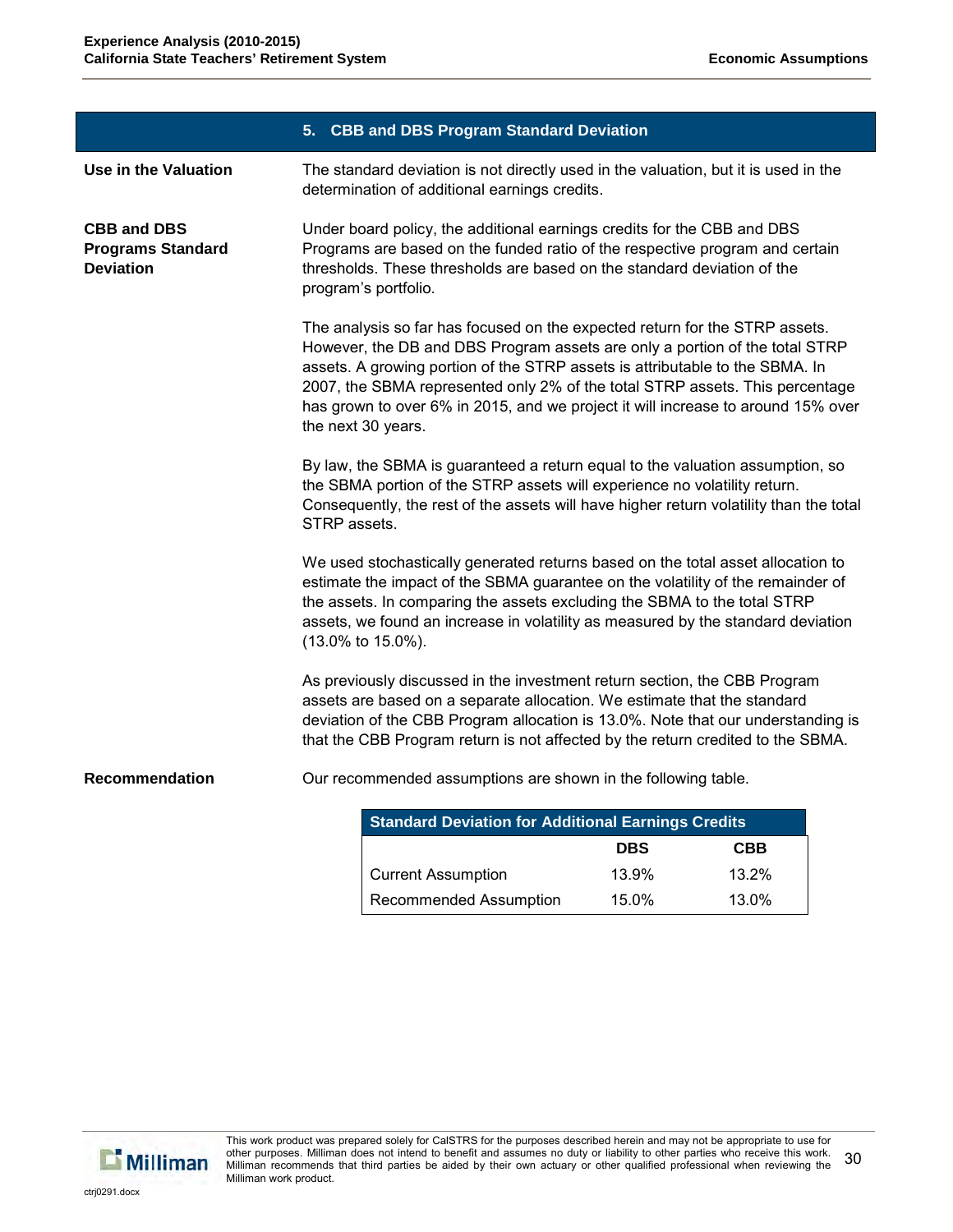# **Section 3: Actuarial Methods and Miscellaneous Assumptions**



As part of the current experience analysis, we have reviewed the valuation methods and other issues related to the actuarial assumptions. This section contains a discussion of actuarial cost methods, the valuation of assets, and other miscellaneous assumptions used in the valuation.

#### **Actuarial Cost Method DB Program**

The cost method used for the DB Program valuation is referred to as the Entry Age Normal Cost Method (except where noted below). Under this method, the actuarial present value of projected benefits for each individual member included in the valuation is allocated on a level basis over the earnings of the individual between entry age (equal to age at membership date) and assumed exit ages. The portion of this actuarial present value allocated to the valuation year is called the Normal Cost; the portion of the actuarial present value not provided for at a valuation date by the actuarial present value of future Normal Costs is called the Actuarial Obligation.

The Entry Age Normal Cost Method with projected benefits allocated over earnings (often referred to as "Level Percent of Pay") is by far the most common cost method among public sector pension plans. The advantage to using this method is that the cost over time tends to remain fairly level as a percentage of overall payroll, all else being equal. This is well-suited to most public systems, which tend to contribute as a percentage of pay, and which benefit from a stable contribution rate for budgeting and planning purposes.

We believe that the Entry Age Normal Cost Method continues to be the most reasonable choice for the DB Program, and recommend no change.

## **CBB and DBS Programs**

The cost method used for the CBB and DBS Program valuations is referred to as the Traditional Unit Credit Cost Method. Under this method, the projected benefits of each individual member are allocated by a consistent formula to valuation years. When the Traditional Unit Credit Method is applied to the CBB and DBS Programs, the result is that the Actuarial Obligation is equal to the accumulated account balances, and the Normal Cost is equal to the total annual contribution.

We believe that the Traditional Unit Credit Cost Method continues to be the most reasonable method for the valuation of the CBB and DBS Programs. In particular, if another cost method were used, then the situation could arise where the assets for either program were exactly equal to the associated accumulated account balances, and yet the Funded Ratio for the given program would be different from 100%. We believe such a situation would cause unnecessary confusion. We recommend no change to the cost method for the CBB and DBS Programs.

Note that for financial reporting under GASB 67/68, the Entry Age Normal Cost Method is required. However, we still recommend use of the Traditional Unit Credit Method for funding purposes.

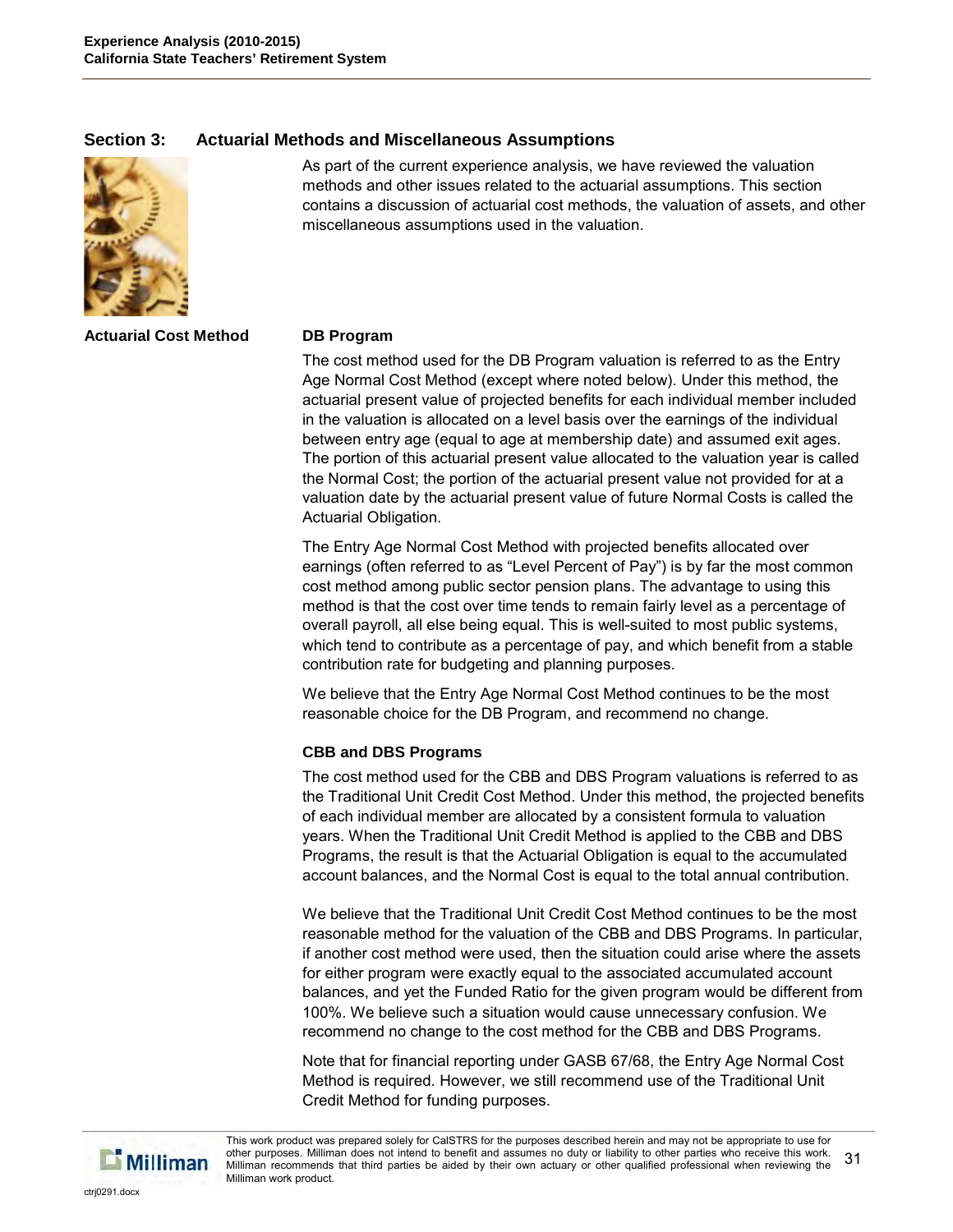| <b>Actuarial Cost Method</b><br>(continued) | <b>MPP Program</b><br>There are no active members eligible for the MPP Program, so no Normal Cost is<br>calculated. The actuarial obligation for the MPP Program is equal to the value of<br>all benefits expected to be paid in the future. This obligation, less any assets<br>currently residing in the Teachers' Health Benefit Fund (THBF), is included with<br>the obligation of the DB Program.                                                                                                                                                                                                                                                                                                    |
|---------------------------------------------|-----------------------------------------------------------------------------------------------------------------------------------------------------------------------------------------------------------------------------------------------------------------------------------------------------------------------------------------------------------------------------------------------------------------------------------------------------------------------------------------------------------------------------------------------------------------------------------------------------------------------------------------------------------------------------------------------------------|
|                                             | <b>SBMA Program</b><br>No Normal Cost or actuarial obligation is calculated for funding, because only an<br>actuarial projection is done, not a valuation. Therefore, no cost method is needed<br>for funding purposes. For financial reporting under GASB 67/68, the Entry Age<br>Normal Cost Method is required.                                                                                                                                                                                                                                                                                                                                                                                        |
| <b>Valuation of Assets</b><br>(DB Program)  | The valuation of assets for an actuarial valuation of a defined benefit pension plan<br>may be thought of in a different light than the value of assets for a retirement<br>system's financial statement. The purpose in a financial statement disclosure is to<br>make a representation of the current value of the assets on a fair value basis.<br>Because the underlying calculations in the actuarial valuation are long term in<br>nature, and one of the goals of the actuarial valuation process is to measure the<br>funding stability of the DB Program, it can be advantageous to smooth out short-<br>term fluctuations in the fair value of assets.                                          |
|                                             | Like the majority of large public retirement systems, the DB Program uses an<br>asset smoothing method to determine the Actuarial Value of Assets. Under this<br>method, the assets are valued using a delay of the recognition of investment<br>gains or losses. The expected actuarial value is the prior year's actuarial value<br>increased with net cash flow of funds, and all increased with interest during the<br>past year at the expected investment return assumption. One-third of the<br>difference between the expected actuarial value of assets and the Fair Market<br>Value of assets is added to the expected actuarial value of assets to arrive at the<br>Actuarial Value of Assets. |
|                                             | The following chart shows a history of the Actuarial Value of Assets compared to                                                                                                                                                                                                                                                                                                                                                                                                                                                                                                                                                                                                                          |

The following chart shows a history of the Actuarial Value of Assets compared to the Fair Market Value of Assets.



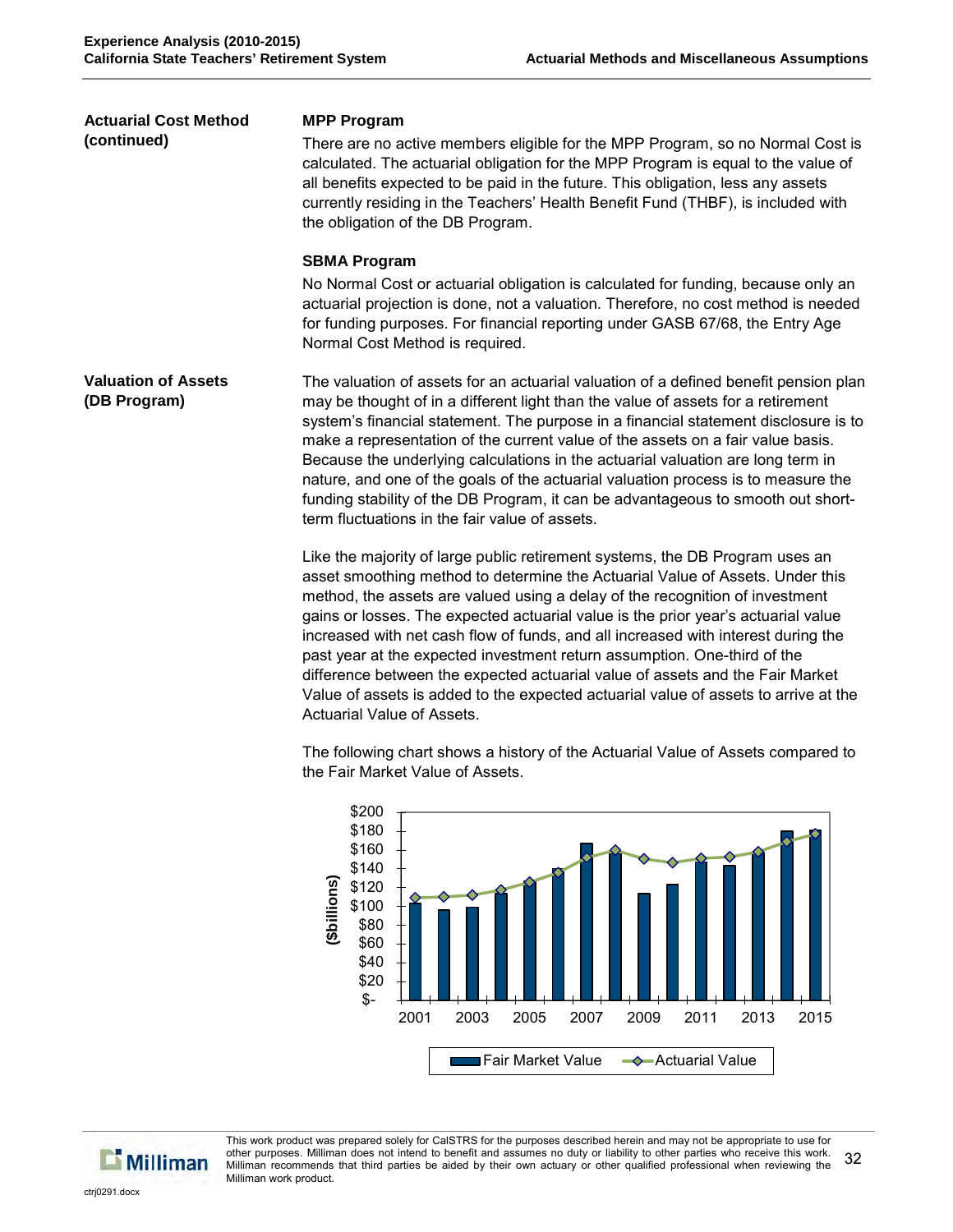| <b>Valuation of Assets</b><br>(DB Program)<br>(continued) | Asset smoothing is a valuable tool for addressing contribution volatility. As<br>CaISTRS moves to a variable rate funding arrangement, it is a good time to<br>consider whether the current asset smoothing method continues to be<br>appropriate. CaISTRS current method that smooths gains and losses over<br>roughly three years provides a reasonable compromise between minimizing<br>volatility and not straying too far from the market value. The only concern is that a<br>shorter period (three years is shorter than the period most public plans use) could<br>lead to significant year-to-year contribution rate volatility. However, there are caps<br>on how much the state and employer contribution rates can increase, so this<br>should mitigate that volatility. We recommend retaining the current method. |
|-----------------------------------------------------------|---------------------------------------------------------------------------------------------------------------------------------------------------------------------------------------------------------------------------------------------------------------------------------------------------------------------------------------------------------------------------------------------------------------------------------------------------------------------------------------------------------------------------------------------------------------------------------------------------------------------------------------------------------------------------------------------------------------------------------------------------------------------------------------------------------------------------------|
| <b>Valuation of Assets</b><br>(CBB and DBS<br>Programs)   | The assets are valued at Fair Market Value and the Gain and Loss Reserve acts<br>as a smoothing technique. We recommend this method be continued.                                                                                                                                                                                                                                                                                                                                                                                                                                                                                                                                                                                                                                                                               |
| <b>Miscellaneous</b><br><b>Assumptions</b>                | Valuation of Current Inactive Members: The data we receive for inactive<br>members does not include salary information. To estimate the value of retirement<br>benefits for current inactive members, we have projected the member's<br>contribution account with assumed interest to the assumed retirement age<br>(discussed in the next paragraph). We then have estimated the value based on a<br>ratio of the member's projected account at retirement.                                                                                                                                                                                                                                                                                                                                                                    |
|                                                           | We are recommending moving to a more direct valuation of inactive members this<br>year. We propose doing this by retrieving the inactive member's final<br>compensation information from the active data in the year they were most<br>recently active. For those we cannot locate on the active data, we propose<br>estimating their compensation based on the average active compensation in the<br>year the member terminated. Based on the compensation information and the<br>age and service data, we can then estimate the benefit amount and value it<br>accordingly. More details on this calculation are provided in Appendix A-1.                                                                                                                                                                                    |
|                                                           | Inactive Member Retirement Age: We have studied the age at which inactive<br>members commence retirement benefits. Based on the experience analysis, the<br>average age at which such members retired over the period is 60.6. Our current<br>assumption is age 60. We are recommending retaining the age 60 assumption for<br>2% at 60 members. Given the lower percentage factors for the 2% at 62<br>members, we are recommending a later assumed retirement age for inactive<br>members of age 62.                                                                                                                                                                                                                                                                                                                          |
|                                                           | <b>Number of Children:</b> We studied the number of children for surviving spouses<br>and disability retirements. Based on this analysis, we are recommending no<br>change in the number of children assumed for male and female members. The<br>following table shows the results of our study of married members. Note that the<br>number of children only reflects those expected to be eligible for survivor or<br>disability benefits (generally age 21 or less).                                                                                                                                                                                                                                                                                                                                                          |
|                                                           | <b>Member's</b><br>Actual # of<br><b>Current</b><br><b>Proposed</b><br><b>Assumption</b><br>Gender<br><b>Children</b><br><b>Assumption</b>                                                                                                                                                                                                                                                                                                                                                                                                                                                                                                                                                                                                                                                                                      |



This work product was prepared solely for CalSTRS for the purposes described herein and may not be appropriate to use for other purposes. Milliman does not intend to benefit and assumes no duty or liability to other parties who receive this work. Milliman recommends that third parties be aided by their own actuary or other qualified professional when reviewing the Milliman work product. 33

Male 0.70 0.65 0.65 Female 0.46 0.50 0.50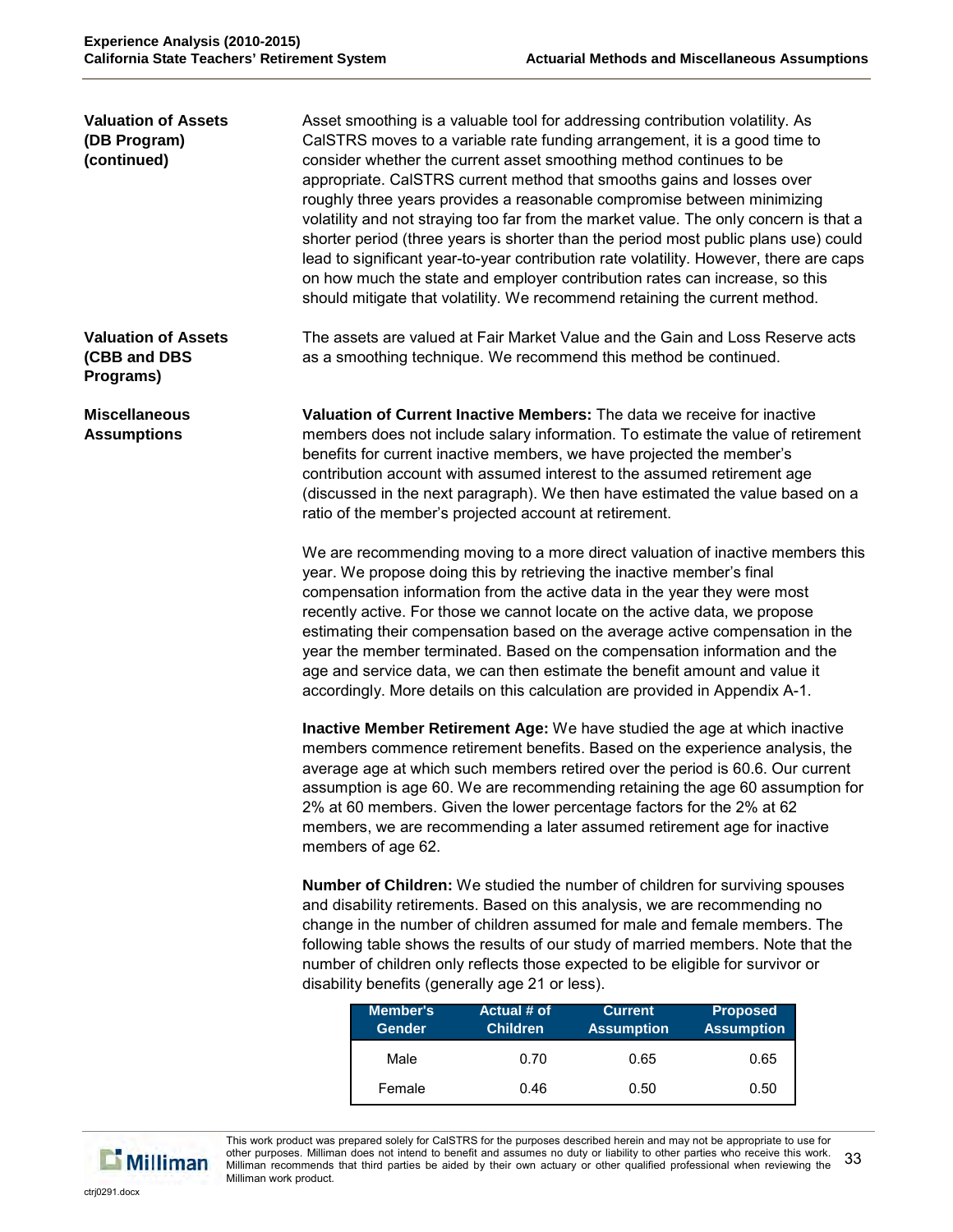**Miscellaneous Assumptions (continued)**

**Assumed Offsets:** A portion of disability and survivor benefits may be reduced (offset) if the member or beneficiary is receiving other public benefits related to the member's death or disability. We studied the benefit offset amounts for surviving spouses and disability retirements. Based on the current experience analysis, the actual offsets were significantly less than assumed. This is similar to findings from the prior study. Our analysis showed only 14 total members were having offsets applied to their benefits and the average offset was only 0.3% of final average compensation. Our recommendation is to assume no offsets for future death and disability benefits, but continue to value the offsets as they actually occur, thereby producing minimal actuarial gains at that time.

**Probability of Eligible Survivor:** Surviving beneficiaries may be eligible for a survivor benefit if a member dies during active employment. The valuation assumes a certain percentage of members will have an eligible survivor. The current assumption is that 90% of males and 70% of females will have an eligible survivor. We were unable to perform a statistically valid study of this assumption as we cannot identify deaths where the benefit is a refund of contributions, but we can look at other retirement systems. Based on recent studies of other California retirement systems we have performed, we recommend a reduction to 85% of males and 65% of females.

**Sick Leave Load:** We have studied the unused sick leave for those members who retired during the study period. We found that this service was generally proportional to credited service. On average, new retirees had 0.41 years of unused sick leave service and 24.1 years of credited service (including unused sick leave service). This implies that sick leave service is approximately 1.73% of non-sick leave credited service. The current assumption is a 2.0% load on credited service to account for future sick leave service; we recommend adjusting this to 1.8%. The following graph shows the results of our study.





**Option Factors:** In general, option factors are based on the valuation assumptions. If changes in the mortality rates or investment return assumptions are adopted, the options factors should be updated to reflect these changes. Additionally, CalSTRS makes assumptions specific to the option factor, as discussed, below.

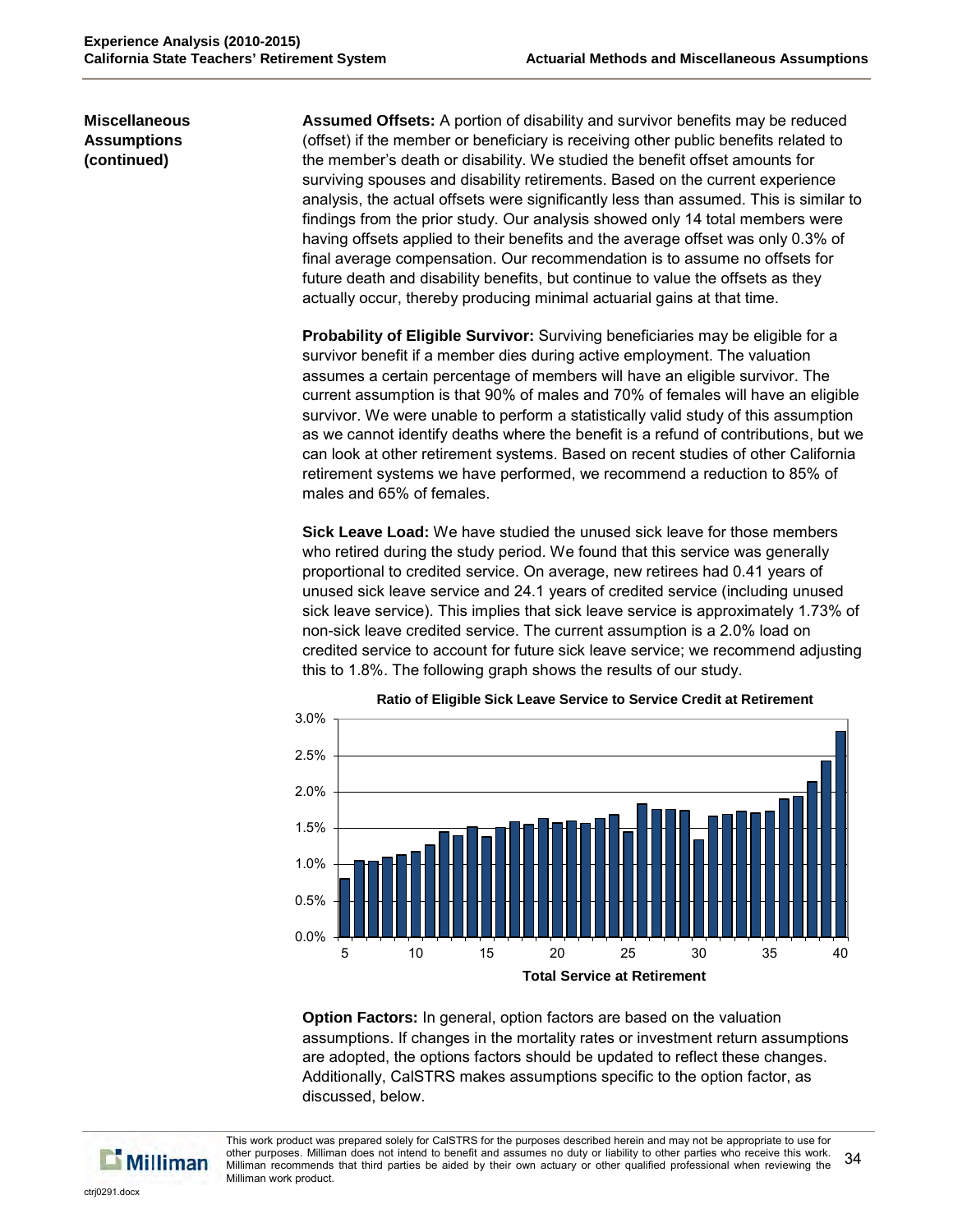# **Miscellaneous Assumptions (continued)**

Members who retire and elect a 100% continuance benefit tend to have higher mortality in the first few years than the general population. We recommend the following adjustments be made to the mortality used in the calculation of the two options with a 100% continuance (Options 2 and 6):

| <b>Retirement</b>       | <b>Multiply Standard Mortality Rate by</b> |                 |                 |  |
|-------------------------|--------------------------------------------|-----------------|-----------------|--|
| Year                    | <b>Actual</b>                              | <b>Expected</b> | <b>Proposed</b> |  |
| <b>Male Mortality</b>   |                                            |                 |                 |  |
| 1st                     | 131%                                       | 240%            | 175%            |  |
| 2 <sub>nd</sub>         | 138%                                       | 140%            | 140%            |  |
| 3rd                     | 83%                                        | 120%            | 120%            |  |
| 4th                     | 64%                                        | 105%            | 105%            |  |
| <b>Female Mortality</b> |                                            |                 |                 |  |
| 1st                     | 313%                                       | 400%            | 350%            |  |
| 2 <sub>nd</sub>         | 149%                                       | 240%            | 180%            |  |
| 3rd                     | 150%                                       | 150%            | 150%            |  |
| 4th                     | 119%                                       | 110%            | 115%            |  |

Additionally, members who elect continuance benefits tend to have a higher proportion of male members than the general population. We recommend no change in the assumptions used in the calculation of the blended mortality rate for the optional factors:

|               | <b>Male Percentage</b> |                 |                 |
|---------------|------------------------|-----------------|-----------------|
| <b>Option</b> | <b>Actual</b>          | <b>Expected</b> | <b>Proposed</b> |
| 2             | 78.2%                  | 80%             | No Change       |
| 3             | 47.4%                  | 55%             | No Change       |
| 4             | 84.6%                  | 75%             | No Change       |
| 5             | 50.0%                  | 70%             | No Change       |
| 6             | 47.7%                  | 50%             | No Change       |
| 7             | 26.9%                  | 30%             | No Change       |
| 9             | 40.2%                  | 45%             | No Change       |

For all other administrative factors, we recommend blended mortality rates assuming 30% male and 70% female, consistent with the current assumption. Based on a study of service retirements during the last five years, we found the benefit amount payable to male retirees was 30.8% of the total benefit amounts.

If generational mortality is adopted, mortality rates by age will change every year. In theory, this would cause the mortality rates used in the option factors to need to be updated every year. We recommend CalSTRS consider some simplification. One possibility would be to change the mortality tables used for the option factors only following each experience study, instead of every year. If this option were selected, the mortality tables should be projected to the midpoint of the period the options factors would apply. For example, if the option factors were to apply to 2017-2021, the mortality tables would be projected to 2019 using the projection scale discussed in Section 5.

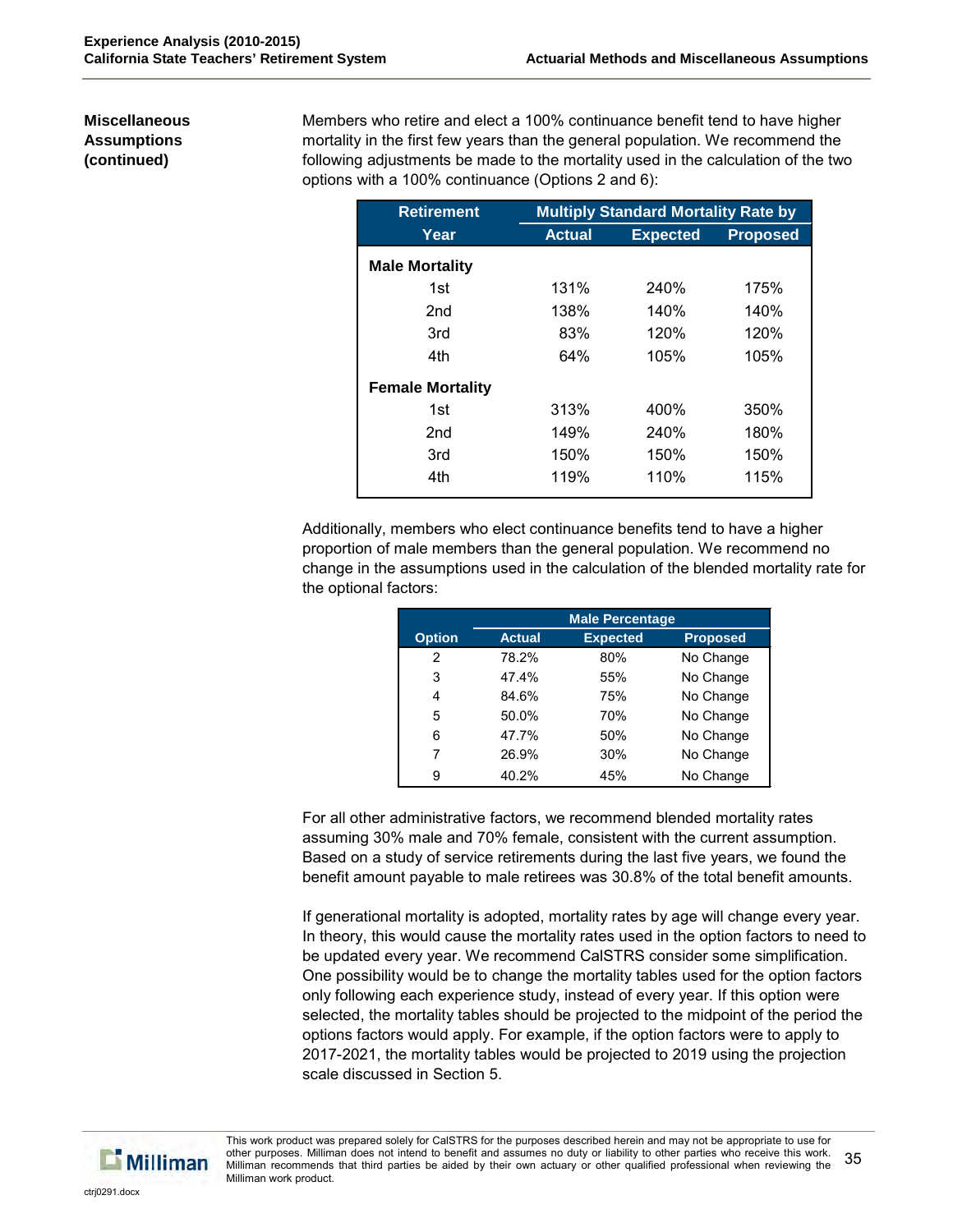**Miscellaneous Assumptions (continued)**

**Estimated Impact of 1-Year Final Compensation:** To isolate the value of the 1990 benefits for current retirees, CalSTRS provides the value of the increased benefit for various components of the new benefits (career average bonus, longevity bonus, ad hoc COLA, sick leave, etc.) on the retiree valuation data, where "new benefits" are those attributable to benefit changes after 1990. The increase in benefit amount for those member who are eligible to have their final average calculation based on one year (instead of three years) is not provided on the data. The current assumption is that the increase for these members is equal to 5% of the estimated 1990 benefit. We are recommending a change to this approach to estimate the impact of using one-year compensation on a year-byyear basis.

We determined the impact for each year by comparing the actual final compensation for each retiree eligible for the one-year final compensation with their estimated three-year final compensation. The results are as follows:

| <b>Retirement</b> | <b>Actual 1-Year</b> | Est. 3-Year       |                 |
|-------------------|----------------------|-------------------|-----------------|
| Year              | <b>Final Comp</b>    | <b>Final Comp</b> | <b>Increase</b> |
| 2002              | 6,115                | 5,727             | 6.8%            |
| 2003              | 6,202                | 5,964             | 4.0%            |
| 2004              | 6,451                | 6,174             | 4.5%            |
| 2005              | 6,495                | 6,293             | 3.2%            |
| 2006              | 6,685                | 6,458             | 3.5%            |
| 2007              | 7,067                | 6,702             | 5.5%            |
| 2008              | 7,148                | 6,809             | 5.0%            |
| 2009              | 7,140                | 6,966             | 2.5%            |
| 2010              | 7,235                | 7,146             | 1.2%            |
| 2011              | 7,230                | 7,141             | 1.2%            |
| 2012              | 7,389                | 7,249             | 1.9%            |
| 2013              | 7,335                | 7,162             | 2.4%            |
| 2014              | 7,363                | 7,127             | 3.3%            |
| 2015              | 7,637                | 7,323             | 4.3%            |
| 2016              | 7,923                | 7,547             | 5.0%            |

*1. Compensation amounts are earnable amounts and are monthly figures.*

We are recommending the actual increase, as shown in the table above, be applied to the individual's 1990 benefit to determine the new benefit attributable to the one-year final compensation. Note that this is only applied to the benefits of retirees who were eligible for the one-year final compensation. For retirement years prior to 2002, 5.0% is used. For retirement years after 2016, 4.3% is used. 4.3% represents the assumed 3.5% general wage growth assumption plus 0.8% for merit. We recommend this table be updated with each following experience analysis study.

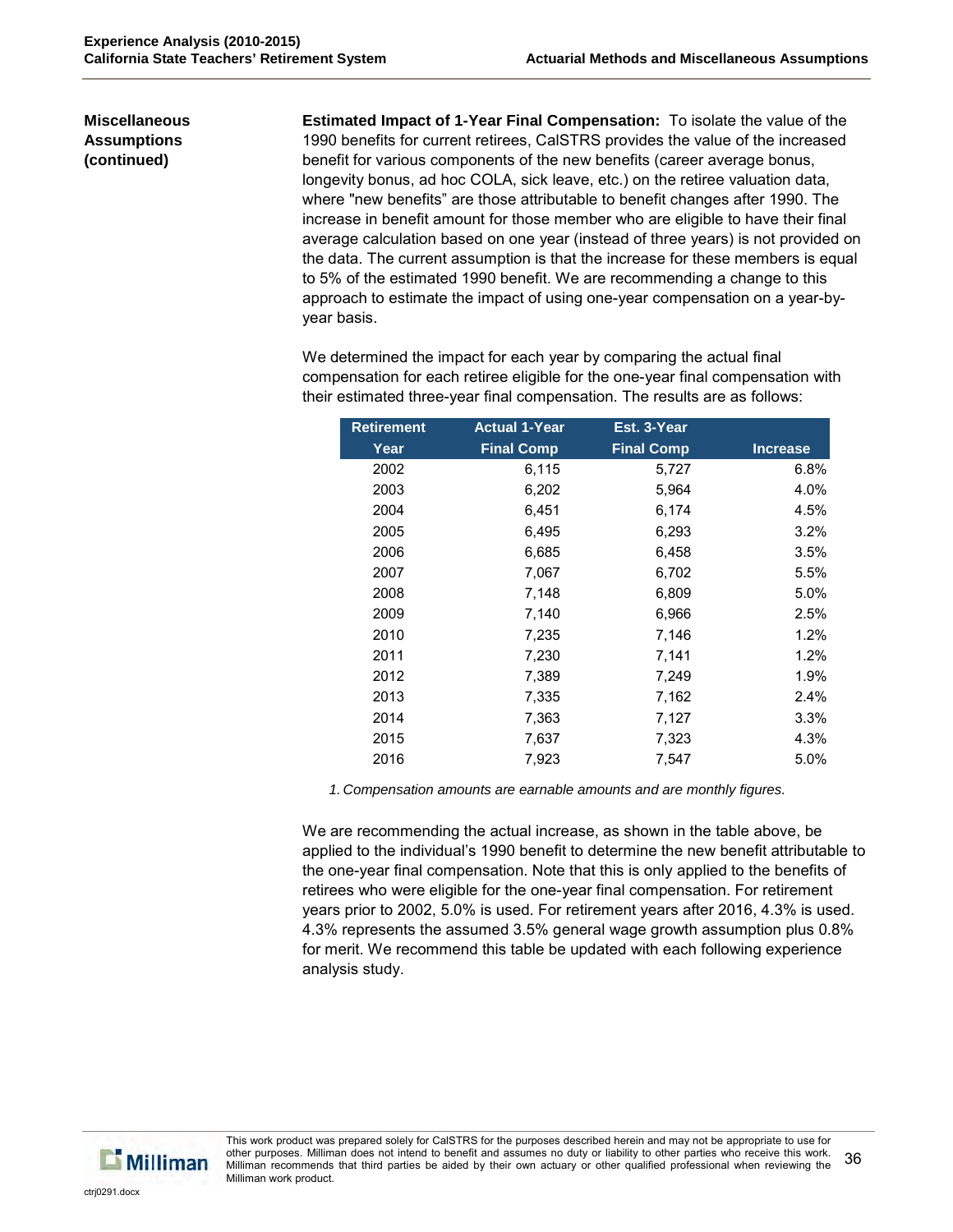# **Section 4: Salary Increases Due to Promotion and Longevity (Merit)**

Estimates of future salaries are based on assumptions for two types of increases:



**Results**

occur even in the absence of inflation (merit increases); and 2) Increases in the general wage level of the membership, which are directly

related to inflation and increases in productivity.

1) Increases in each individual's salary due to promotion or longevity, which

In Section 2, we recommend that the second of these rates, the general wage inflation, be lowered to 3.50%. See that section of the report for discussion. This section addresses the first of these rates, the merit salary increase.

The merit increases shown in this section are calculated as the total increase for each individual, less the observed general wage inflation during the five-year study period of 1.11%.

Exhibit 4-1 shows the actual merit increases in salary over the period July 1, 2010 – June 30, 2015. Increases were higher earlier in a member's career (lower service) and then decreased over time, consistent with the current assumptions. Overall, the actual increases were close to those predicted by the current assumptions, although there were some small differences in the pattern in the first 15 years.

The current salary assumptions are separated by entry age. Exhibit 4-2 shows the average increases by entry age group. This exhibit illustrates the varying pattern of merit increases based on the age at which a member enters the system. Specifically, at any given service level, members with younger entry ages tend to receive larger merit increases.

**Recommendation** Based on the results of the prior two experience studies, we are recommending small changes in the pattern of the merit increase assumption, primarily in the first 15 years of employment.

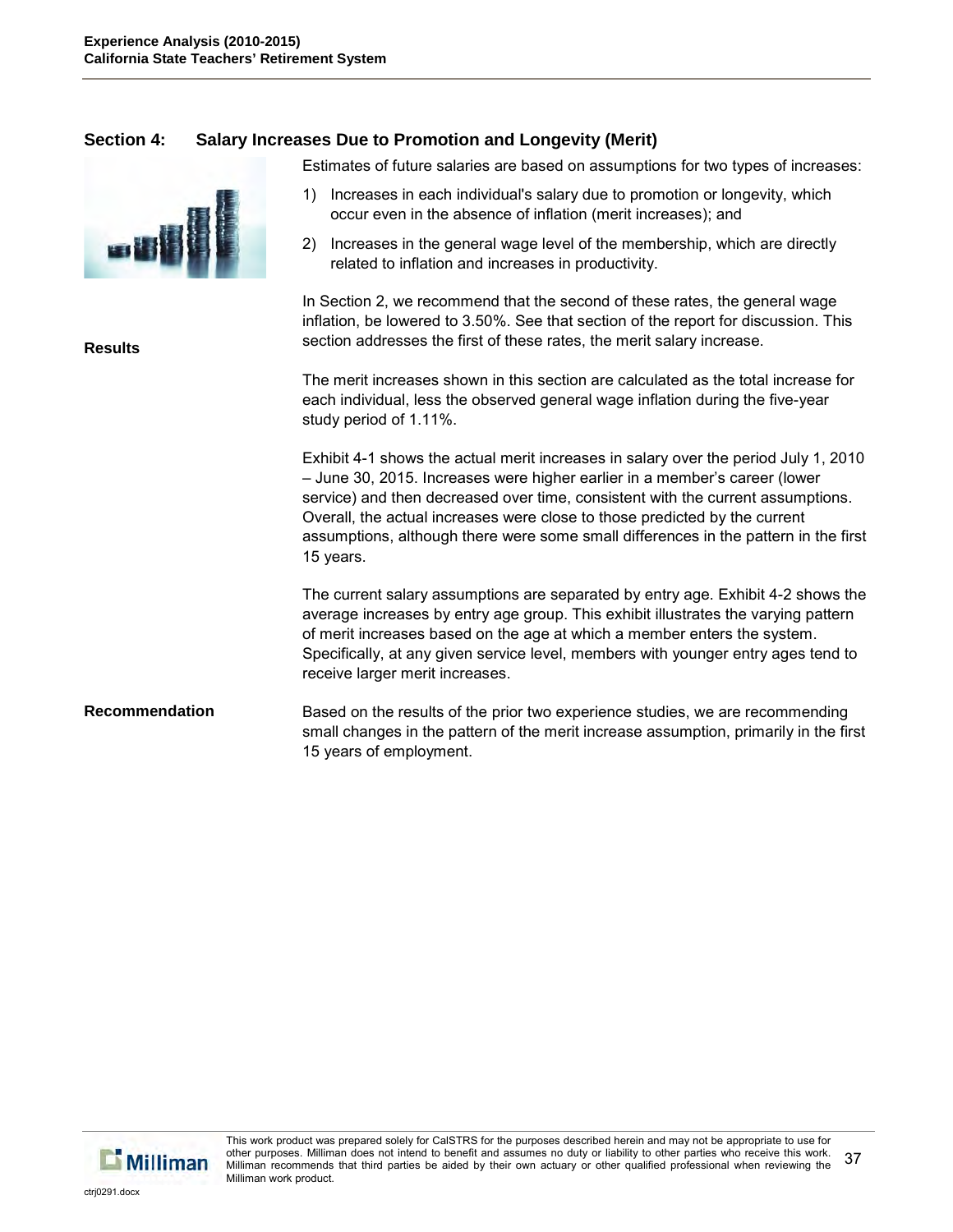# **Exhibit 4-1 Total Rates of Increase in Salary Due to Merit and Longevity All Members**



(Excluding Actual General Wage Growth)

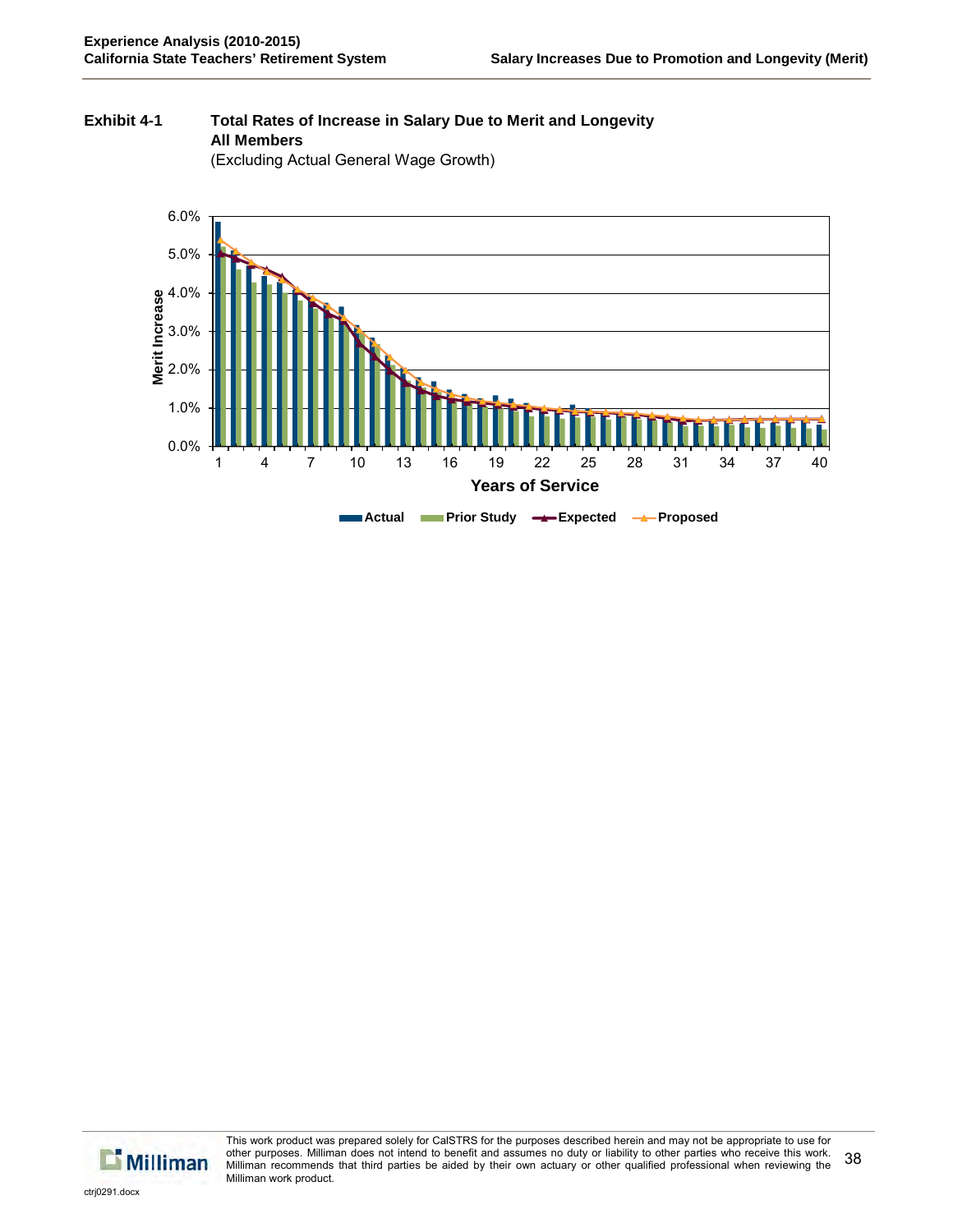

**Exhibit 4-2 Annual Rates of Increase in Salary by Entry Age Due to Merit and Longevity**  (Excluding Actual General Wage Growth)

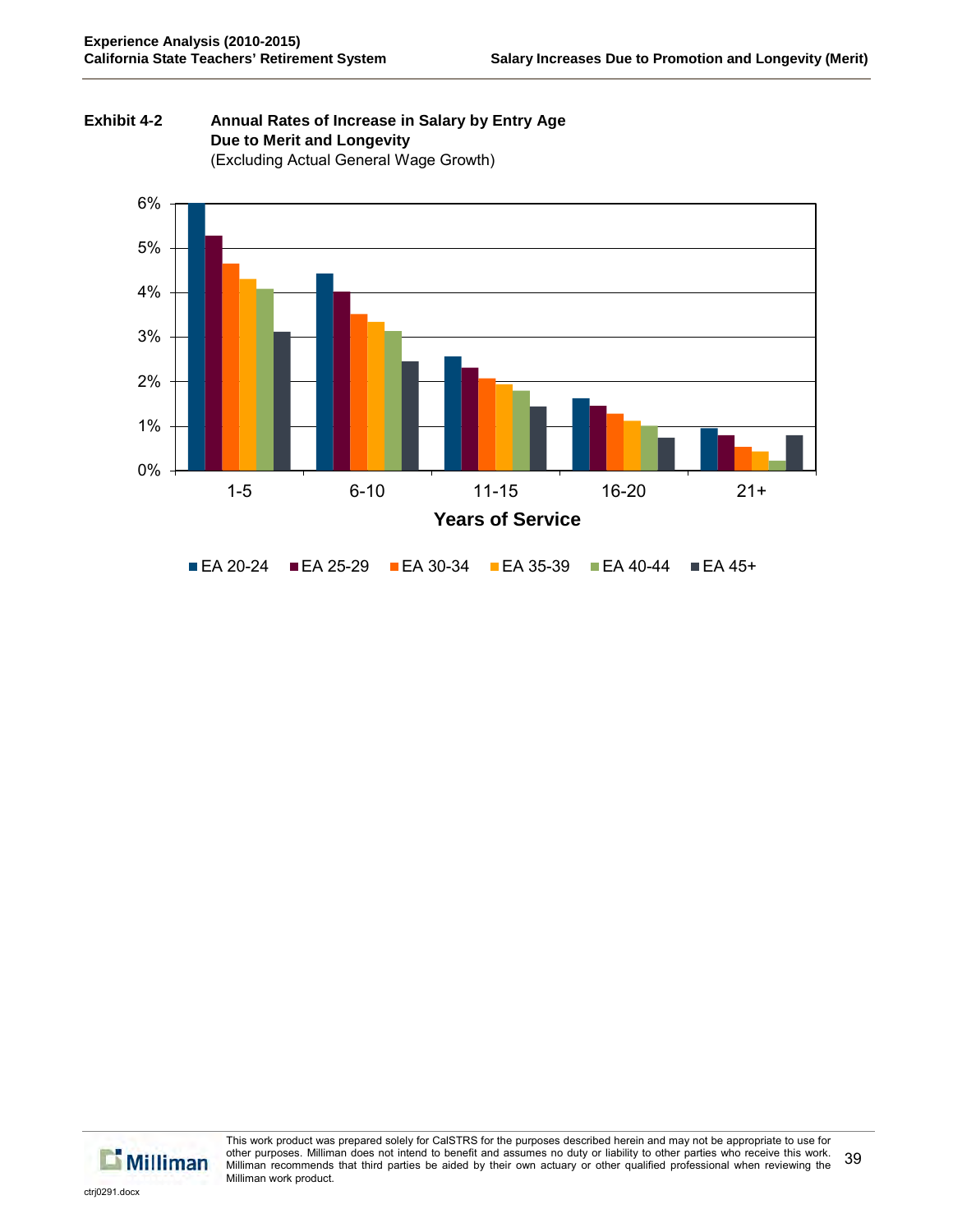This page intentionally left blank.

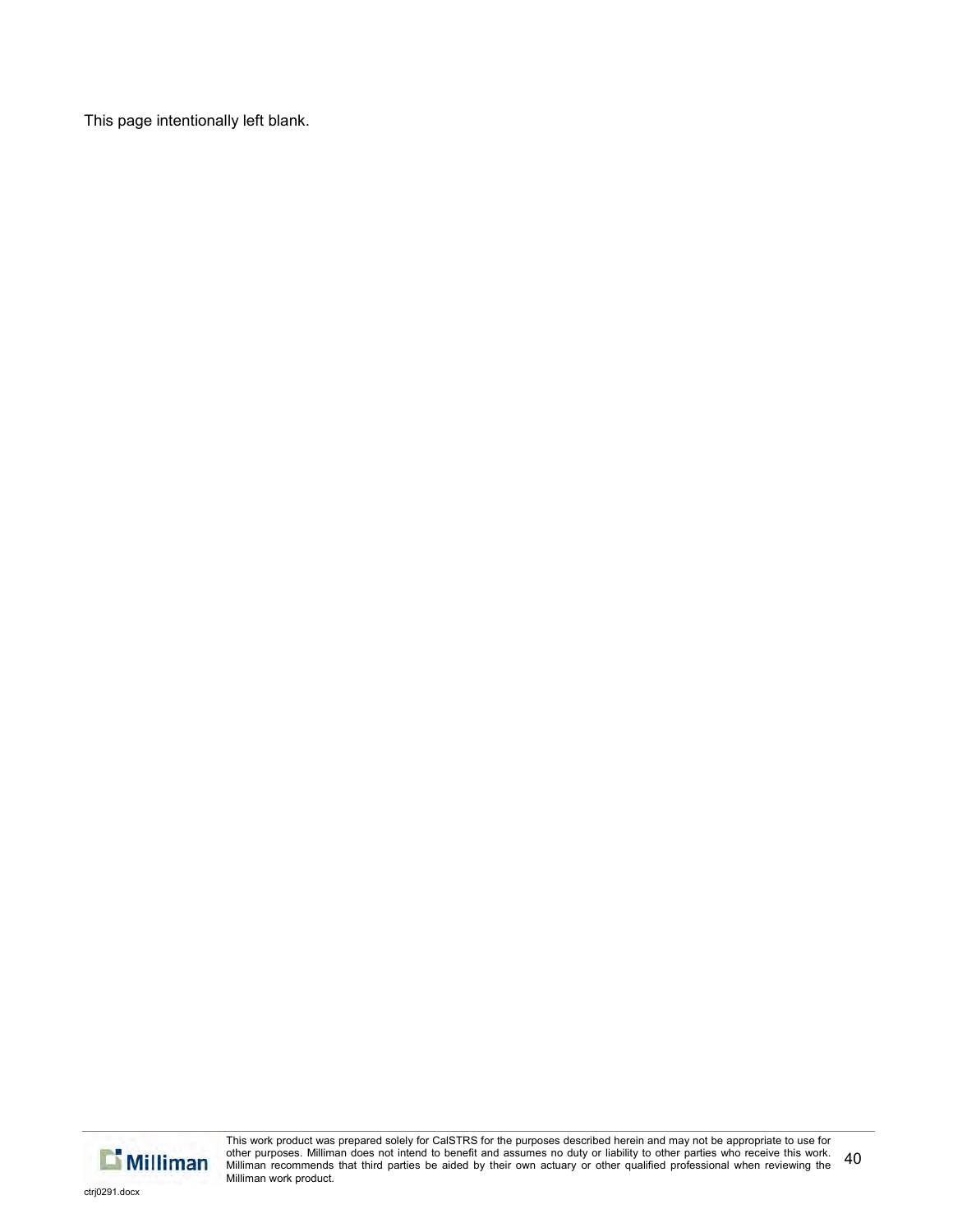### **Section 5: Retired Mortality**



In this section we look at the results of the study of actual and expected death rates of retired members. We studied rates of mortality among healthy and disabled retired members, as well as beneficiaries. Valuation mortality is a critical assumption, since, if members live longer than expected, we will be understating the true cost of the future plan obligations.

Mortality has been improving in this country and is expected to continue to improve. Recent studies by the Society of Actuaries have shown marked increases in life expectancies since their previous study in 2000. We recommend using generational mortality tables (see later discussion) to account for projected future improvements in mortality. Generational mortality is reflected by including a mortality improvement scale that projects small annual decreases in mortality rates.

The Actuarial Standards of Practice require expected future mortality improvements to be considered in selecting the assumption. Using generational mortality tables achieves this. If generational mortality tables are not used, a margin in the mortality assumption should be used to account for future improvements in mortality.

**Results Example 2** Overall, we found the number of deaths over the study period for healthy retirees was very close to the number predicted by the current rates: 28,636 actual deaths, compared to 28,322 expected deaths for a total actual/expected ratio of 101%. For disabled retiree mortality, the overall actual/expected ratio was 93%, indicating disabled retirees are living longer than the current assumptions are predicting. (See graphs at the end of this section for details).

> In general, we propose mortality rates such that the ratio of actual-to-proposed deaths will be close to, but slightly above, 100%, if a projected mortality improvement scale is used.

In our experience studying the mortality of public pension plan retirees, we have consistently found that retirees with larger benefits tend to live the longer than retirees with smaller benefits. We have studied the mortality for CalSTRS with an adjustment for actual benefit amounts and found this to be true, although the impact is less than we have observed in most other systems, probably because members of CalSTRS are relatively homogenous. Our proposed mortality assumptions take this into account by including a small margin (actual-toproposed ratio slightly greater than 100%).

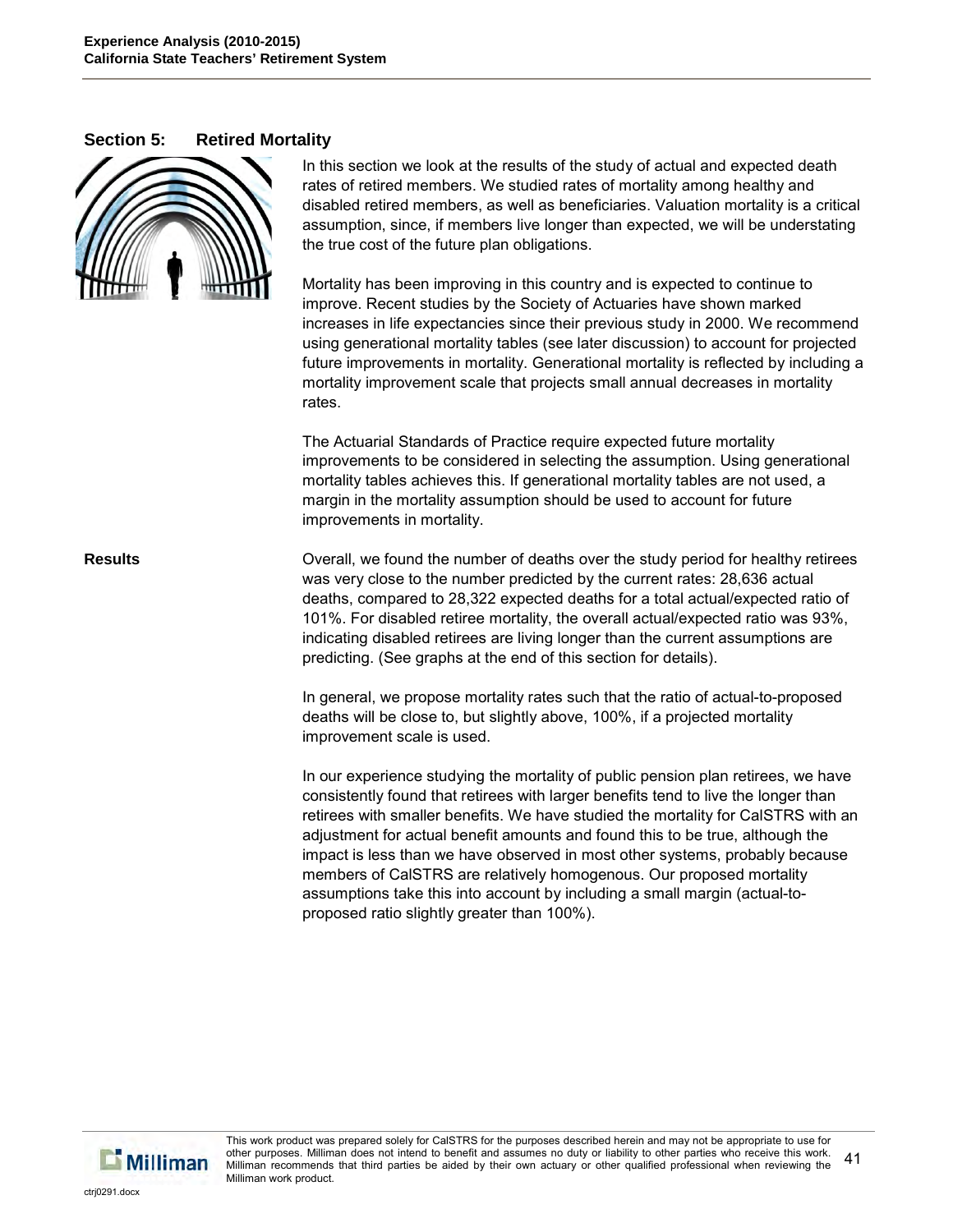#### **Results (continued)**

The following shows a summary of the results of the study. Detailed results are shown graphically on the following pages.

|                           | <b>Actual to Expected</b> |                 | <b>Actual to Proposed</b> |               |                 |                  |
|---------------------------|---------------------------|-----------------|---------------------------|---------------|-----------------|------------------|
| <b>Status</b>             | <b>Actual</b>             | <b>Expected</b> | <b>A/E Ratio</b>          | <b>Actual</b> | <b>Proposed</b> | <b>A/P Ratio</b> |
|                           |                           |                 |                           |               |                 |                  |
| <b>Healthy Male</b>       | 12.017                    | 11.511          | 104%                      | 12.017        | 11.362          | 106%             |
| <b>Healthy Female</b>     | 16,619                    | 16,811          | 99%                       | 16,619        | 15,549          | 107%             |
| <b>Healthy Total</b>      | 28,636                    | 28.322          | 101%                      | 28,636        | 26.911          | 106%             |
|                           |                           |                 |                           |               |                 |                  |
| Disabled Male             | 496                       | 527             | 94%                       | 496           | 468             | 106%             |
| Disabled Female           | 943                       | 1,023           | 92%                       | 943           | 915             | 103%             |
| Disabled Total            | 1.439                     | 1.550           | 93%                       | 1,439         | 1,383           | 104%             |
|                           |                           |                 |                           |               |                 |                  |
| <b>Beneficiary Male</b>   | 1.085                     | 1.175           | 92%                       | 1.085         | 1.150           | 94%              |
| <b>Beneficiary Female</b> | 3,345                     | 3,424           | 98%                       | 3,345         | 3,196           | 105%             |
| <b>Beneficiary Total</b>  | 4.430                     | 4.599           | 96%                       | 4.430         | 4.346           | 102%             |
|                           |                           |                 |                           |               |                 |                  |
| <b>Grand Total</b>        | 34,505                    | 34.471          | 100%                      | 34.505        | 32.640          | 106%             |

#### **Generational Mortality Tables**

There is a trend in the actuarial profession to use generational mortality tables, which explicitly reflect expected future improvements in mortality. Generational mortality tables include a *base table* and a *projection table*. The projection table reflects the expected annual reduction in mortality rates at each age. Therefore, each year in the future, the mortality at a specific age is expected to decline slightly (and people born in succeeding years are expected to live slightly longer).

For example, if the mortality rate at age 75 is 2.00% for a member currently aged 75 and the projected improvement is 1.00%, the mortality rate at age 75 for a member currently aged 74 will be 1.98% [2.00% x (100.00% - 1.00%)]. Therefore, the life expectancy for a 75-year old in the current year will be less than a 75-year old in the next year. This can result in significant differences in life expectancies when projecting improvements 30-plus years into the future.

One of the main benefits of generational mortality tables is the valuation assumptions should effectively update each year to reflect improved mortality, and the base tables should rarely need to be changed.

One reason we had not recommended generational mortality previously is that issues with the calculation of option factors would have been administratively unfeasible. Our understanding from CalSTRS staff is that the calculation of option factors and service purchases, which by law use the valuation assumptions, can be made compatible with the use of generational mortality tables.

**Projection Scale for Mortality Improvement** There is a strong consensus in the actuarial community that future improvements in mortality should be reflected in the valuation assumptions. There is less consensus, however, about how much mortality improvement should be reflected. The most recent projection scale published by the Society of Actuaries (SOA) incorporates a complex matrix of rates of improvement that vary by both age and birth year. Ultimately, the projection scale (Scale MP-2016) goes to a flat 1% annual improvement in years 2032 and later for ages 85 or less.

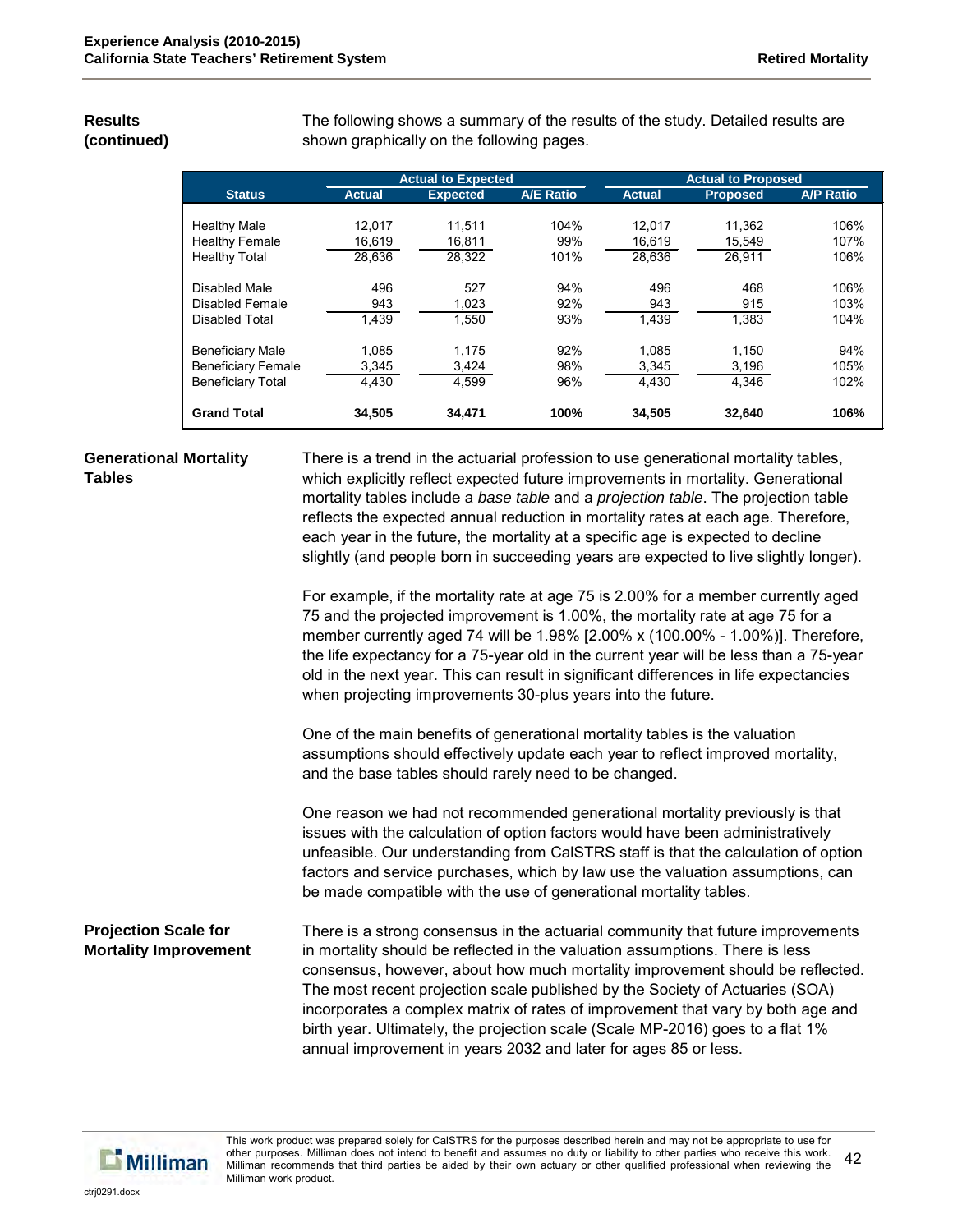| <b>Projection Scale for</b><br><b>Mortality Improvement</b><br>(continued) | Our recommendation is to use 110% of the ultimate portion of the MP-2016 scale.<br>In other words, our recommendation is to assume 1.1% annual improvements in<br>mortality (for ages less than 85). We believe this reasonably reflects the long-term<br>expectation of mortality improvement. We have compared our recommended<br>projection scale with actual mortality improvement from the most recent 60 years<br>of experience of the US Social Security system and found them to be reasonably<br>consistent.                                                      |
|----------------------------------------------------------------------------|----------------------------------------------------------------------------------------------------------------------------------------------------------------------------------------------------------------------------------------------------------------------------------------------------------------------------------------------------------------------------------------------------------------------------------------------------------------------------------------------------------------------------------------------------------------------------|
|                                                                            | As noted, the recommended projection scale is a flat 1.1% improvement through<br>age 85. For subsequent ages, the projected improvement is fractionally less,<br>grading down to 0.0% at age 115. For example, the projected improvement is<br>$0.64\%$ per year at age 100.                                                                                                                                                                                                                                                                                               |
| <b>Recommendation</b>                                                      | We recommend strengthening the mortality assumption (i.e., increasing life<br>expectancies), by slightly reducing mortality rates and adding a projection scale to<br>reflect expected future improvements in mortality. Note that this brings the total<br>healthy retiree actual/proposed ratio to 106% based on the base rates. We<br>believe this combined with the projection scale allows for a reasonable<br>expectation of future life expectancy increases.                                                                                                       |
|                                                                            | CalSTRS uses custom mortality tables to best fit the patterns of mortality among<br>its members. These custom tables are based on standard mortality tables<br>adjusted to fit CaISTRS experience. The table on the next page describes the<br>new tables being recommended for healthy and disabled retirees. Note these are<br>based a recent study of retiree pensioners published by the Society of Actuaries<br>in 2014 (hence, the table name RP-2014). The White Collar version of these<br>tables were used as we believe it best reflects the teacher population. |
|                                                                            | Note that for beneficiaries of healthy and disabled retirees, we recommend that<br>the mortality for healthy retirees be used, as observed experience showed a<br>significant amount of consistency between retirees and beneficiaries.                                                                                                                                                                                                                                                                                                                                    |

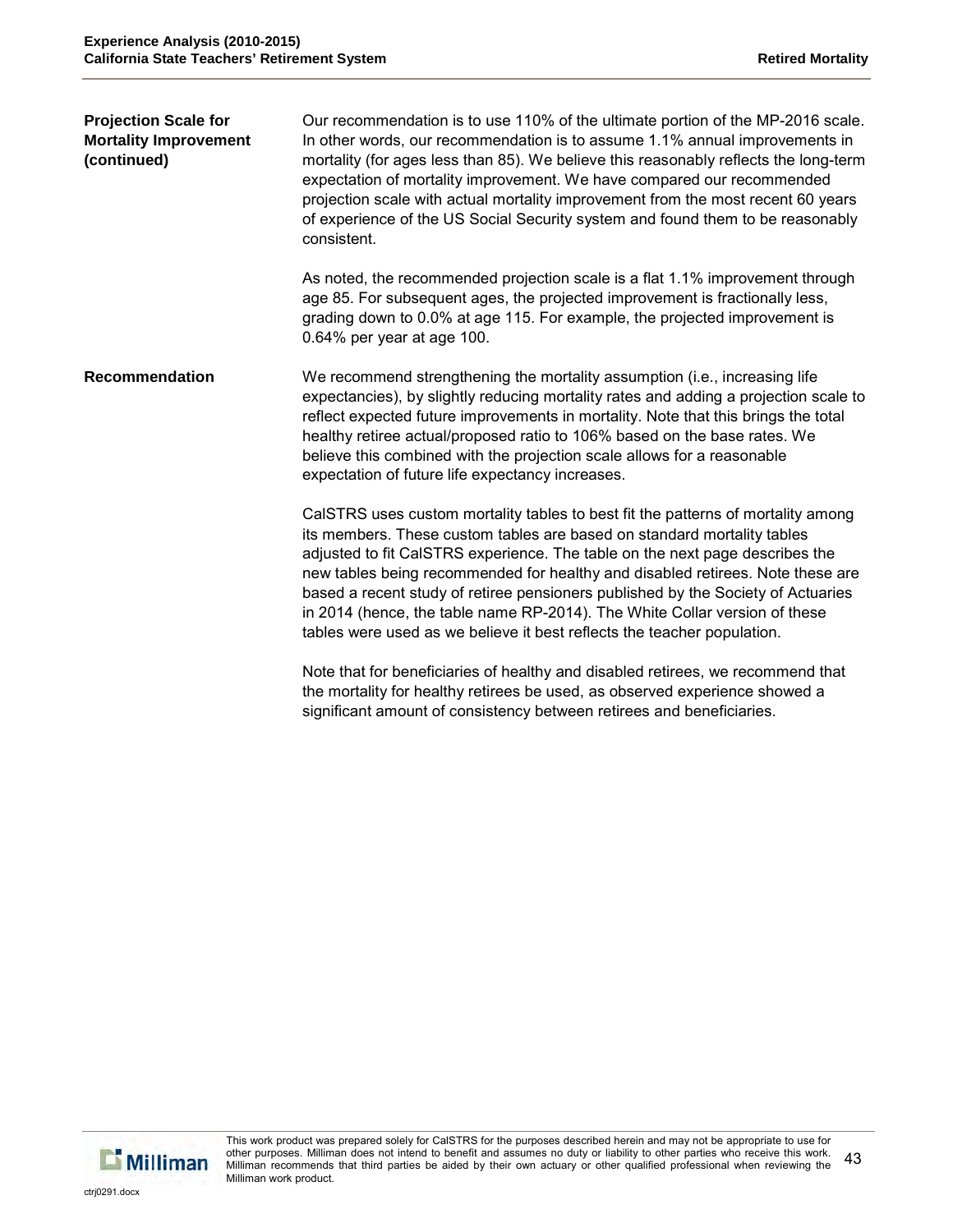| <b>Recommendation</b> | Rates of mortality among active members prior to retirement are discussed |
|-----------------------|---------------------------------------------------------------------------|
| (continued)           | separately in Section 6 of this report.                                   |
|                       |                                                                           |

| <b>Healthy (Service) Retirees and Beneficiaries -- Males</b> |                                                                                                                                                                                                                                                                                                  |  |  |  |  |
|--------------------------------------------------------------|--------------------------------------------------------------------------------------------------------------------------------------------------------------------------------------------------------------------------------------------------------------------------------------------------|--|--|--|--|
| Current:<br>Proposed:                                        | RP-2000 Healthy Male White Collar -2 to age 70 smoothed to -1 at age 90<br>RP-2014 Healthy Male White Collar -1 to age 70 smoothed to +1 at age 95                                                                                                                                               |  |  |  |  |
|                                                              | <b>Healthy (Service) Retirees and Beneficiaries -- Females</b>                                                                                                                                                                                                                                   |  |  |  |  |
| Current:<br>Proposed:                                        | RP-2000 Healthy Female White Collar -4 to age 75 smoothed to -0 at age 90<br>RP-2014 Healthy Female White Collar -4 to age 70 smoothed to +1 at age 95                                                                                                                                           |  |  |  |  |
|                                                              | <b>Disabled Retirees -- Males</b>                                                                                                                                                                                                                                                                |  |  |  |  |
| Current:<br>Proposed:                                        | Age $\le$ 70: 2% at age 40 & under, graded to 3.2% at age 70<br>Age > 70: RP-2000 Male White Collar +7 at age 70 smoothed to +1 age 85<br>(select rates in first three years, regardless of age)<br>All Ages: RP-2014 Disabled Male -2<br>(select rates in first three years, regardless of age) |  |  |  |  |
|                                                              | <b>Disabled Retirees -- Females</b>                                                                                                                                                                                                                                                              |  |  |  |  |
| Current:                                                     | Age < 70: 1.5% at age 40 & Less graded to 2.25% at age 70<br>Age > 70: RP-2000 Female White Collar +6 at age 70 smoothed to +2 at age 80<br>(select rates in first three years, regardless of age)                                                                                               |  |  |  |  |
| Proposed:                                                    | All Ages: RP-2014 Disabled Female -2<br>(select rates in first three years, regardless of age)                                                                                                                                                                                                   |  |  |  |  |

*Notes: 1. All proposed tables use 110% of the MP-2016 Ultimate Projection Scale.*

*2. All proposed tables to be used in the 6/30/2016 actuarial valuations include two years of mortality improvement from the 2014 tables shown above.*

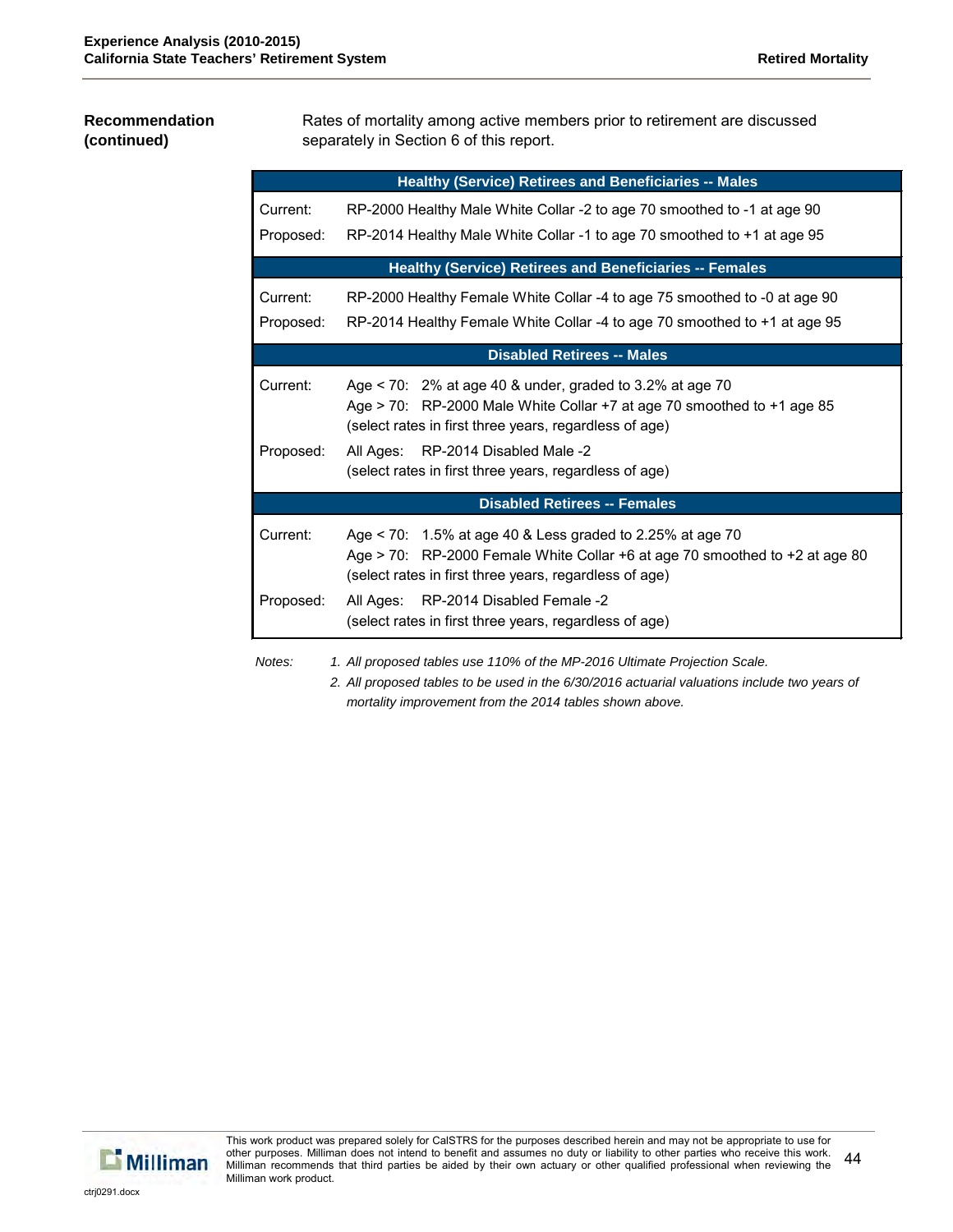



|                    | <b>Expected</b> | <b>Actual</b> | <b>Proposed</b> |
|--------------------|-----------------|---------------|-----------------|
| <b>Total Count</b> | 11.511          | 12.017        | 11.362          |
| Actual / Expected  | 104%            |               | 106%            |

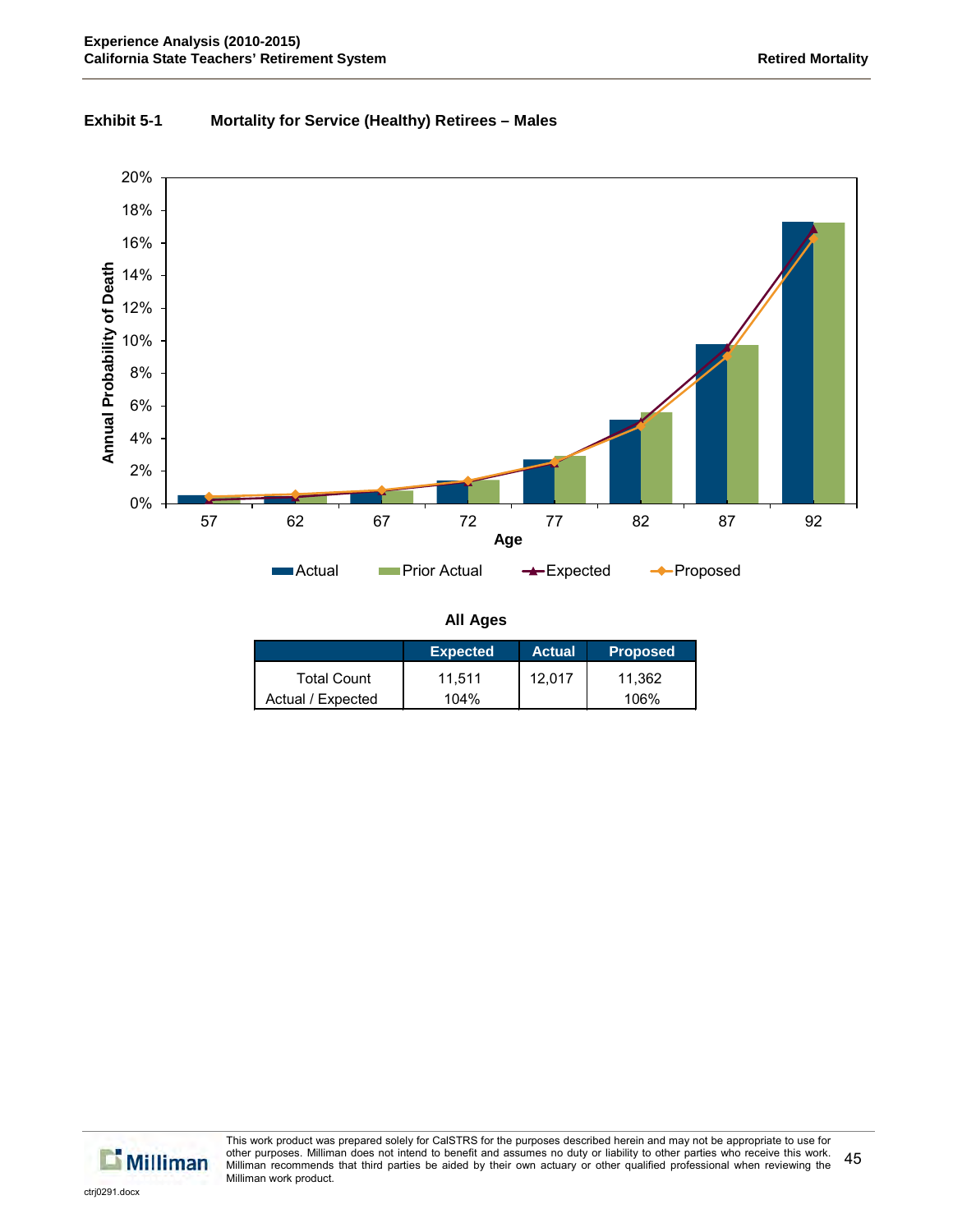



|                    | <b>Expected</b> | <b>Actual</b> | <b>Proposed</b> |
|--------------------|-----------------|---------------|-----------------|
| <b>Total Count</b> | 16,811          | 16.619        | 15.549          |
| Actual / Expected  | 99%             |               | 107%            |

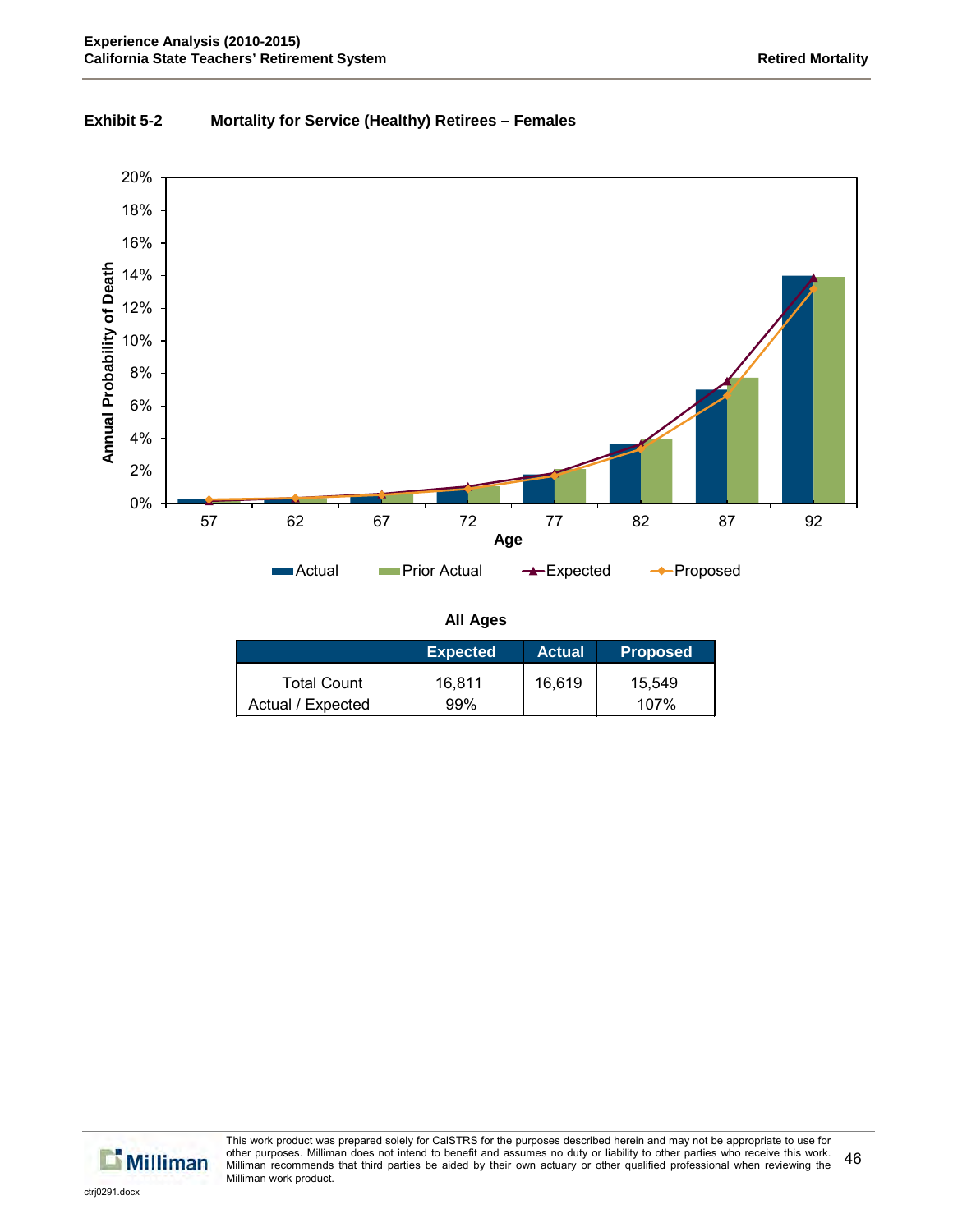





|                    | <b>Expected</b> | <b>Actual</b> | <b>Proposed</b> |
|--------------------|-----------------|---------------|-----------------|
| <b>Total Count</b> | 527             | 496           | 468             |
| Actual / Expected  | 94%             |               | 106%            |

## **First Three Years of Retirement**

|                    | <b>Expected</b> | <b>Actual</b> | <b>Proposed</b> |
|--------------------|-----------------|---------------|-----------------|
| <b>Total Count</b> | 129             | 79            | 94              |
| Actual / Expected  | 61%             |               | 84%             |

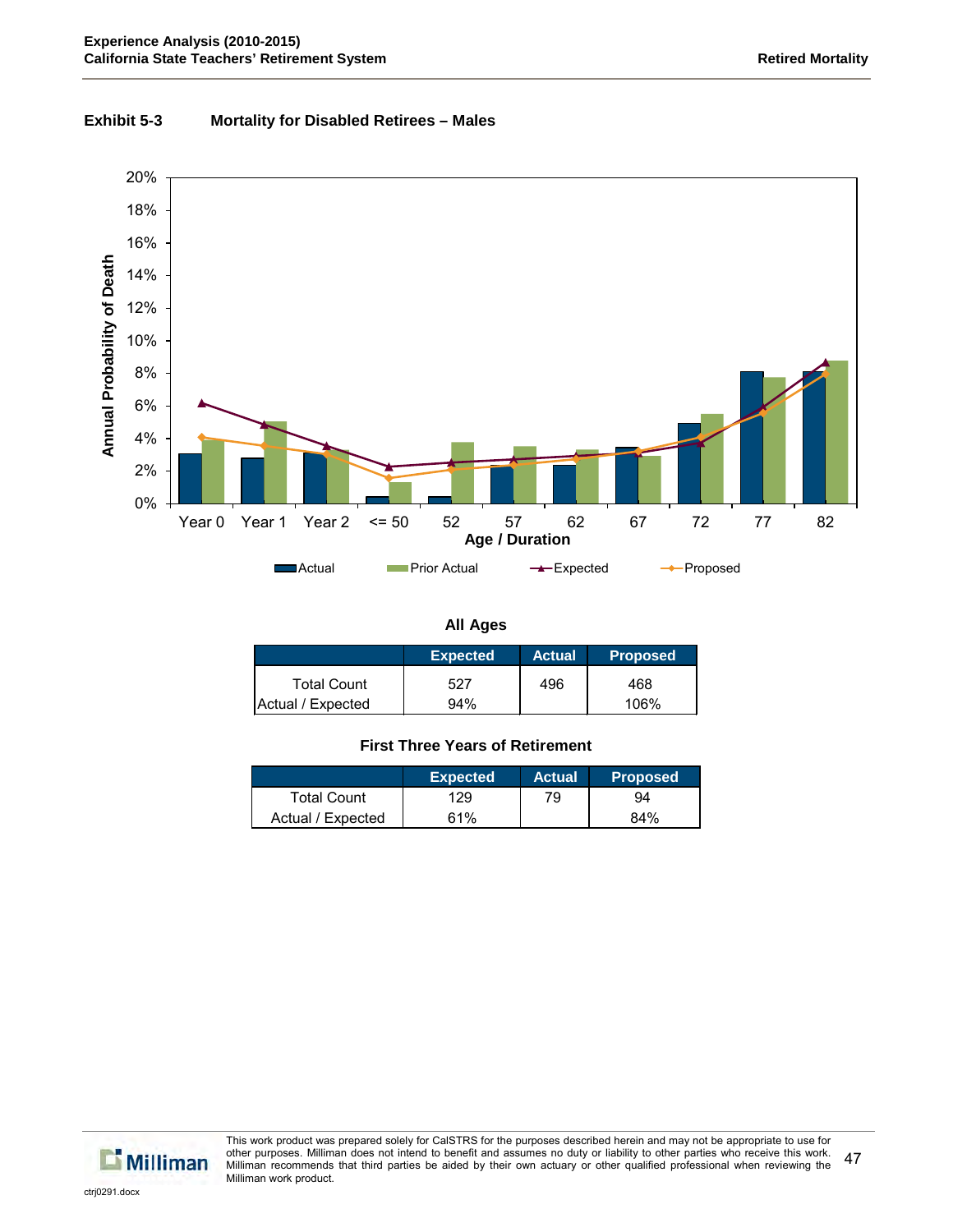



|                    | <b>Expected</b> | <b>Actual</b> | <b>Proposed</b> |
|--------------------|-----------------|---------------|-----------------|
| <b>Total Count</b> | 1.023           | 943           | 915             |
| Actual / Expected  | 92%             |               | 103%            |

## **First Three Years of Retirement**

|                   | <b>Expected</b> | <b>Actual</b> | <b>Proposed</b> |
|-------------------|-----------------|---------------|-----------------|
| Total Count       | 223             | 188           | 186             |
| Actual / Expected | 84%             |               | $101\%$         |

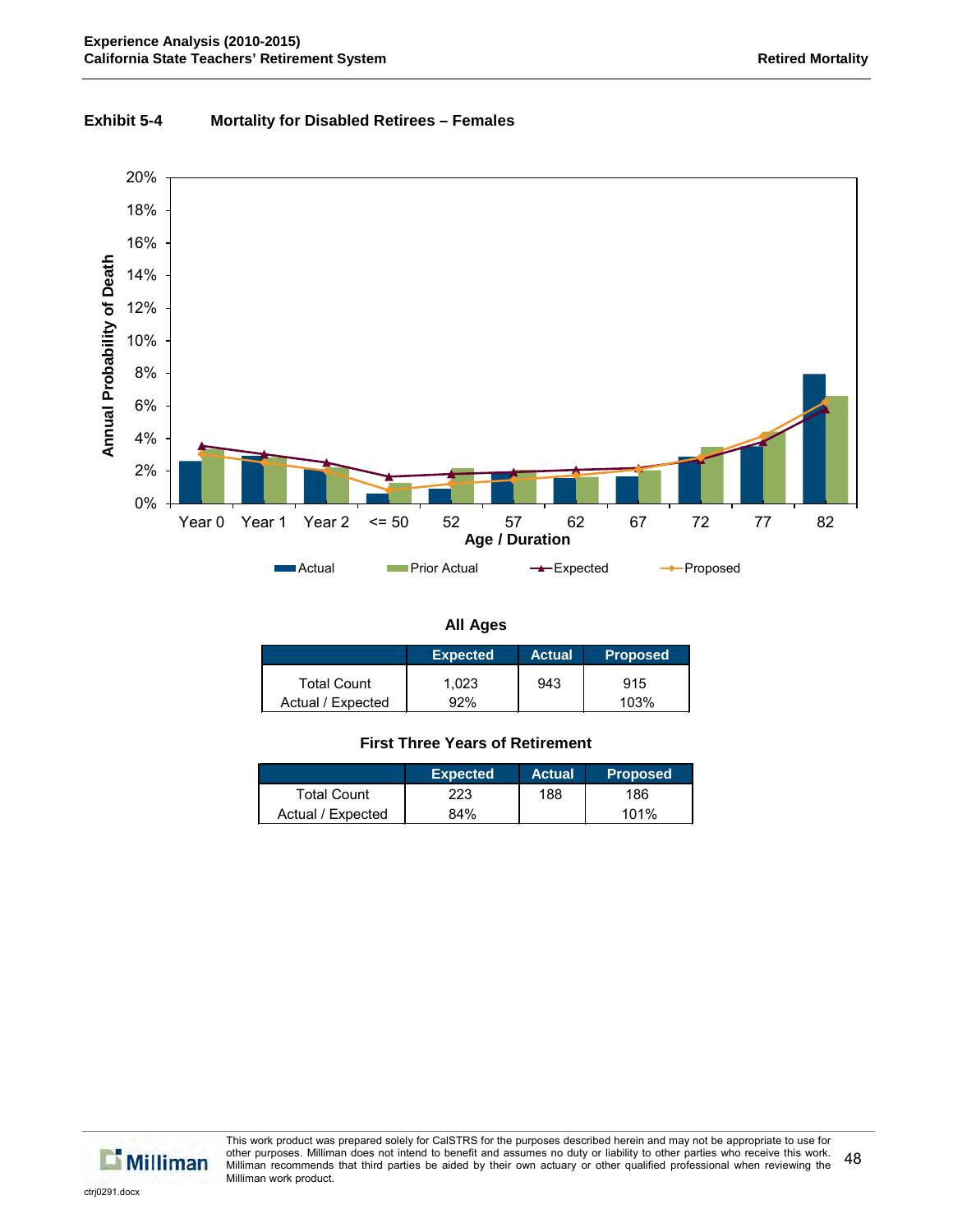



|                   | <b>Expected</b> | <b>Actual</b> | <b>Proposed</b> |
|-------------------|-----------------|---------------|-----------------|
| Total Count       | 1.175           | 1,085         | 1.150           |
| Actual / Expected | 92%             |               | 94%             |

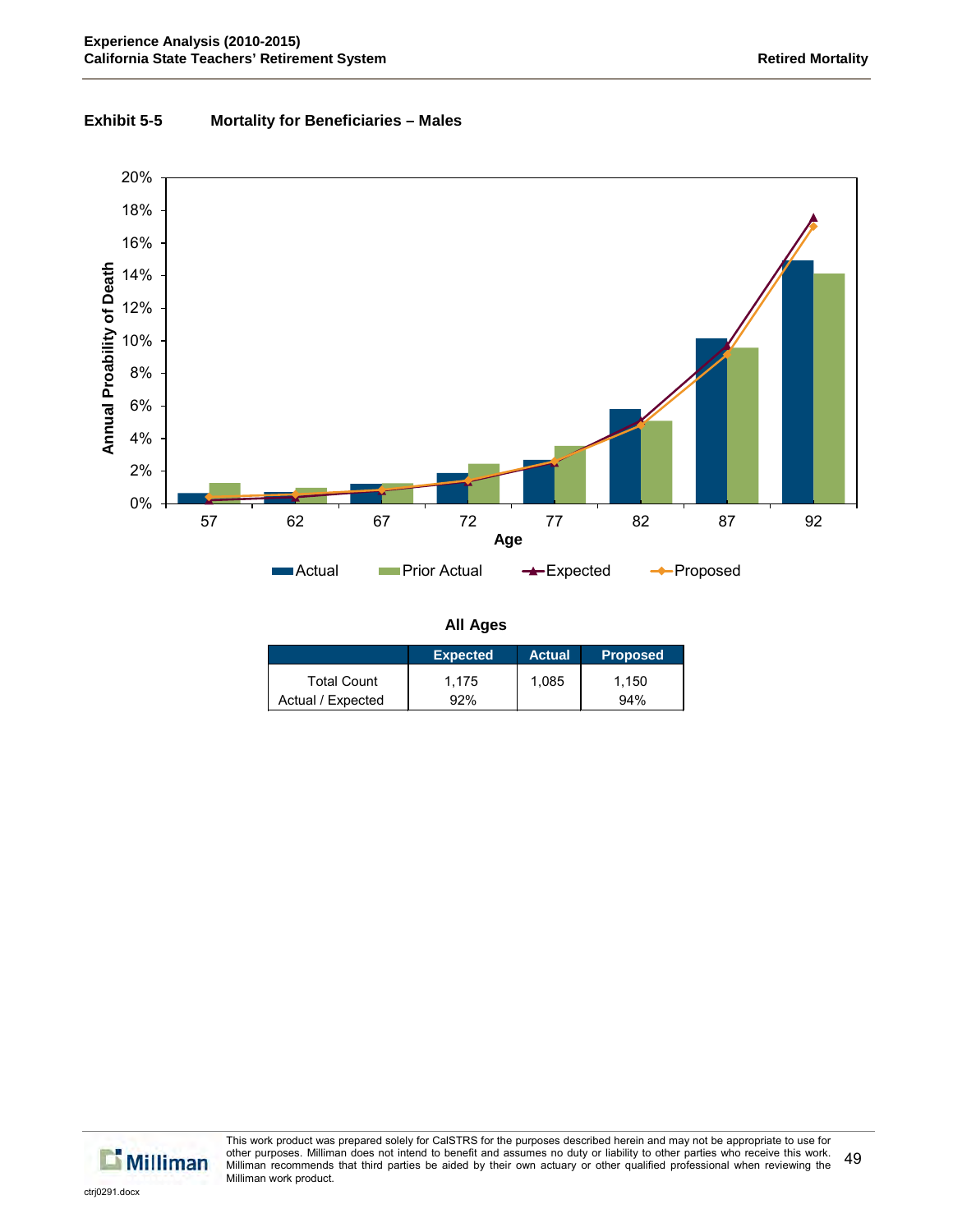



|                    | <b>Expected</b> | <b>Actual</b> | <b>Proposed</b> |
|--------------------|-----------------|---------------|-----------------|
| <b>Total Count</b> | 3.424           | 3,345         | 3.196           |
| Actual / Expected  | 98%             |               | 105%            |

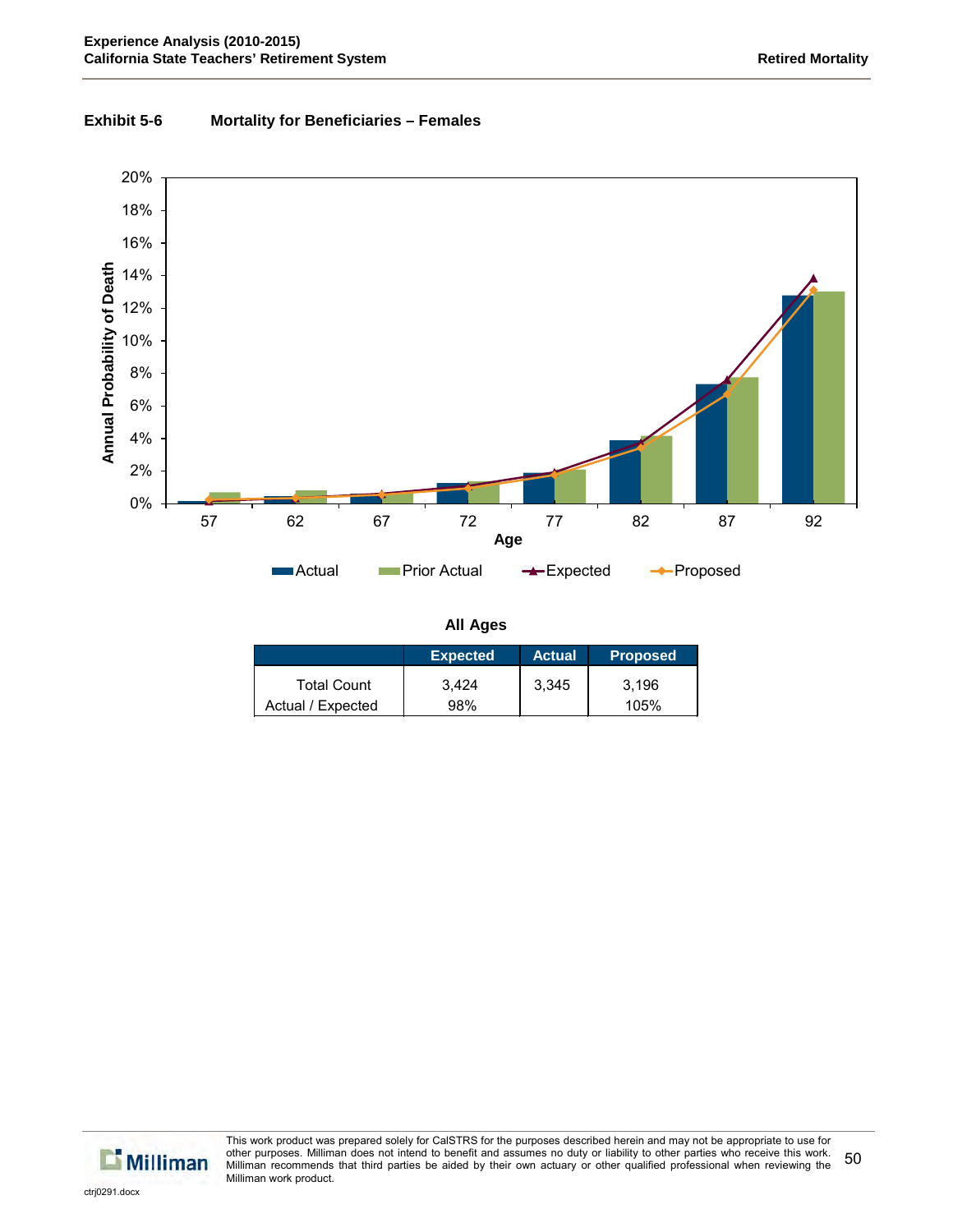## **Section 6: Probability of Death from Active Status**



In this section we look at the results of the study of actual and expected death rates for members in active status.

The current approach has been to use the same mortality rates for active members as for healthy retired members, but with an additional setback of two years to explicitly provide for assumed mortality improvements in the future.

Consistent with the retired mortality assumption, we are recommending using a projection scale for active mortality to recognize expected improvements in future mortality.

**Results** The number of active deaths was slightly less than expected, with an actual-toexpected ratio of 96%. The proposed rates project similar mortality in the short term, but include the projection scale to reflect future improvements.

|                      |               | <b>Actual to Expected</b> |                  |               | <b>Actual to Proposed</b> |                  |  |
|----------------------|---------------|---------------------------|------------------|---------------|---------------------------|------------------|--|
| <b>Status</b>        | <b>Actual</b> | <b>Expected</b>           | <b>A/E Ratio</b> | <b>Actual</b> | <b>Proposed</b>           | <b>A/P Ratio</b> |  |
|                      |               |                           |                  |               |                           |                  |  |
| <b>Active Male</b>   | 807           | 795                       | 101%             | 807           | 796                       | 101%             |  |
| <b>Active Female</b> | 1.105         | .194                      | 93%              | 1.105         | 1.167                     | 95%              |  |
| <b>Active Total</b>  | 1.912         | 1.989                     | 96%              | 1.912         | 1.963                     | 97%              |  |

**Recommendation** We recommend new tables be adopted based on standard tables for white collar employees. These tables are adjusted for consistency with CalSTRS experience. The recommended tables are as follows:

|                                  | <b>Active Members -- Males</b>                                                              |  |  |  |
|----------------------------------|---------------------------------------------------------------------------------------------|--|--|--|
| Current:                         | RP-2000 Healthy Male White Collar -4 Projected to 2025 to age 70 smoothed to -3 at age 90   |  |  |  |
| Proposed:                        | RP-2014 Healthy Male White Collar Employee -2                                               |  |  |  |
| <b>Active Members -- Females</b> |                                                                                             |  |  |  |
| Current:                         | RP-2000 Healthy Female White Collar -6 Projected to 2025 to age 75 smoothed to -2 at age 90 |  |  |  |
| Proposed:                        | RP-2014 Healthy Female White Collar Employee -2                                             |  |  |  |

*Notes: 1. All proposed tables use 110% of the MP-2016 Ultimate Projection Scale.*

*2. All proposed tables to be used in the 6/30/2016 actuarial valuations include two years of mortality improvement from the 2014 tables shown above.*

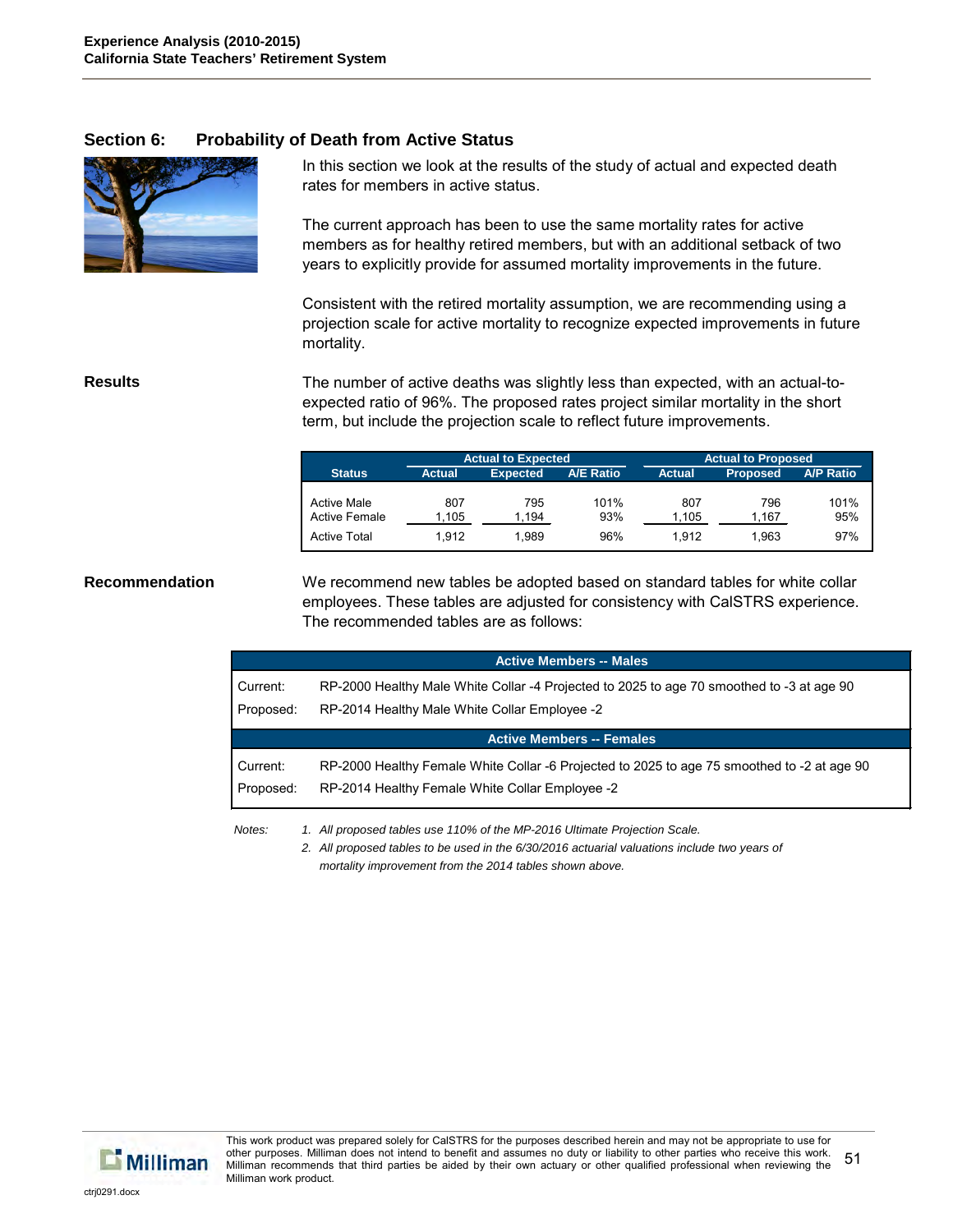This page intentionally left blank.



This work product was prepared solely for CalSTRS for the purposes described herein and may not be appropriate to use for other purposes. Milliman does not intend to benefit and assumes no duty or liability to other parties who receive this work. other purposes. Miliman does not miend to beheilt and assumes no duty or hability to other parties who receive this work.  $52$ Milliman work product.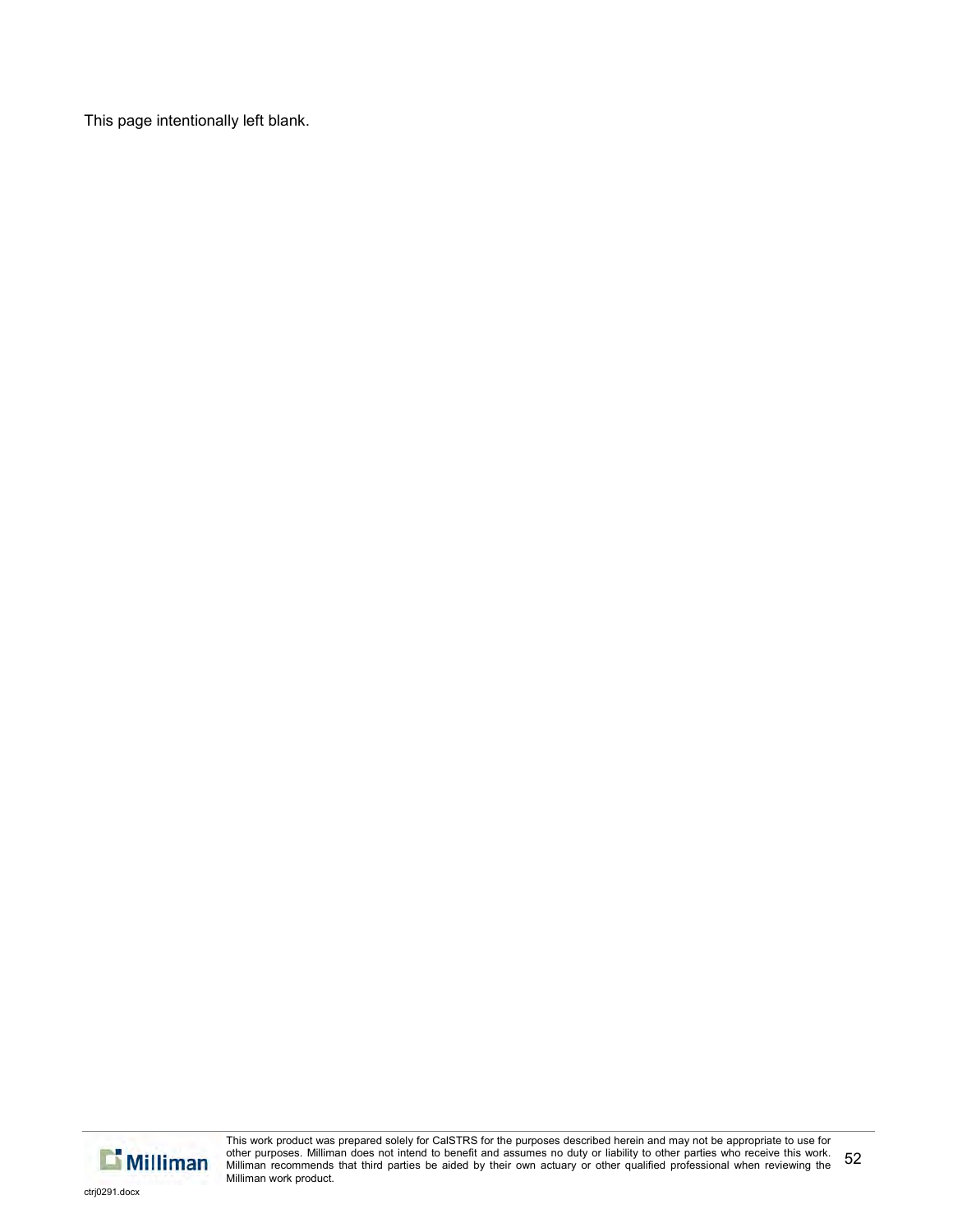# **Section 7: Service Retirement from Active Status**



Exhibits 7-1 through 7-6 show the actual and expected rates of service retirement from active status. Our analysis of rates of service retirement was by attained age and gender, and only includes active members who are eligible for service retirement.

Due to the different benefit provisions, we reviewed rates of retirement separately, depending on an individual member's years of service. Therefore, there are essentially three service retirement assumption categories for 2% at 60 members:

- 1. Less than 25 years of service: This is the basic group.
- 2. Between 25 and 30 years of service: This group is eligible for one-year final compensation.
- 3. 30 or more years of service: This group is eligible for the career factor (additional 0.2% in percentage formula). Some members of this group will be eligible for the longevity bonus; however, this will be a declining group.

Exhibits 7-1 through 7-6 study retirements for the following groups:

- **Exhibit 7-1: Members with < 25 Years of Service Males**
- Exhibit 7-2: Members with < 25 Years of Service Females
- Exhibit 7-3: Members with 25 to 30 Years of Service Males
- $\blacksquare$  Exhibit 7-4: Members with 25 to 30 Years of Service Females
- Exhibit 7-5: Members with >=30 Years of Service Males
- **Exhibit 7-6: Members with**  $>=$ **30 Years of Service Females**

**Results** For members with less than 25 years of service, the total actual retirements from active service was very close to what the assumptions predicted. For members with 25 to 30 years of service, it was higher. For those with 30 or more years, it was slightly lower.

> The table below illustrates the actual and expected number of decrements for males and females combined, split by service level.

| Number of Service Retirements (2% at 60) -- Expected |        |                 |                             |  |
|------------------------------------------------------|--------|-----------------|-----------------------------|--|
|                                                      | Actual | <b>Expected</b> | Actual /<br><b>Expected</b> |  |
| Less than 25 Years of Service                        | 26.363 | 27,014          | 98%                         |  |
| 25 to 30 Years of Service                            | 9.319  | 7.631           | 122%                        |  |
| 30 Years or More of Service                          | 19,435 | 21,422          | 91%                         |  |
| Total                                                | 55,117 | 56.067          | 98%                         |  |

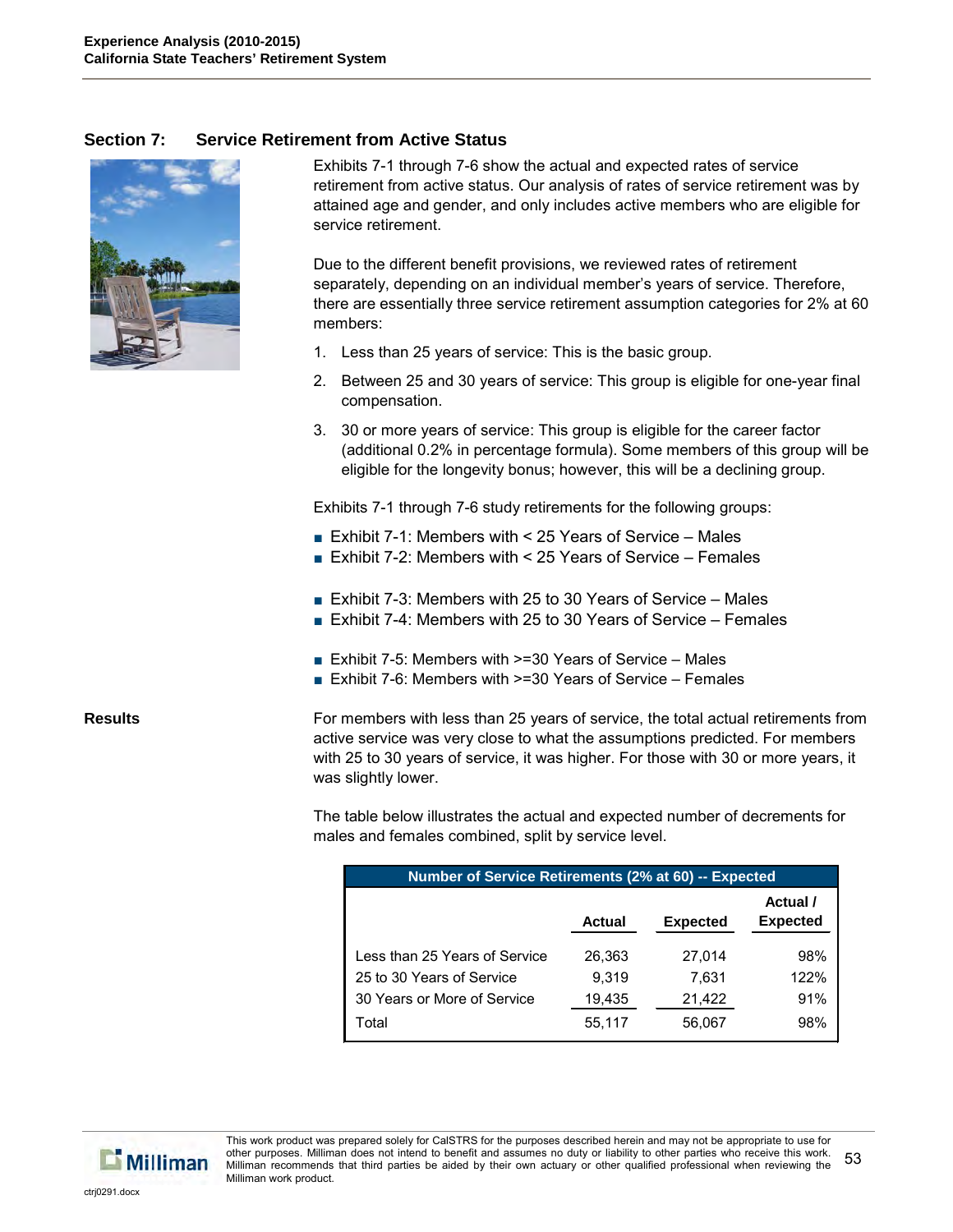| 2% at 62 Members                          | There is currently insufficient data to study service retirement rates for 2% at<br>62 members. We expect these members will have different retirement patterns<br>than the 2% at 60 members due to lower benefit percentages and less<br>generous provisions (e.g., no career bonus, longevity or one-year final<br>compensation), although it is difficult to estimate at this point. There may still<br>be some correlation with service, where members with more years of service<br>have a higher probability of retirement; however, the differences at 25 and 30<br>years of service will not be as significant. |
|-------------------------------------------|-------------------------------------------------------------------------------------------------------------------------------------------------------------------------------------------------------------------------------------------------------------------------------------------------------------------------------------------------------------------------------------------------------------------------------------------------------------------------------------------------------------------------------------------------------------------------------------------------------------------------|
| <b>Recommendation</b><br>2% at 60 Members | We are recommending small changes to the retirement rates for members with<br>less than 25 years and 30 or more years of service to better fit the observed<br>patterns.                                                                                                                                                                                                                                                                                                                                                                                                                                                |
|                                           | For members with 25 to 30 years of service, we are recommending an<br>increase in the retirement rates, since the actual rates were greater than the                                                                                                                                                                                                                                                                                                                                                                                                                                                                    |

se in the retirement rates, since the actual rates were greater than the expected rates. Note that this assumption is actually broken down into two pieces: 1) 25 to 27 years of service where we are recommending rates are set equal to 225% of the rates for service less than 25; and 2) 28 to 29 years of service where the rates are set equal to 125% of the rates for service less than 25. The current assumptions are adjustments of 200% and 100% respectively.

As illustrated in the following graphs, we have reflected only part of the recent experience. We have also taken the previous experience study into account to give more of a long-term picture of the recent retirement rates.

A comparison of the actual and expected retirements under the recommended assumptions is shown in the table below.

| Number of Service Retirements (2% at 60) -- Proposed |               |                 |                             |  |
|------------------------------------------------------|---------------|-----------------|-----------------------------|--|
|                                                      | <b>Actual</b> | <b>Proposed</b> | Actual /<br><b>Proposed</b> |  |
| Less than 25 Years of Service                        | 26,363        | 26.948          | 98%                         |  |
| 25 to 30 Years of Service                            | 9.319         | 8.816           | 106%                        |  |
| 30 Years or More of Service                          | 19,435        | 20,780          | 94%                         |  |
| Total                                                | 55,117        | 56.544          | 97%                         |  |

Due to the lower benefit percentages for ages less than 65, we would expect that 2% at 62 members will retire somewhat later than the 2% at 60 members. Additionally, we would not expect the attainment of 25 and 30 years of service to have the same impact. We have recommended revised rates for 2% at 62 members that do not vary by service to reflect this. The proposed rates are shown in Table A-3.



**Recommendation 2% at 62 Members**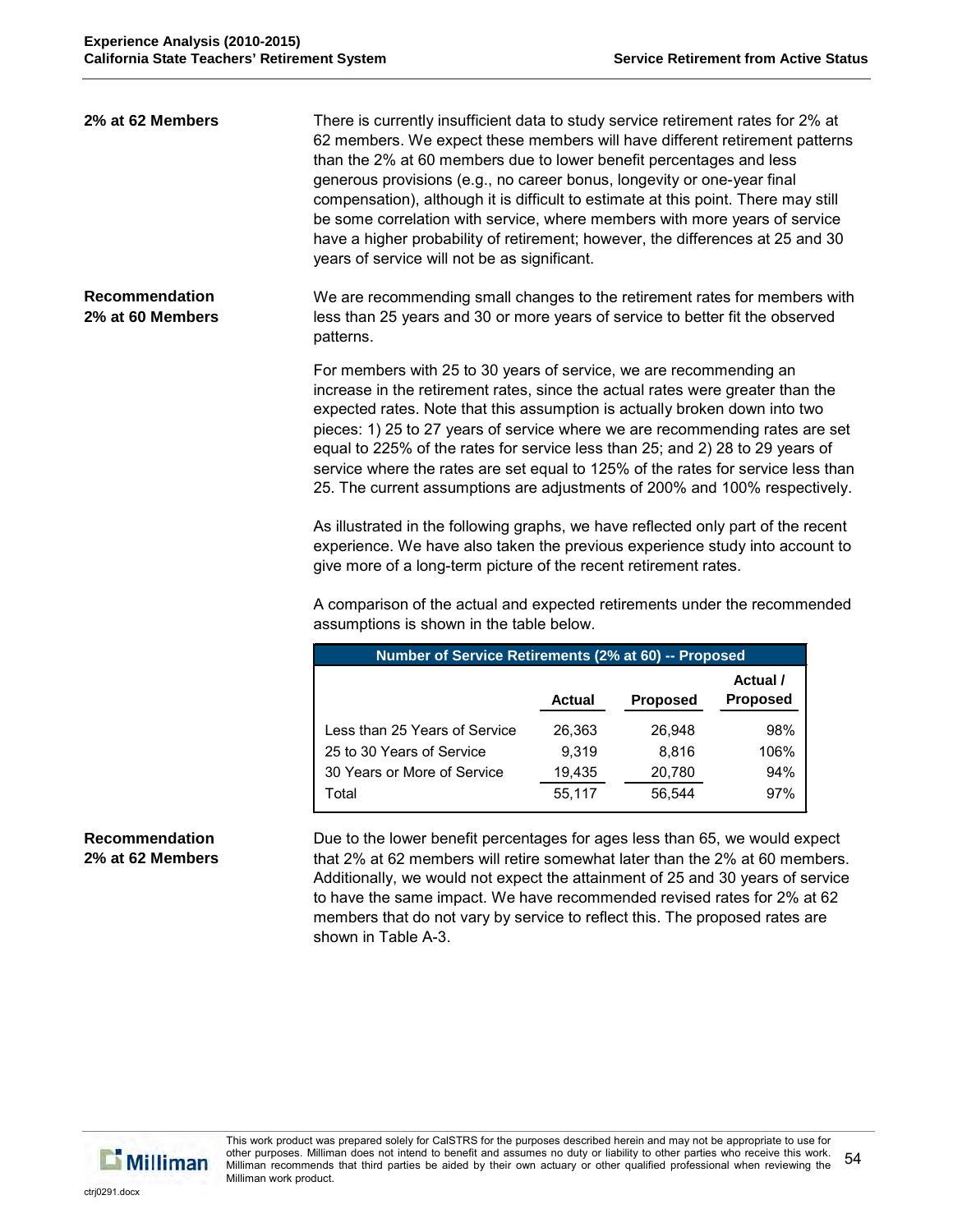



| <25 Years of Svc   | <b>Expected</b> | <b>Actual</b> | <b>Proposed</b> |
|--------------------|-----------------|---------------|-----------------|
| <b>Total Count</b> | 6.915           | 7.210         | 7.401           |
| Actual / Expected  | 104%            |               | 97%             |

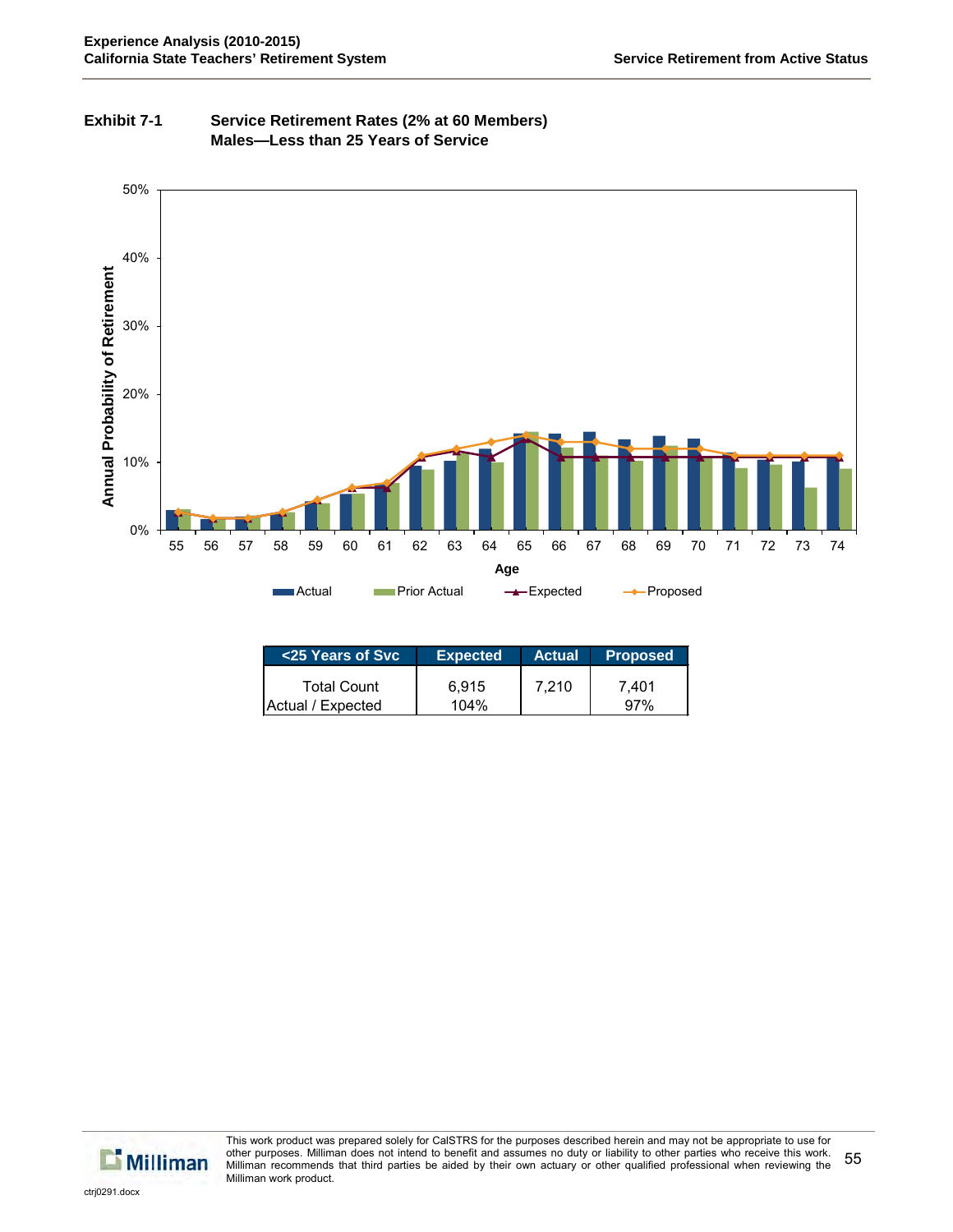



| <25 Years of Svc   | <b>Expected</b> | <b>Actual</b> | <b>Proposed</b> |
|--------------------|-----------------|---------------|-----------------|
| <b>Total Count</b> | 20.099          | 19.153        | 19.547          |
| Actual / Expected  | 95%             |               | 98%             |

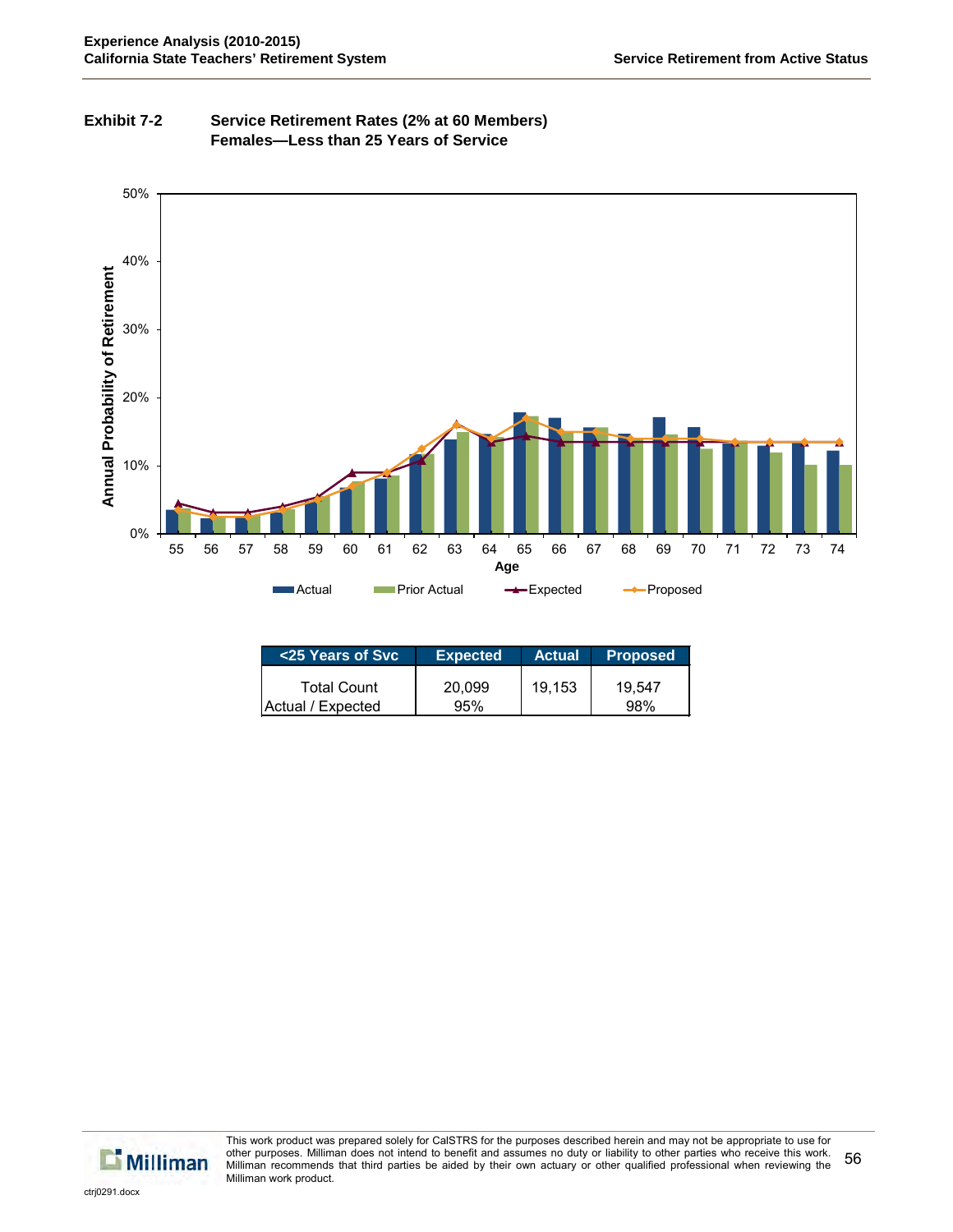



| <b>25 to 30 Years of Syc</b> | Expected | <b>Actual</b> | <b>Proposed</b> |
|------------------------------|----------|---------------|-----------------|
| <b>Total Count</b>           | 1.851    | 2.342         | 2.291           |
| <b>IActual / Expected</b>    | 127%     |               | 102%            |

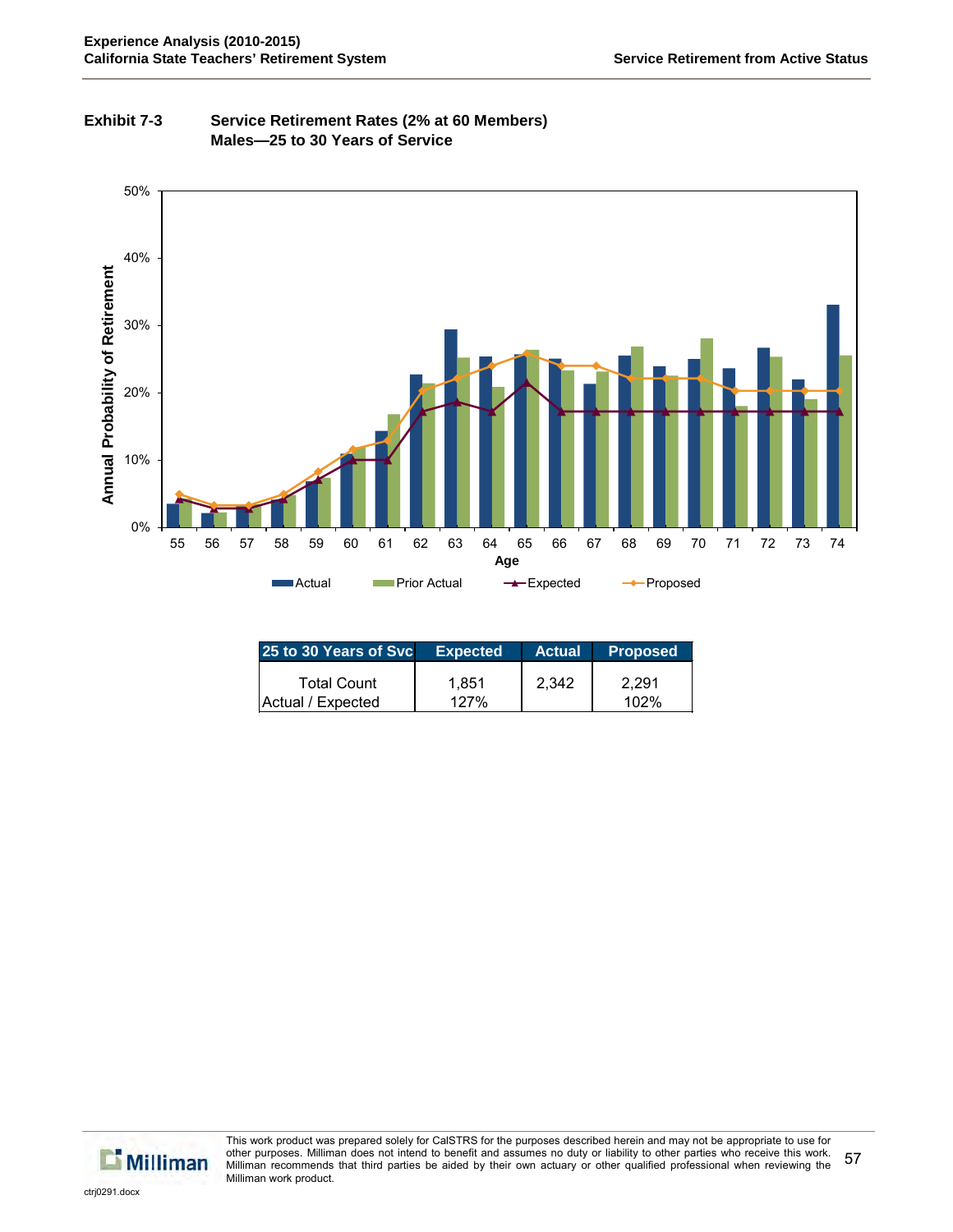



| 25 to 30 Years of Svc | <b>Expected</b> | Actual | <b>Proposed</b> |
|-----------------------|-----------------|--------|-----------------|
| <b>Total Count</b>    | 5.780           | 6.977  | 6.525           |
| Actual / Expected     | 121%            |        | 107%            |

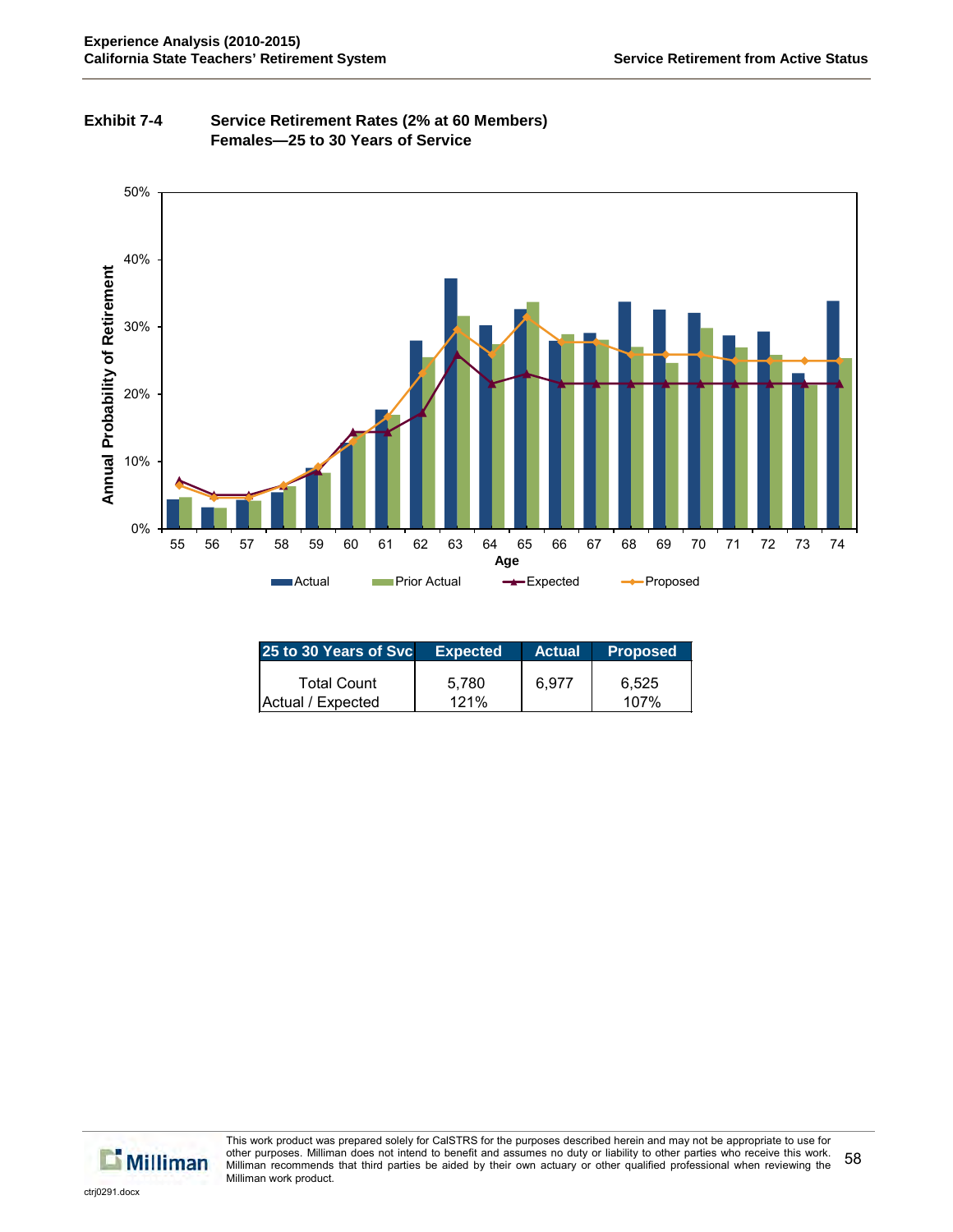



| 30+ Years of Svc   | <b>Expected</b> | <b>Actual</b> | <b>Proposed</b> |
|--------------------|-----------------|---------------|-----------------|
| <b>Total Count</b> | 7.174           | 6.583         | 6.893           |
| Actual / Expected  | 92%             |               | 96%             |

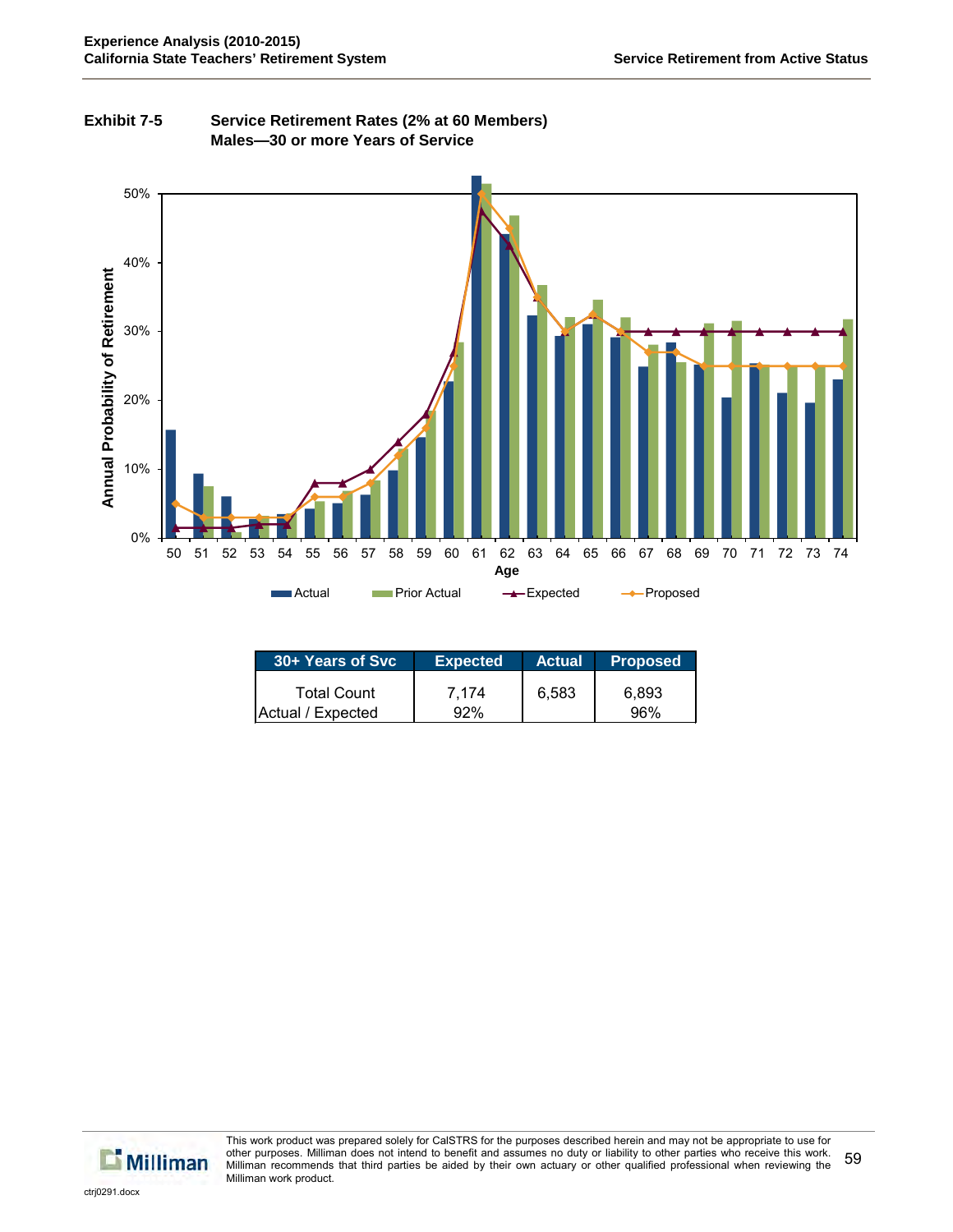

**Exhibit 7-6 Service Retirement Rates (2% at 60 Members) Females—30 or more Years of Service**

| 30+ Years of Svc   | Expected | <b>Actual</b> | <b>Proposed</b> |  |
|--------------------|----------|---------------|-----------------|--|
| <b>Total Count</b> | 14,248   | 12.852        | 13.887          |  |
| Actual / Expected  | $90\%$   |               | 93%             |  |

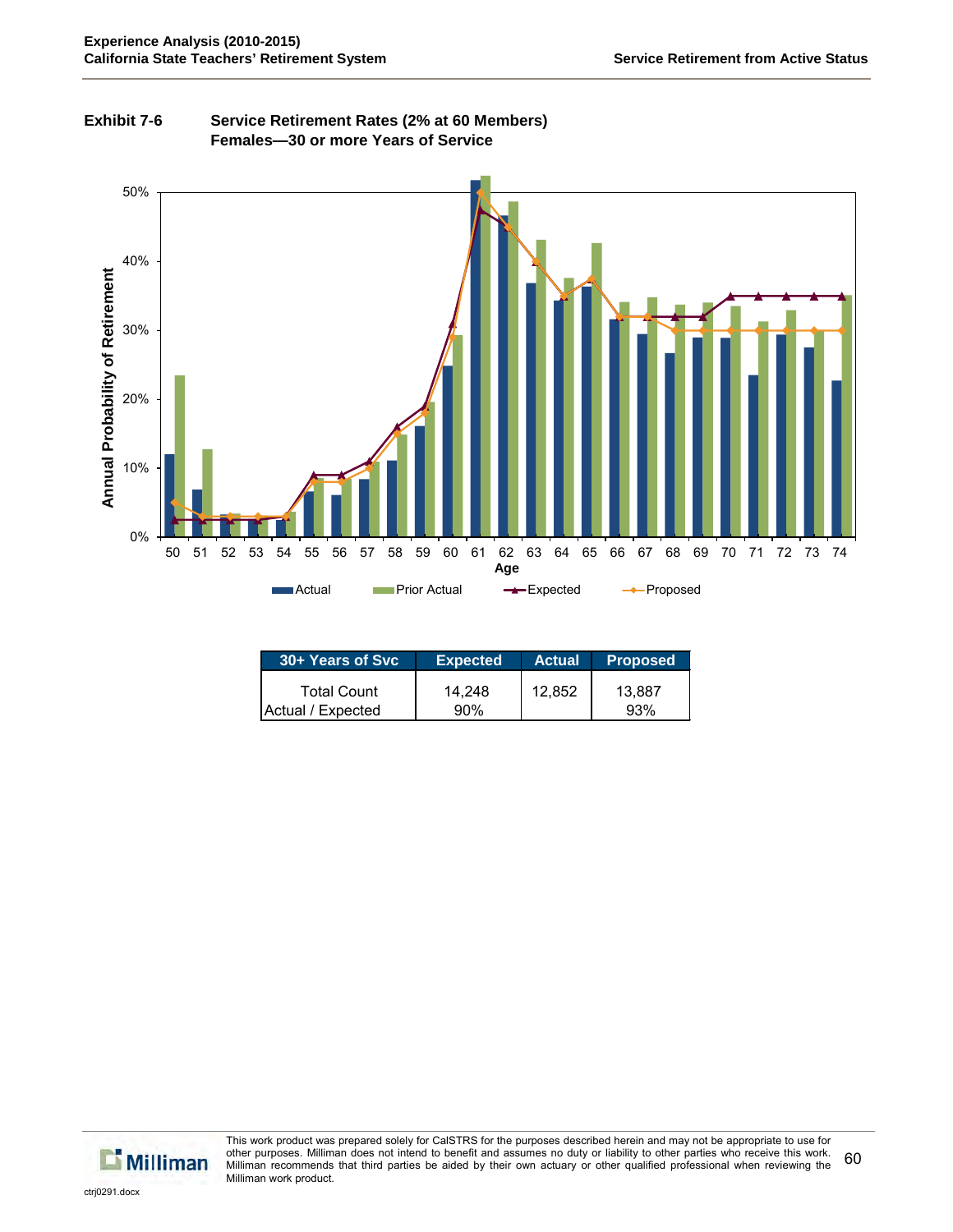## **Section 8: Disability Retirement**



**Results**

CalSTRS allows a member to start receiving benefits prior to eligibility for service retirement if they become disabled.

Rates of disability are studied separately for Coverage A and Coverage B members due to the different benefit provisions.

The following tables show the actual versus expected number of disabilities for Coverage A and Coverage B males and females. In all categories, there were fewer disabilities than expected.

| <b>Actual vs. Expected Disability Retirements</b> |              |                   |                      |  |
|---------------------------------------------------|--------------|-------------------|----------------------|--|
| Coverage A                                        |              |                   |                      |  |
|                                                   | Actual       | Expected          | Actual /<br>Expected |  |
| Male<br>Female                                    | 113<br>311   | 130<br>389        | 87%<br>80%           |  |
| Total                                             | 424          | 519               | 82%                  |  |
|                                                   |              | <b>Coverage B</b> |                      |  |
|                                                   | Actual       | Expected          | Actual /<br>Expected |  |
| Male<br>Female                                    | 543<br>1,482 | 570<br>1,569      | 95%<br>94%           |  |
| Total                                             | 2,024        | 2,140             | 95%                  |  |

**Recommendation** We are recommending decreasing the rates of disability slightly for Coverage A members.

| <b>Actual vs. Proposed Disability Retirements</b> |            |            |                      |  |  |
|---------------------------------------------------|------------|------------|----------------------|--|--|
| Coverage A                                        |            |            |                      |  |  |
|                                                   | Actual     | Proposed   | Actual /<br>Proposed |  |  |
| Male<br>Female                                    | 113<br>311 | 124<br>354 | 91%<br>88%           |  |  |
| Total                                             | 424        | 478        | 89%                  |  |  |
|                                                   | Coverage B |            |                      |  |  |
|                                                   |            |            | Actual /             |  |  |
|                                                   | Actual     | Proposed   | Proposed             |  |  |
| Male                                              | 543        | 570        | 95%                  |  |  |
| Female                                            | 1,482      | 1,569      | 94%                  |  |  |
| Total                                             | 2,024      | 2,140      | 95%                  |  |  |

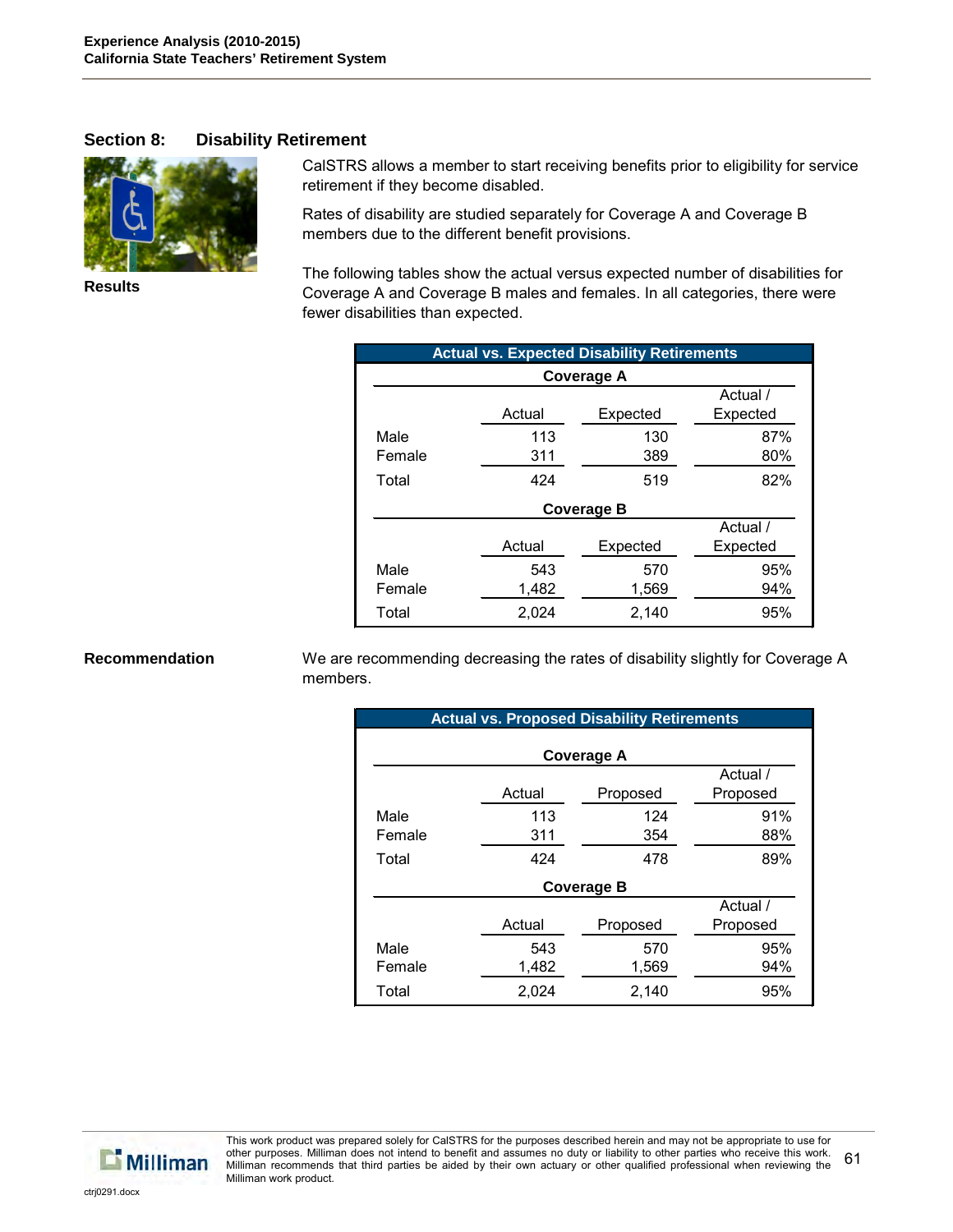This page intentionally left blank.



This work product was prepared solely for CalSTRS for the purposes described herein and may not be appropriate to use for other purposes. Milliman does not intend to benefit and assumes no duty or liability to other parties who receive this work. other purposes. Miliman does not miend to beheilt and assumes no duty or hability to other parties who receive this work. 62<br>Milliman recommends that third parties be aided by their own actuary or other qualified professio Milliman work product.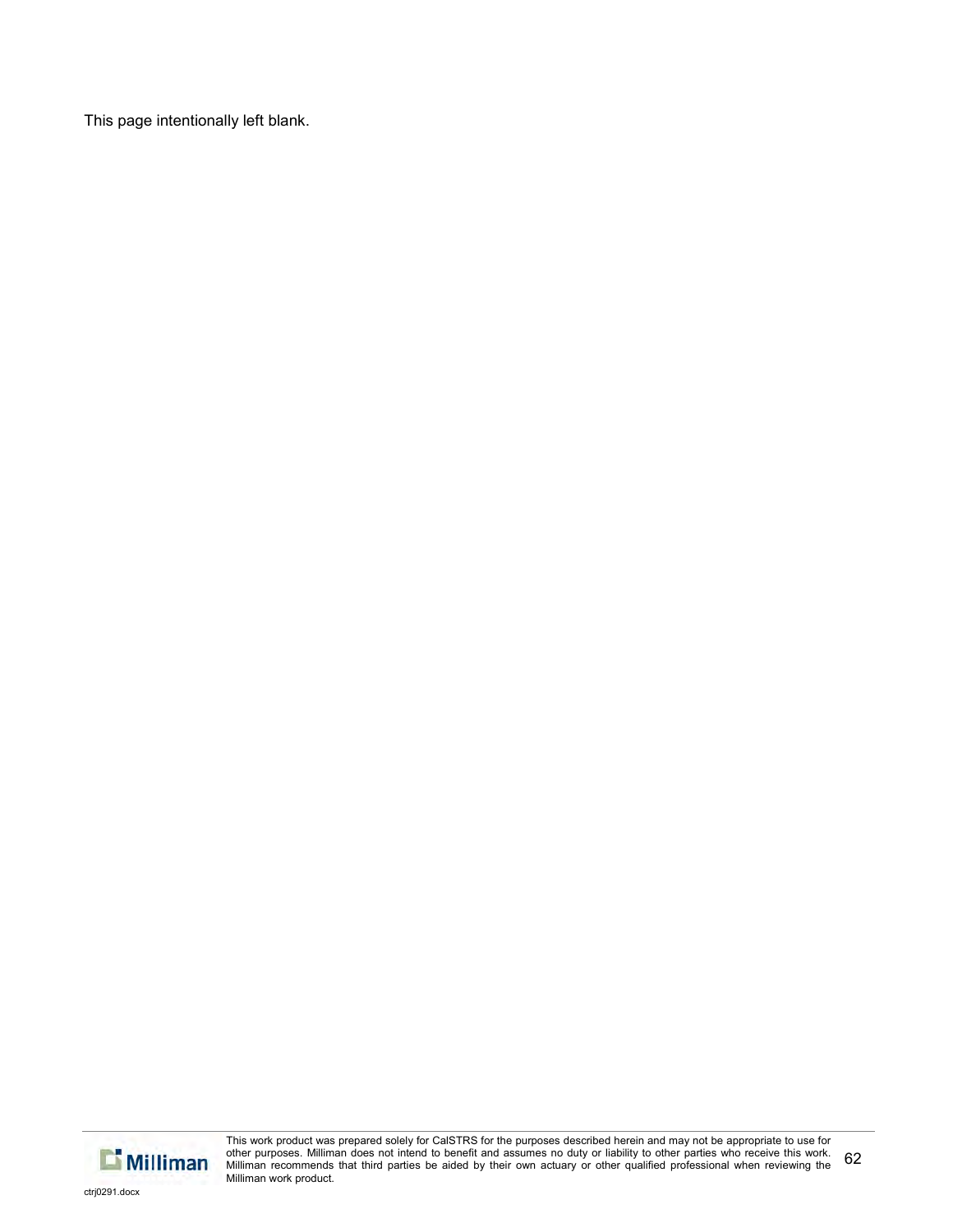# **Section 9: Other Terminations of Employment (Withdrawal)**



This section of the report summarizes the results of our study of terminations of employment for reasons other than death, service retirement, or disability. Rates of termination vary by years of service – the greater the years of service, the less likely a member is to terminate employment.

The current assumptions also vary by gender, with females having a slightly higher probability of terminating than males.

**Results Example 2** Overall, the actual number of terminations was close to expected, with males being very close to expected and females being slightly lower than expected. Note that we exclude retirement-eligible members from the study of non-retirement terminations. Additionally, we reduce the number of terminations by any rehires at the corresponding service level.

| Actual vs. Expected Terminations <sup>(1)</sup> |        |          |                      |  |
|-------------------------------------------------|--------|----------|----------------------|--|
|                                                 | Actual | Expected | Actual /<br>Expected |  |
| Males                                           | 12.498 | 13,460   | 93%                  |  |
| Females                                         | 28,111 | 34,113   | 82%                  |  |
| Total                                           | 40.609 | 47,573   | 85%                  |  |

*1. Excludes first year of service.*

**Recommendation** The results of the study are shown in Exhibits 9-1 and 9-2. As noted, the actual rates were close to the assumptions. Therefore, we have not recommended a change in the assumption.

> However, we did observe some difference for females at service levels between 10 and 25 years, with the actual rates being less than the assumptions. This appears to be due to a larger number of rehires during the study period. We will monitor this going forward to see if it develops into a trend.

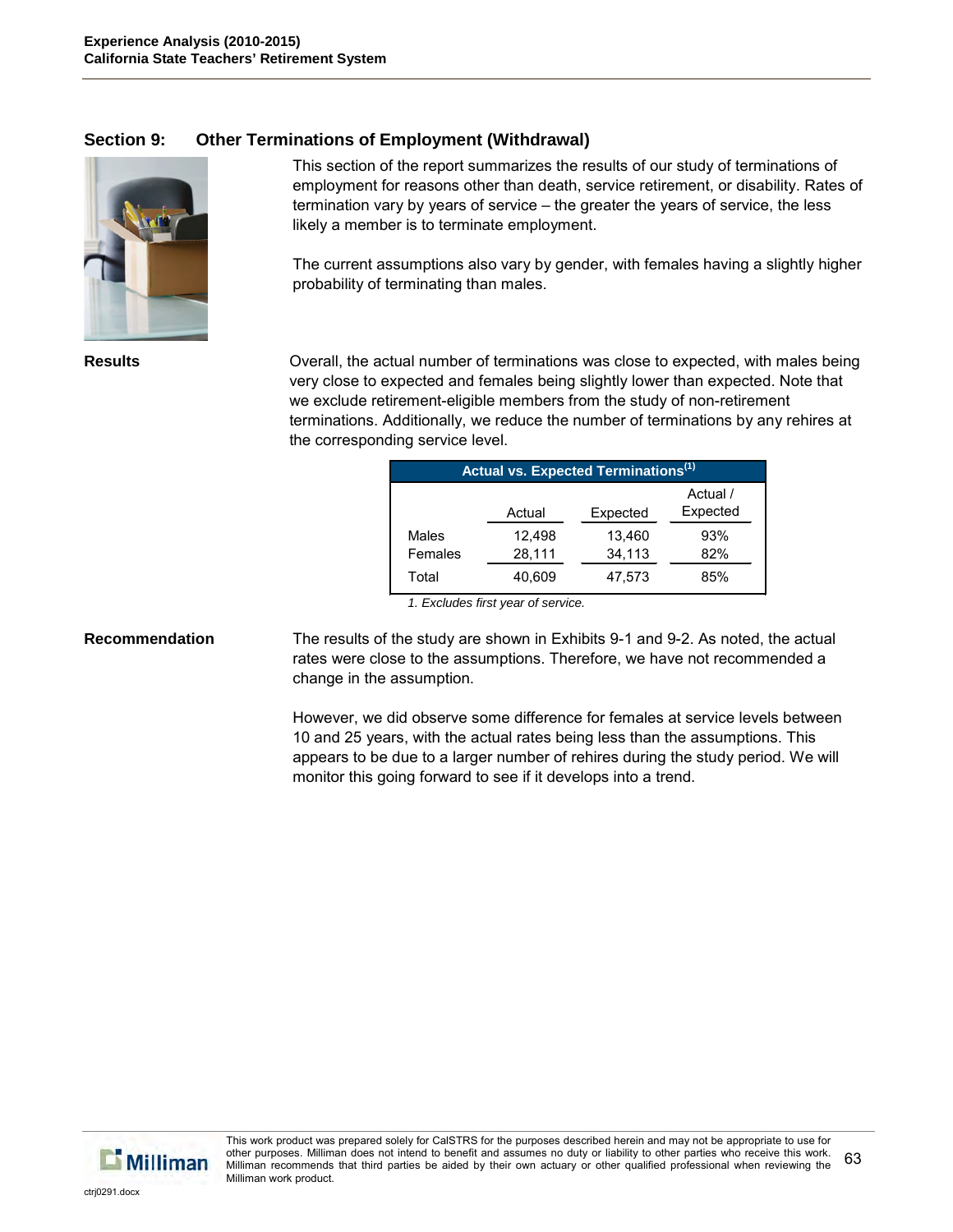

## **Exhibit 9-1 Termination by Years of Service – Males(1)**

|                            | <b>Expected</b> | <b>Actual</b> | <b>Proposed</b> |
|----------------------------|-----------------|---------------|-----------------|
| Total Count <sup>(1)</sup> | 13,460          | 12,498        | 13.157          |
| Actual / Expected          | 93%             |               | 95%             |

*1. Excludes retirement-eligible members and members with less than a year of service.* 

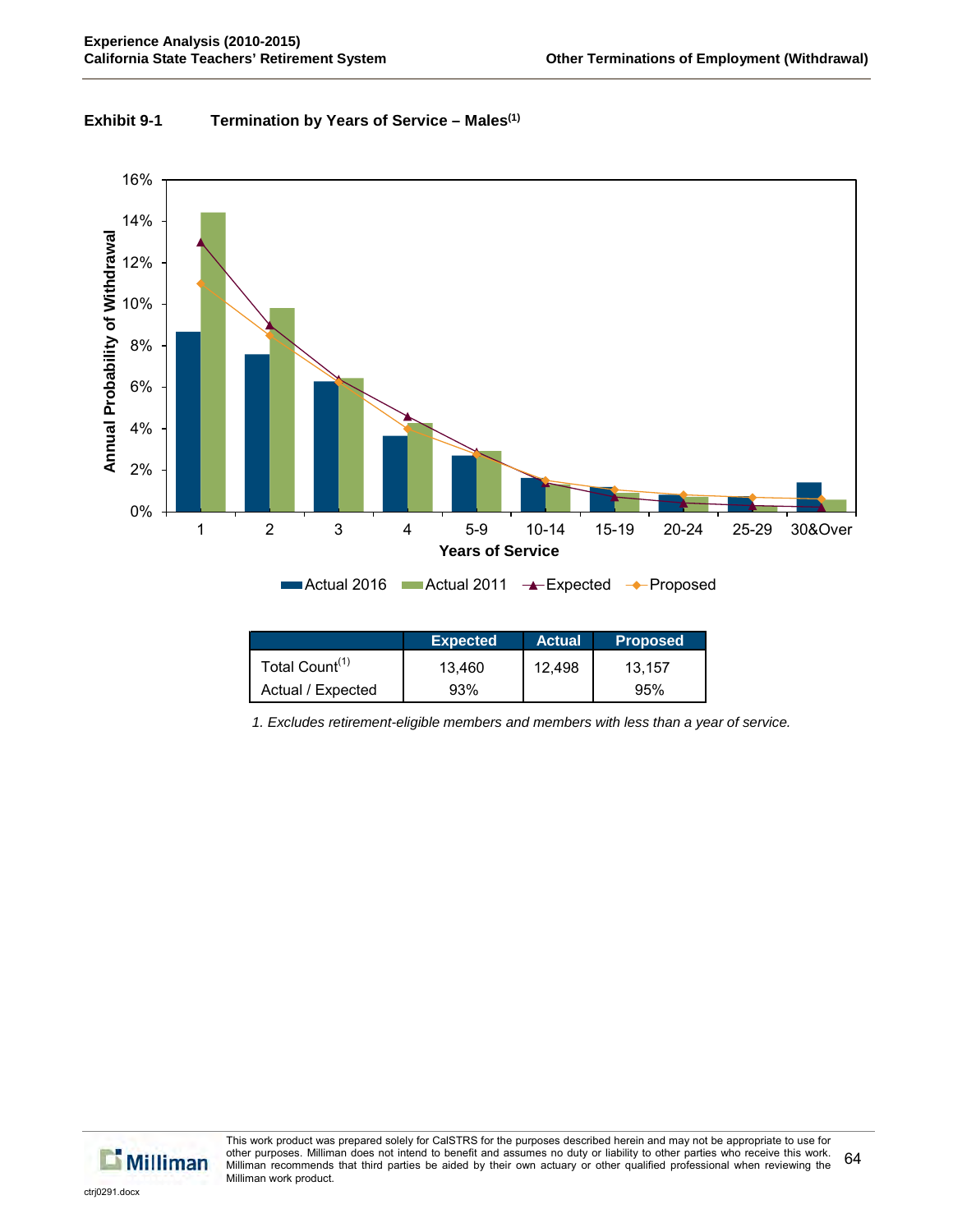



|                            | <b>Expected</b> | <b>Actual</b> | <b>Proposed</b> |
|----------------------------|-----------------|---------------|-----------------|
| Total Count <sup>(1)</sup> | 34.113          | 28,111        | 30.822          |
| Actual / Expected          | 82%             |               | 91%             |

*1. Excludes retirement-eligible members and members with less than a year of service.*

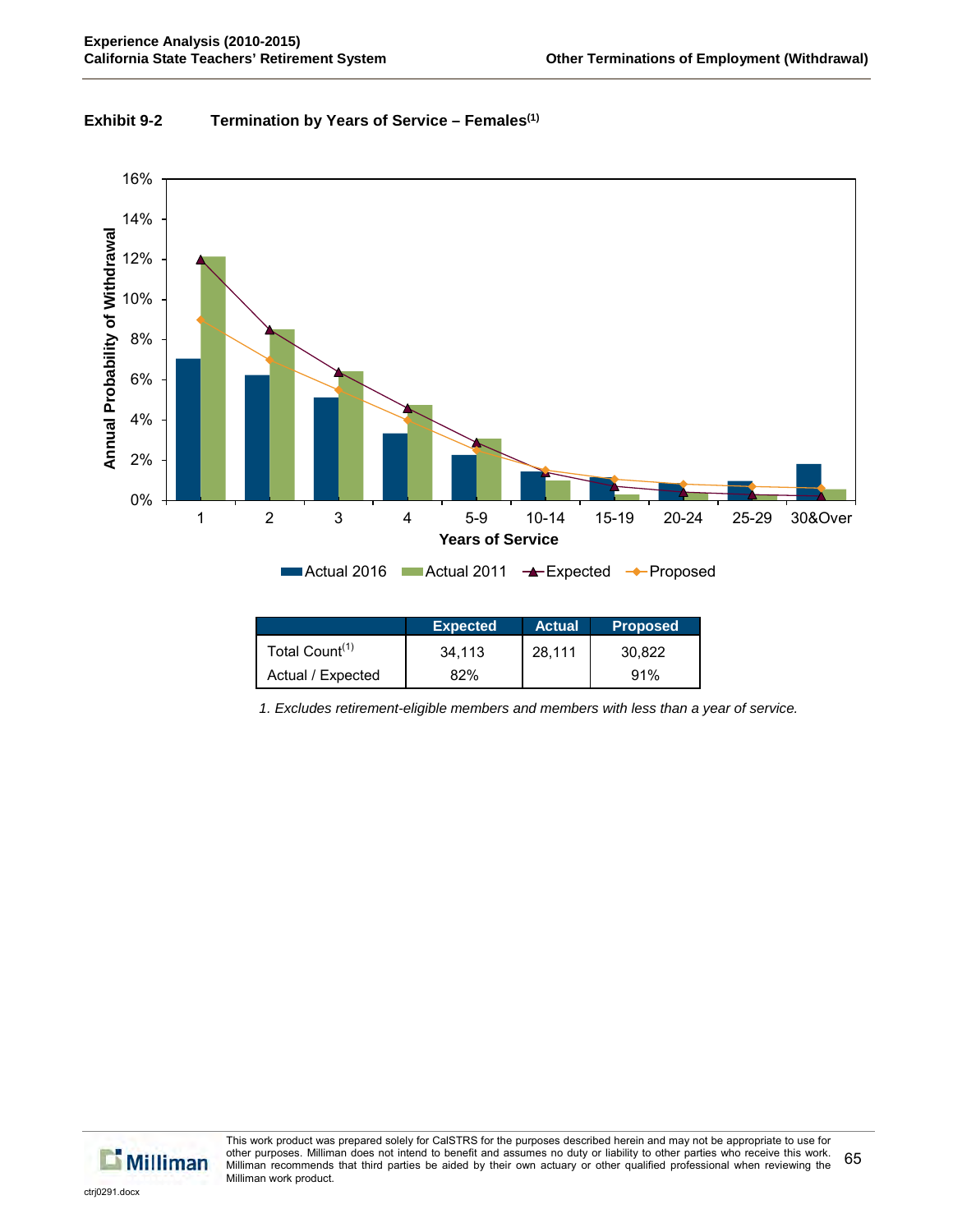This page intentionally left blank.

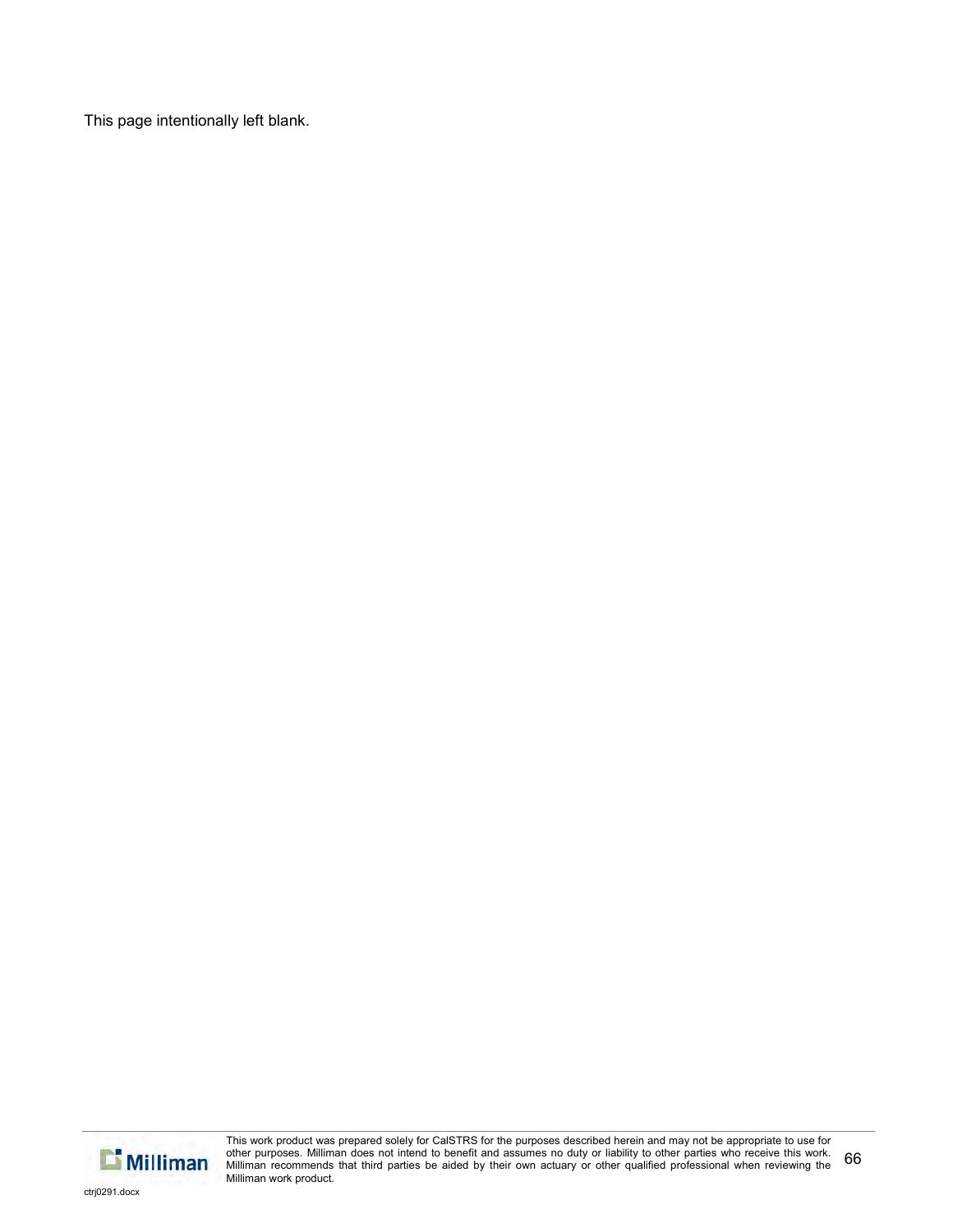# **Section 10: Probability of Refund Upon Vested Termination**



This section of the report deals with the rates at which employees elect a refund of their contributions upon termination of service. It only considers vested members who are not yet eligible for service retirement. Under the current assumptions, members who terminate with fewer years of service have a greater probability of electing to withdraw their contributions. All non-vested members are assumed to take a refund at termination. Note that the assumed probability of refund varies by entry age group.

**Results** The following table shows actual and expected number of refunds split by entry age group. Note that each entry age shown represents the midpoint of a five-year entry age group (so Entry Age 22 represents the group with entry ages between 20 and 25, etc.). Members with higher entry ages (who are closer to retirement at a given level of service) have a lower probability of refund. In aggregate, the actual total number of refunds was somewhat higher than the assumptions predicted, mainly for members with between five and ten years of service.

| <b>Actual to Expected Number of Refunds</b> |                |          |       |  |  |  |
|---------------------------------------------|----------------|----------|-------|--|--|--|
|                                             | <b>Males</b>   |          |       |  |  |  |
| Entry Age                                   | Actual         | Expected | Ratio |  |  |  |
| 22                                          | 86             | 87       | 99%   |  |  |  |
| 27                                          | 746            | 694      | 108%  |  |  |  |
| 32                                          | 545            | 399      | 137%  |  |  |  |
| 37                                          | 293            | 253      | 116%  |  |  |  |
| 42                                          | 153            | 184      | 83%   |  |  |  |
| 47                                          | 317            | 386      | 82%   |  |  |  |
| Total                                       | 2,140          | 2,004    |       |  |  |  |
|                                             |                |          |       |  |  |  |
|                                             | <b>Females</b> |          |       |  |  |  |
| Entry Age                                   | Actual         | Expected | Ratio |  |  |  |
| 22                                          | 451            | 383      | 118%  |  |  |  |
| 27                                          | 1,390<br>1,998 |          | 144%  |  |  |  |
| 32                                          | 846            | 599      | 141%  |  |  |  |
| 37                                          | 435            | 373      | 117%  |  |  |  |
| 42                                          | 308            | 312      | 99%   |  |  |  |
| 47                                          | 416            | 490      | 85%   |  |  |  |
| Total                                       | 126%           |          |       |  |  |  |
| <b>Grand Total</b>                          | 119%           |          |       |  |  |  |

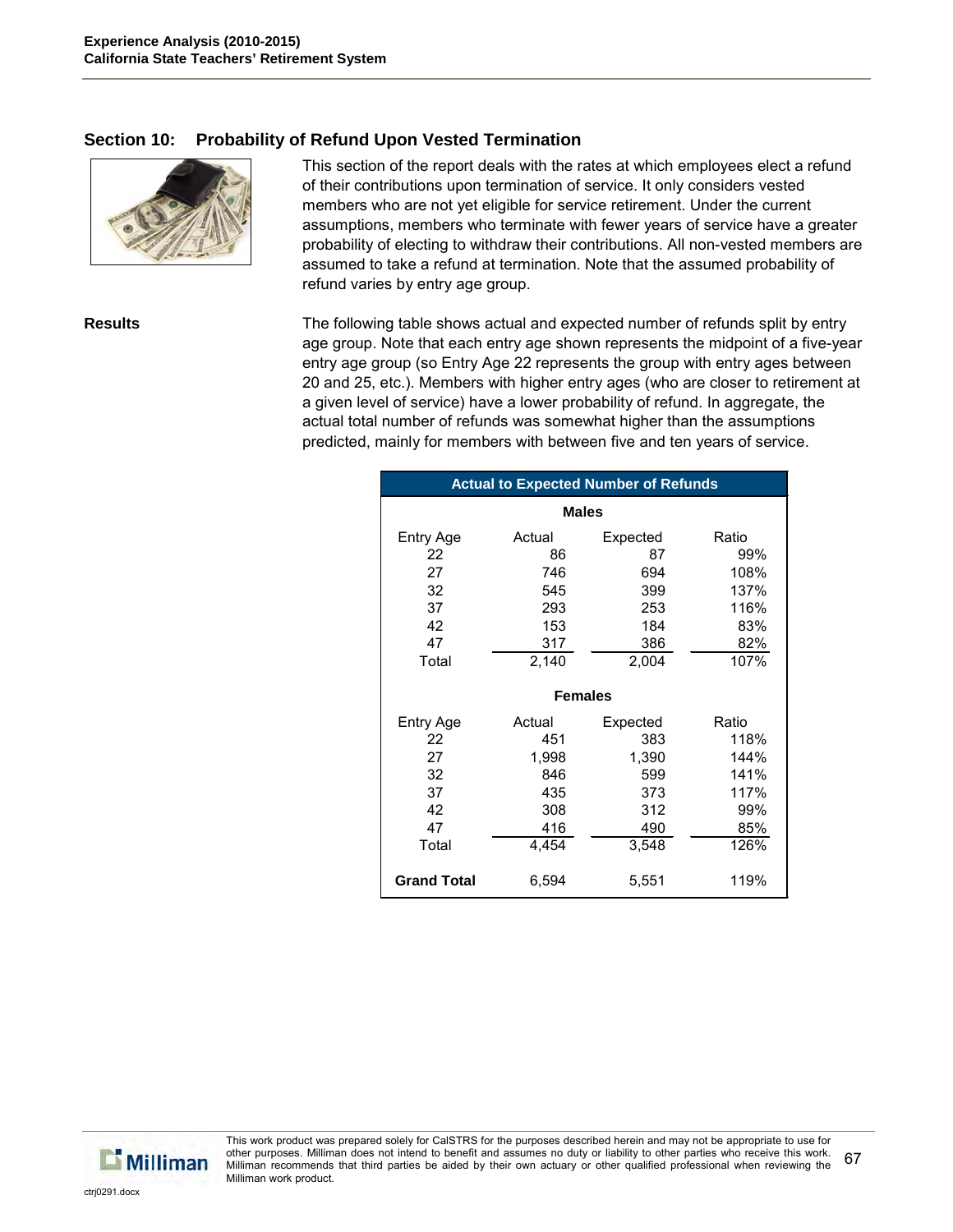**Recommendation** Based on the experience, we are recommending increases in the assumed rates at which members withdraw their contributions from CalSTRS. The changes are for entry ages less than 40 and are primarily for service levels between five and ten years. The results based on the proposed assumptions are shown below.

| <b>Actual to Proposed Number of Refunds</b>  |        |                |       |  |  |  |  |
|----------------------------------------------|--------|----------------|-------|--|--|--|--|
|                                              |        | <b>Males</b>   |       |  |  |  |  |
| Entry Age                                    | Actual | Proposed       | Ratio |  |  |  |  |
| 22                                           | 86     | 95             | 91%   |  |  |  |  |
| 27                                           | 746    | 752            |       |  |  |  |  |
| 32                                           | 545    | 449            | 121%  |  |  |  |  |
| 37                                           | 293    | 274            | 107%  |  |  |  |  |
| 42                                           | 153    | 184            | 83%   |  |  |  |  |
| 47                                           | 317    | 386            | 82%   |  |  |  |  |
| Total                                        | 2,140  | 2,141          | 100%  |  |  |  |  |
|                                              |        |                |       |  |  |  |  |
|                                              |        | <b>Females</b> |       |  |  |  |  |
| Entry Age                                    | Actual | Proposed       | Ratio |  |  |  |  |
| 22                                           | 451    | 460            | 98%   |  |  |  |  |
| 27                                           | 1,998  | 1,813          | 110%  |  |  |  |  |
| 32                                           | 846    | 755            | 112%  |  |  |  |  |
| 37                                           | 435    | 437            | 100%  |  |  |  |  |
| 42                                           | 308    | 312            | 99%   |  |  |  |  |
| 47                                           | 416    | 488            | 85%   |  |  |  |  |
| Total                                        | 4,454  | 4,266          | 104%  |  |  |  |  |
| <b>Grand Total</b><br>6,407<br>103%<br>6,594 |        |                |       |  |  |  |  |

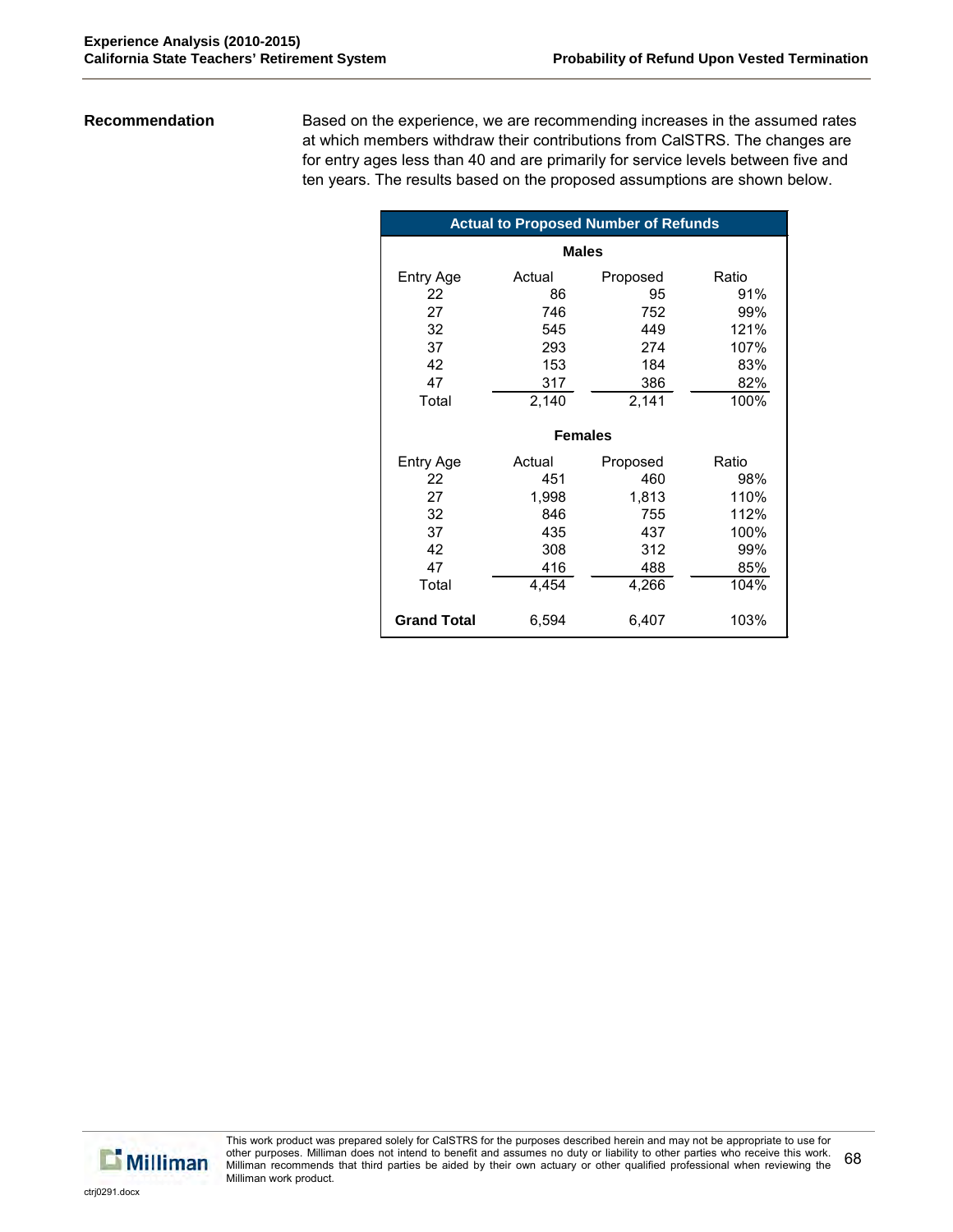# **Appendix A-1: Summary of Proposed Assumptions** (Changes in Yellow)

This section of the report discloses the actuarial methods and assumptions used in this actuarial valuation. These methods and assumptions have been chosen on the basis of recent experience of the DB Program and on current expectations as to future economic conditions. The assumptions are intended to estimate the future experience of the members of the DB Program and of the DB Program itself in areas that affect the projected benefit flow and anticipated investment earnings. Any variations in future experience from that expected from these assumptions will result in corresponding changes in estimated costs of the DB Program's benefits.

| <b>Actuarial Cost Method</b>                   | The accruing costs of all benefits with future accruals are measured by the Entry<br>Age Normal Actuarial Cost Method. For measurements where no future service is<br>earned (i.e., those with service fixed as of June 30, 2014), the actuarial obligation<br>uses the Projected Unit Credit Actuarial Cost Method.                                                                                                                                                                                                                                                                                                                                                                                                                                                                                                                                                                                                                     |
|------------------------------------------------|------------------------------------------------------------------------------------------------------------------------------------------------------------------------------------------------------------------------------------------------------------------------------------------------------------------------------------------------------------------------------------------------------------------------------------------------------------------------------------------------------------------------------------------------------------------------------------------------------------------------------------------------------------------------------------------------------------------------------------------------------------------------------------------------------------------------------------------------------------------------------------------------------------------------------------------|
|                                                | The projected revenue in excess of the Normal Cost is tested for sufficiency to<br>amortize the Unfunded Actuarial Obligation created by this method. Amortization<br>is calculated on a level percentage of salary including general wage inflation but<br>no increase or decrease in the number of active members.                                                                                                                                                                                                                                                                                                                                                                                                                                                                                                                                                                                                                     |
| <b>Entry Age Normal</b><br><b>Cost Method:</b> | The actuarial present value of projected benefits for each individual member<br>included in the valuation is allocated on a level basis over the earnings of the<br>individual between entry age and assumed exit ages. The portion of this actuarial<br>present value allocated to a valuation year is called the Normal Cost. For 2% at<br>60 members, the Normal Cost is based on the Coverage B benefit structure. For<br>2% at 62 members, the Normal Cost is based on their benefit structure. The<br>portion of this actuarial present value not provided for at a valuation date by the<br>actuarial present value of future Normal Costs is called the Actuarial Obligation.<br>The excess of the Actuarial Obligation over the Actuarial Value of Assets is called<br>the Unfunded Actuarial Obligation. If the Actuarial Value of Assets exceeds the<br>Actuarial Obligation, the difference is called the Actuarial Surplus. |
| <b>Entry Age:</b>                              | The ages at entry of future active members are assumed to average the same as<br>the entry ages of the present active members they replace. If the number of active<br>members should increase (or decrease), it is further assumed that the average<br>entry age of the larger (or smaller) group will be the same, from an actuarial<br>standpoint, as that of the present active group. Under these assumptions, the<br>Normal Cost Rate will not vary significantly due to the termination of the present<br>active membership, or with an expansion or contraction of the active membership.                                                                                                                                                                                                                                                                                                                                        |
|                                                | Entry age is determined as age at membership date.                                                                                                                                                                                                                                                                                                                                                                                                                                                                                                                                                                                                                                                                                                                                                                                                                                                                                       |
| <b>Projected Unit Cost</b><br>Method:          | This cost method is used for calculations of the actuarial obligation where there<br>are no future service accruals. Under the PUC method, the actuarial present<br>value of projected benefits for each individual member included in the valuation is<br>determined based on the current service and salary projected to the age the<br>member leaves active employment. The Normal Cost is \$0, since no benefits are<br>being earned.                                                                                                                                                                                                                                                                                                                                                                                                                                                                                                |

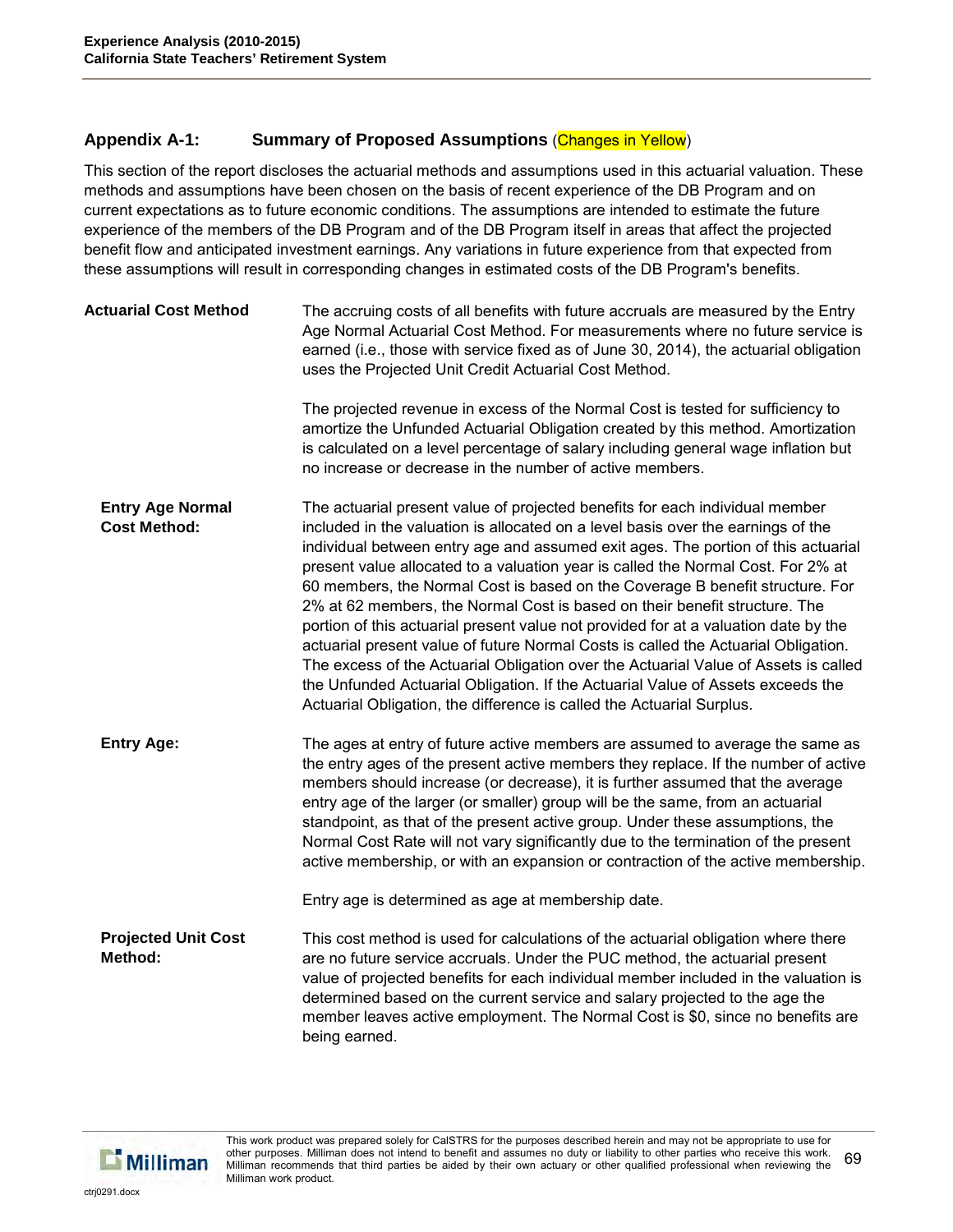| <b>Asset Valuation</b><br><b>Method</b>    | The assets are valued using a method that delays recognition of investment gains<br>or losses. The expected actuarial value is the prior year's actuarial value<br>increased with net cash flow of funds, and all increased with interest during the<br>past year at the expected investment return assumption. One-third of the<br>difference between the expected actuarial value of assets and the Fair Market<br>Value of assets is added to the expected actuarial value of assets to arrive at the<br>Actuarial Value of Assets. |
|--------------------------------------------|----------------------------------------------------------------------------------------------------------------------------------------------------------------------------------------------------------------------------------------------------------------------------------------------------------------------------------------------------------------------------------------------------------------------------------------------------------------------------------------------------------------------------------------|
|                                            | The asset smoothing method was adopted for the 1999 Actuarial Valuation and is<br>effective for the investment experience beginning in July of 1993.                                                                                                                                                                                                                                                                                                                                                                                   |
| <b>Actuarial Assumptions</b>               | The Actuarial Standards Board has adopted Actuarial Standard of Practice<br>No. 27, Selection of Economic Assumptions for Measuring Pension Obligations.<br>This Standard provides guidance on selecting economic assumptions under<br>defined benefit retirement programs such as the System. In our opinion, the<br>economic assumptions have been developed in accordance with the Standard.                                                                                                                                        |
|                                            | The Actuarial Standards Board has adopted Actuarial Standard of Practice<br>No. 35, Selection of Demographic and Other Noneconomic Assumptions for<br>Measuring Pension Obligations. This Standard provides guidance on selecting<br>demographic assumptions under defined benefit retirement programs such as the<br>System. In our opinion, the demographic assumptions have been developed in<br>accordance with the Standard.                                                                                                      |
|                                            | The assumptions are intended to estimate the future experience of the members<br>of the DB Program and of the System itself in areas that affect the projected<br>benefit flow and anticipated investment earnings. Any variations in future<br>experience from that expected from these assumptions will result in<br>corresponding changes in estimated costs of the Program's benefits.                                                                                                                                             |
|                                            | The demographic assumptions are listed in Table A.1 and illustrated at selected<br>ages and duration combinations in Tables A.2 - A.7.                                                                                                                                                                                                                                                                                                                                                                                                 |
| <b>Payroll Growth</b><br><b>Assumption</b> | The wage growth assumption is equal to $3.50\%$ , and the active<br>population is assumed to be stable.                                                                                                                                                                                                                                                                                                                                                                                                                                |

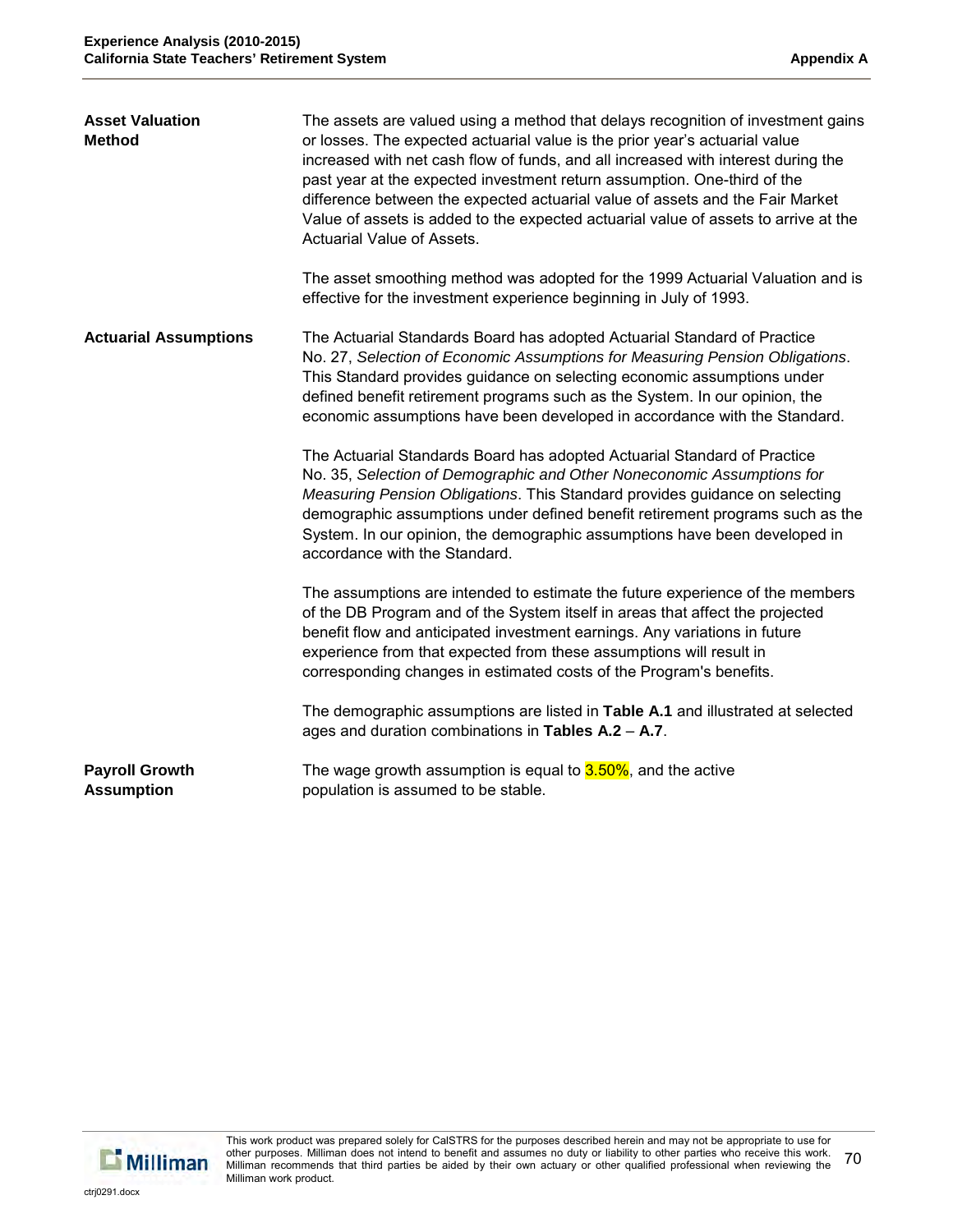## **Table A.1 List of Major Valuation Assumptions**

|    | <b>Economic Assumptions</b>                                          |       |
|----|----------------------------------------------------------------------|-------|
| A. | Investment Return<br>(net of investment and administrative expenses) | 7.25% |
| B. | Interest on Member Accounts                                          | 3.00% |
| C. | Wage Growth                                                          | 3.50% |
| D  | Inflation                                                            | 2.75% |

### **II. Demographic Assumptions**

A.

| А. | Mortality*               |          |                                                                                                                          |           |
|----|--------------------------|----------|--------------------------------------------------------------------------------------------------------------------------|-----------|
|    | Active                   | - Male   | RP-2014 White Collar Employee Male set<br>back 2 years                                                                   | Table A.2 |
|    |                          | - Female | RP-2014 White Collar Employee Female set<br>back 2 years                                                                 | Table A.2 |
|    | Retired &<br>Beneficiary | - Male   | <b>2016 CaISTRS Retired Male</b>                                                                                         | Table A.2 |
|    |                          | - Female | <b>2016 CaISTRS Retired Female</b>                                                                                       | Table A.2 |
|    | Disabled                 | - Male   | RP-2014 Disabled Retiree Male set back 2<br>vears                                                                        | Table A.2 |
|    |                          | - Female | RP-2014 Disabled Retiree Female set back 2<br>vears<br>(select rates in first three years<br>for both Males and Females) | Table A.2 |

 \**All proposed tables use 110% of the MP-2016 Ultimate Projection Scale. The combined base tables and projection scale specified contain a margin for expected future mortality improvement. See Table A.9 of this report for a key to the custom mortality tables used for CalSTRS.*

| В.  | <b>Service Retirement</b>         | <b>Experience Tables</b> | Table A.3 |
|-----|-----------------------------------|--------------------------|-----------|
| C.  | <b>Disability Retirement</b>      | <b>Experience Tables</b> | Table A.4 |
| D.  | Withdrawal                        | <b>Experience Tables</b> | Table A.5 |
| Е.  | Probability of Refund             | <b>Experience Tables</b> | Table A.6 |
| F., | <b>Merit Salary Increases</b>     | <b>Experience Tables</b> | Table A.7 |
| G.  | <b>Supplemental Assumptions</b>   | <b>Experience Tables</b> | Table A.8 |
| Н.  | <b>Custom Mortality Table Key</b> | <b>Experience Tables</b> | Table A.9 |

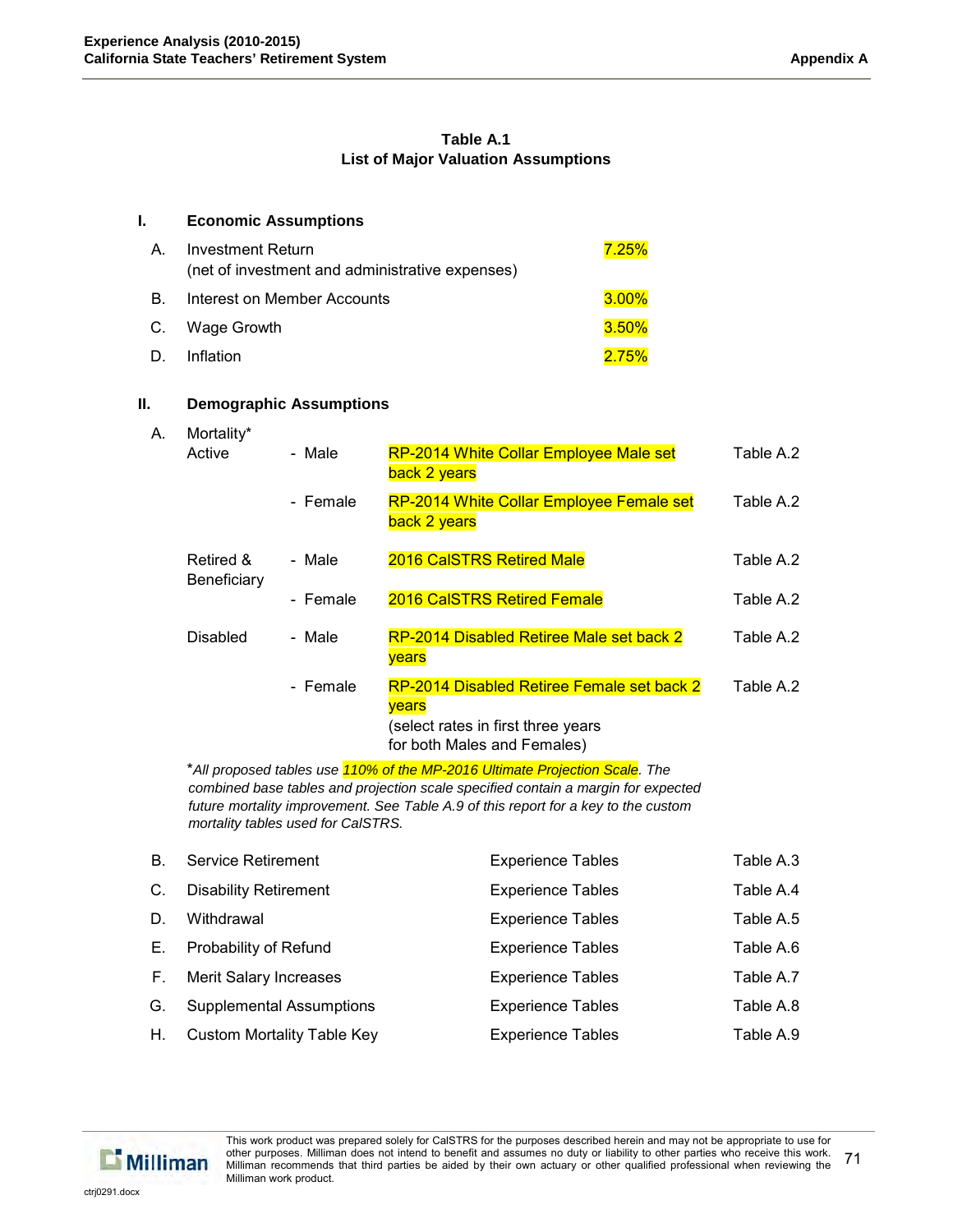| טו שבישטיש ושומו שוטות |                       |        |  |  |
|------------------------|-----------------------|--------|--|--|
|                        | <b>Active Members</b> |        |  |  |
| <u>Age</u>             | Male                  | Female |  |  |
| 25                     | 0.035%                | 0.014% |  |  |
| 30                     | 0.030                 | 0.016  |  |  |
| 35                     | 0.034                 | 0.021  |  |  |
| 40                     | 0.039                 | 0.028  |  |  |
| 45                     | 0.054                 | 0.044  |  |  |
| 50                     | 0.093                 | 0.075  |  |  |
| 55                     | 0.157                 | 0.118  |  |  |
| 60                     | 0.259                 | 0.173  |  |  |
| 65                     | 0.451                 | 0.257  |  |  |

| Table $A.2(1)$            |  |  |
|---------------------------|--|--|
| Mortality as of 6/30/2016 |  |  |

|                                         | <b>Retired Members and</b><br>Beneficiaries <sup>(1)</sup> |               | <b>Disabled Members</b><br>(After Year 3) <sup>(1)</sup> |               |
|-----------------------------------------|------------------------------------------------------------|---------------|----------------------------------------------------------|---------------|
| <u>Age</u>                              | Male                                                       | <b>Female</b> | Male                                                     | Female        |
| 50                                      | 0.243%                                                     | 0.124%        | 1.868%                                                   | <b>1.055%</b> |
| 55                                      | 0.358                                                      | 0.213         | 2.172                                                    | 1.320         |
| 60                                      | 0.480                                                      | 0.283         | 2.464                                                    | 1.558         |
| 65                                      | 0.682                                                      | 0.427         | 2.867                                                    | 1.861         |
| 70                                      | 1.091                                                      | 0.704         | 3.556                                                    | 2.416         |
| 75                                      | 1.958                                                      | 1.294         | 4.689                                                    | 3.438         |
| 80                                      | 3.592                                                      | 2.482         | 6.491                                                    | 5.092         |
| 85                                      | 6.907                                                      | 4.950         | 9.430                                                    | 7.566         |
| 90                                      | 13.297                                                     | 10.051        | 14.273                                                   | 11.159        |
| 95                                      | 22.668                                                     | 18.791        | 21.289                                                   | 16.477        |
| Select minimum rates for<br>disability: |                                                            |               |                                                          |               |
|                                         | First year of disability                                   |               | $4.0\%$                                                  | 3.0%          |
|                                         | Second year of disability                                  |               | 3.5                                                      | 2.5           |
|                                         | Third year of disability                                   |               | 3.0                                                      | 2.0           |

1. *Projected improvement based on 110% of the MP-2016 Ultimate Projection Scale. Projection scale does not apply to select minimum rates.*

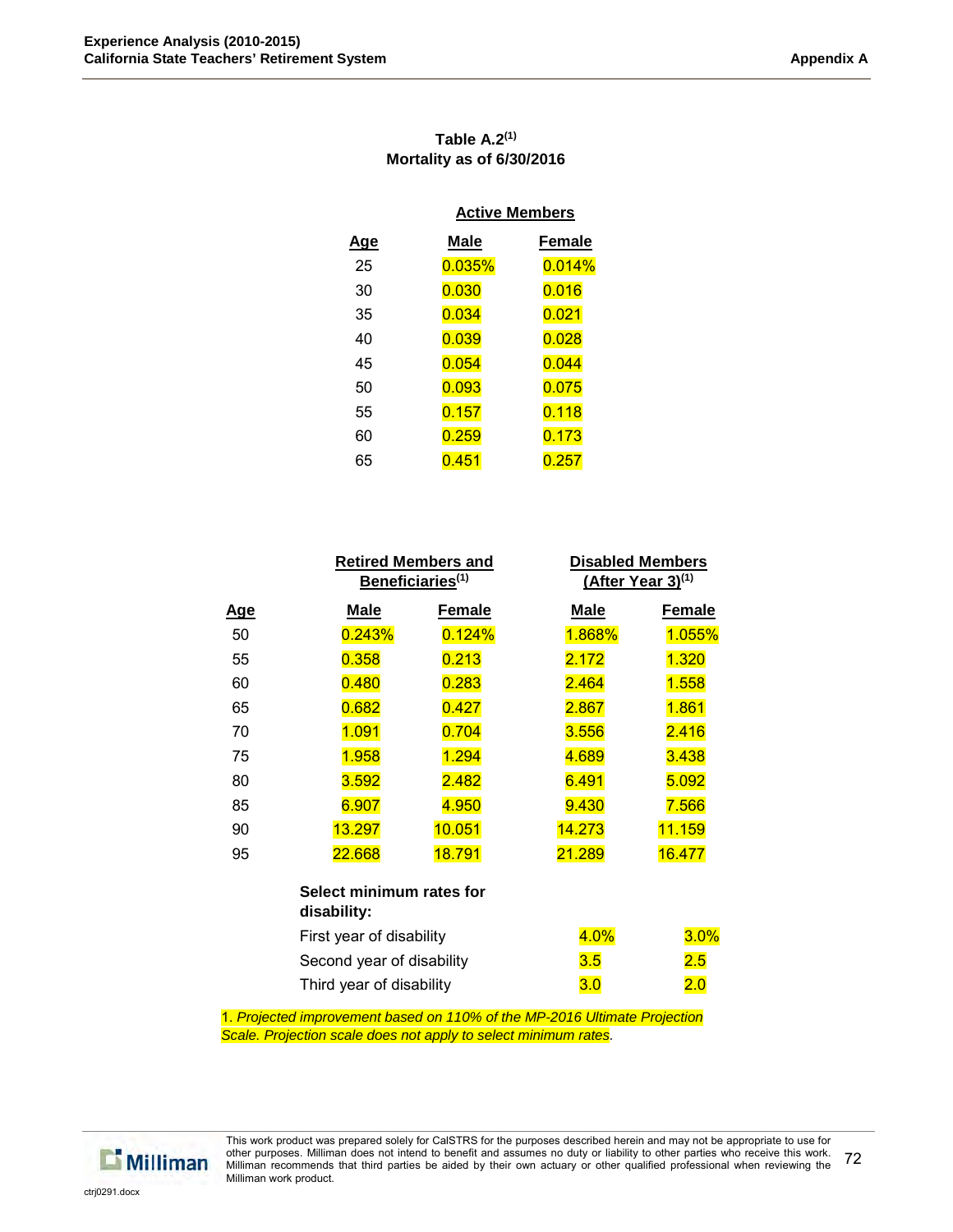| Table A.3          |
|--------------------|
| Service Retirement |

|     |                                               |               |                               | DB Program - 2% at 60 Members |             |                  |             | DB Program -<br>2% at 62 Members |  |
|-----|-----------------------------------------------|---------------|-------------------------------|-------------------------------|-------------|------------------|-------------|----------------------------------|--|
|     | Only for the 1990<br><b>Benefit Structure</b> |               | Under 30 Years <sup>(1)</sup> |                               |             | 30 or More Years |             | All Years                        |  |
| Age | <b>Male</b>                                   | <b>Female</b> | <b>Male</b>                   | <b>Female</b>                 | <b>Male</b> | <b>Female</b>    | <b>Male</b> | <b>Female</b>                    |  |
| 50  | 0.0%                                          | 0.0%          | 0.0%                          | 0.0%                          | 5.0%        | 5.0%             | 0.0%        | 0.0%                             |  |
| 51  | 0.0                                           | 0.0           | 0.0                           | 0.0                           | 3.0         | 3.0              | 0.0         | 0.0                              |  |
| 52  | 0.0                                           | 0.0           | 0.0                           | 0.0                           | 3.0         | 3.0              | 0.0         | 0.0                              |  |
| 53  | 0.0                                           | 0.0           | 0.0                           | 0.0                           | 3.0         | 3.0              | 0.0         | 0.0                              |  |
| 54  | 1.5                                           | 1.5           | 0.0                           | 0.0                           | 3.0         | 3.0              | 0.0         | 0.0                              |  |
| 55  | 5.8                                           | 7.0           | 2.7                           | 3.5                           | 6.0         | 8.0              | 3.0         | 4.0                              |  |
| 56  | 3.9                                           | 4.5           | 1.8                           | 2.5                           | 6.0         | 8.0              | 2.0         | 3.0                              |  |
| 57  | 4.9                                           | 4.5           | 1.8                           | 2.5                           | 8.0         | 10.0             | 3.0         | 3.5                              |  |
| 58  | 6.8                                           | 7.0           | 2.7                           | 3.5                           | 12.0        | 15.0             | 4.0         | 4.0                              |  |
| 59  | 17.5                                          | 14.0          | 4.5                           | 5.0                           | 16.0        | 18.0             | 6.0         | 6.0                              |  |
| 60  | 25.0                                          | 22.0          | 6.3                           | 7.0                           | 25.0        | 29.0             | 9.0         | 9.0                              |  |
| 61  | 16.5                                          | 15.0          | 7.0                           | 9.0                           | 50.0        | 50.0             | 15.0        | 15.0                             |  |
| 62  | 16.5                                          | 15.0          | 11.0                          | 12.5                          | 45.0        | 45.0             | 15.0        | 17.0                             |  |
| 63  | 15.0                                          | 15.0          | 12.0                          | 16.0                          | 35.0        | 40.0             | 15.0        | 18.0                             |  |
| 64  | 17.5                                          | 18.0          | 13.0                          | 14.0                          | 30.0        | 35.0             | 15.0        | 18.0                             |  |
| 65  | 20.0                                          | 18.0          | 14.0                          | 17.0                          | 32.5        | 37.5             | 30.0        | 30.0                             |  |
| 66  | 16.0                                          | 18.0          | 13.0                          | 15.0                          | 30.0        | 32.0             | 25.0        | 25.0                             |  |
| 67  | 16.0                                          | 18.0          | 13.0                          | 15.0                          | 27.0        | 32.0             | 25.0        | 25.0                             |  |
| 68  | 16.0                                          | 16.0          | 12.0                          | 14.0                          | 27.0        | 30.0             | 20.0        | 20.0                             |  |
| 69  | 16.0                                          | 16.0          | 12.0                          | 14.0                          | 25.0        | 30.0             | 20.0        | 20.0                             |  |
| 70  | 100.0                                         | 100.0         | 12.0                          | 14.0                          | 25.0        | 30.0             | 20.0        | 20.0                             |  |
| 71  |                                               |               | 11.0                          | 13.5                          | 25.0        | 30.0             | 20.0        | 20.0                             |  |
| 72  |                                               |               | 11.0                          | 13.5                          | 25.0        | 30.0             | 20.0        | 20.0                             |  |
| 73  |                                               |               | 11.0                          | 13.5                          | 25.0        | 30.0             | 20.0        | 20.0                             |  |
| 74  |                                               |               | 11.0                          | 13.5                          | 25.0        | 30.0             | 20.0        | 20.0                             |  |
| 75  |                                               |               | 100.0                         | 100.0                         | 100.0       | 100.0            | 100.0       | 100.0                            |  |

*1. If credited service is equal to or greater than 25 but less than 28 years, the assumed retirement rates shown above for members with less than 25 years of credited service are multiplied by 225%. For example, a 63-year old female member with 26 years of credited service would have a 36.0% probability of retirement (2.25 times the rate for service less than 25 years of 16.0%). For members with 28 but less than 30 years of credited service, the rates are equal to 125% of the assumed retirement rates shown above for members with less than 25 years of credited service.* 

The assumptions shown above are for retirement from active status. It is assumed that all vested terminated members retire at age 60 (2% at 60 members) or age 62 (2% at 62 members).

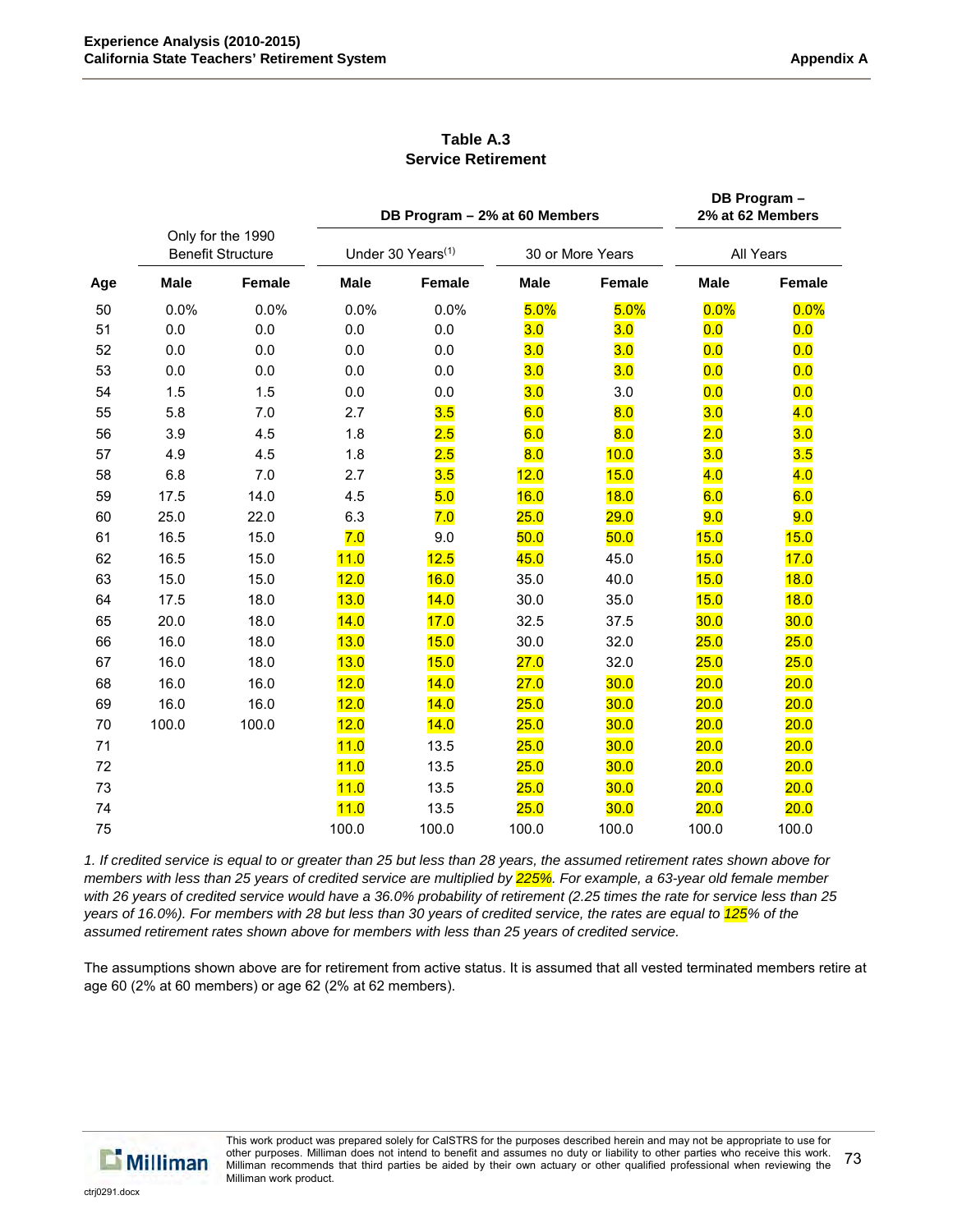## **Table A.4 Disability Retirement**

#### **Coverage A**

| Age | Male   | Female |
|-----|--------|--------|
| 25  | 0.018% | 0.018% |
| 30  | 0.027  | 0.027  |
| 35  | 0.045  | 0.054  |
| 40  | 0.072  | 0.081  |
| 45  | 0.099  | 0.099  |
| 50  | 0.144  | 0.198  |
| 55  | 0.189  | 0.252  |

#### **Coverage B**

| Age | Male   | Female |
|-----|--------|--------|
| 25  | 0.010% | 0.020% |
| 30  | 0.020  | 0.020  |
| 35  | 0.030  | 0.040  |
| 40  | 0.060  | 0.070  |
| 45  | 0.100  | 0.110  |
| 50  | 0.140  | 0.185  |
| 55  | በ 245  | 0.300  |
| 60  | 0.365  | 0.380  |
| 65  | 0.400  | 0.400  |
| 70  | 0.400  | 0.400  |

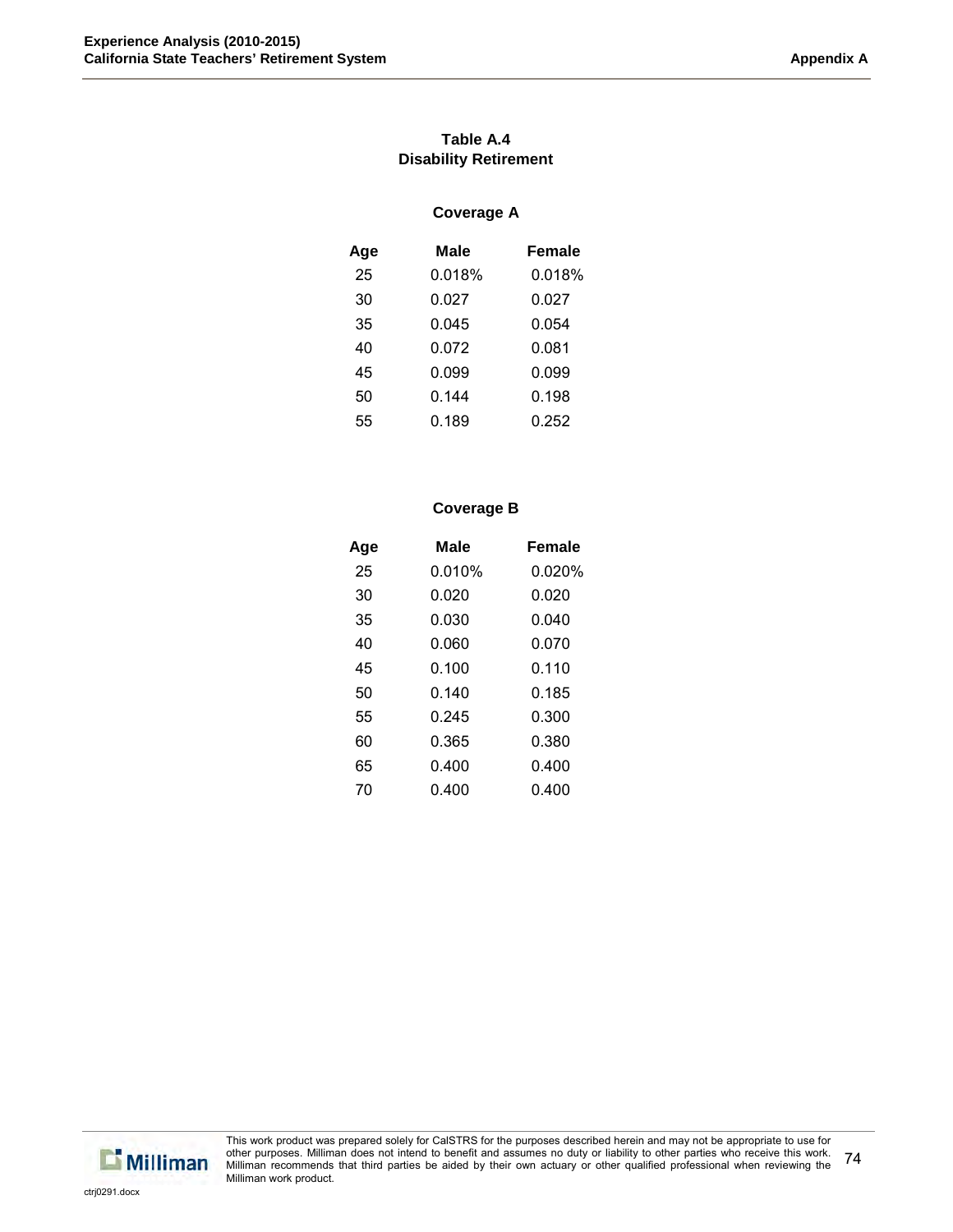|                                                 | Table A.5<br>Withdrawal          |                                 |  |  |  |
|-------------------------------------------------|----------------------------------|---------------------------------|--|--|--|
| $Year^{(1)}$                                    | <b>Male</b>                      | <b>Female</b>                   |  |  |  |
| 0                                               | 16.0%                            | 15.0%                           |  |  |  |
| 1<br>$\overline{c}$<br>$\overline{3}$<br>4<br>5 | 11.0<br>8.5<br>6.3<br>4.0<br>3.5 | 9.0<br>7.0<br>5.5<br>4.0<br>3.0 |  |  |  |
| 10                                              | 1.8                              | 1.8                             |  |  |  |
| 15                                              | 1.2                              | 1.2                             |  |  |  |
| 20                                              | 0.9                              | 0.9                             |  |  |  |
| 25                                              | 0.7                              | 0.7                             |  |  |  |
| 30                                              | 0.6                              | 0.6                             |  |  |  |

*1. Based on elapsed service since membership date.*



ctrj0291.docx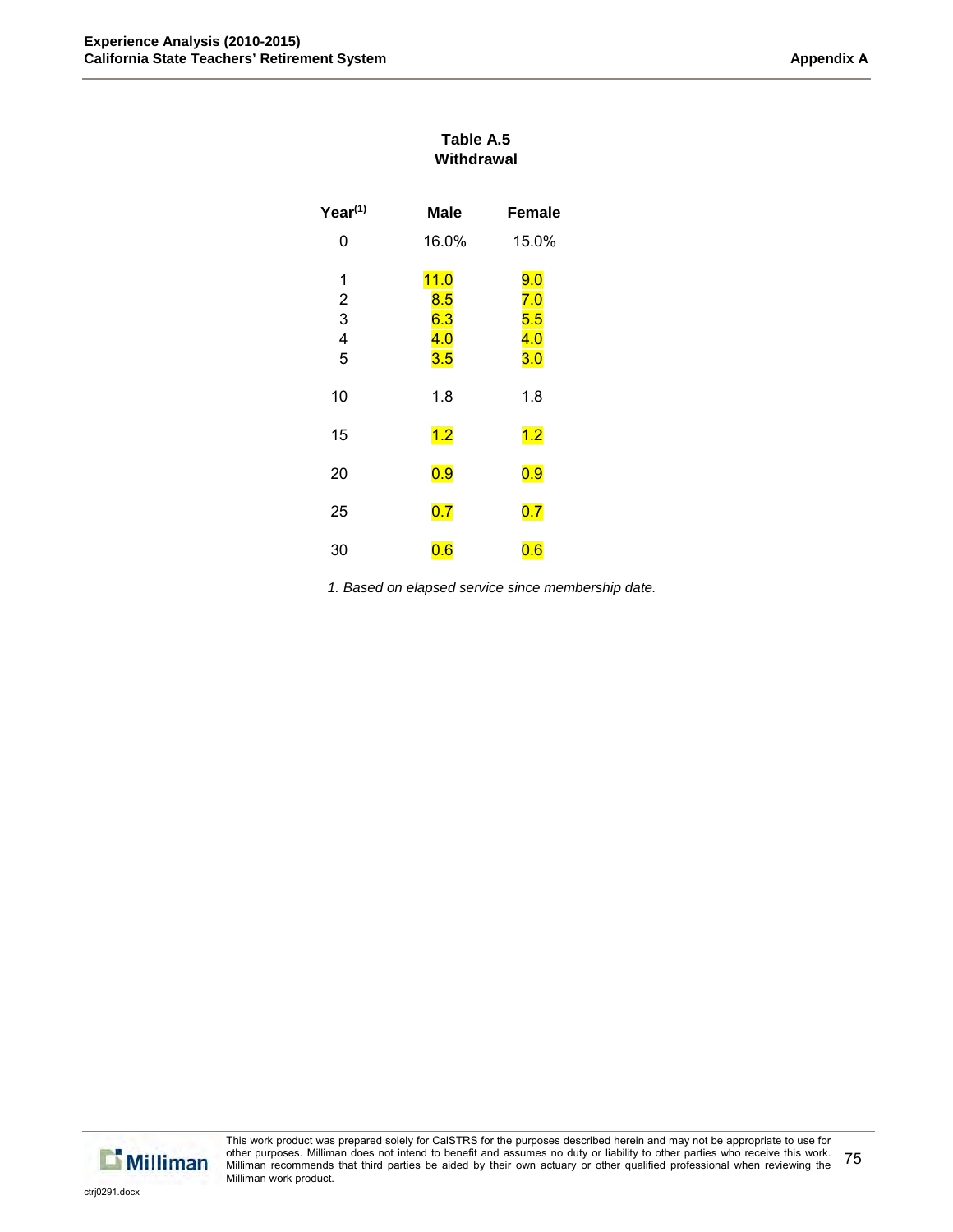|              | <b>Entry Ages - Male</b>   |           |           |           |           |
|--------------|----------------------------|-----------|-----------|-----------|-----------|
| $Year^{(1)}$ | Under 25                   | $25 - 29$ | $30 - 34$ | $35 - 39$ | 40 and Up |
| Under 5      | 100%                       | 100%      | 100%      | 100%      | 100%      |
| 5            | 60                         | 60        | 60        | 56        | 45        |
| 10           | 46                         | 46        | 38        | 36        | 36        |
| 15           | 38                         | 38        | 31        | 21        |           |
| 20           | 31                         | 31        | 15        |           |           |
| 25           | 15                         | 15        |           |           |           |
| 30           | 10                         |           |           |           |           |
|              | <b>Entry Ages - Female</b> |           |           |           |           |
| Year         | Under 25                   | $25 - 29$ | $30 - 34$ | $35 - 39$ | 40 and Up |
| Under 5      | 100%                       | 100%      | 100%      | 100%      | 100%      |
| 5            | 60                         | 60        | 60        | 52        | 35        |
| 10           | 34                         | 34        | 32        | 32        | 29        |
| 15           | 27                         | 24        | 24        | 24        |           |
| 20           | 19                         | 14        | 14        |           |           |
| 25           | 10                         | $10$      |           |           |           |
| 30           | 10                         |           |           |           |           |
|              |                            |           |           |           |           |

## **Table A.6 Probability of Refund**

*1. Based on elapsed service since membership date. Members who terminate with less than 5 years of credited service are assumed to have a 100% probability of refund.*

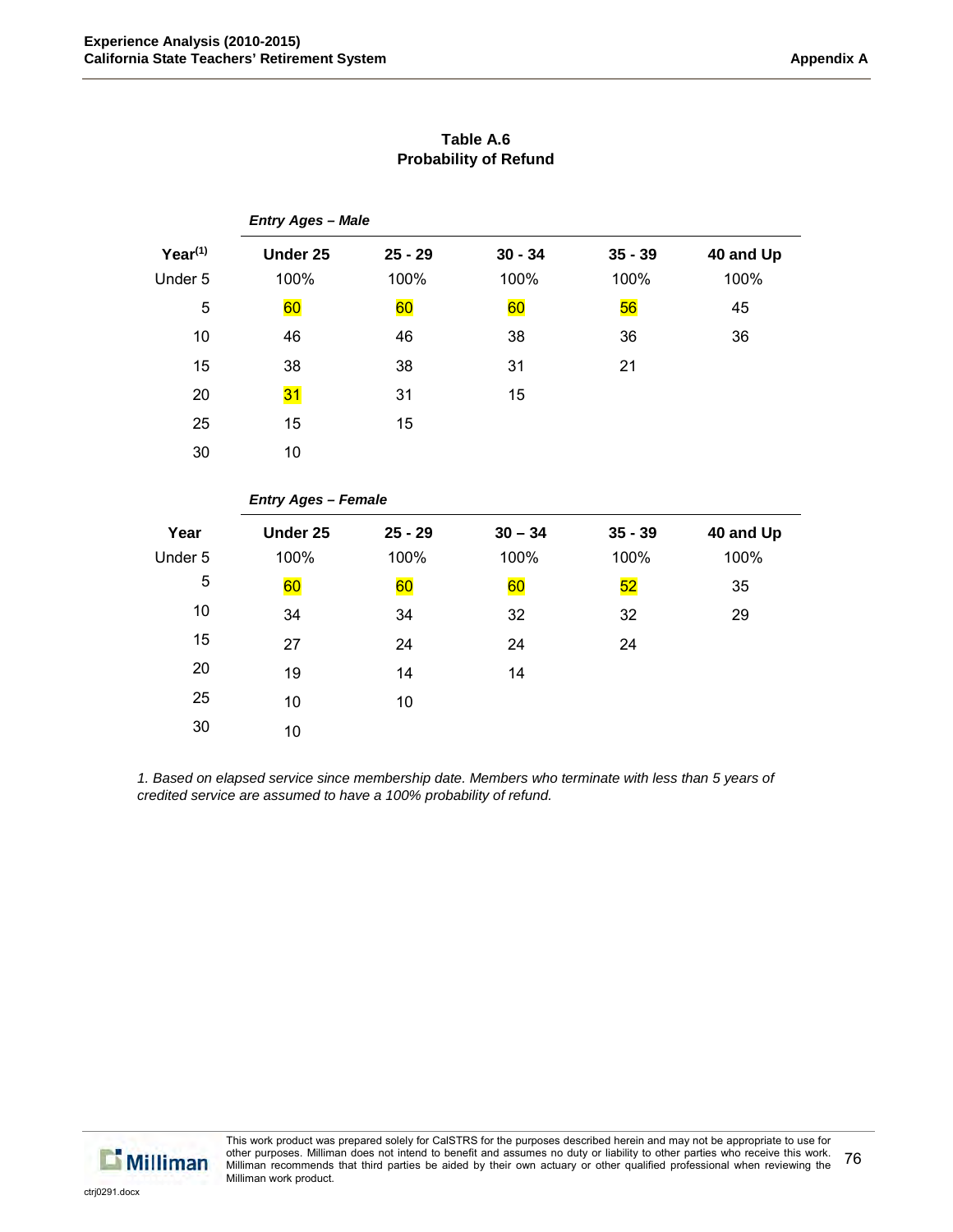#### **Table A.7 Merit Salary Increases**

| Year <sup>(1)</sup>     | Under 25 | $25 - 29$ | $30 - 34$ | $35 - 39$          | $40 - 44$ | 45 & up |
|-------------------------|----------|-----------|-----------|--------------------|-----------|---------|
| $\pmb{0}$               | 6.4%     | $5.8\%$   | 5.3%      | <mark>4.8</mark> % | $4.5\%$   | 3.7%    |
| 1                       | 6.4%     | 5.8%      | 5.3%      | $4.8\%$            | 4.5%      | 3.7%    |
| $\mathbf 2$             | 6.0      | 5.5       | 5.0       | 4.5                | 4.3       | 3.5     |
| 3                       | 5.6      | 5.3       | 4.8       | 4.3                | 4.1       | 3.3     |
| $\overline{\mathbf{4}}$ | 5.4      | 5.0       | 4.5       | 4.1                | 3.9       | 3.0     |
| 5                       | 5.2      | 4.8       | 4.3       | 3.9                | 3.8       | 2.8     |
| 10                      | 3.7      | 3.4       | 3.0       | 2.7                | 2.5       | 1.8     |
| 15                      | 1.8      | 1.7       | 1.5       | 1.2                | 1.2       | 0.9     |
| 20                      | 1.3      | 1.2       | 1.2       | 0.8                | 0.8       | 0.6     |
| 25                      | 1.1      | 1.0       | 0.9       | 0.6                | 0.6       |         |
| 30                      | 0.9      | 0.8       | 0.7       | 0.5                |           |         |
| 35                      | 0.8      | 0.7       | 0.6       |                    |           |         |
| 40                      | 0.8      | 0.7       |           |                    |           |         |
| 45                      | 0.8      |           |           |                    |           |         |
|                         |          |           |           |                    |           |         |

*Entry Age - Annual Increase in Salaries Due to Merit* 

*1. Based on elapsed service since membership date.*

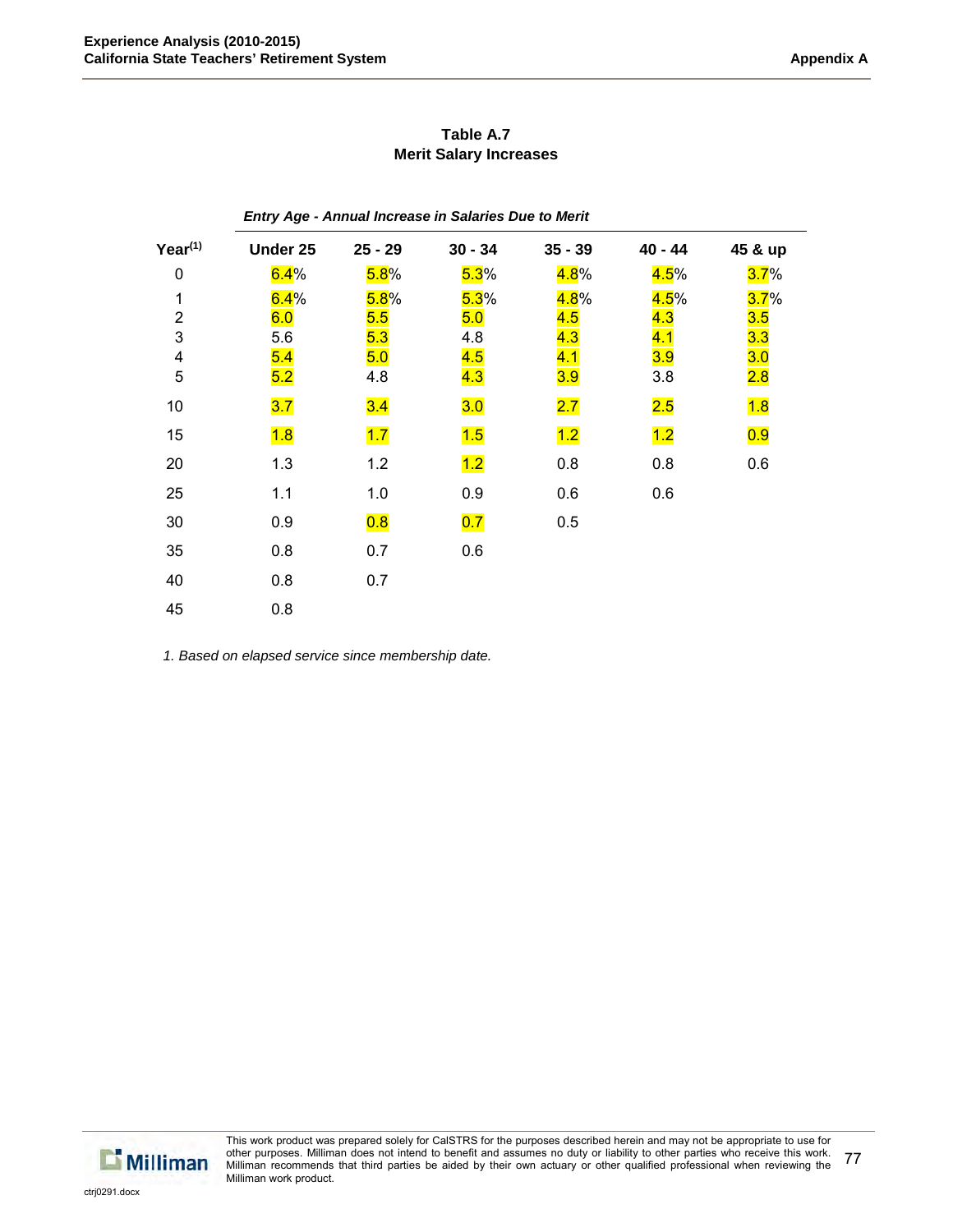## **Table A.8 Supplemental Assumptions**

| <b>PEPRA Coverage</b>                          |                            | provisions of PEPRA.                                                                                                      |                       |                   |               |                 |                                                                       | All members hired on or after the valuation date are assumed to be subject to the                                                                         |
|------------------------------------------------|----------------------------|---------------------------------------------------------------------------------------------------------------------------|-----------------------|-------------------|---------------|-----------------|-----------------------------------------------------------------------|-----------------------------------------------------------------------------------------------------------------------------------------------------------|
| <b>Unused Sick Leave</b>                       |                            | Credited Service is increased by 1.8%.                                                                                    |                       |                   |               |                 |                                                                       |                                                                                                                                                           |
| <b>Optional Forms</b>                          |                            | Active and Inactive: Based on single life annuity assumed.<br>Retirees and Beneficiaries: Based on optional form in data. |                       |                   |               |                 |                                                                       |                                                                                                                                                           |
| <b>Probability of Marriage</b>                 | Male:<br>Female:           |                                                                                                                           | 85%<br>65%            |                   |               |                 |                                                                       |                                                                                                                                                           |
|                                                |                            |                                                                                                                           |                       |                   |               |                 | Male spouses are assumed to be three years older than female spouses. |                                                                                                                                                           |
| <b>Number of Children</b>                      |                            |                                                                                                                           |                       |                   |               |                 | Married members are assumed to have the following number of children: |                                                                                                                                                           |
|                                                |                            | Member's<br><b>Gender</b>                                                                                                 | <b>Assumed Number</b> | of Children       |               |                 |                                                                       |                                                                                                                                                           |
|                                                | Male                       |                                                                                                                           |                       | 0.65              |               |                 |                                                                       |                                                                                                                                                           |
|                                                |                            | Female                                                                                                                    |                       | 0.50              |               |                 |                                                                       |                                                                                                                                                           |
| <b>Assumed Offsets</b>                         |                            | assumed to cease at age 60:                                                                                               |                       |                   |               |                 |                                                                       | The following offsets, expressed as a percentage of Final Compensation, are                                                                               |
|                                                |                            |                                                                                                                           |                       |                   |               |                 | <b>Coverage B</b>                                                     |                                                                                                                                                           |
|                                                |                            |                                                                                                                           |                       | <b>Coverage A</b> |               |                 | (including 2% at 62)                                                  |                                                                                                                                                           |
|                                                |                            |                                                                                                                           | Male                  |                   | <b>Female</b> | Male            | Female                                                                |                                                                                                                                                           |
|                                                | Death<br><b>Disability</b> |                                                                                                                           | 0.0%<br>0.0%          |                   | 0.0%<br>0.0%  | 0.0%<br>$0.0\%$ | 0.0%<br>0.0%                                                          |                                                                                                                                                           |
| <b>Valuation of</b><br><b>Inactive Members</b> |                            | benefits for inactive members as follows:                                                                                 |                       |                   |               |                 | Salary and benefit information is not available on the valuation data | provided for inactive members. Therefore, we estimate the projected retirement                                                                            |
|                                                | 1)                         | period.                                                                                                                   |                       |                   |               |                 | 2001 and taking the highest earnable salary for the member during the | The inactive member's earnable salary information is retrieved from when<br>they were active by matching with a database of active valuation data back to |
|                                                | 2)                         | members in the year the member terminated.                                                                                |                       |                   |               |                 | estimated based on 120% of the average earnable salary for all active | For those members who cannot be located on the active database (because<br>they terminated prior to 2001 or another reason), their earnable salary is     |

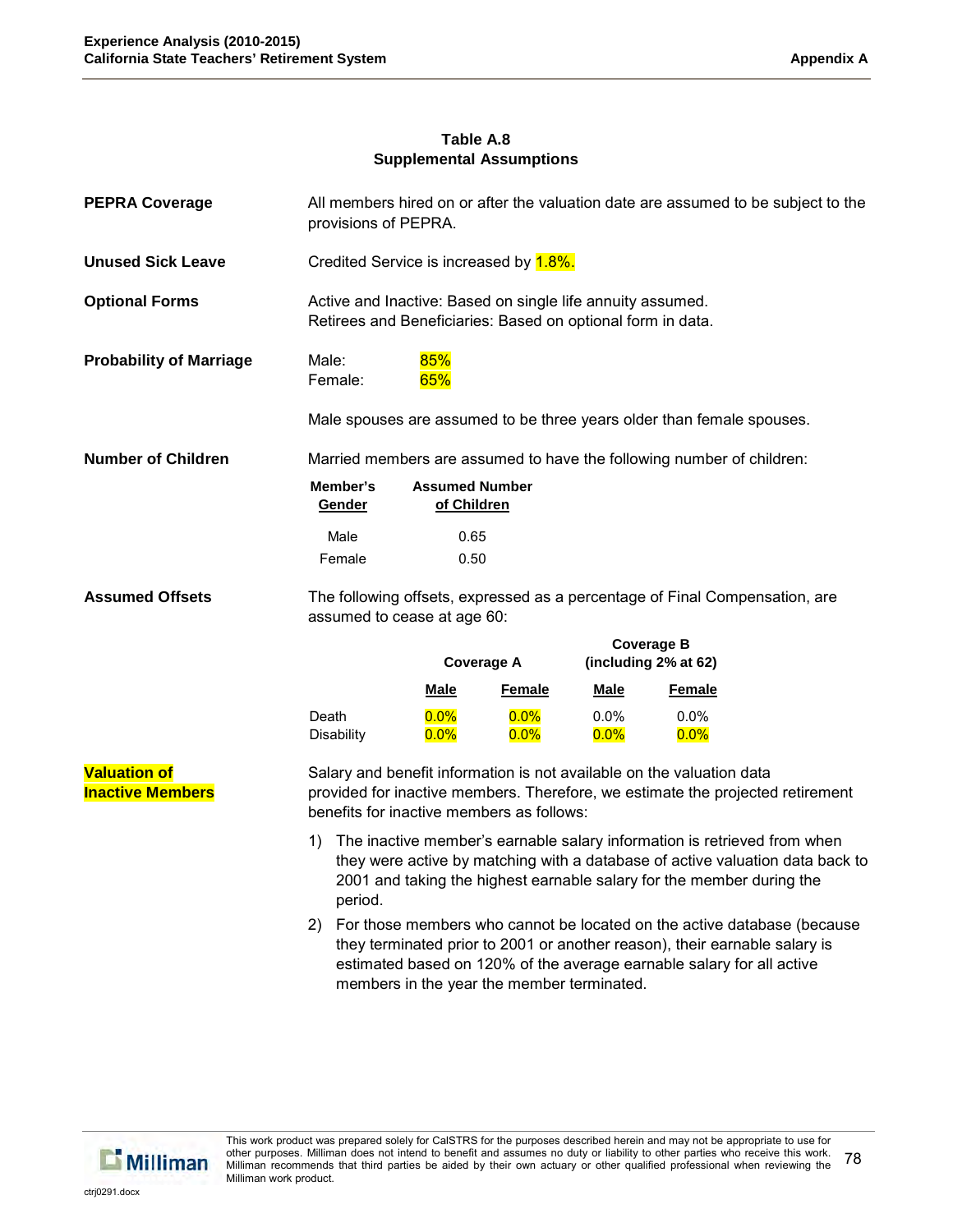- 3) The earnable salary amount from the prior steps is treated as the member's final compensation with two additional adjustments.
	- a. An additional load of 5% for all inactive members is applied to their salary amount to account for potential post-termination increases in salary due to factors such as reciprocity.
	- b. Final compensation is increased by an additional 5% if the member has 25 or more years of credited service.
- 4) Based on the salary data described above and the birth date and credited service from the current year's valuation data, the projected benefit amount is calculated and valued as a deferred service retirement.
- 5) All non-vested members are assumed to take an immediate refund of their member contributions.

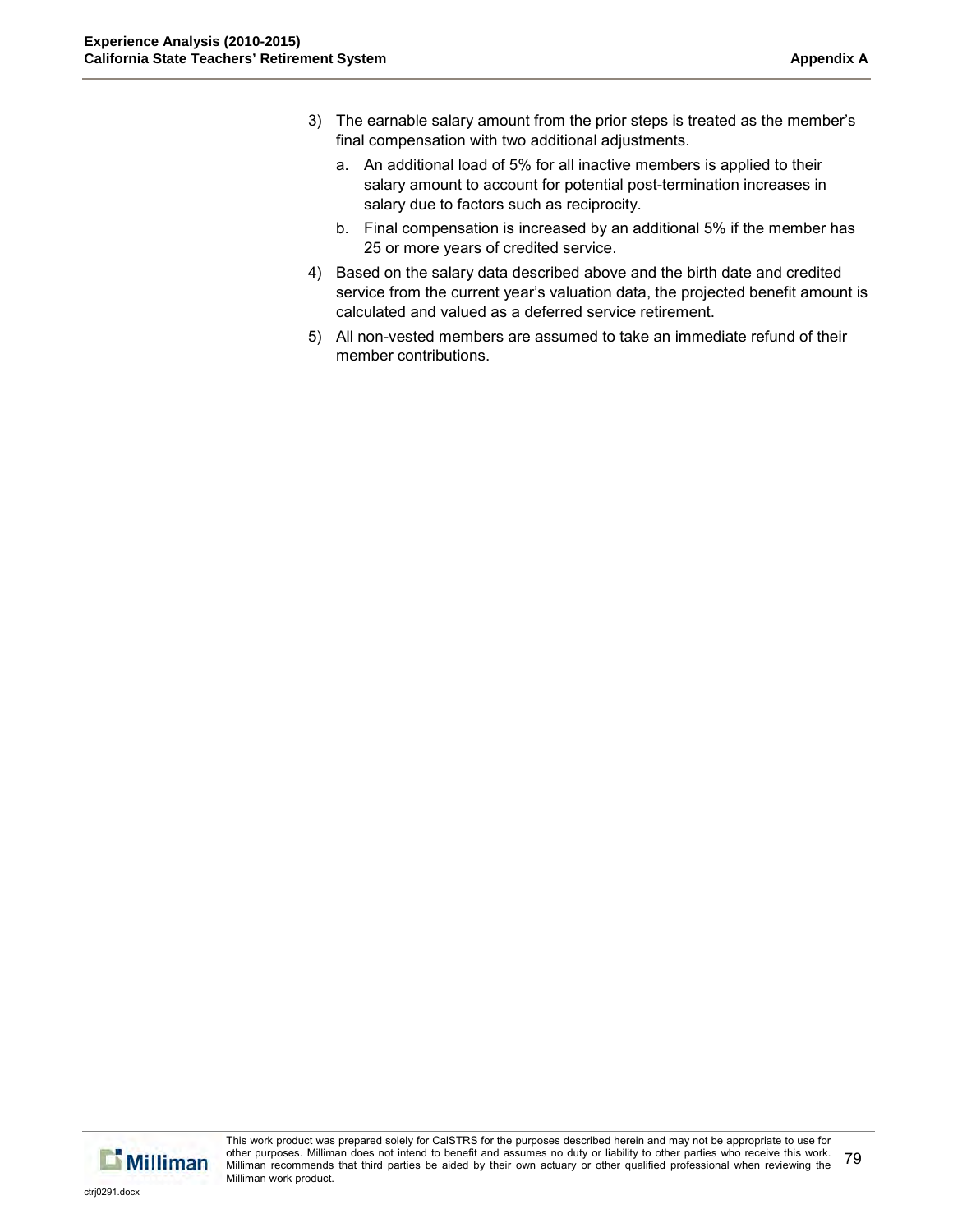### **Table A.9 Custom Mortality Table Key**

|           | <b>Healthy (Service) Retirees and Beneficiaries -- Males</b>                                                                                                                                          |  |  |  |  |  |
|-----------|-------------------------------------------------------------------------------------------------------------------------------------------------------------------------------------------------------|--|--|--|--|--|
| Current:  | RP-2000 Healthy Male White Collar -2 to age 70 smoothed to -1 at age 90                                                                                                                               |  |  |  |  |  |
| Proposed: | RP-2014 Healthy Male White Collar -1 to age 70 smoothed to +1 at age 95                                                                                                                               |  |  |  |  |  |
|           | <b>Healthy (Service) Retirees and Beneficiaries -- Females</b>                                                                                                                                        |  |  |  |  |  |
| Current:  | RP-2000 Healthy Female White Collar -4 to age 75 smoothed to -0 at age 90                                                                                                                             |  |  |  |  |  |
| Proposed: | RP-2014 Healthy Female White Collar -4 to age 70 smoothed to +1 at age 95                                                                                                                             |  |  |  |  |  |
|           | <b>Disabled Retirees -- Males</b>                                                                                                                                                                     |  |  |  |  |  |
| Current:  | Age $< 70$ : 2% at age 40 & under, graded to 3.2% at age 70<br>Age $>$ 70: RP-2000 Male White Collar +7 at age 70 smoothed to +1 age 85<br>(select rates in first three years, regardless of age)     |  |  |  |  |  |
| Proposed: | All Ages: RP-2014 Disabled Male -2<br>(select rates in first three years, regardless of age)                                                                                                          |  |  |  |  |  |
|           | <b>Disabled Retirees -- Females</b>                                                                                                                                                                   |  |  |  |  |  |
| Current:  | Age $< 70$ : 1.5% at age 40 & Less graded to 2.25% at age 70<br>Age > 70: RP-2000 Female White Collar +6 at age 70 smoothed to +2 at age 80<br>(select rates in first three years, regardless of age) |  |  |  |  |  |
| Proposed: | All Ages: RP-2014 Disabled Female -2<br>(select rates in first three years, regardless of age)                                                                                                        |  |  |  |  |  |

#### **Active Members -- Males**

| Current:                         | RP-2000 Healthy Male White Collar -4 Projected to 2025 to age 70 smoothed to -3 at age 90   |  |  |  |
|----------------------------------|---------------------------------------------------------------------------------------------|--|--|--|
| Proposed:                        | RP-2014 Healthy Male White Collar Employee set back 2 years                                 |  |  |  |
| <b>Active Members -- Females</b> |                                                                                             |  |  |  |
| Current:                         | RP-2000 Healthy Female White Collar -6 Projected to 2025 to age 75 smoothed to -2 at age 90 |  |  |  |
| Proposed:                        | RP-2014 Healthy Female White Collar Employee set back 2 years                               |  |  |  |

- *Notes: 1. All proposed tables use 110% of the MP-2016 Ultimate Projection Scale. Projection scale does not apply to select minimum rates.*
	- *2. All proposed tables to be used in the 6/30/2016 actuarial valuations include two years of mortality improvement from the 2014 tables shown above.*

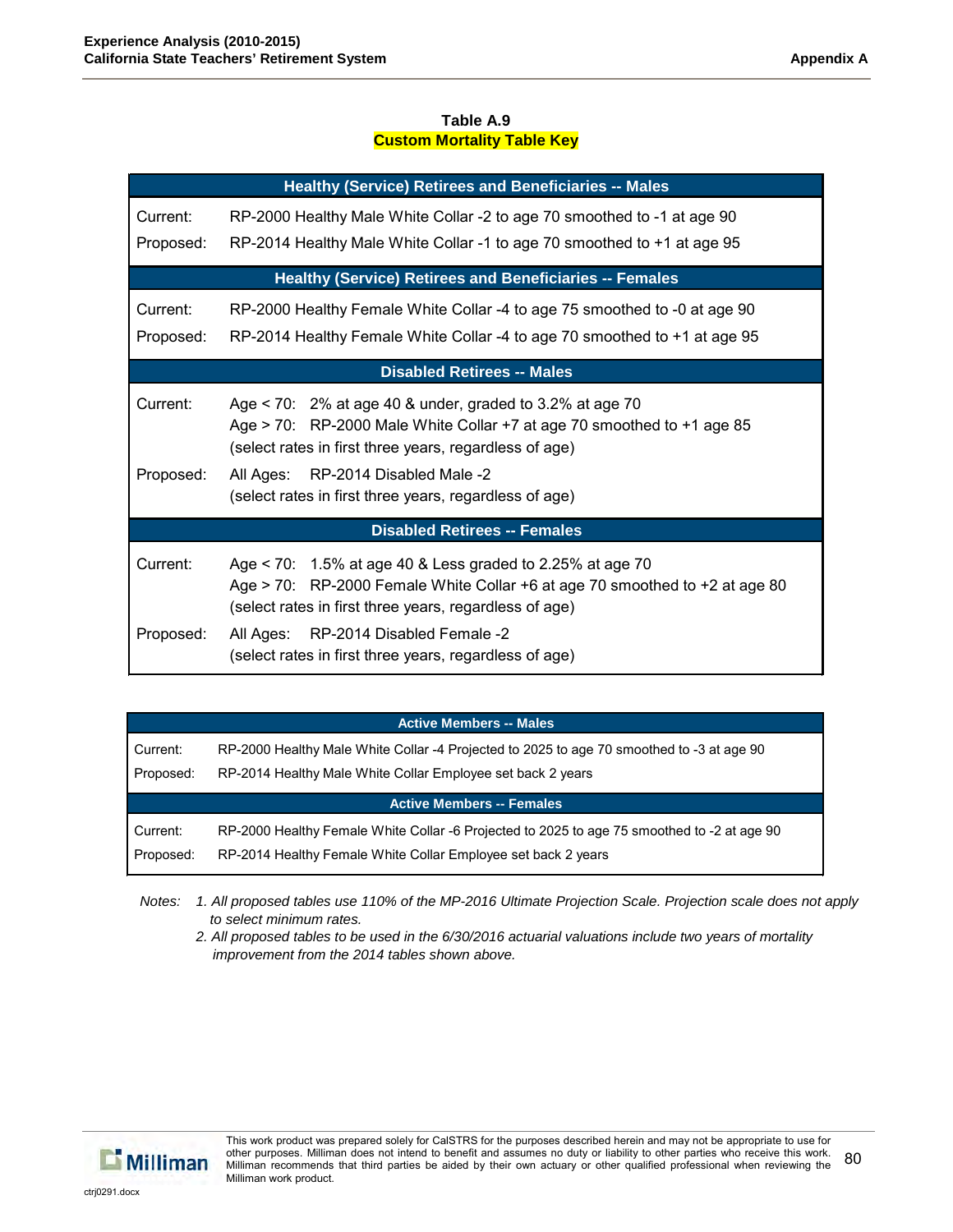# **Appendix A-2: Cash Balance Benefit Program Actuarial Methods and Assumptions**

This section of the report discloses the actuarial methods and assumptions used in the Actuarial Valuation of CBB Program. These methods and assumptions have been chosen on the basis of recent experience of the DB Program and on current expectations as to future economic conditions.

The assumptions are intended to estimate the future experience of the members of the CBB Program and of the CBB Program itself in areas that affect the projected benefit flow and anticipated investment earnings. Any variations in future experience from that expected from these assumptions will result in corresponding changes in estimated costs of the CBB Program's benefits.

| <b>Actuarial Cost Method</b>            | The accruing costs of all benefits are measured by the Traditional Unit Credit<br>Actuarial Cost Method. Under this method, the projected benefits of each<br>individual member are allocated by a consistent formula to valuation years. The<br>actuarial present value of future projected benefits allocated to the current year is<br>called the Normal Cost. The actuarial present value of future projected benefits<br>allocated to periods prior to the valuation year is called the Actuarial Obligation. |
|-----------------------------------------|--------------------------------------------------------------------------------------------------------------------------------------------------------------------------------------------------------------------------------------------------------------------------------------------------------------------------------------------------------------------------------------------------------------------------------------------------------------------------------------------------------------------|
|                                         | The Actuarial Obligation is equal to the accumulated account balances and the<br>Normal Cost is equal to the total annual contribution.                                                                                                                                                                                                                                                                                                                                                                            |
| <b>Asset Valuation</b><br><b>Method</b> | The assets are valued at Fair Market Value.                                                                                                                                                                                                                                                                                                                                                                                                                                                                        |
| <b>Actuarial Assumptions</b>            | The Actuarial Standards Board has adopted Actuarial Standard of Practice<br>No. 27, Selection of Economic Assumptions for Measuring Pension Obligations.<br>This Standard provides guidance on selecting economic assumptions under<br>defined benefit retirement programs such as the System. In our opinion, the<br>economic assumptions have been developed in accordance with the Standard.                                                                                                                    |
|                                         | The Actuarial Standards Board has adopted Actuarial Standard of Practice No.<br>35, Selection of Demographic and Other Noneconomic Assumptions for<br>Measuring Pension Obligations. This Standard provides guidance on selecting<br>demographic assumptions under defined benefit retirement programs such as the<br>System. In our opinion, the demographic assumptions have been developed in<br>accordance with the Standard.                                                                                  |
|                                         | The assumptions are intended to estimate the future experience of the members<br>of the CBB Program and of the System itself in areas that affect the projected<br>benefit flow and anticipated investment earnings. Any variations in future<br>experience from that expected from these assumptions will result in<br>corresponding changes in estimated costs of the Program's benefits.                                                                                                                        |
|                                         | The demographic assumptions are listed in Table A-2.1 and illustrated at<br>selected ages in Table A-2.2.                                                                                                                                                                                                                                                                                                                                                                                                          |

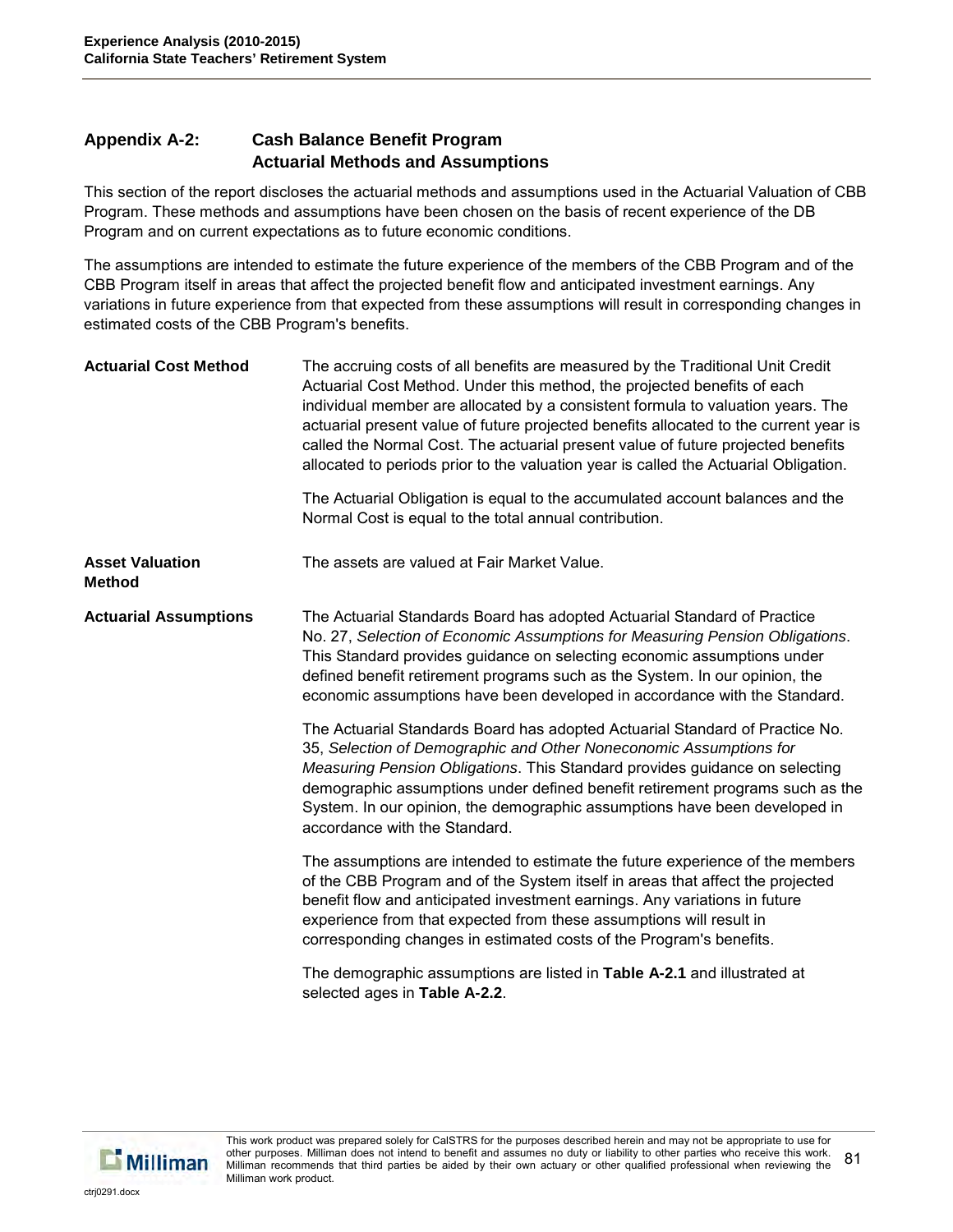### **Table A-2.1 List of Major Valuation Assumptions for CBB Program**

|    | <b>Economic Assumptions</b>                                          |               |
|----|----------------------------------------------------------------------|---------------|
| A. | Investment Return<br>(net of investment and administrative expenses) | 6.75%         |
| В. | Interest on Member Accounts                                          | 6.75%         |
|    | Wage Growth                                                          | 3.50%         |
| D. | Inflation                                                            | 2.75%         |
| Е. | Standard Deviation of Portfolio                                      | <b>13.00%</b> |

## **II. Demographic Assumptions**

A. Mortality<sup>(1)</sup>

| Retired &<br>Beneficiary | - Male   | <b>2016 CaISTRS Retired Male</b>                                  | Table A-2.2 |
|--------------------------|----------|-------------------------------------------------------------------|-------------|
|                          | - Female | <b>2016 CaISTRS Retired Female</b>                                | Table A-2.2 |
| Disabled                 | - Male   | RP-2014 Disabled Retiree Male set back<br>2 years                 | Table A-2.2 |
|                          | - Female | <b>RP-2014 Disabled Retiree Female set</b><br>back 2 years        | Table A-2.2 |
|                          |          | (select rates in first three years for both<br>Males and Females) |             |

1. *All proposed tables use 110% of the MP-2016 Ultimate Projection Scale, except projections scale does not apply to select rates. The combined base tables and projection scale specified contain a margin for expected future mortality improvement. See Table A.9 of this report for a key to the custom mortality tables used for CalSTRS.*

*Note: Assumptions for active members do not apply to the CBB Program valuation, as each active and inactive member's liabilities are equal to their account balance.*

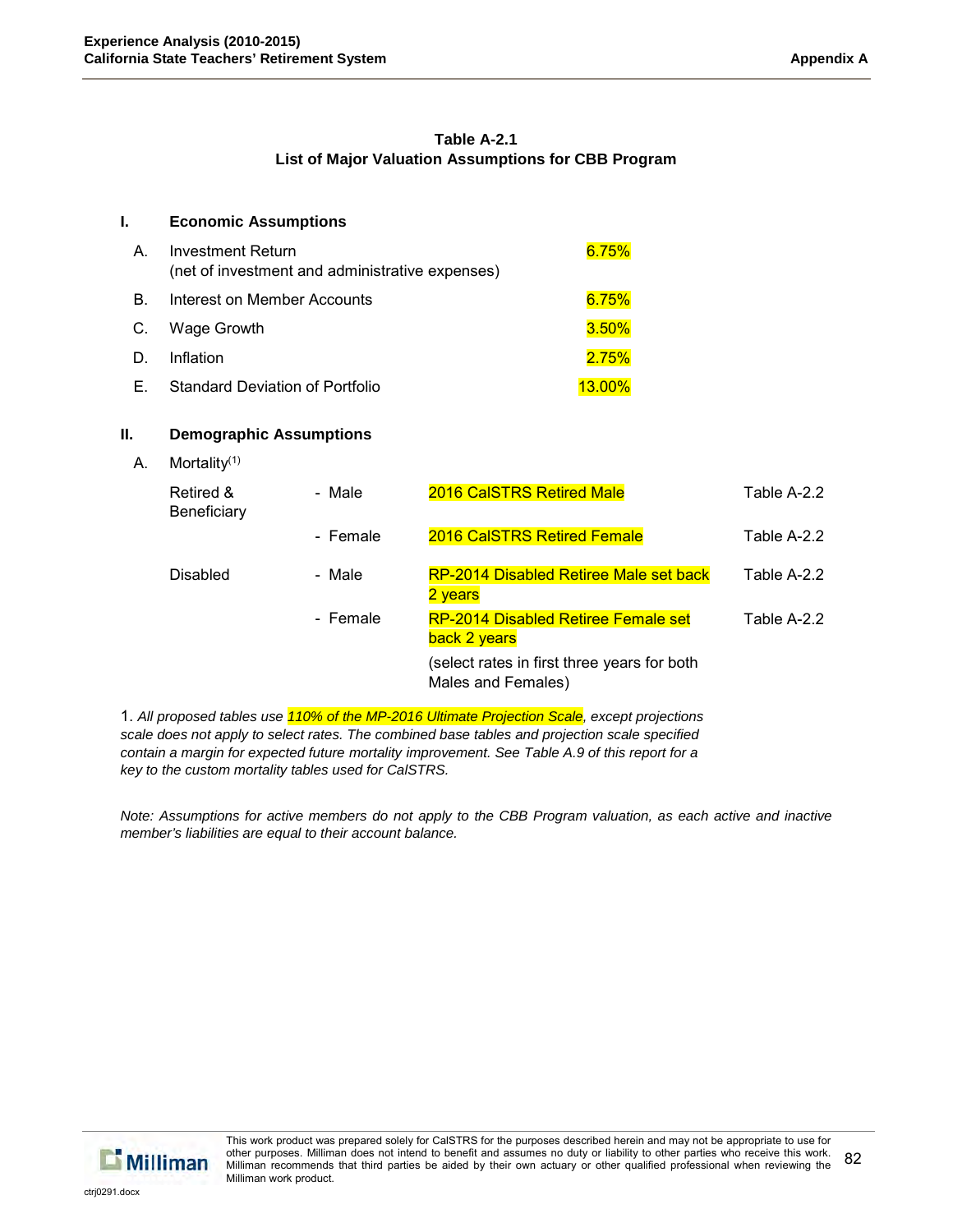# **Table A-2.2 Mortality**

|                                         |                           | <b>Retired Members and</b><br>Beneficiaries <sup>(1)</sup> |             | <b>Disabled Members</b><br>(After Year 3) <sup>(1)</sup> |  |  |
|-----------------------------------------|---------------------------|------------------------------------------------------------|-------------|----------------------------------------------------------|--|--|
| <u>Age</u>                              | Male                      | <b>Female</b>                                              | <u>Male</u> | Female                                                   |  |  |
| 50                                      | 0.243%                    | 0.124%                                                     | 1.868%      | 1.055%                                                   |  |  |
| 55                                      | 0.358                     | 0.213                                                      | 2.172       | 1.320                                                    |  |  |
| 60                                      | 0.480                     | 0.283                                                      | 2.464       | 1.558                                                    |  |  |
| 65                                      | 0.682                     | 0.427                                                      | 2.867       | 1.861                                                    |  |  |
| 70                                      | 1.091                     | 0.704                                                      | 3.556       | 2.416                                                    |  |  |
| 75                                      | 1.958                     | 1.294                                                      | 4.689       | 3.438                                                    |  |  |
| 80                                      | 3.592                     | 2.482                                                      | 6.491       | 5.092                                                    |  |  |
| 85                                      | 6.907                     | 4.950                                                      | 9.430       | 7.566                                                    |  |  |
| 90                                      | 13.297                    | 10.051                                                     | 14.273      | <b>11.159</b>                                            |  |  |
| 95                                      | 22.668                    | 18.791                                                     | 21.289      | 16.477                                                   |  |  |
| Select minimum rates for<br>disability: |                           |                                                            |             |                                                          |  |  |
|                                         | First year of disability  |                                                            | 4.0%        | 3.0%                                                     |  |  |
|                                         | Second year of disability |                                                            | 3.5         | 2.5                                                      |  |  |
|                                         | Third year of disability  |                                                            | 3.0         | 2.0                                                      |  |  |

1. *Projected improvement based on 110% of the MP-2016 Ultimate Projection Scale. Projection scale does not apply to select minimum rates.*

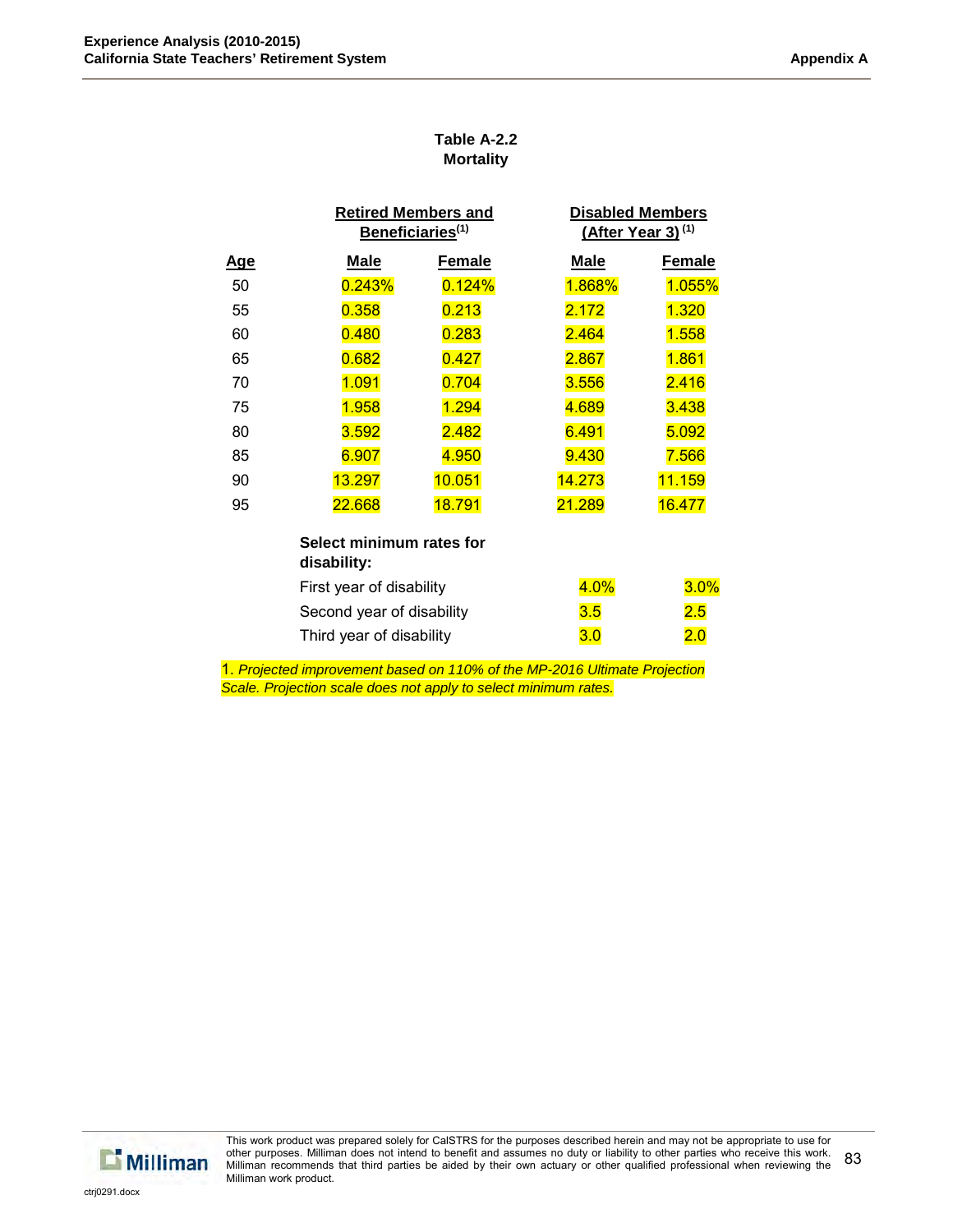This page intentionally left blank.



This work product was prepared solely for CalSTRS for the purposes described herein and may not be appropriate to use for other purposes. Milliman does not intend to benefit and assumes no duty or liability to other parties who receive this work. Milliman recommends that third parties be aided by their own actuary or other qualified professional when reviewing the Milliman work product. 84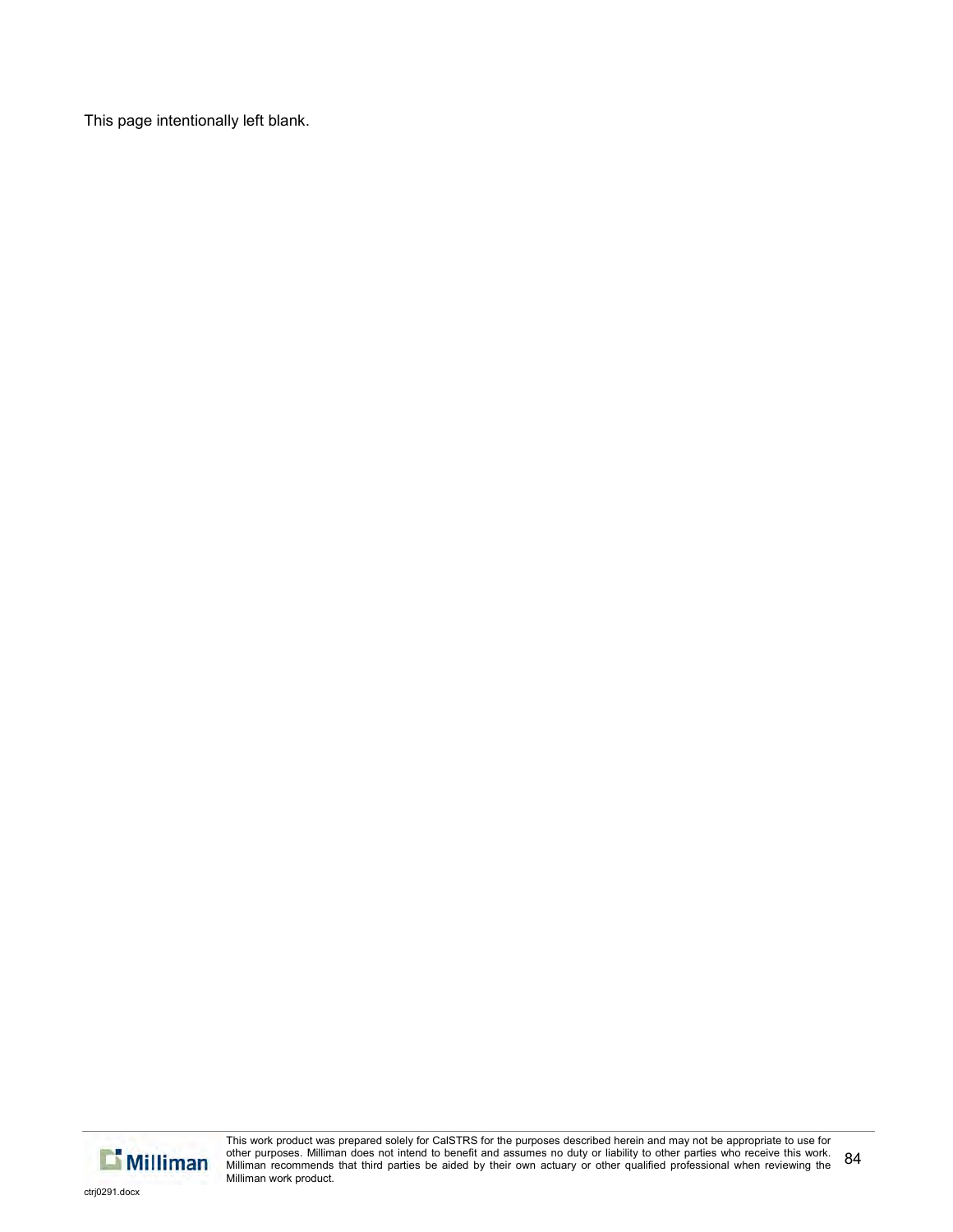# **Appendix A-3: Defined Benefit Supplement Program Actuarial Methods and Assumptions**

This section of the report discloses the actuarial methods and assumptions used in the Actuarial Valuation of DBS Program. These methods and assumptions have been chosen on the basis of recent experience of the DB Program and on current expectations as to future economic conditions.

The assumptions are intended to estimate the future experience of the members of the DBS Program and of the DBS Program itself in areas that affect the projected benefit flow and anticipated investment earnings. Any variations in future experience from that expected from these assumptions will result in corresponding changes in estimated costs of the DBS Program's benefits.

| <b>Actuarial Cost Method</b>            | The accruing costs of all benefits are measured by the Traditional Unit Credit<br>Actuarial Cost Method. Under this method, the projected benefits of each<br>individual member are allocated by a consistent formula to valuation years. The<br>actuarial present value of future projected benefits allocated to the current year is<br>called the Normal Cost. The actuarial present value of future projected benefits<br>allocated to periods prior to the valuation year is called the Actuarial Obligation.<br>The Actuarial Obligation is equal to the accumulated account balances and the |
|-----------------------------------------|-----------------------------------------------------------------------------------------------------------------------------------------------------------------------------------------------------------------------------------------------------------------------------------------------------------------------------------------------------------------------------------------------------------------------------------------------------------------------------------------------------------------------------------------------------------------------------------------------------|
|                                         | Normal Cost is equal to the total annual contribution.                                                                                                                                                                                                                                                                                                                                                                                                                                                                                                                                              |
| <b>Asset Valuation</b><br><b>Method</b> | The assets are valued at Fair Market Value.                                                                                                                                                                                                                                                                                                                                                                                                                                                                                                                                                         |
| <b>Actuarial Assumptions</b>            | The Actuarial Standards Board has adopted Actuarial Standard of Practice<br>No. 27, Selection of Economic Assumptions for Measuring Pension Obligations.<br>This Standard provides guidance on selecting economic assumptions under<br>defined benefit retirement programs such as the System. In our opinion, the<br>economic assumptions have been developed in accordance with the Standard.                                                                                                                                                                                                     |
|                                         | The Actuarial Standards Board has adopted Actuarial Standard of Practice<br>No. 35, Selection of Demographic and Other Noneconomic Assumptions for<br>Measuring Pension Obligations. This Standard provides guidance on selecting<br>demographic assumptions under defined benefit retirement programs such as the<br>System. In our opinion, the demographic assumptions have been developed in<br>accordance with the Standard.                                                                                                                                                                   |
|                                         | The assumptions are intended to estimate the future experience of the members<br>of the DBS Program and of the System itself in areas that affect the projected<br>benefit flow and anticipated investment earnings. Any variations in future<br>experience from that expected from these assumptions will result in<br>corresponding changes in estimated costs of the Program's benefits.                                                                                                                                                                                                         |
|                                         | The demographic assumptions are listed in Table A-3.1 and illustrated at<br>selected ages in Table A-3.2.                                                                                                                                                                                                                                                                                                                                                                                                                                                                                           |

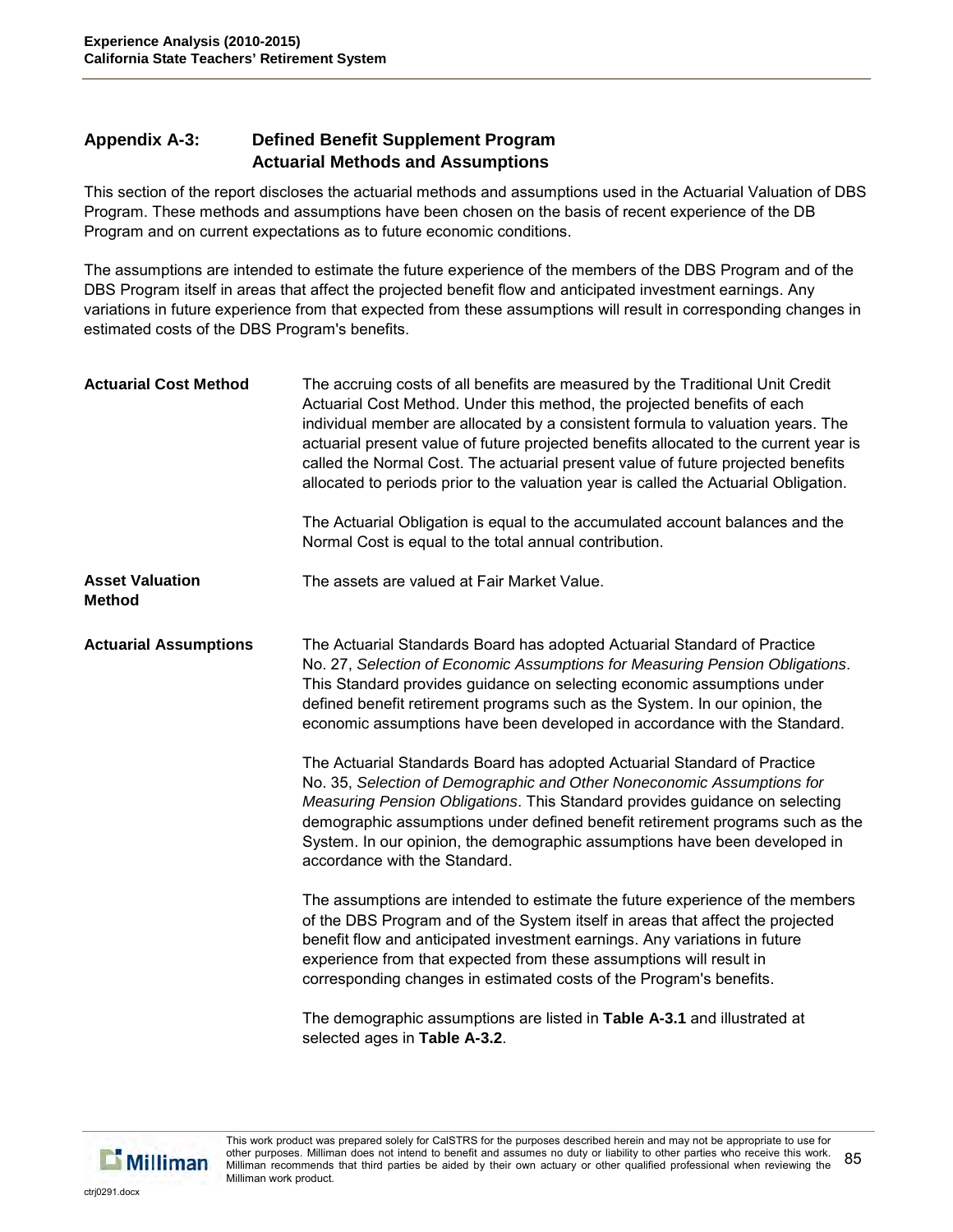### **Table A-3.1 List of Major Valuation Assumptions for DBS Program**

|         | <b>Economic Assumptions</b>                                          |           |
|---------|----------------------------------------------------------------------|-----------|
| $A_{1}$ | Investment Return<br>(net of investment and administrative expenses) | $7.25\%$  |
| В.      | Interest on Member Accounts                                          | $7.25\%$  |
| C.      | Wage Growth                                                          | 3.50%     |
| D.      | Inflation                                                            | 2.75%     |
| Е.      | <b>Standard Deviation of Portfolio</b>                               | $15.00\%$ |

### **II. Demographic Assumptions**

A. Mortality<sup>(1)</sup>

| Retired &<br>Beneficiary | - Male   | <b>2016 CaISTRS Retired Male</b>                                                           | Table A-3.2 |
|--------------------------|----------|--------------------------------------------------------------------------------------------|-------------|
|                          | - Female | <b>2016 CaISTRS Retired Female</b>                                                         | Table A-3.2 |
| Disabled                 | - Male   | RP-2014 Disabled Retiree Male set back<br>2 years                                          | Table A-3.2 |
|                          | - Female | <b>RP-2014 Disabled Retiree Female set</b><br>back 2 years                                 | Table A-3.2 |
|                          |          | (select rates in first three years for both<br>Males and Females)                          |             |
|                          |          | 1 All proposed tables use 110% of the MP-2016 Ultimate Projection Scale, The combined base |             |

*1. All proposed tables use 110% of the MP-2016 Ultimate Projection Scale. The combined base tables and projection scale specified contain a margin for expected future mortality improvement. See Table A.9 of this report for a key to the custom mortality tables used for CalSTRS.*

*Note: Assumptions for active members do not apply to the DBS Program valuation, as each active and inactive member's liabilities are equal to their account balance.*